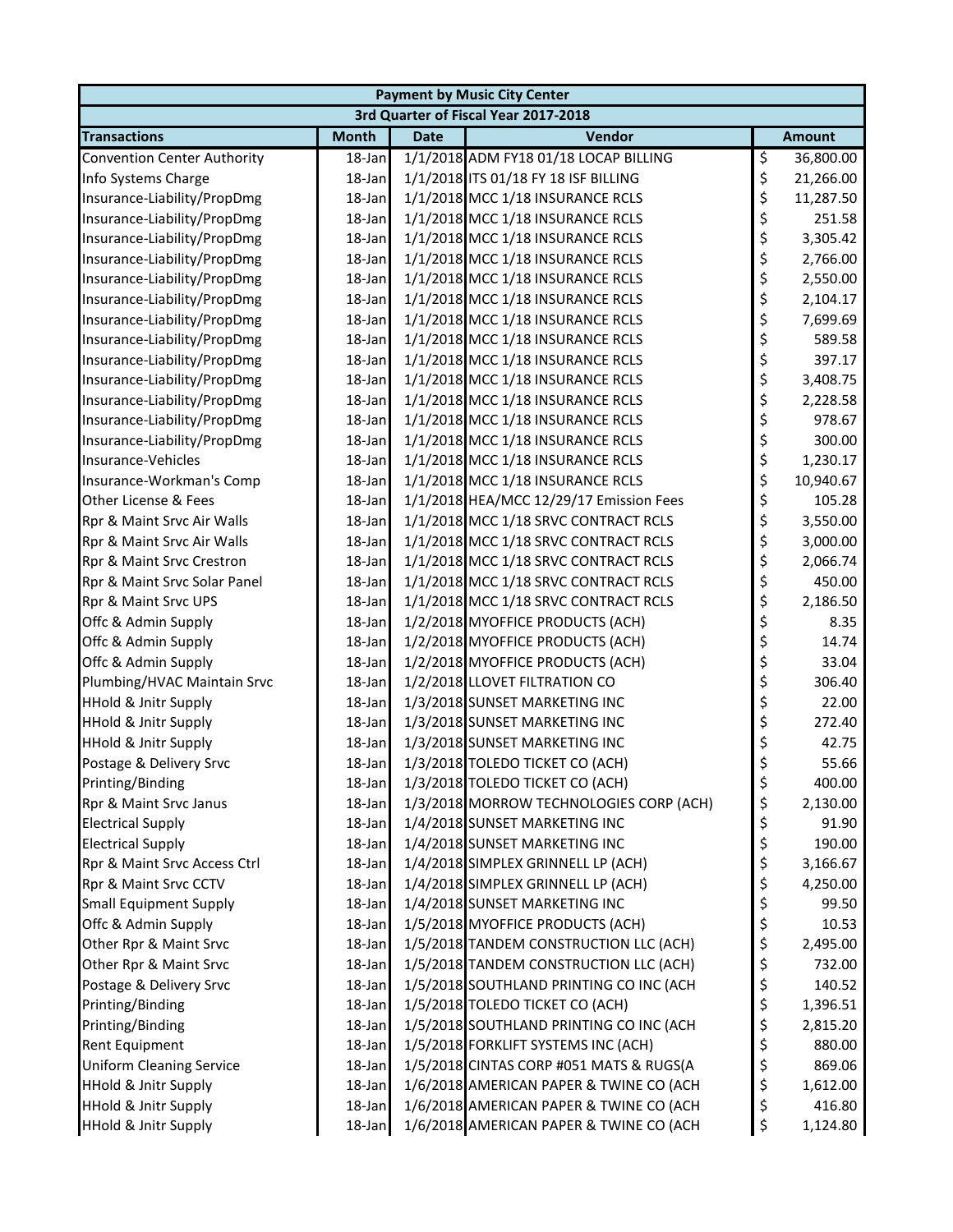| <b>Payment by Music City Center</b> |              |             |                                                 |    |               |  |  |
|-------------------------------------|--------------|-------------|-------------------------------------------------|----|---------------|--|--|
|                                     |              |             | 3rd Quarter of Fiscal Year 2017-2018            |    |               |  |  |
| <b>Transactions</b>                 | <b>Month</b> | <b>Date</b> | Vendor                                          |    | <b>Amount</b> |  |  |
| <b>HHold &amp; Jnitr Supply</b>     | 18-Jan       |             | 1/9/2018 AMERICAN PAPER & TWINE CO (ACH         | \$ | 1,591.00      |  |  |
| <b>HHold &amp; Jnitr Supply</b>     | 18-Jan       |             | 1/9/2018 AMERICAN PAPER & TWINE CO (ACH         | \$ | 363.00        |  |  |
| <b>HHold &amp; Jnitr Supply</b>     | 18-Jan       |             | 1/9/2018 AMERICAN PAPER & TWINE CO (ACH         | \$ | 156.30        |  |  |
| Membership Dues                     | 18-Jan       |             | 1/9/2018 NASHVILLE HOTEL-MOTEL ASSOC            | \$ | 100.00        |  |  |
| <b>Membership Dues</b>              | 18-Jan       |             | 1/9/2018 ROTARY CLUB OF NASHVILLE               | \$ | 409.95        |  |  |
| Auto Oil/Lubricants                 |              |             | 18-Jan 1/11/2018 MUSIC CITY TENTS & EVENTS      | \$ | 1,470.15      |  |  |
| Auto Oil/Lubricants                 |              |             | 18-Jan 1/11/2018 MUSIC CITY TENTS & EVENTS      | \$ | 67.61         |  |  |
| Auto Oil/Lubricants                 |              |             | 18-Jan 1/11/2018 MUSIC CITY TENTS & EVENTS      | \$ | 50.00         |  |  |
| Auto Oil/Lubricants                 |              |             | 18-Jan 1/11/2018 FERRELLGAS (ACH)               | \$ | 861.00        |  |  |
| Offc & Admin Supply                 |              |             | 18-Jan 1/11/2018 RICOH USA INC (ACH)            | \$ | 36.50         |  |  |
| Other Rpr & Maint Srvc              |              |             | 18-Jan 1/11/2018 CENTERPLATE MCC (ACH)          | \$ | 4,115.89      |  |  |
| Postage & Delivery Srvc             |              |             | 18-Jan 1/11/2018 MUSIC CITY TENTS & EVENTS      | \$ | 95.00         |  |  |
| Printing/Binding                    |              |             | 18-Jan 1/11/2018 TOLEDO TICKET CO (ACH)         | \$ | 1,014.19      |  |  |
| Promotion-Goods                     |              |             | 18-Jan 1/11/2018 TEASLEYS CONVENTION FLORIST (A | \$ | 3,500.00      |  |  |
| Promotion-Goods                     |              |             | 18-Jan 1/11/2018 TEASLEYS CONVENTION FLORIST (A | \$ | 3,750.00      |  |  |
| Allowance-Cell/Mobile Devices       |              |             | 18-Jan 1/12/2018 Payroll Labor Distribution     | \$ | 276.00        |  |  |
| Allowance-Cell/Mobile Devices       |              |             | 18-Jan 1/12/2018 Payroll Labor Distribution     | \$ | 92.00         |  |  |
| Allowance-Cell/Mobile Devices       |              |             | 18-Jan 1/12/2018 Payroll Labor Distribution     | \$ | 92.00         |  |  |
| Allowance-Cell/Mobile Devices       |              |             | 18-Jan 1/12/2018 Payroll Labor Distribution     | \$ | 138.00        |  |  |
| Allowance-Cell/Mobile Devices       |              |             | 18-Jan 1/12/2018 Payroll Labor Distribution     | \$ | 46.00         |  |  |
| Allowance-Cell/Mobile Devices       |              |             | 18-Jan 1/12/2018 Payroll Labor Distribution     | \$ | 92.00         |  |  |
| Allowance-Cell/Mobile Devices       |              |             | 18-Jan 1/12/2018 Payroll Labor Distribution     | \$ | 230.00        |  |  |
| Allowance-Cell/Mobile Devices       |              |             | 18-Jan 1/12/2018 Payroll Labor Distribution     | \$ | 46.00         |  |  |
| Allowance-Cell/Mobile Devices       |              |             | 18-Jan 1/12/2018 Payroll Labor Distribution     | \$ | 46.00         |  |  |
| Allowance-Cell/Mobile Devices       |              |             | 18-Jan 1/12/2018 Payroll Labor Distribution     | \$ | 230.00        |  |  |
| Allowance-Cell/Mobile Devices       |              |             | 18-Jan 1/12/2018 Payroll Labor Distribution     | \$ | 138.00        |  |  |
| Allowance-Cell/Mobile Devices       |              |             | 18-Jan 1/12/2018 Payroll Labor Distribution     | \$ | 92.00         |  |  |
| Allowance-Cell/Mobile Devices       |              |             | 18-Jan 1/12/2018 Payroll Labor Distribution     | \$ | 92.00         |  |  |
| Allowance-Cell/Mobile Devices       |              |             | 18-Jan 1/12/2018 Payroll Labor Distribution     | \$ | 92.00         |  |  |
| Allowance-Cell/Mobile Devices       |              |             | 18-Jan 1/12/2018 Payroll Labor Distribution     | \$ | 92.00         |  |  |
| Allowance-Cell/Mobile Devices       |              |             | 18-Jan 1/12/2018 Payroll Labor Distribution     | \$ | 92.00         |  |  |
| Cafe Plan Pre-Tax Savings           |              |             | 18-Jan 1/12/2018 Actual Burden Journal Entries  | \$ | 154.92        |  |  |
| Cafe Plan Pre-Tax Savings           |              |             | 18-Jan 1/12/2018 Actual Burden Journal Entries  | \$ | 48.63         |  |  |
| Cafe Plan Pre-Tax Savings           |              |             | 18-Jan 1/12/2018 Actual Burden Journal Entries  | \$ | 160.34        |  |  |
| Cafe Plan Pre-Tax Savings           |              |             | 18-Jan 1/12/2018 Actual Burden Journal Entries  | \$ | 334.85        |  |  |
| Cafe Plan Pre-Tax Savings           |              |             | 18-Jan 1/12/2018 Actual Burden Journal Entries  | \$ | 20.96         |  |  |
| Cafe Plan Pre-Tax Savings           |              |             | 18-Jan 1/12/2018 Actual Burden Journal Entries  | \$ | 67.58         |  |  |
| Cafe Plan Pre-Tax Savings           |              |             | 18-Jan 1/12/2018 Actual Burden Journal Entries  | \$ | 29.00         |  |  |
| Cafe Plan Pre-Tax Savings           |              |             | 18-Jan 1/12/2018 Actual Burden Journal Entries  | \$ | 216.94        |  |  |
| Cafe Plan Pre-Tax Savings           |              |             | 18-Jan 1/12/2018 Actual Burden Journal Entries  | \$ | 30.94         |  |  |
| Cafe Plan Pre-Tax Savings           |              |             | 18-Jan 1/12/2018 Actual Burden Journal Entries  | \$ | 51.89         |  |  |
| Cafe Plan Pre-Tax Savings           |              |             | 18-Jan 1/12/2018 Actual Burden Journal Entries  | \$ | 0.12          |  |  |
| Cafe Plan Pre-Tax Savings           |              |             | 18-Jan 1/12/2018 Actual Burden Journal Entries  | \$ | 42.92         |  |  |
| Cafe Plan Pre-Tax Savings           |              |             | 18-Jan 1/12/2018 Actual Burden Journal Entries  | \$ | 14.52         |  |  |
| Cafe Plan Pre-Tax Savings           |              |             | 18-Jan 1/12/2018 Actual Burden Journal Entries  | \$ | 80.49         |  |  |
| Cafe Plan Pre-Tax Savings           |              |             | 18-Jan 1/12/2018 Actual Burden Journal Entries  | \$ | 19.90         |  |  |
| Cafe Plan Pre-Tax Savings           |              |             | 18-Jan 1/12/2018 Actual Burden Journal Entries  | \$ | 14.90         |  |  |
| Cafe Plan Pre-Tax Savings           |              |             | 18-Jan 1/12/2018 Actual Burden Journal Entries  | \$ | 33.07         |  |  |
| Cafe Plan Pre-Tax Savings           |              |             | 18-Jan 1/12/2018 Actual Burden Journal Entries  | \$ | 49.56         |  |  |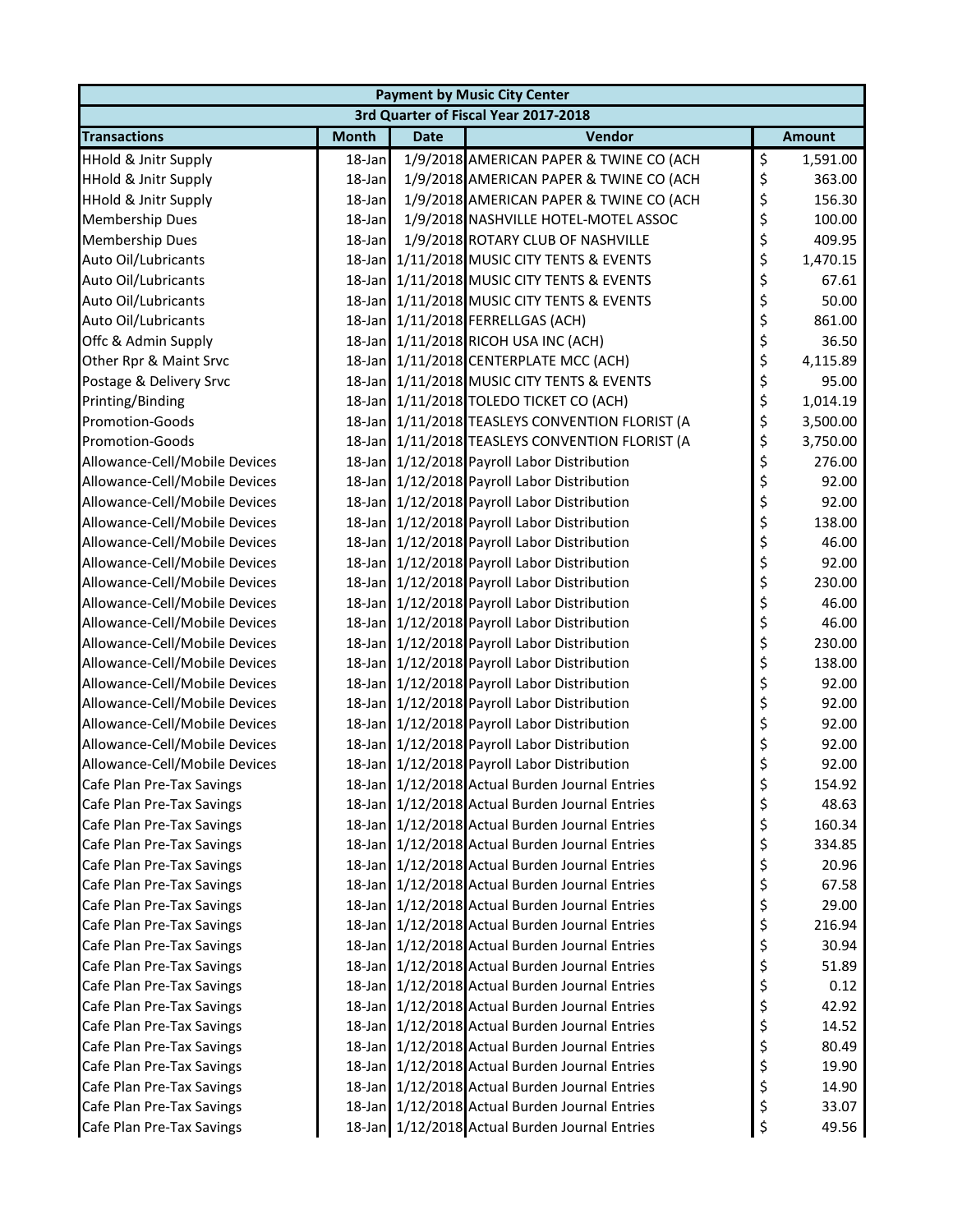| <b>Payment by Music City Center</b> |                                      |             |                                                |    |               |  |  |  |  |
|-------------------------------------|--------------------------------------|-------------|------------------------------------------------|----|---------------|--|--|--|--|
|                                     | 3rd Quarter of Fiscal Year 2017-2018 |             |                                                |    |               |  |  |  |  |
| <b>Transactions</b>                 | <b>Month</b>                         | <b>Date</b> | Vendor                                         |    | <b>Amount</b> |  |  |  |  |
| CCA Employer 401K Plan              |                                      |             | 18-Jan 1/12/2018 Actual Burden Journal Entries | \$ | 664.95        |  |  |  |  |
| CCA Employer 401K Plan              |                                      |             | 18-Jan 1/12/2018 Actual Burden Journal Entries | \$ | 1,183.09      |  |  |  |  |
| CCA Employer 401K Plan              |                                      |             | 18-Jan 1/12/2018 Actual Burden Journal Entries | \$ | 1,161.30      |  |  |  |  |
| CCA Employer 401K Plan              | 18-Jan                               |             | 1/12/2018 Actual Burden Journal Entries        | \$ | 367.29        |  |  |  |  |
| CCA Employer 401K Plan              |                                      |             | 18-Jan 1/12/2018 Actual Burden Journal Entries | \$ | 884.19        |  |  |  |  |
| CCA Employer 401K Plan              |                                      |             | 18-Jan 1/12/2018 Actual Burden Journal Entries | \$ | 239.47        |  |  |  |  |
| CCA Employer 401K Plan              |                                      |             | 18-Jan 1/12/2018 Actual Burden Journal Entries | \$ | 247.54        |  |  |  |  |
| CCA Employer 401K Plan              |                                      |             | 18-Jan 1/12/2018 Actual Burden Journal Entries | \$ | 227.30        |  |  |  |  |
| CCA Employer 401K Plan              |                                      |             | 18-Jan 1/12/2018 Actual Burden Journal Entries | \$ | 453.78        |  |  |  |  |
| CCA Employer 401K Plan              |                                      |             | 18-Jan 1/12/2018 Actual Burden Journal Entries | \$ | 235.31        |  |  |  |  |
| CCA Employer 401K Plan              |                                      |             | 18-Jan 1/12/2018 Actual Burden Journal Entries | \$ | 150.24        |  |  |  |  |
| Employee Out-of-town Travel         |                                      |             | 18-Jan 1/12/2018 STARKS, CHARLES L             | \$ | 1,450.91      |  |  |  |  |
| <b>Employer Dental Group</b>        |                                      |             | 18-Jan 1/12/2018 Actual Burden Journal Entries | \$ | 239.19        |  |  |  |  |
| <b>Employer Dental Group</b>        |                                      |             | 18-Jan 1/12/2018 Actual Burden Journal Entries | \$ | 46.29         |  |  |  |  |
| <b>Employer Dental Group</b>        |                                      |             | 18-Jan 1/12/2018 Actual Burden Journal Entries | \$ | 283.80        |  |  |  |  |
| <b>Employer Dental Group</b>        |                                      |             | 18-Jan 1/12/2018 Actual Burden Journal Entries | \$ | 551.76        |  |  |  |  |
| <b>Employer Dental Group</b>        |                                      |             | 18-Jan 1/12/2018 Actual Burden Journal Entries | \$ | 18.01         |  |  |  |  |
| <b>Employer Dental Group</b>        |                                      |             | 18-Jan 1/12/2018 Actual Burden Journal Entries | \$ | 88.71         |  |  |  |  |
| <b>Employer Dental Group</b>        |                                      |             | 18-Jan 1/12/2018 Actual Burden Journal Entries | \$ | 36.02         |  |  |  |  |
| <b>Employer Dental Group</b>        |                                      |             | 18-Jan 1/12/2018 Actual Burden Journal Entries | \$ | 351.97        |  |  |  |  |
| <b>Employer Dental Group</b>        |                                      |             | 18-Jan 1/12/2018 Actual Burden Journal Entries | \$ | 42.42         |  |  |  |  |
| <b>Employer Dental Group</b>        |                                      |             | 18-Jan 1/12/2018 Actual Burden Journal Entries | \$ | 87.01         |  |  |  |  |
| <b>Employer Dental Group</b>        |                                      |             | 18-Jan 1/12/2018 Actual Burden Journal Entries | \$ | 32.15         |  |  |  |  |
| <b>Employer Dental Group</b>        |                                      |             | 18-Jan 1/12/2018 Actual Burden Journal Entries | \$ | 78.44         |  |  |  |  |
| <b>Employer Dental Group</b>        |                                      |             | 18-Jan 1/12/2018 Actual Burden Journal Entries | \$ | 36.02         |  |  |  |  |
| <b>Employer Dental Group</b>        |                                      |             | 18-Jan 1/12/2018 Actual Burden Journal Entries | \$ | 150.48        |  |  |  |  |
| <b>Employer Dental Group</b>        |                                      |             | 18-Jan 1/12/2018 Actual Burden Journal Entries | \$ | 32.15         |  |  |  |  |
| <b>Employer Dental Group</b>        |                                      |             | 18-Jan 1/12/2018 Actual Burden Journal Entries | \$ | 54.03         |  |  |  |  |
| <b>Employer Dental Group</b>        |                                      |             | 18-Jan 1/12/2018 Actual Burden Journal Entries | \$ | 46.29         |  |  |  |  |
| <b>Employer Dental Group</b>        |                                      |             | 18-Jan 1/12/2018 Actual Burden Journal Entries | \$ | 64.30         |  |  |  |  |
| <b>Employer Group Health</b>        |                                      |             | 18-Jan 1/12/2018 Actual Burden Journal Entries | \$ | 5,676.00      |  |  |  |  |
| <b>Employer Group Health</b>        |                                      |             | 18-Jan 1/12/2018 Actual Burden Journal Entries | \$ | 1,728.00      |  |  |  |  |
| <b>Employer Group Health</b>        |                                      |             | 18-Jan 1/12/2018 Actual Burden Journal Entries | \$ | 5,919.02      |  |  |  |  |
| <b>Employer Group Health</b>        |                                      |             | 18-Jan 1/12/2018 Actual Burden Journal Entries | \$ | 12,264.00     |  |  |  |  |
| <b>Employer Group Health</b>        |                                      |             | 18-Jan 1/12/2018 Actual Burden Journal Entries | \$ | 750.00        |  |  |  |  |
| <b>Employer Group Health</b>        |                                      |             | 18-Jan 1/12/2018 Actual Burden Journal Entries | \$ | 3,114.00      |  |  |  |  |
| <b>Employer Group Health</b>        |                                      |             | 18-Jan 1/12/2018 Actual Burden Journal Entries | \$ | 1,035.00      |  |  |  |  |
| <b>Employer Group Health</b>        |                                      |             | 18-Jan 1/12/2018 Actual Burden Journal Entries | \$ | 7,770.02      |  |  |  |  |
| <b>Employer Group Health</b>        |                                      |             | 18-Jan 1/12/2018 Actual Burden Journal Entries | \$ | 1,056.00      |  |  |  |  |
| <b>Employer Group Health</b>        |                                      |             | 18-Jan 1/12/2018 Actual Burden Journal Entries | \$ | 1,907.96      |  |  |  |  |
| <b>Employer Group Health</b>        |                                      |             | 18-Jan 1/12/2018 Actual Burden Journal Entries | \$ | 1,533.00      |  |  |  |  |
| <b>Employer Group Health</b>        |                                      |             | 18-Jan 1/12/2018 Actual Burden Journal Entries | \$ | 555.00        |  |  |  |  |
| <b>Employer Group Health</b>        |                                      |             | 18-Jan 1/12/2018 Actual Burden Journal Entries | \$ | 2,880.00      |  |  |  |  |
| <b>Employer Group Health</b>        |                                      |             | 18-Jan 1/12/2018 Actual Burden Journal Entries | \$ | 678.00        |  |  |  |  |
| <b>Employer Group Health</b>        |                                      |             | 18-Jan 1/12/2018 Actual Burden Journal Entries | \$ | 570.00        |  |  |  |  |
| <b>Employer Group Health</b>        |                                      |             | 18-Jan 1/12/2018 Actual Burden Journal Entries | \$ | 1,233.00      |  |  |  |  |
| <b>Employer Group Health</b>        |                                      |             | 18-Jan 1/12/2018 Actual Burden Journal Entries | \$ | 1,698.00      |  |  |  |  |
| Employer OASDI                      |                                      |             | 18-Jan 1/12/2018 Actual Burden Journal Entries | \$ | 1,408.59      |  |  |  |  |
| Employer OASDI                      |                                      |             | 18-Jan 1/12/2018 Actual Burden Journal Entries | \$ | 430.72        |  |  |  |  |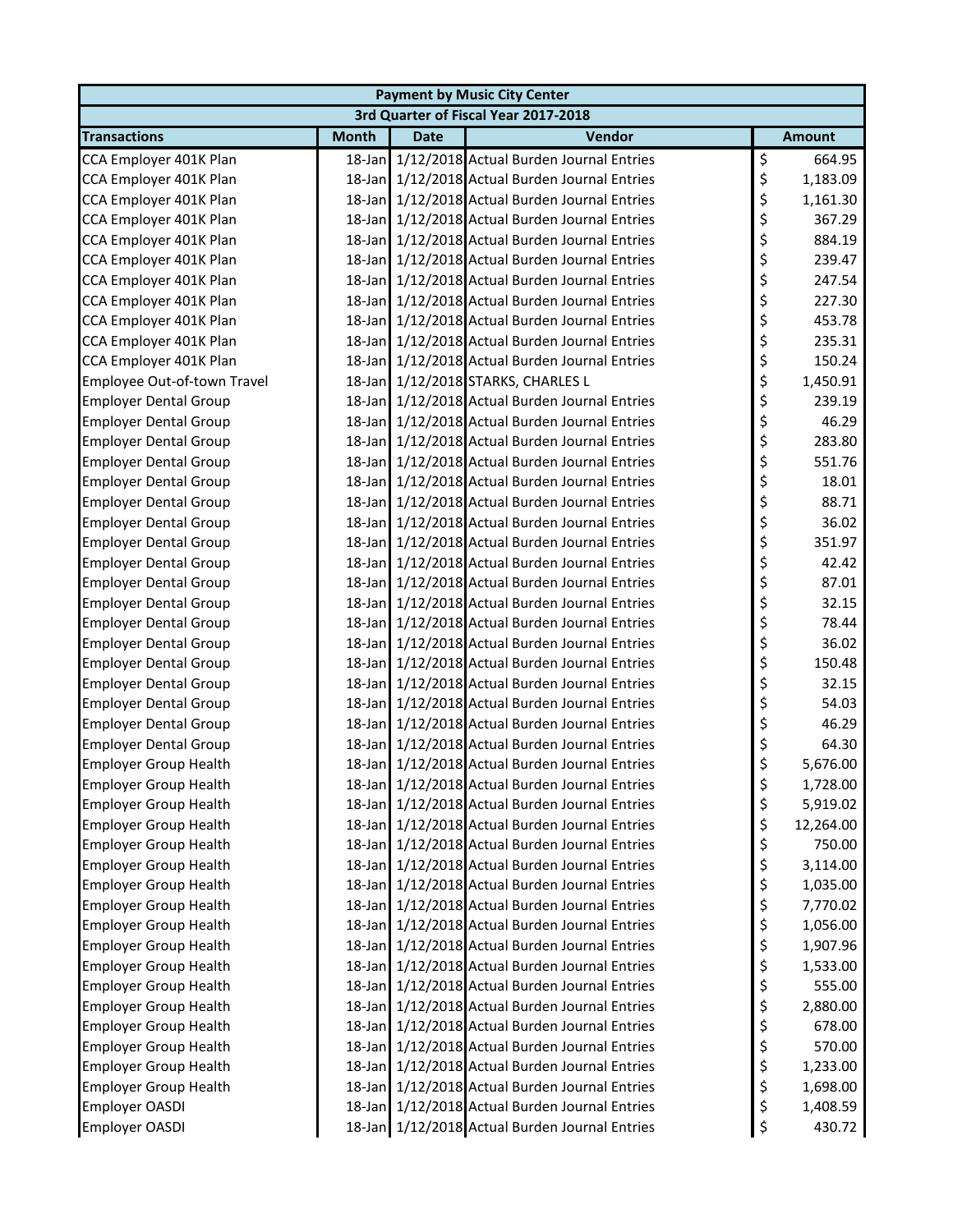| <b>Payment by Music City Center</b>  |              |             |                                                |    |               |  |  |
|--------------------------------------|--------------|-------------|------------------------------------------------|----|---------------|--|--|
| 3rd Quarter of Fiscal Year 2017-2018 |              |             |                                                |    |               |  |  |
| <b>Transactions</b>                  | <b>Month</b> | <b>Date</b> | Vendor                                         |    | <b>Amount</b> |  |  |
| <b>Employer OASDI</b>                |              |             | 18-Jan 1/12/2018 Actual Burden Journal Entries | \$ | 2,732.69      |  |  |
| Employer OASDI                       |              |             | 18-Jan 1/12/2018 Actual Burden Journal Entries | \$ | 3,272.42      |  |  |
| Employer OASDI                       |              |             | 18-Jan 1/12/2018 Actual Burden Journal Entries | \$ | 139.94        |  |  |
| Employer OASDI                       |              |             | 18-Jan 1/12/2018 Actual Burden Journal Entries | \$ | 676.33        |  |  |
| Employer OASDI                       |              |             | 18-Jan 1/12/2018 Actual Burden Journal Entries | \$ | 411.86        |  |  |
| <b>Employer OASDI</b>                |              |             | 18-Jan 1/12/2018 Actual Burden Journal Entries | \$ | 2,202.32      |  |  |
| <b>Employer OASDI</b>                |              |             | 18-Jan 1/12/2018 Actual Burden Journal Entries | \$ | 386.32        |  |  |
| Employer OASDI                       |              |             | 18-Jan 1/12/2018 Actual Burden Journal Entries | \$ | 645.14        |  |  |
| Employer OASDI                       |              |             | 18-Jan 1/12/2018 Actual Burden Journal Entries | \$ | 425.75        |  |  |
| Employer OASDI                       |              |             | 18-Jan 1/12/2018 Actual Burden Journal Entries | \$ | 1,110.83      |  |  |
| <b>Employer OASDI</b>                |              |             | 18-Jan 1/12/2018 Actual Burden Journal Entries | \$ | 349.10        |  |  |
| <b>Employer OASDI</b>                |              |             | 18-Jan 1/12/2018 Actual Burden Journal Entries | \$ | 904.71        |  |  |
| <b>Employer OASDI</b>                |              |             | 18-Jan 1/12/2018 Actual Burden Journal Entries | \$ | 496.71        |  |  |
| <b>Employer OASDI</b>                |              |             | 18-Jan 1/12/2018 Actual Burden Journal Entries | \$ | 490.18        |  |  |
| Employer OASDI                       |              |             | 18-Jan 1/12/2018 Actual Burden Journal Entries | \$ | 1,286.71      |  |  |
| Employer OASDI                       |              |             | 18-Jan 1/12/2018 Actual Burden Journal Entries | \$ | 473.91        |  |  |
| <b>Employer Pension</b>              |              |             | 18-Jan 1/12/2018 Actual Burden Journal Entries | \$ | 926.92        |  |  |
| <b>Employer Pension</b>              |              |             | 18-Jan 1/12/2018 Actual Burden Journal Entries | \$ | 312.36        |  |  |
| <b>Employer Pension</b>              |              |             | 18-Jan 1/12/2018 Actual Burden Journal Entries | \$ | 868.54        |  |  |
| <b>Employer Pension</b>              |              |             | 18-Jan 1/12/2018 Actual Burden Journal Entries | \$ | 818.83        |  |  |
| <b>Employer Pension</b>              |              |             | 18-Jan 1/12/2018 Actual Burden Journal Entries | \$ | 2,262.55      |  |  |
| <b>Employer Pension</b>              |              |             | 18-Jan 1/12/2018 Actual Burden Journal Entries | \$ | 1,048.45      |  |  |
| <b>Employer Pension</b>              |              |             | 18-Jan 1/12/2018 Actual Burden Journal Entries | \$ | 2,616.34      |  |  |
| <b>Employer SSN Medical</b>          |              |             | 18-Jan 1/12/2018 Actual Burden Journal Entries | \$ | 329.44        |  |  |
| <b>Employer SSN Medical</b>          |              |             | 18-Jan 1/12/2018 Actual Burden Journal Entries | \$ | 100.73        |  |  |
| <b>Employer SSN Medical</b>          |              |             | 18-Jan 1/12/2018 Actual Burden Journal Entries | \$ | 639.10        |  |  |
| <b>Employer SSN Medical</b>          |              |             | 18-Jan 1/12/2018 Actual Burden Journal Entries | \$ | 765.32        |  |  |
| <b>Employer SSN Medical</b>          |              |             | 18-Jan 1/12/2018 Actual Burden Journal Entries | \$ | 32.73         |  |  |
| <b>Employer SSN Medical</b>          |              |             | 18-Jan 1/12/2018 Actual Burden Journal Entries | \$ | 158.17        |  |  |
| <b>Employer SSN Medical</b>          |              |             | 18-Jan 1/12/2018 Actual Burden Journal Entries | \$ | 96.32         |  |  |
| <b>Employer SSN Medical</b>          |              |             | 18-Jan 1/12/2018 Actual Burden Journal Entries | \$ | 515.07        |  |  |
| Employer SSN Medical                 |              |             | 18-Jan 1/12/2018 Actual Burden Journal Entries | Ş  | 90.34         |  |  |
| <b>Employer SSN Medical</b>          |              |             | 18-Jan 1/12/2018 Actual Burden Journal Entries | \$ | 150.90        |  |  |
| <b>Employer SSN Medical</b>          |              |             | 18-Jan 1/12/2018 Actual Burden Journal Entries | \$ | 99.56         |  |  |
| <b>Employer SSN Medical</b>          |              |             | 18-Jan 1/12/2018 Actual Burden Journal Entries | \$ | 259.78        |  |  |
| <b>Employer SSN Medical</b>          |              |             | 18-Jan 1/12/2018 Actual Burden Journal Entries | \$ | 81.64         |  |  |
| <b>Employer SSN Medical</b>          |              |             | 18-Jan 1/12/2018 Actual Burden Journal Entries | \$ | 211.58        |  |  |
| <b>Employer SSN Medical</b>          |              |             | 18-Jan 1/12/2018 Actual Burden Journal Entries | \$ | 116.17        |  |  |
| <b>Employer SSN Medical</b>          |              |             | 18-Jan 1/12/2018 Actual Burden Journal Entries | \$ | 114.66        |  |  |
| <b>Employer SSN Medical</b>          |              |             | 18-Jan 1/12/2018 Actual Burden Journal Entries | \$ | 300.93        |  |  |
| <b>Employer SSN Medical</b>          |              |             | 18-Jan 1/12/2018 Actual Burden Journal Entries | \$ | 110.85        |  |  |
| <b>FSA Pre-Tax Savings</b>           |              |             | 18-Jan 1/12/2018 Actual Burden Journal Entries | \$ | 1.59          |  |  |
| <b>FSA Pre-Tax Savings</b>           |              |             | 18-Jan 1/12/2018 Actual Burden Journal Entries | \$ | 8.29          |  |  |
| <b>FSA Pre-Tax Savings</b>           |              |             | 18-Jan 1/12/2018 Actual Burden Journal Entries | \$ | 6.70          |  |  |
| <b>FSA Pre-Tax Savings</b>           |              |             | 18-Jan 1/12/2018 Actual Burden Journal Entries | \$ | 24.23         |  |  |
| <b>FSA Pre-Tax Savings</b>           |              |             | 18-Jan 1/12/2018 Actual Burden Journal Entries | \$ | 8.29          |  |  |
| <b>Holiday Pay</b>                   |              |             | 18-Jan 1/12/2018 Payroll Labor Distribution    | \$ | 2,458.72      |  |  |
| <b>Holiday Pay</b>                   |              |             | 18-Jan 1/12/2018 Payroll Labor Distribution    | \$ | 926.48        |  |  |
| <b>Holiday Pay</b>                   |              |             | 18-Jan 1/12/2018 Payroll Labor Distribution    | \$ | 3,453.82      |  |  |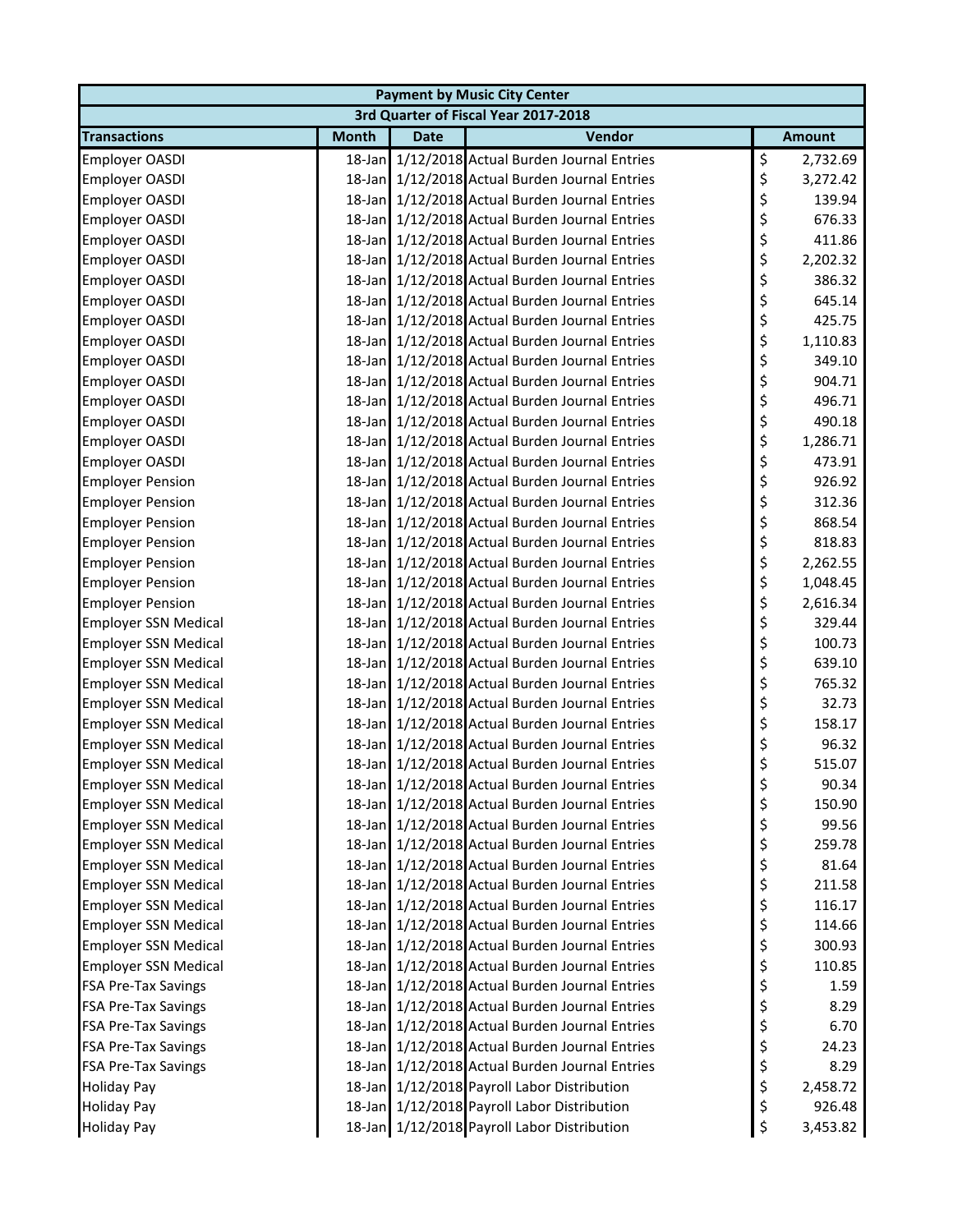| <b>Payment by Music City Center</b> |              |             |                                             |    |               |  |  |
|-------------------------------------|--------------|-------------|---------------------------------------------|----|---------------|--|--|
|                                     |              |             | 3rd Quarter of Fiscal Year 2017-2018        |    |               |  |  |
| <b>Transactions</b>                 | <b>Month</b> | <b>Date</b> | Vendor                                      |    | <b>Amount</b> |  |  |
| <b>Holiday Pay</b>                  |              |             | 18-Jan 1/12/2018 Payroll Labor Distribution | \$ | 5,115.52      |  |  |
| <b>Holiday Pay</b>                  |              |             | 18-Jan 1/12/2018 Payroll Labor Distribution | \$ | 194.72        |  |  |
| <b>Holiday Pay</b>                  |              |             | 18-Jan 1/12/2018 Payroll Labor Distribution | \$ | 1,013.12      |  |  |
| <b>Holiday Pay</b>                  |              |             | 18-Jan 1/12/2018 Payroll Labor Distribution | \$ | 703.84        |  |  |
| <b>Holiday Pay</b>                  |              |             | 18-Jan 1/12/2018 Payroll Labor Distribution | \$ | 1,866.34      |  |  |
| <b>Holiday Pay</b>                  |              |             | 18-Jan 1/12/2018 Payroll Labor Distribution | \$ | 416.12        |  |  |
| <b>Holiday Pay</b>                  |              |             | 18-Jan 1/12/2018 Payroll Labor Distribution | \$ | 681.68        |  |  |
| <b>Holiday Pay</b>                  |              |             | 18-Jan 1/12/2018 Payroll Labor Distribution | \$ | 1,833.52      |  |  |
| <b>Holiday Pay</b>                  |              |             | 18-Jan 1/12/2018 Payroll Labor Distribution | \$ | 568.24        |  |  |
| <b>Holiday Pay</b>                  |              |             | 18-Jan 1/12/2018 Payroll Labor Distribution | \$ | 1,370.32      |  |  |
| <b>Holiday Pay</b>                  |              |             | 18-Jan 1/12/2018 Payroll Labor Distribution | \$ | 849.60        |  |  |
| <b>Holiday Pay</b>                  |              |             | 18-Jan 1/12/2018 Payroll Labor Distribution | \$ | 799.76        |  |  |
| <b>Holiday Pay</b>                  |              |             | 18-Jan 1/12/2018 Payroll Labor Distribution | \$ | 2,064.11      |  |  |
| <b>Holiday Pay</b>                  |              |             | 18-Jan 1/12/2018 Payroll Labor Distribution | \$ | 968.16        |  |  |
| <b>Internet Services</b>            |              |             | 18-Jan 1/12/2018 AT&T DATACOMM              | \$ | 5,001.44      |  |  |
| Leave Pay                           |              |             | 18-Jan 1/12/2018 Payroll Labor Distribution | \$ | 390.00        |  |  |
| Leave Pay                           |              |             | 18-Jan 1/12/2018 Payroll Labor Distribution | \$ | 1,380.24      |  |  |
| Leave Pay                           |              |             | 18-Jan 1/12/2018 Payroll Labor Distribution | \$ | 1,364.62      |  |  |
| Leave Pay                           |              |             | 18-Jan 1/12/2018 Payroll Labor Distribution | \$ | 144.24        |  |  |
| Leave Pay                           |              |             | 18-Jan 1/12/2018 Payroll Labor Distribution | \$ | 253.36        |  |  |
| Leave Pay                           |              |             | 18-Jan 1/12/2018 Payroll Labor Distribution | \$ | 23.57         |  |  |
| Leave Pay                           |              |             | 18-Jan 1/12/2018 Payroll Labor Distribution | \$ | 224.00        |  |  |
| Leave Pay                           |              |             | 18-Jan 1/12/2018 Payroll Labor Distribution | \$ | 469.01        |  |  |
| Leave Pay                           |              |             | 18-Jan 1/12/2018 Payroll Labor Distribution | \$ | 1,040.96      |  |  |
| Leave Pay                           |              |             | 18-Jan 1/12/2018 Payroll Labor Distribution | \$ | 2,280.77      |  |  |
| Leave Pay                           |              |             | 18-Jan 1/12/2018 Payroll Labor Distribution | \$ | 570.29        |  |  |
| Leave Pay                           |              |             | 18-Jan 1/12/2018 Payroll Labor Distribution | \$ | 374.56        |  |  |
| Leave Pay                           |              |             | 18-Jan 1/12/2018 Payroll Labor Distribution | \$ | 50.23         |  |  |
| Other Special Pay                   |              |             | 18-Jan 1/12/2018 Payroll Labor Distribution | \$ | 50.00         |  |  |
| Overtime Pay                        |              |             | 18-Jan 1/12/2018 Payroll Labor Distribution | \$ | 511.55        |  |  |
| Overtime Pay                        |              |             | 18-Jan 1/12/2018 Payroll Labor Distribution | \$ | 10,121.26     |  |  |
| Overtime Pay                        |              |             | 18-Jan 1/12/2018 Payroll Labor Distribution | Ş  | 7,007.01      |  |  |
| Overtime Pay                        |              |             | 18-Jan 1/12/2018 Payroll Labor Distribution | \$ | 564.08        |  |  |
| Overtime Pay                        |              |             | 18-Jan 1/12/2018 Payroll Labor Distribution | \$ | 78.32         |  |  |
| Overtime Pay                        |              |             | 18-Jan 1/12/2018 Payroll Labor Distribution | \$ | 4,813.64      |  |  |
| <b>Overtime Pay</b>                 |              |             | 18-Jan 1/12/2018 Payroll Labor Distribution | \$ | 1,796.64      |  |  |
| Overtime Pay                        |              |             | 18-Jan 1/12/2018 Payroll Labor Distribution | \$ | 1,633.81      |  |  |
| Overtime Pay                        |              |             | 18-Jan 1/12/2018 Payroll Labor Distribution | \$ | 31.73         |  |  |
| Overtime Pay                        |              |             | 18-Jan 1/12/2018 Payroll Labor Distribution | \$ | 88.81         |  |  |
| Overtime Pay                        |              |             | 18-Jan 1/12/2018 Payroll Labor Distribution | \$ | 123.73        |  |  |
| Overtime Pay                        |              |             | 18-Jan 1/12/2018 Payroll Labor Distribution | \$ | 167.85        |  |  |
| Regular Pay                         |              |             | 18-Jan 1/12/2018 Payroll Labor Distribution | \$ | 21,108.27     |  |  |
| Regular Pay                         |              |             | 18-Jan 1/12/2018 Payroll Labor Distribution | \$ | 6,585.09      |  |  |
| Regular Pay                         |              |             | 18-Jan 1/12/2018 Payroll Labor Distribution | \$ | 31,124.27     |  |  |
| Regular Pay                         |              |             | 18-Jan 1/12/2018 Payroll Labor Distribution | \$ | 43,532.85     |  |  |
| Regular Pay                         |              |             | 18-Jan 1/12/2018 Payroll Labor Distribution | \$ | 1,772.44      |  |  |
| Regular Pay                         |              |             | 18-Jan 1/12/2018 Payroll Labor Distribution | \$ | 10,510.02     |  |  |
| Regular Pay                         |              |             | 18-Jan 1/12/2018 Payroll Labor Distribution | \$ | 6,334.56      |  |  |
| Regular Pay                         |              |             | 18-Jan 1/12/2018 Payroll Labor Distribution | \$ | 31,193.80     |  |  |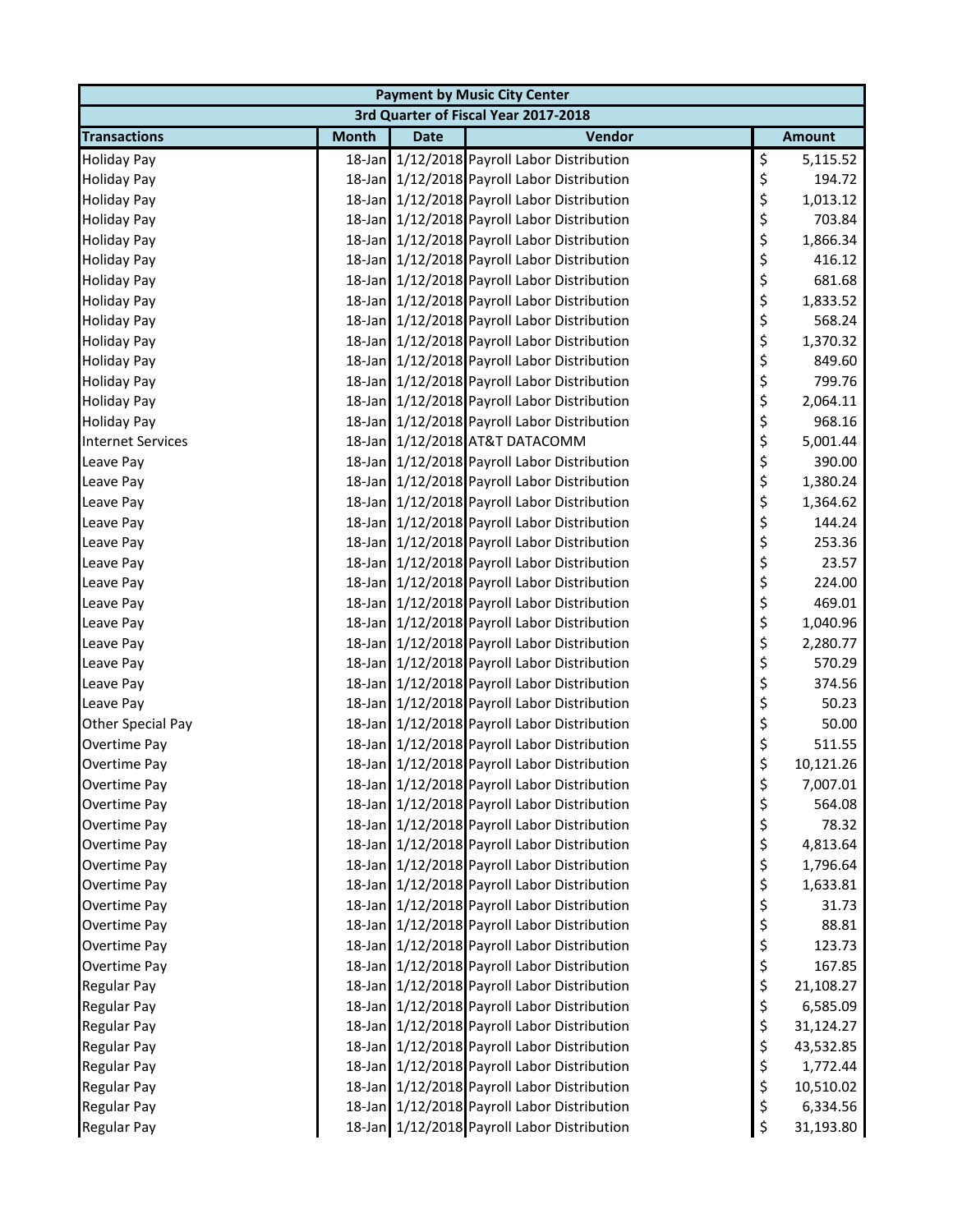| <b>Payment by Music City Center</b> |              |                            |                                                 |    |               |  |  |
|-------------------------------------|--------------|----------------------------|-------------------------------------------------|----|---------------|--|--|
|                                     |              |                            | 3rd Quarter of Fiscal Year 2017-2018            |    |               |  |  |
| <b>Transactions</b>                 | <b>Month</b> | <b>Date</b>                | Vendor                                          |    | <b>Amount</b> |  |  |
| Regular Pay                         |              |                            | 18-Jan 1/12/2018 Payroll Labor Distribution     | \$ | 4,815.37      |  |  |
| Regular Pay                         |              |                            | 18-Jan 1/12/2018 Payroll Labor Distribution     | \$ | 8,764.36      |  |  |
| <b>Regular Pay</b>                  |              |                            | 18-Jan 1/12/2018 Payroll Labor Distribution     | \$ | 5,640.04      |  |  |
| Regular Pay                         |              |                            | 18-Jan 1/12/2018 Payroll Labor Distribution     | \$ | 15,460.72     |  |  |
| Regular Pay                         |              |                            | 18-Jan 1/12/2018 Payroll Labor Distribution     | \$ | 5,114.16      |  |  |
| <b>Regular Pay</b>                  |              |                            | 18-Jan 1/12/2018 Payroll Labor Distribution     | \$ | 11,812.25     |  |  |
| Regular Pay                         |              |                            | 18-Jan 1/12/2018 Payroll Labor Distribution     | \$ | 7,076.49      |  |  |
| Regular Pay                         |              |                            | 18-Jan 1/12/2018 Payroll Labor Distribution     | \$ | 6,834.55      |  |  |
| <b>Regular Pay</b>                  |              |                            | 18-Jan 1/12/2018 Payroll Labor Distribution     | \$ | 18,964.32     |  |  |
| Regular Pay                         |              |                            | 18-Jan 1/12/2018 Payroll Labor Distribution     | \$ | 7,013.42      |  |  |
| Telephone & Telegraph               |              |                            | 18-Jan 1/12/2018 AT&T DATACOMM                  | \$ | 2,068.77      |  |  |
| Insurance-Unemployment Comp         |              |                            | 18-Jan 1/15/2018 TN DEPT OF LABOR/WORKFORCE DEV | \$ | 729.36        |  |  |
| Printing/Binding                    |              |                            | 18-Jan 1/15/2018 TOLEDO TICKET CO (ACH)         | \$ | 3,287.77      |  |  |
| Advertising & Promot'n              |              |                            | 18-Jan 1/16/2018 JOHN SANDERS DESIGN (ACH)      | \$ | 1,500.00      |  |  |
| <b>Auto Fuel</b>                    |              |                            | 18-Jan 1/16/2018 WEX (WRIGHT EXPRESS FINANCIAL) | \$ | 172.57        |  |  |
| Landscaping Srvc                    |              |                            | 18-Jan 1/16/2018 REED LANDSCAPING INC (ACH)     | \$ | 2,800.00      |  |  |
| <b>Laundry Services</b>             |              | 18-Jan 1/16/2018 ALSCO     |                                                 | \$ | 120.80        |  |  |
| <b>Laundry Services</b>             |              | 18-Jan 1/16/2018 ALSCO     |                                                 | \$ | 63.40         |  |  |
| <b>Laundry Services</b>             |              | 18-Jan 1/16/2018 ALSCO     |                                                 | \$ | 1,137.78      |  |  |
| <b>Laundry Services</b>             |              | 18-Jan 1/16/2018 ALSCO     |                                                 | \$ | 582.54        |  |  |
| <b>Laundry Services</b>             |              | 18-Jan 1/16/2018 ALSCO     |                                                 | \$ | 120.80        |  |  |
| <b>Legal Services</b>               |              |                            | 18-Jan 1/16/2018 BONE MCALLESTER NORTON PLLC    | \$ | 10,000.00     |  |  |
| Other Rpr & Maint Srvc              |              |                            | 18-Jan 1/16/2018 HAMILTON MACHINE CO INC (ACH)  | \$ | 218.00        |  |  |
| Printing/Binding                    |              |                            | 18-Jan 1/16/2018 JOHN SANDERS DESIGN (ACH)      | \$ | 4,800.00      |  |  |
| Refuse Disposal-Reimb               |              |                            | 18-Jan 1/16/2018 COMPOST CO (ACH)               | \$ | 1,680.00      |  |  |
| <b>Uniform Cleaning Service</b>     |              |                            | 18-Jan 1/16/2018 CINTAS CORP #051 MATS & RUGS(A | \$ | 2,475.12      |  |  |
| Plumbing/HVAC Maintain Srvc         |              |                            | 18-Jan 1/17/2018 KENNY PIPE & SUPPLY INC (ACH)  | \$ | 2,025.12      |  |  |
| Offc & Admin Supply                 |              |                            | 18-Jan 1/18/2018 MYOFFICE PRODUCTS (ACH)        | \$ | 240.33        |  |  |
| Offc & Admin Supply                 |              |                            | 18-Jan 1/18/2018 MYOFFICE PRODUCTS (ACH)        | \$ | 186.34        |  |  |
| Other Rpr & Maint Srvc              |              |                            | 18-Jan 1/18/2018 FOOD EQUIPMENT SERVICES CO LLC | \$ | 108.00        |  |  |
| Other Rpr & Maint Srvc              |              |                            | 18-Jan 1/18/2018 FOOD EQUIPMENT SERVICES CO LLC | \$ | 531.57        |  |  |
| Other Rpr & Maint Srvc              |              |                            | 18-Jan 1/18/2018 FOOD EQUIPMENT SERVICES CO LLC | Ş  | 189.00        |  |  |
| Other Rpr & Maint Srvc              |              |                            | 18-Jan 1/18/2018 FOOD EQUIPMENT SERVICES CO LLC | \$ | 651.67        |  |  |
| Other Rpr & Maint Srvc              |              |                            | 18-Jan 1/18/2018 FOOD EQUIPMENT SERVICES CO LLC | \$ | 467.98        |  |  |
| Auto Oil/Lubricants                 |              |                            | 18-Jan 1/19/2018 PARMAN ENERGY (ACH)            | \$ | 839.34        |  |  |
| Computer Software                   |              |                            | 18-Jan 1/19/2018 RESOURCE INFORMATION & CONTROL | \$ | 2,322.76      |  |  |
| <b>District Energy System</b>       |              |                            | 18-Jan 1/19/2018 DES REVENUE / US BANK (ACH)    | \$ | 219,181.13    |  |  |
| Landscaping Srvc-Indoor             |              |                            | 18-Jan 1/19/2018 PLANTS ALIVE (ACH)             | \$ | 510.00        |  |  |
| <b>Rent Storage/Safety Box</b>      |              |                            | 18-Jan 1/19/2018 CONTRACT CARPETS SALES CO      | \$ | 795.00        |  |  |
| Repair & Maint Supply               |              |                            | 18-Jan 1/19/2018 WILLIAMS WHOLESALE SUPPLY OF N | \$ | 2,193.00      |  |  |
| Telephone & Telegraph               |              | 18-Jan 1/19/2018 AT&T (GA) |                                                 | \$ | 875.45        |  |  |
| <b>Temporary Service</b>            |              |                            | 18-Jan 1/19/2018 ELITE SHOW SERVICES INC (ACH)  | \$ | 2,385.76      |  |  |
| <b>Temporary Service</b>            |              |                            | 18-Jan 1/19/2018 ELITE SHOW SERVICES INC (ACH)  | \$ | 2,454.30      |  |  |
| <b>Temporary Service</b>            |              |                            | 18-Jan 1/19/2018 ELITE SHOW SERVICES INC (ACH)  | \$ | 867.56        |  |  |
| <b>Temporary Service</b>            |              |                            | 18-Jan 1/19/2018 ELITE SHOW SERVICES INC (ACH)  | \$ | 1,598.36      |  |  |
| <b>Temporary Service</b>            |              |                            | 18-Jan 1/19/2018 ELITE SHOW SERVICES INC (ACH)  | \$ | 2,011.06      |  |  |
| <b>Temporary Service</b>            |              |                            | 18-Jan 1/19/2018 ELITE SHOW SERVICES INC (ACH)  | \$ | (41.00)       |  |  |
| <b>Temporary Service</b>            |              |                            | 18-Jan 1/19/2018 ELITE SHOW SERVICES INC (ACH)  | \$ | 3,536.86      |  |  |
| <b>Temporary Service</b>            |              |                            | 18-Jan 1/19/2018 ELITE SHOW SERVICES INC (ACH)  | \$ | (55.00)       |  |  |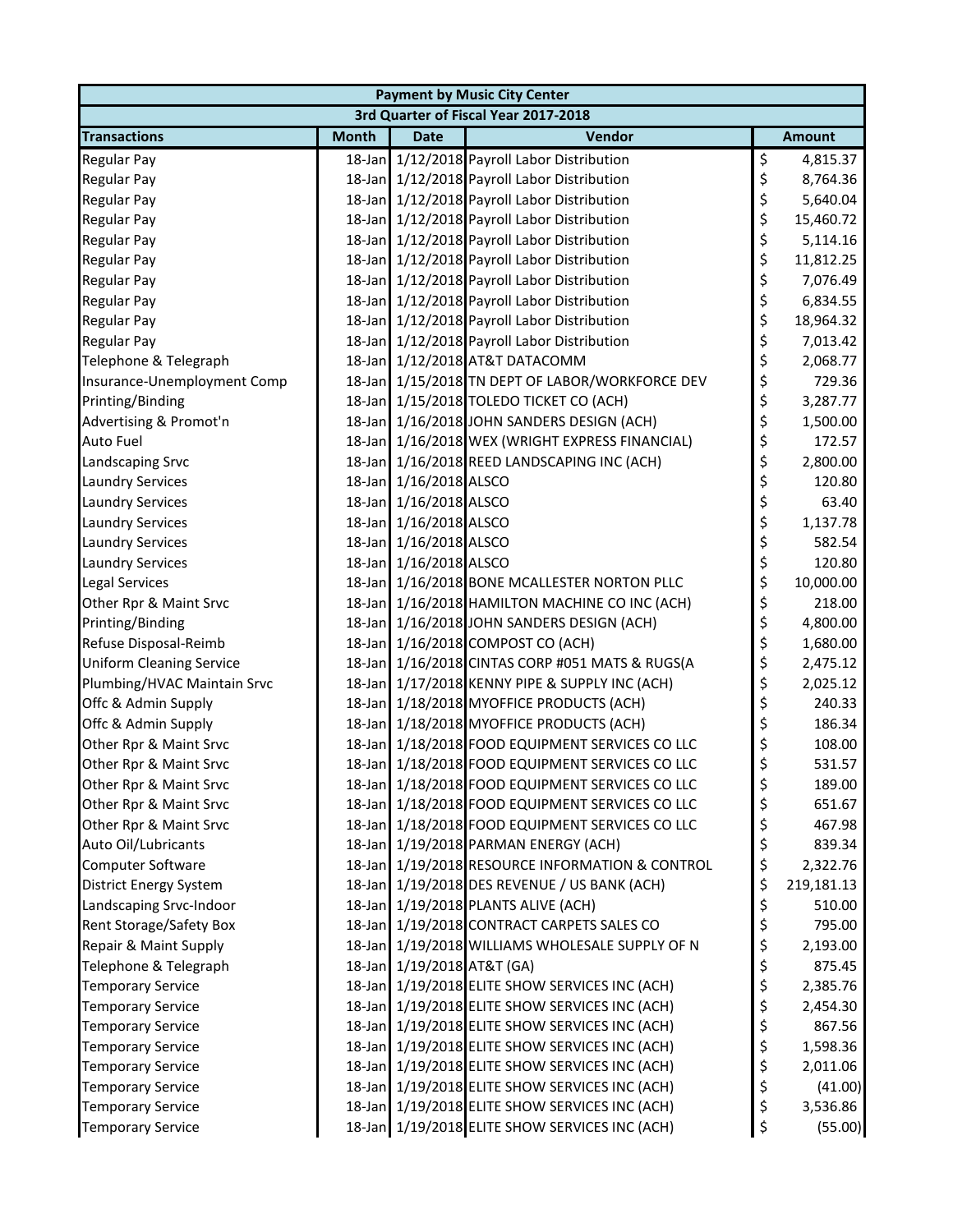| <b>Payment by Music City Center</b> |              |                        |                                                 |    |               |  |  |
|-------------------------------------|--------------|------------------------|-------------------------------------------------|----|---------------|--|--|
|                                     |              |                        | 3rd Quarter of Fiscal Year 2017-2018            |    |               |  |  |
| <b>Transactions</b>                 | <b>Month</b> | <b>Date</b>            | Vendor                                          |    | <b>Amount</b> |  |  |
| <b>Temporary Service</b>            |              |                        | 18-Jan 1/19/2018 ELITE SHOW SERVICES INC (ACH)  | \$ | 3,792.31      |  |  |
| <b>Temporary Service</b>            |              |                        | 18-Jan 1/19/2018 ELITE SHOW SERVICES INC (ACH)  | \$ | (15.00)       |  |  |
| <b>Temporary Service</b>            |              |                        | 18-Jan 1/19/2018 ELITE SHOW SERVICES INC (ACH)  | \$ | 1,836.35      |  |  |
| <b>Temporary Service</b>            |              |                        | 18-Jan 1/19/2018 ELITE SHOW SERVICES INC (ACH)  | \$ | (25.00)       |  |  |
| Food & Ice                          |              |                        | 18-Jan 1/22/2018 MCC PV 5268801 01/04/18 correc | \$ | 106.90        |  |  |
| Food & Ice                          |              |                        | 18-Jan 1/22/2018 MCC PV 5268801 01/04/18 correc | \$ | (106.90)      |  |  |
| <b>HHold &amp; Jnitr Supply</b>     |              |                        | 18-Jan 1/22/2018 SUNSET MARKETING INC           | \$ | 63.75         |  |  |
| Other Rpr & Maint Srvc              |              |                        | 18-Jan 1/22/2018 FIRE PRO LLC (ACH)             | \$ | 1,805.00      |  |  |
| Other Rpr & Maint Srvc              |              |                        | 18-Jan 1/22/2018 FIRE PRO LLC (ACH)             | \$ | 365.00        |  |  |
| Other Rpr & Maint Srvc              |              |                        | 18-Jan 1/22/2018 CONTRACT CARPETS SALES CO      | \$ | 2,700.00      |  |  |
| Other Rpr & Maint Srvc              |              |                        | 18-Jan 1/22/2018 KELSAN INC (ACH)               | \$ | 184.20        |  |  |
| Other Rpr & Maint Srvc              |              |                        | 18-Jan 1/22/2018 KELSAN INC (ACH)               | \$ | 107.20        |  |  |
| Other Rpr & Maint Srvc              |              |                        | 18-Jan 1/22/2018 KELSAN INC (ACH)               | \$ | 191.00        |  |  |
| Postage & Delivery Srvc             |              |                        | 18-Jan 1/22/2018 TN ELECTRIC MOTOR CO (ACH)     | \$ | 57.37         |  |  |
| Refuse Disposal-Reimb               |              |                        | 18-Jan 1/22/2018 MCC PV 5261786 12/07/17 correc | \$ | (659.48)      |  |  |
| Refuse Disposal-Reimb               |              |                        | 18-Jan 1/22/2018 MCC PV 5261786 12/07/17 correc | \$ | 659.48        |  |  |
| <b>Building Maintenance Srvc</b>    |              |                        | 18-Jan 1/23/2018 ISENHOUR DOOR PRODUCTS INC (AC | \$ | 44.83         |  |  |
| <b>Building Maintenance Srvc</b>    |              |                        | 18-Jan 1/23/2018 ISENHOUR DOOR PRODUCTS INC (AC | \$ | 368.40        |  |  |
| Food & Bev-Inhouse                  |              |                        | 18-Jan 1/23/2018 CENTERPLATE MCC (ACH)          | \$ | 421.44        |  |  |
| Food & Ice                          |              |                        | 18-Jan 1/23/2018 CENTERPLATE MCC (ACH)          | \$ | 31.72         |  |  |
| Food & Ice                          |              |                        | 18-Jan 1/23/2018 CENTERPLATE MCC (ACH)          | \$ | 1,108.62      |  |  |
| <b>HHold &amp; Jnitr Supply</b>     |              |                        | 18-Jan 1/23/2018 W W GRAINGER (P#)              | \$ | 32.72         |  |  |
| Landscaping Srvc                    |              |                        | 18-Jan 1/23/2018 REED LANDSCAPING INC (ACH)     | \$ | 468.00        |  |  |
| Landscaping Srvc                    |              |                        | 18-Jan 1/23/2018 REED LANDSCAPING INC (ACH)     | \$ | 264.00        |  |  |
| Landscaping Srvc                    |              |                        | 18-Jan 1/23/2018 REED LANDSCAPING INC (ACH)     | \$ | 2,106.00      |  |  |
| Landscaping Srvc                    |              |                        | 18-Jan 1/23/2018 REED LANDSCAPING INC (ACH)     | \$ | 3,837.60      |  |  |
| <b>Laundry Services</b>             |              | 18-Jan 1/23/2018 ALSCO |                                                 | \$ | 1,213.06      |  |  |
| <b>Laundry Services</b>             |              | 18-Jan 1/23/2018 ALSCO |                                                 | \$ | 120.80        |  |  |
| <b>Membership Dues</b>              |              |                        | 18-Jan 1/23/2018 SKAL INTERNATIONAL NASHVILLE   | \$ | 543.00        |  |  |
| <b>Merchant Fees</b>                |              | 18-Jan 1/23/2018 FIS   |                                                 | \$ | 9,975.85      |  |  |
| Other Rpr & Maint Srvc              |              |                        | 18-Jan 1/23/2018 AMERICAS MOTOR SPORTS          | \$ | 845.91        |  |  |
| Other Rpr & Maint Srvc              |              |                        | 18-Jan 1/23/2018 AMERICAS MOTOR SPORTS          | Ş  | 918.91        |  |  |
| Postage & Delivery Srvc             |              |                        | 18-Jan 1/23/2018 ISENHOUR DOOR PRODUCTS INC (AC | \$ | 20.00         |  |  |
| Rpr & Maint Srvc Elev/Escel         |              |                        | 18-Jan 1/23/2018 NASHVILLE MACHINE ELEVATOR CO  | \$ | 13,865.25     |  |  |
| <b>Temporary Service</b>            |              |                        | 18-Jan 1/23/2018 LOOMIS FARGO & CO              | \$ | 1,173.48      |  |  |
| <b>Uniform Cleaning Service</b>     |              |                        | 18-Jan 1/23/2018 CINTAS CORP #051 MATS & RUGS(A | \$ | 865.21        |  |  |
| <b>Electrical Supply</b>            |              |                        | 18-Jan 1/24/2018 WILLIAMS WHOLESALE SUPPLY OF N | \$ | 175.00        |  |  |
| <b>Electrical Supply</b>            |              |                        | 18-Jan 1/24/2018 ISENHOUR DOOR PRODUCTS INC (AC | \$ | 1,953.90      |  |  |
| <b>Electrical Supply</b>            |              |                        | 18-Jan 1/24/2018 ISENHOUR DOOR PRODUCTS INC (AC | \$ | 600.00        |  |  |
| Employee Award/Gift                 |              |                        | 18-Jan 1/24/2018 TERRYBERRY CO LLC              | \$ | 84.40         |  |  |
| Employee Award/Gift                 |              |                        | 18-Jan 1/24/2018 AWARD CENTER INC, THE (ACH)    | \$ | 50.95         |  |  |
| <b>Membership Dues</b>              |              |                        | 18-Jan 1/24/2018 NASHVILLE TECHNOLOGY COUNCIL ( | \$ | 600.00        |  |  |
| Postage & Delivery Srvc             |              |                        | 18-Jan 1/24/2018 ISENHOUR DOOR PRODUCTS INC (AC | \$ | 95.00         |  |  |
| Postage & Delivery Srvc             |              |                        | 18-Jan 1/24/2018 TERRYBERRY CO LLC              | \$ | 15.00         |  |  |
| Auto Oil/Lubricants                 |              |                        | 18-Jan 1/25/2018 FERRELLGAS (ACH)               | \$ | 399.36        |  |  |
| <b>Building Maintenance Srvc</b>    |              |                        | 18-Jan 1/25/2018 COMMERCIAL PAINTING INC        | \$ | 38,007.00     |  |  |
| Employee Out-of-town Travel         |              |                        | 18-Jan 1/25/2018 STROBL, TIMOTHY M              | \$ | 216.25        |  |  |
| Other Rpr & Maint Srvc              |              |                        | 18-Jan 1/25/2018 ISENHOUR DOOR PRODUCTS INC (AC | \$ | 240.00        |  |  |
| Other Rpr & Maint Srvc              |              |                        | 18-Jan 1/25/2018 ISENHOUR DOOR PRODUCTS INC (AC | \$ | 525.00        |  |  |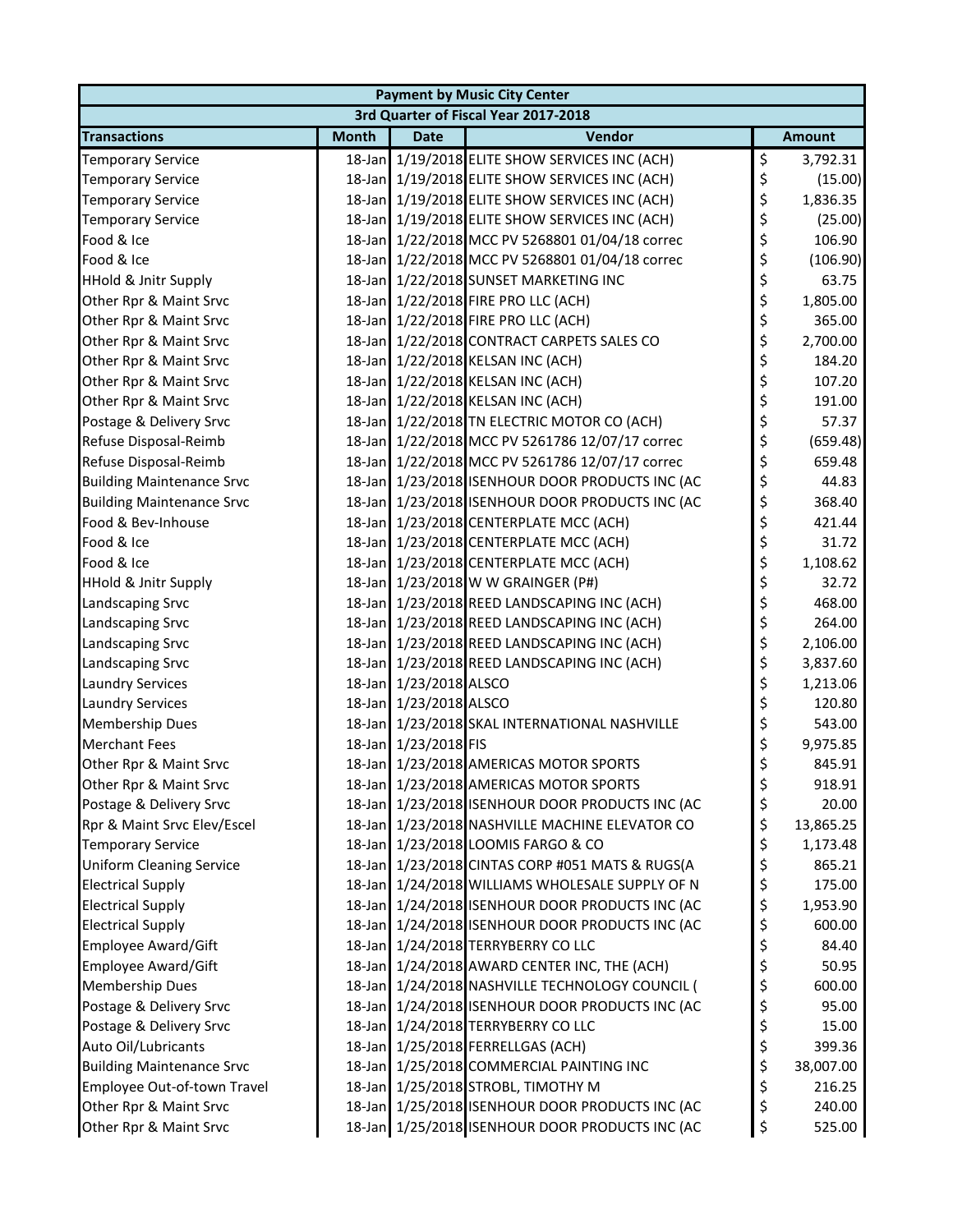| <b>Payment by Music City Center</b>  |              |             |                                                 |    |               |  |  |  |
|--------------------------------------|--------------|-------------|-------------------------------------------------|----|---------------|--|--|--|
| 3rd Quarter of Fiscal Year 2017-2018 |              |             |                                                 |    |               |  |  |  |
| <b>Transactions</b>                  | <b>Month</b> | <b>Date</b> | Vendor                                          |    | <b>Amount</b> |  |  |  |
| Other Rpr & Maint Srvc               |              |             | 18-Jan 1/25/2018 NASHVILLE MACHINE ELEVATOR CO  | \$ | 897.00        |  |  |  |
| Postage & Delivery Srvc              |              |             | 18-Jan 1/25/2018 TERRYBERRY CO LLC              | \$ | (3.10)        |  |  |  |
| <b>Promotion-Goods</b>               |              |             | 18-Jan 1/25/2018 TEASLEYS CONVENTION FLORIST (A | \$ | (750.00)      |  |  |  |
| Promotion-Goods                      |              |             | 18-Jan 1/25/2018 TEASLEYS CONVENTION FLORIST (A | \$ | (150.00)      |  |  |  |
| <b>Cable Television</b>              |              |             | 18-Jan 1/26/2018 COMCAST (ACH)                  | \$ | 450.76        |  |  |  |
| Cafe Plan Pre-Tax Savings            |              |             | 18-Jan 1/26/2018 Actual Burden Journal Entries  | \$ | 154.92        |  |  |  |
| Cafe Plan Pre-Tax Savings            |              |             | 18-Jan 1/26/2018 Actual Burden Journal Entries  | \$ | 48.63         |  |  |  |
| Cafe Plan Pre-Tax Savings            |              |             | 18-Jan 1/26/2018 Actual Burden Journal Entries  | \$ | 160.34        |  |  |  |
| Cafe Plan Pre-Tax Savings            |              |             | 18-Jan 1/26/2018 Actual Burden Journal Entries  | \$ | 321.07        |  |  |  |
| Cafe Plan Pre-Tax Savings            |              |             | 18-Jan 1/26/2018 Actual Burden Journal Entries  | \$ | 20.96         |  |  |  |
| Cafe Plan Pre-Tax Savings            |              |             | 18-Jan 1/26/2018 Actual Burden Journal Entries  | \$ | 67.58         |  |  |  |
| Cafe Plan Pre-Tax Savings            |              |             | 18-Jan 1/26/2018 Actual Burden Journal Entries  | \$ | 29.00         |  |  |  |
| Cafe Plan Pre-Tax Savings            |              |             | 18-Jan 1/26/2018 Actual Burden Journal Entries  | \$ | 216.94        |  |  |  |
| Cafe Plan Pre-Tax Savings            |              |             | 18-Jan 1/26/2018 Actual Burden Journal Entries  | \$ | 30.94         |  |  |  |
| Cafe Plan Pre-Tax Savings            |              |             | 18-Jan 1/26/2018 Actual Burden Journal Entries  | \$ | 43.86         |  |  |  |
| Cafe Plan Pre-Tax Savings            |              |             | 18-Jan 1/26/2018 Actual Burden Journal Entries  | \$ | 0.12          |  |  |  |
| Cafe Plan Pre-Tax Savings            |              |             | 18-Jan 1/26/2018 Actual Burden Journal Entries  | \$ | 42.92         |  |  |  |
| Cafe Plan Pre-Tax Savings            |              |             | 18-Jan 1/26/2018 Actual Burden Journal Entries  | \$ | 14.52         |  |  |  |
| Cafe Plan Pre-Tax Savings            |              |             | 18-Jan 1/26/2018 Actual Burden Journal Entries  | \$ | 66.49         |  |  |  |
| Cafe Plan Pre-Tax Savings            |              |             | 18-Jan 1/26/2018 Actual Burden Journal Entries  | \$ | 19.90         |  |  |  |
| Cafe Plan Pre-Tax Savings            |              |             | 18-Jan 1/26/2018 Actual Burden Journal Entries  | \$ | 55.09         |  |  |  |
| Cafe Plan Pre-Tax Savings            |              |             | 18-Jan 1/26/2018 Actual Burden Journal Entries  | \$ | 33.07         |  |  |  |
| Cafe Plan Pre-Tax Savings            |              |             | 18-Jan 1/26/2018 Actual Burden Journal Entries  | \$ | 49.56         |  |  |  |
| CCA Employer 401K Plan               |              |             | 18-Jan 1/26/2018 Actual Burden Journal Entries  | \$ | 746.16        |  |  |  |
| CCA Employer 401K Plan               |              |             | 18-Jan 1/26/2018 Actual Burden Journal Entries  | \$ | 908.25        |  |  |  |
| CCA Employer 401K Plan               |              |             | 18-Jan 1/26/2018 Actual Burden Journal Entries  | \$ | 1,041.72      |  |  |  |
| CCA Employer 401K Plan               |              |             | 18-Jan 1/26/2018 Actual Burden Journal Entries  | \$ | 430.74        |  |  |  |
| CCA Employer 401K Plan               |              |             | 18-Jan 1/26/2018 Actual Burden Journal Entries  | \$ | 918.20        |  |  |  |
| CCA Employer 401K Plan               |              |             | 18-Jan 1/26/2018 Actual Burden Journal Entries  | \$ | 232.07        |  |  |  |
| CCA Employer 401K Plan               |              |             | 18-Jan 1/26/2018 Actual Burden Journal Entries  | \$ | 246.64        |  |  |  |
| CCA Employer 401K Plan               |              |             | 18-Jan 1/26/2018 Actual Burden Journal Entries  | \$ | 227.30        |  |  |  |
| CCA Employer 401K Plan               |              |             | 18-Jan 1/26/2018 Actual Burden Journal Entries  | P  | 427.80        |  |  |  |
| CCA Employer 401K Plan               |              |             | 18-Jan 1/26/2018 Actual Burden Journal Entries  | \$ | 230.57        |  |  |  |
| CCA Employer 401K Plan               |              |             | 18-Jan 1/26/2018 Actual Burden Journal Entries  | \$ | 143.78        |  |  |  |
| <b>Employer Dental Group</b>         | $18$ -Jan    |             | 1/26/2018 Actual Burden Journal Entries         | \$ | 239.19        |  |  |  |
| <b>Employer Dental Group</b>         |              |             | 18-Jan 1/26/2018 Actual Burden Journal Entries  | \$ | 46.29         |  |  |  |
| <b>Employer Dental Group</b>         |              |             | 18-Jan 1/26/2018 Actual Burden Journal Entries  | \$ | 283.79        |  |  |  |
| <b>Employer Dental Group</b>         |              |             | 18-Jan 1/26/2018 Actual Burden Journal Entries  | \$ | 515.74        |  |  |  |
| <b>Employer Dental Group</b>         |              |             | 18-Jan 1/26/2018 Actual Burden Journal Entries  | \$ | 18.01         |  |  |  |
| <b>Employer Dental Group</b>         |              |             | 18-Jan 1/26/2018 Actual Burden Journal Entries  | \$ | 88.71         |  |  |  |
| <b>Employer Dental Group</b>         |              |             | 18-Jan 1/26/2018 Actual Burden Journal Entries  | \$ | 36.02         |  |  |  |
| <b>Employer Dental Group</b>         |              |             | 18-Jan 1/26/2018 Actual Burden Journal Entries  | \$ | 351.96        |  |  |  |
| <b>Employer Dental Group</b>         |              |             | 18-Jan 1/26/2018 Actual Burden Journal Entries  | \$ | 42.42         |  |  |  |
| <b>Employer Dental Group</b>         |              |             | 18-Jan 1/26/2018 Actual Burden Journal Entries  | \$ | 87.03         |  |  |  |
| <b>Employer Dental Group</b>         |              |             | 18-Jan 1/26/2018 Actual Burden Journal Entries  | \$ | 32.15         |  |  |  |
| <b>Employer Dental Group</b>         |              |             | 18-Jan 1/26/2018 Actual Burden Journal Entries  | \$ | 78.44         |  |  |  |
| <b>Employer Dental Group</b>         |              |             | 18-Jan 1/26/2018 Actual Burden Journal Entries  | \$ | 36.02         |  |  |  |
| <b>Employer Dental Group</b>         |              |             | 18-Jan 1/26/2018 Actual Burden Journal Entries  | \$ | 122.20        |  |  |  |
| <b>Employer Dental Group</b>         |              |             | 18-Jan 1/26/2018 Actual Burden Journal Entries  | \$ | 32.15         |  |  |  |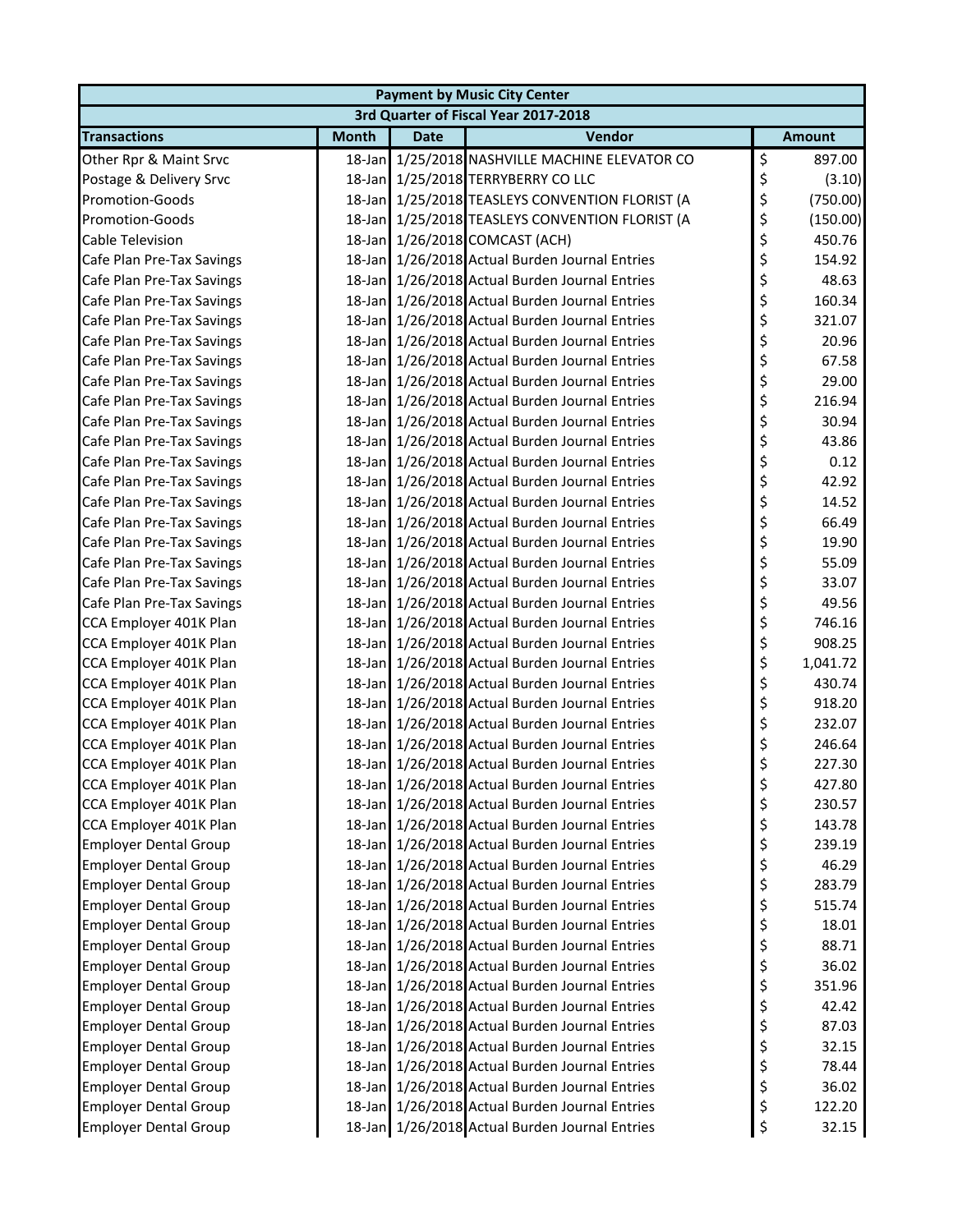| <b>Payment by Music City Center</b>            |              |             |                                                                                                  |          |                    |  |  |
|------------------------------------------------|--------------|-------------|--------------------------------------------------------------------------------------------------|----------|--------------------|--|--|
|                                                |              |             | 3rd Quarter of Fiscal Year 2017-2018                                                             |          |                    |  |  |
| <b>Transactions</b>                            | <b>Month</b> | <b>Date</b> | Vendor                                                                                           |          | <b>Amount</b>      |  |  |
| <b>Employer Dental Group</b>                   |              |             | 18-Jan 1/26/2018 Actual Burden Journal Entries                                                   | \$       | 54.03              |  |  |
| <b>Employer Dental Group</b>                   |              |             | 18-Jan 1/26/2018 Actual Burden Journal Entries                                                   | \$       | 46.29              |  |  |
| <b>Employer Dental Group</b>                   |              |             | 18-Jan 1/26/2018 Actual Burden Journal Entries                                                   | \$       | 64.30              |  |  |
| <b>Employer Group Health</b>                   | $18$ -Jan    |             | 1/26/2018 Actual Burden Journal Entries                                                          | \$       | 5,676.00           |  |  |
| <b>Employer Group Health</b>                   |              |             | 18-Jan 1/26/2018 Actual Burden Journal Entries                                                   | \$       | 1,728.00           |  |  |
| <b>Employer Group Health</b>                   |              |             | 18-Jan 1/26/2018 Actual Burden Journal Entries                                                   | \$       | 5,919.00           |  |  |
| <b>Employer Group Health</b>                   |              |             | 18-Jan 1/26/2018 Actual Burden Journal Entries                                                   | \$       | 11,724.00          |  |  |
| <b>Employer Group Health</b>                   |              |             | 18-Jan 1/26/2018 Actual Burden Journal Entries                                                   | \$       | 750.00             |  |  |
| <b>Employer Group Health</b>                   |              |             | 18-Jan 1/26/2018 Actual Burden Journal Entries                                                   | \$       | 3,114.00           |  |  |
| <b>Employer Group Health</b>                   |              |             | 18-Jan 1/26/2018 Actual Burden Journal Entries                                                   | \$       | 1,035.00           |  |  |
| <b>Employer Group Health</b>                   |              |             | 18-Jan 1/26/2018 Actual Burden Journal Entries                                                   | \$       | 7,770.00           |  |  |
| <b>Employer Group Health</b>                   |              |             | 18-Jan 1/26/2018 Actual Burden Journal Entries                                                   | \$       | 1,056.00           |  |  |
| <b>Employer Group Health</b>                   |              |             | 18-Jan 1/26/2018 Actual Burden Journal Entries                                                   | \$       | 1,593.00           |  |  |
| <b>Employer Group Health</b>                   |              |             | 18-Jan 1/26/2018 Actual Burden Journal Entries                                                   | \$       | 1,533.00           |  |  |
| <b>Employer Group Health</b>                   |              |             | 18-Jan 1/26/2018 Actual Burden Journal Entries                                                   | \$       | 555.00             |  |  |
| <b>Employer Group Health</b>                   |              |             | 18-Jan 1/26/2018 Actual Burden Journal Entries                                                   | \$       | 2,340.00           |  |  |
| <b>Employer Group Health</b>                   |              |             | 18-Jan 1/26/2018 Actual Burden Journal Entries                                                   | \$       | 678.00             |  |  |
| <b>Employer Group Health</b>                   |              |             | 18-Jan 1/26/2018 Actual Burden Journal Entries                                                   | \$       | 2,649.00           |  |  |
| <b>Employer Group Health</b>                   |              |             | 18-Jan 1/26/2018 Actual Burden Journal Entries                                                   | \$       | 1,233.00           |  |  |
| <b>Employer Group Health</b>                   |              |             | 18-Jan 1/26/2018 Actual Burden Journal Entries                                                   | \$       | 1,698.00           |  |  |
| <b>Employer Group Life</b>                     |              |             | 18-Jan 1/26/2018 Actual Burden Journal Entries                                                   | \$       | 213.00             |  |  |
| <b>Employer Group Life</b>                     |              |             | 18-Jan 1/26/2018 Actual Burden Journal Entries                                                   | \$       | 42.60              |  |  |
| <b>Employer Group Life</b>                     |              |             | 18-Jan 1/26/2018 Actual Burden Journal Entries                                                   | \$       | 260.34             |  |  |
| <b>Employer Group Life</b>                     |              |             | 18-Jan 1/26/2018 Actual Burden Journal Entries                                                   | \$       | 497.00             |  |  |
| <b>Employer Group Life</b>                     |              |             | 18-Jan 1/26/2018 Actual Burden Journal Entries                                                   | \$       | 14.20              |  |  |
| Employer Group Life                            |              |             | 18-Jan 1/26/2018 Actual Burden Journal Entries                                                   | \$       | 99.40              |  |  |
| <b>Employer Group Life</b>                     |              |             | 18-Jan 1/26/2018 Actual Burden Journal Entries                                                   | \$       | 28.40              |  |  |
| <b>Employer Group Life</b>                     |              |             | 18-Jan 1/26/2018 Actual Burden Journal Entries                                                   | \$       | 288.03             |  |  |
| <b>Employer Group Life</b>                     |              |             | 18-Jan 1/26/2018 Actual Burden Journal Entries                                                   | \$       | 42.60              |  |  |
| <b>Employer Group Life</b>                     |              |             | 18-Jan 1/26/2018 Actual Burden Journal Entries                                                   | \$       | 75.72              |  |  |
| <b>Employer Group Life</b>                     |              |             | 18-Jan 1/26/2018 Actual Burden Journal Entries                                                   | \$       | 42.60              |  |  |
| <b>Employer Group Life</b>                     |              |             | 18-Jan 1/26/2018 Actual Burden Journal Entries                                                   | \$       | 71.00              |  |  |
| <b>Employer Group Life</b>                     |              |             | 18-Jan 1/26/2018 Actual Burden Journal Entries                                                   | \$       | 42.60              |  |  |
| <b>Employer Group Life</b>                     |              |             | 18-Jan 1/26/2018 Actual Burden Journal Entries                                                   | \$       | 113.60             |  |  |
| Employer Group Life                            |              |             | 18-Jan 1/26/2018 Actual Burden Journal Entries                                                   | \$       | 42.60              |  |  |
| Employer Group Life                            |              |             | 18-Jan 1/26/2018 Actual Burden Journal Entries                                                   | \$       | 42.60              |  |  |
| <b>Employer Group Life</b>                     |              |             | 18-Jan 1/26/2018 Actual Burden Journal Entries                                                   | \$       | 42.60              |  |  |
| Employer Group Life                            |              |             | 18-Jan 1/26/2018 Actual Burden Journal Entries                                                   | \$       | 56.80              |  |  |
| <b>Employer OASDI</b>                          |              |             | 18-Jan 1/26/2018 Actual Burden Journal Entries                                                   | \$       | 1,488.61           |  |  |
| Employer OASDI                                 |              |             | 18-Jan 1/26/2018 Actual Burden Journal Entries<br>18-Jan 1/26/2018 Actual Burden Journal Entries | \$       | 425.22             |  |  |
| <b>Employer OASDI</b>                          |              |             |                                                                                                  | \$       | 2,049.73           |  |  |
| Employer OASDI                                 |              |             | 18-Jan 1/26/2018 Actual Burden Journal Entries<br>18-Jan 1/26/2018 Actual Burden Journal Entries | \$<br>\$ | 2,715.68<br>108.54 |  |  |
| <b>Employer OASDI</b>                          |              |             |                                                                                                  |          | 680.65             |  |  |
| <b>Employer OASDI</b><br><b>Employer OASDI</b> |              |             | 18-Jan 1/26/2018 Actual Burden Journal Entries<br>18-Jan 1/26/2018 Actual Burden Journal Entries | \$       |                    |  |  |
| <b>Employer OASDI</b>                          |              |             | 18-Jan 1/26/2018 Actual Burden Journal Entries                                                   | \$<br>\$ | 406.16             |  |  |
| Employer OASDI                                 |              |             | 18-Jan 1/26/2018 Actual Burden Journal Entries                                                   | \$       | 1,999.83<br>288.57 |  |  |
| Employer OASDI                                 |              |             | 18-Jan 1/26/2018 Actual Burden Journal Entries                                                   | \$       | 564.80             |  |  |
| Employer OASDI                                 |              |             | 18-Jan 1/26/2018 Actual Burden Journal Entries                                                   | \$       | 422.66             |  |  |
|                                                |              |             |                                                                                                  |          |                    |  |  |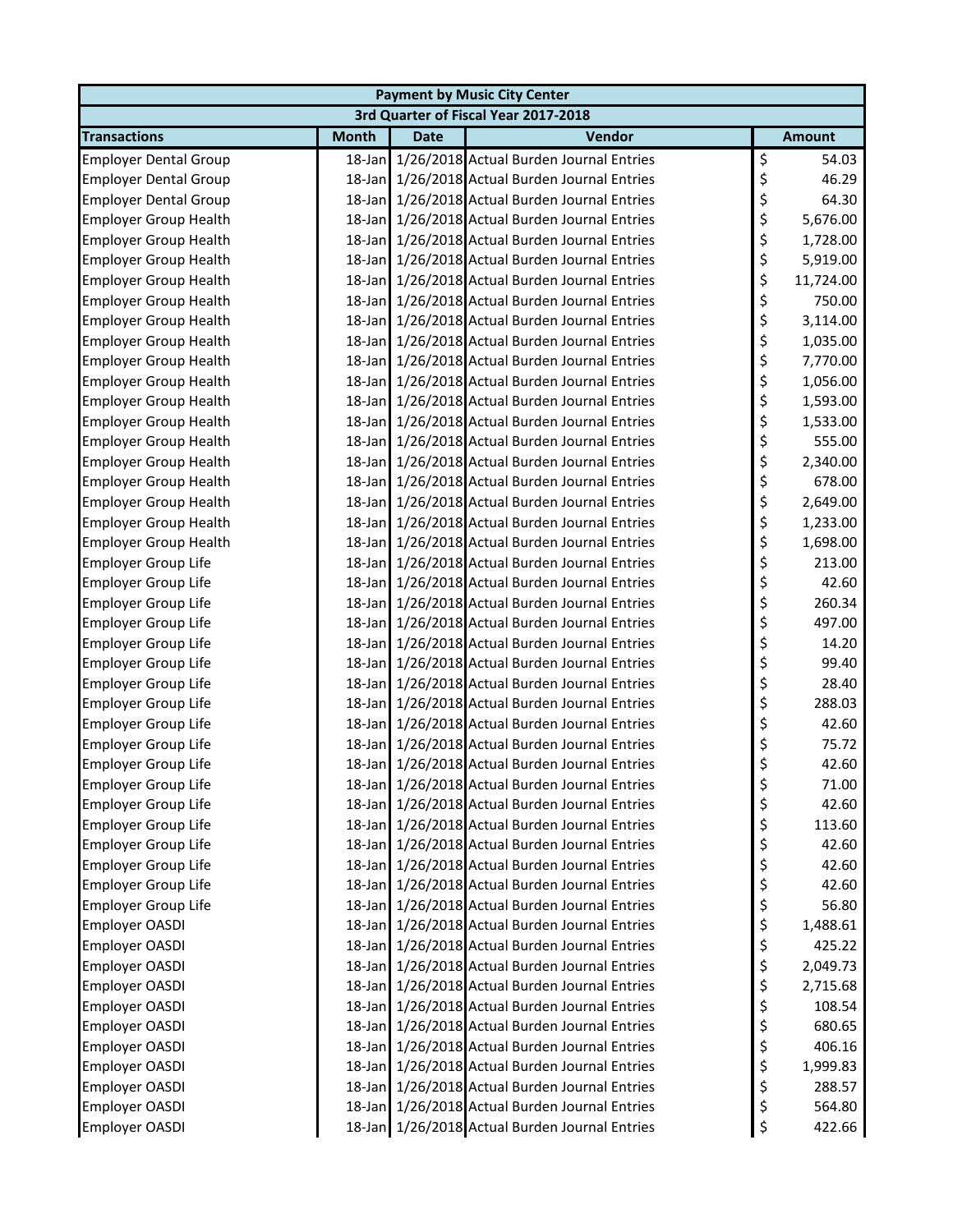| <b>Payment by Music City Center</b>  |              |             |                                                |    |               |  |  |  |
|--------------------------------------|--------------|-------------|------------------------------------------------|----|---------------|--|--|--|
| 3rd Quarter of Fiscal Year 2017-2018 |              |             |                                                |    |               |  |  |  |
| <b>Transactions</b>                  | <b>Month</b> | <b>Date</b> | Vendor                                         |    | <b>Amount</b> |  |  |  |
| <b>Employer OASDI</b>                |              |             | 18-Jan 1/26/2018 Actual Burden Journal Entries | \$ | 1,096.58      |  |  |  |
| Employer OASDI                       |              |             | 18-Jan 1/26/2018 Actual Burden Journal Entries | \$ | 340.52        |  |  |  |
| <b>Employer OASDI</b>                |              |             | 18-Jan 1/26/2018 Actual Burden Journal Entries | \$ | 878.48        |  |  |  |
| Employer OASDI                       |              |             | 18-Jan 1/26/2018 Actual Burden Journal Entries | \$ | 499.61        |  |  |  |
| Employer OASDI                       |              |             | 18-Jan 1/26/2018 Actual Burden Journal Entries | \$ | 444.54        |  |  |  |
| Employer OASDI                       |              |             | 18-Jan 1/26/2018 Actual Burden Journal Entries | \$ | 1,252.97      |  |  |  |
| Employer OASDI                       |              |             | 18-Jan 1/26/2018 Actual Burden Journal Entries | \$ | 452.74        |  |  |  |
| <b>Employer Pension</b>              |              |             | 18-Jan 1/26/2018 Actual Burden Journal Entries | \$ | 927.35        |  |  |  |
| <b>Employer Pension</b>              |              |             | 18-Jan 1/26/2018 Actual Burden Journal Entries | \$ | 249.84        |  |  |  |
| <b>Employer Pension</b>              |              |             | 18-Jan 1/26/2018 Actual Burden Journal Entries | \$ | 868.54        |  |  |  |
| <b>Employer Pension</b>              |              |             | 18-Jan 1/26/2018 Actual Burden Journal Entries | \$ | 624.26        |  |  |  |
| <b>Employer Pension</b>              |              |             | 18-Jan 1/26/2018 Actual Burden Journal Entries | \$ | 2,262.55      |  |  |  |
| <b>Employer Pension</b>              |              |             | 18-Jan 1/26/2018 Actual Burden Journal Entries | \$ | 1,065.55      |  |  |  |
| <b>Employer Pension</b>              |              |             | 18-Jan 1/26/2018 Actual Burden Journal Entries | \$ | 2,560.50      |  |  |  |
| <b>Employer SSN Medical</b>          |              |             | 18-Jan 1/26/2018 Actual Burden Journal Entries | \$ | 348.13        |  |  |  |
| <b>Employer SSN Medical</b>          |              |             | 18-Jan 1/26/2018 Actual Burden Journal Entries | \$ | 99.45         |  |  |  |
| <b>Employer SSN Medical</b>          |              |             | 18-Jan 1/26/2018 Actual Burden Journal Entries | \$ | 479.35        |  |  |  |
| <b>Employer SSN Medical</b>          |              |             | 18-Jan 1/26/2018 Actual Burden Journal Entries | \$ | 635.12        |  |  |  |
| <b>Employer SSN Medical</b>          |              |             | 18-Jan 1/26/2018 Actual Burden Journal Entries | \$ | 25.38         |  |  |  |
| <b>Employer SSN Medical</b>          |              |             | 18-Jan 1/26/2018 Actual Burden Journal Entries | \$ | 159.18        |  |  |  |
| <b>Employer SSN Medical</b>          |              |             | 18-Jan 1/26/2018 Actual Burden Journal Entries | \$ | 94.99         |  |  |  |
| <b>Employer SSN Medical</b>          |              |             | 18-Jan 1/26/2018 Actual Burden Journal Entries | \$ | 467.74        |  |  |  |
| <b>Employer SSN Medical</b>          |              |             | 18-Jan 1/26/2018 Actual Burden Journal Entries | \$ | 67.49         |  |  |  |
| <b>Employer SSN Medical</b>          |              |             | 18-Jan 1/26/2018 Actual Burden Journal Entries | \$ | 132.09        |  |  |  |
| <b>Employer SSN Medical</b>          |              |             | 18-Jan 1/26/2018 Actual Burden Journal Entries | \$ | 98.86         |  |  |  |
| <b>Employer SSN Medical</b>          |              |             | 18-Jan 1/26/2018 Actual Burden Journal Entries | \$ | 256.46        |  |  |  |
| <b>Employer SSN Medical</b>          |              |             | 18-Jan 1/26/2018 Actual Burden Journal Entries | \$ | 79.65         |  |  |  |
| <b>Employer SSN Medical</b>          |              |             | 18-Jan 1/26/2018 Actual Burden Journal Entries | \$ | 205.45        |  |  |  |
| <b>Employer SSN Medical</b>          |              |             | 18-Jan 1/26/2018 Actual Burden Journal Entries | \$ | 116.84        |  |  |  |
| <b>Employer SSN Medical</b>          |              |             | 18-Jan 1/26/2018 Actual Burden Journal Entries | \$ | 103.95        |  |  |  |
| <b>Employer SSN Medical</b>          |              |             | 18-Jan 1/26/2018 Actual Burden Journal Entries | \$ | 293.04        |  |  |  |
| <b>Employer SSN Medical</b>          |              |             | 18-Jan 1/26/2018 Actual Burden Journal Entries | Ş  | 105.87        |  |  |  |
| Food & Ice                           |              |             | 18-Jan 1/26/2018 CENTERPLATE MCC (ACH)         | \$ | 491.55        |  |  |  |
| <b>FSA Pre-Tax Savings</b>           |              |             | 18-Jan 1/26/2018 Actual Burden Journal Entries | \$ | 1.59          |  |  |  |
| <b>FSA Pre-Tax Savings</b>           |              |             | 18-Jan 1/26/2018 Actual Burden Journal Entries | \$ | 8.29          |  |  |  |
| <b>FSA Pre-Tax Savings</b>           |              |             | 18-Jan 1/26/2018 Actual Burden Journal Entries | \$ | 6.70          |  |  |  |
| <b>FSA Pre-Tax Savings</b>           |              |             | 18-Jan 1/26/2018 Actual Burden Journal Entries | \$ | 24.23         |  |  |  |
| <b>FSA Pre-Tax Savings</b>           |              |             | 18-Jan 1/26/2018 Actual Burden Journal Entries | \$ | 8.29          |  |  |  |
| <b>Holiday Pay</b>                   |              |             | 18-Jan 1/26/2018 Payroll Labor Distribution    | \$ | 525.92        |  |  |  |
| <b>Holiday Pay</b>                   |              |             | 18-Jan 1/26/2018 Payroll Labor Distribution    | \$ | 897.50        |  |  |  |
| <b>Holiday Pay</b>                   |              |             | 18-Jan 1/26/2018 Payroll Labor Distribution    | \$ | 1,071.76      |  |  |  |
| <b>Holiday Pay</b>                   |              |             | 18-Jan 1/26/2018 Payroll Labor Distribution    | \$ | 144.00        |  |  |  |
| <b>Holiday Pay</b>                   |              |             | 18-Jan 1/26/2018 Payroll Labor Distribution    | \$ | 703.84        |  |  |  |
| <b>Holiday Pay</b>                   |              |             | 18-Jan 1/26/2018 Payroll Labor Distribution    | \$ | 2,952.14      |  |  |  |
| <b>Holiday Pay</b>                   |              |             | 18-Jan 1/26/2018 Payroll Labor Distribution    | \$ | 1,521.44      |  |  |  |
| <b>Holiday Pay</b>                   |              |             | 18-Jan 1/26/2018 Payroll Labor Distribution    | \$ | 1,360.12      |  |  |  |
| <b>Holiday Pay</b>                   |              |             | 18-Jan 1/26/2018 Payroll Labor Distribution    | \$ | 681.68        |  |  |  |
| <b>Holiday Pay</b>                   |              |             | 18-Jan 1/26/2018 Payroll Labor Distribution    | \$ | 1,833.52      |  |  |  |
| <b>Holiday Pay</b>                   |              |             | 18-Jan 1/26/2018 Payroll Labor Distribution    | \$ | 568.24        |  |  |  |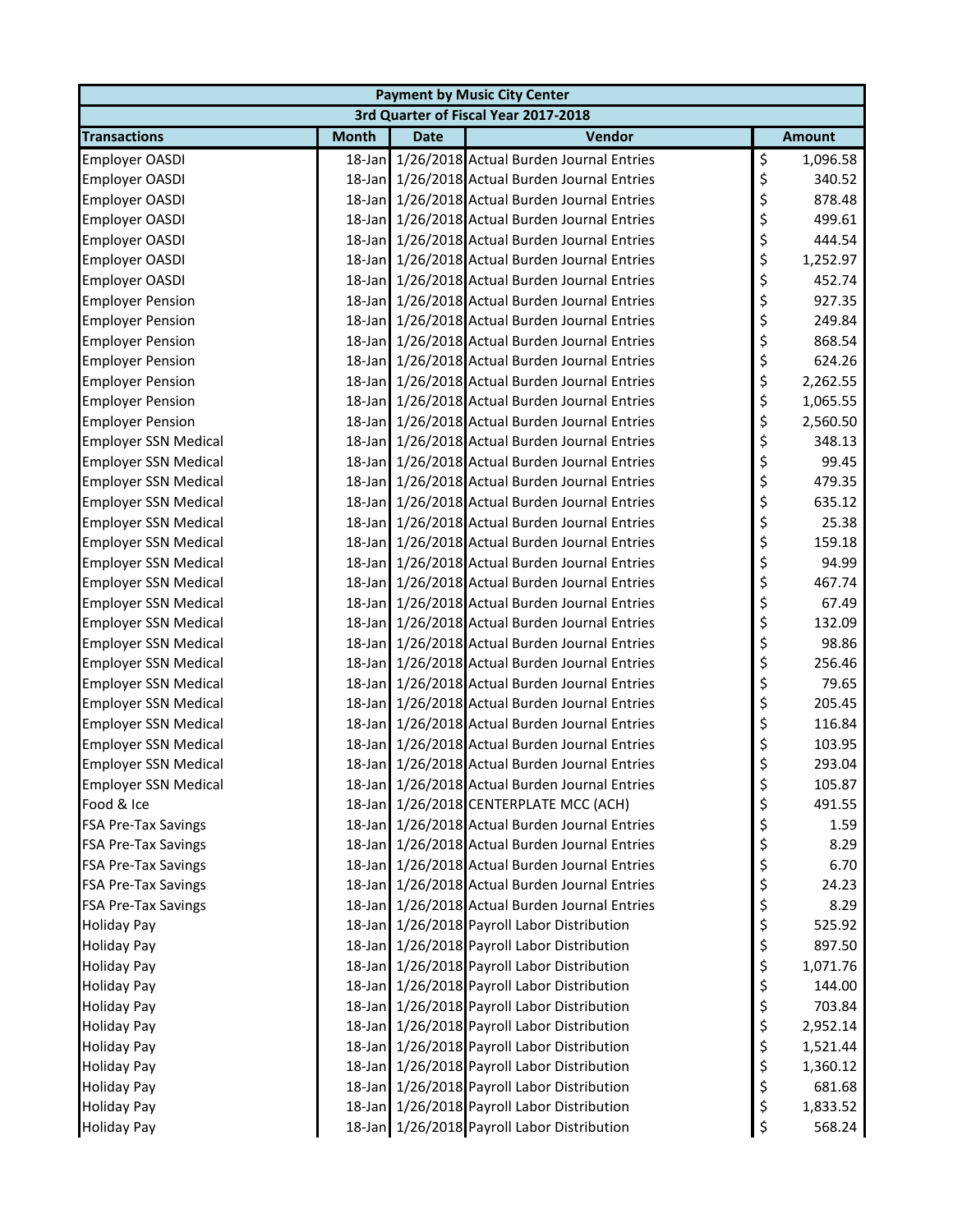| <b>Payment by Music City Center</b> |              |             |                                                 |    |               |  |  |
|-------------------------------------|--------------|-------------|-------------------------------------------------|----|---------------|--|--|
|                                     |              |             | 3rd Quarter of Fiscal Year 2017-2018            |    |               |  |  |
| <b>Transactions</b>                 | <b>Month</b> | <b>Date</b> | Vendor                                          |    | <b>Amount</b> |  |  |
| <b>Holiday Pay</b>                  |              |             | 18-Jan 1/26/2018 Payroll Labor Distribution     | \$ | 1,082.96      |  |  |
| <b>Holiday Pay</b>                  |              |             | 18-Jan 1/26/2018 Payroll Labor Distribution     | \$ | 849.60        |  |  |
| <b>Holiday Pay</b>                  |              |             | 18-Jan 1/26/2018 Payroll Labor Distribution     | \$ | 799.76        |  |  |
| <b>Holiday Pay</b>                  |              |             | 18-Jan 1/26/2018 Payroll Labor Distribution     | \$ | 1,372.27      |  |  |
| <b>Holiday Pay</b>                  |              |             | 18-Jan 1/26/2018 Payroll Labor Distribution     | \$ | 493.12        |  |  |
| <b>Internet Services</b>            |              |             | 18-Jan 1/26/2018 COMCAST (ACH)                  | \$ | 254.85        |  |  |
| Janitorial Srvc                     |              |             | 18-Jan 1/26/2018 INDUSTRIAL STAFFING OF TN (ACH | \$ | 2,267.65      |  |  |
| Janitorial Srvc                     |              |             | 18-Jan 1/26/2018 INDUSTRIAL STAFFING OF TN (ACH | \$ | 17,185.87     |  |  |
| Leave Pay                           |              |             | 18-Jan 1/26/2018 Payroll Labor Distribution     | \$ | 228.72        |  |  |
| Leave Pay                           |              |             | 18-Jan 1/26/2018 Payroll Labor Distribution     | \$ | 863.80        |  |  |
| Leave Pay                           |              |             | 18-Jan 1/26/2018 Payroll Labor Distribution     | \$ | 1,529.24      |  |  |
| Leave Pay                           |              |             | 18-Jan 1/26/2018 Payroll Labor Distribution     | \$ | 1,810.37      |  |  |
| Leave Pay                           |              |             | 18-Jan 1/26/2018 Payroll Labor Distribution     | \$ | 1,501.64      |  |  |
| Leave Pay                           |              |             | 18-Jan 1/26/2018 Payroll Labor Distribution     | \$ | 1,394.70      |  |  |
| Leave Pay                           |              |             | 18-Jan 1/26/2018 Payroll Labor Distribution     | \$ | 897.20        |  |  |
| Leave Pay                           |              |             | 18-Jan 1/26/2018 Payroll Labor Distribution     | \$ | 483.26        |  |  |
| Leave Pay                           |              |             | 18-Jan 1/26/2018 Payroll Labor Distribution     | \$ | 51.55         |  |  |
| Leave Pay                           |              |             | 18-Jan 1/26/2018 Payroll Labor Distribution     | \$ | 1,127.40      |  |  |
| Leave Pay                           |              |             | 18-Jan 1/26/2018 Payroll Labor Distribution     | \$ | 1,278.85      |  |  |
| Leave Pay                           |              |             | 18-Jan 1/26/2018 Payroll Labor Distribution     | \$ | 39.56         |  |  |
| Leave Pay                           |              |             | 18-Jan 1/26/2018 Payroll Labor Distribution     | \$ | 525.92        |  |  |
| <b>Medical Services</b>             |              |             | 18-Jan 1/26/2018 MED STAR MEDICAL STAFFING INC  | \$ | 682.00        |  |  |
| <b>Medical Services</b>             |              |             | 18-Jan 1/26/2018 MED STAR MEDICAL STAFFING INC  | \$ | 594.00        |  |  |
| <b>Medical Services</b>             |              |             | 18-Jan 1/26/2018 MED STAR MEDICAL STAFFING INC  | \$ | 2,948.00      |  |  |
| <b>Merchant Fees</b>                |              |             | 18-Jan 1/26/2018 7100 MCC CC Receipts           | \$ | (185.08)      |  |  |
| Mngt Cnsltnt Srvc                   |              |             | 18-Jan 1/26/2018 CUSHION EMPLOYER SER (ACH)     | \$ | 1,467.00      |  |  |
| Other Rpr & Maint Srvc              |              |             | 18-Jan 1/26/2018 SIMPLEX GRINNELL LP (ACH)      | \$ | 430.00        |  |  |
| Other Rpr & Maint Srvc              |              |             | 18-Jan 1/26/2018 FOOD EQUIPMENT SERVICES CO LLC | \$ | 533.54        |  |  |
| Other Rpr & Maint Srvc              |              |             | 18-Jan 1/26/2018 FOOD EQUIPMENT SERVICES CO LLC | \$ | 1,154.98      |  |  |
| Overtime Pay                        |              |             | 18-Jan 1/26/2018 Payroll Labor Distribution     | \$ | 902.23        |  |  |
| Overtime Pay                        |              |             | 18-Jan 1/26/2018 Payroll Labor Distribution     | \$ | 29.10         |  |  |
| Overtime Pay                        |              |             | 18-Jan 1/26/2018 Payroll Labor Distribution     | Ş  | 443.56        |  |  |
| Overtime Pay                        |              |             | 18-Jan 1/26/2018 Payroll Labor Distribution     | \$ | 153.16        |  |  |
| Overtime Pay                        |              |             | 18-Jan 1/26/2018 Payroll Labor Distribution     | \$ | 77.40         |  |  |
| Overtime Pay                        |              |             | 18-Jan 1/26/2018 Payroll Labor Distribution     | \$ | 188.21        |  |  |
| Overtime Pay                        |              |             | 18-Jan 1/26/2018 Payroll Labor Distribution     | \$ | 1,842.35      |  |  |
| Overtime Pay                        |              |             | 18-Jan 1/26/2018 Payroll Labor Distribution     | \$ | 31.81         |  |  |
| Overtime Pay                        |              |             | 18-Jan 1/26/2018 Payroll Labor Distribution     | \$ | 441.01        |  |  |
| Overtime Pay                        |              |             | 18-Jan 1/26/2018 Payroll Labor Distribution     | \$ | 4.16          |  |  |
| Overtime Pay                        |              |             | 18-Jan 1/26/2018 Payroll Labor Distribution     | \$ | 234.73        |  |  |
| Overtime Pay                        |              |             | 18-Jan 1/26/2018 Payroll Labor Distribution     | \$ | 102.08        |  |  |
| Overtime Pay                        |              |             | 18-Jan 1/26/2018 Payroll Labor Distribution     | \$ | 35.41         |  |  |
| Overtime Pay                        |              |             | 18-Jan 1/26/2018 Payroll Labor Distribution     | \$ | 78.35         |  |  |
| Plumbing/HVAC Maintain Srvc         |              |             | 18-Jan 1/26/2018 ROTO ROOTER (ACH)              | \$ | 456.95        |  |  |
| Postage & Delivery Srvc             |              |             | 18-Jan 1/26/2018 BLINK MARKETING INC (ACH)      | \$ | 73.94         |  |  |
| Printing/Binding                    |              |             | 18-Jan 1/26/2018 CONVENTION PROD RIGGING INC (A | \$ | 972.00        |  |  |
| Printing/Binding                    |              |             | 18-Jan 1/26/2018 LITHOGRAPHICS, INC             | \$ | 3,829.45      |  |  |
| Promotion-Goods                     |              |             | 18-Jan 1/26/2018 BLINK MARKETING INC (ACH)      | \$ | 1,619.10      |  |  |
| Regular Pay                         |              |             | 18-Jan 1/26/2018 Payroll Labor Distribution     | \$ | 24,378.08     |  |  |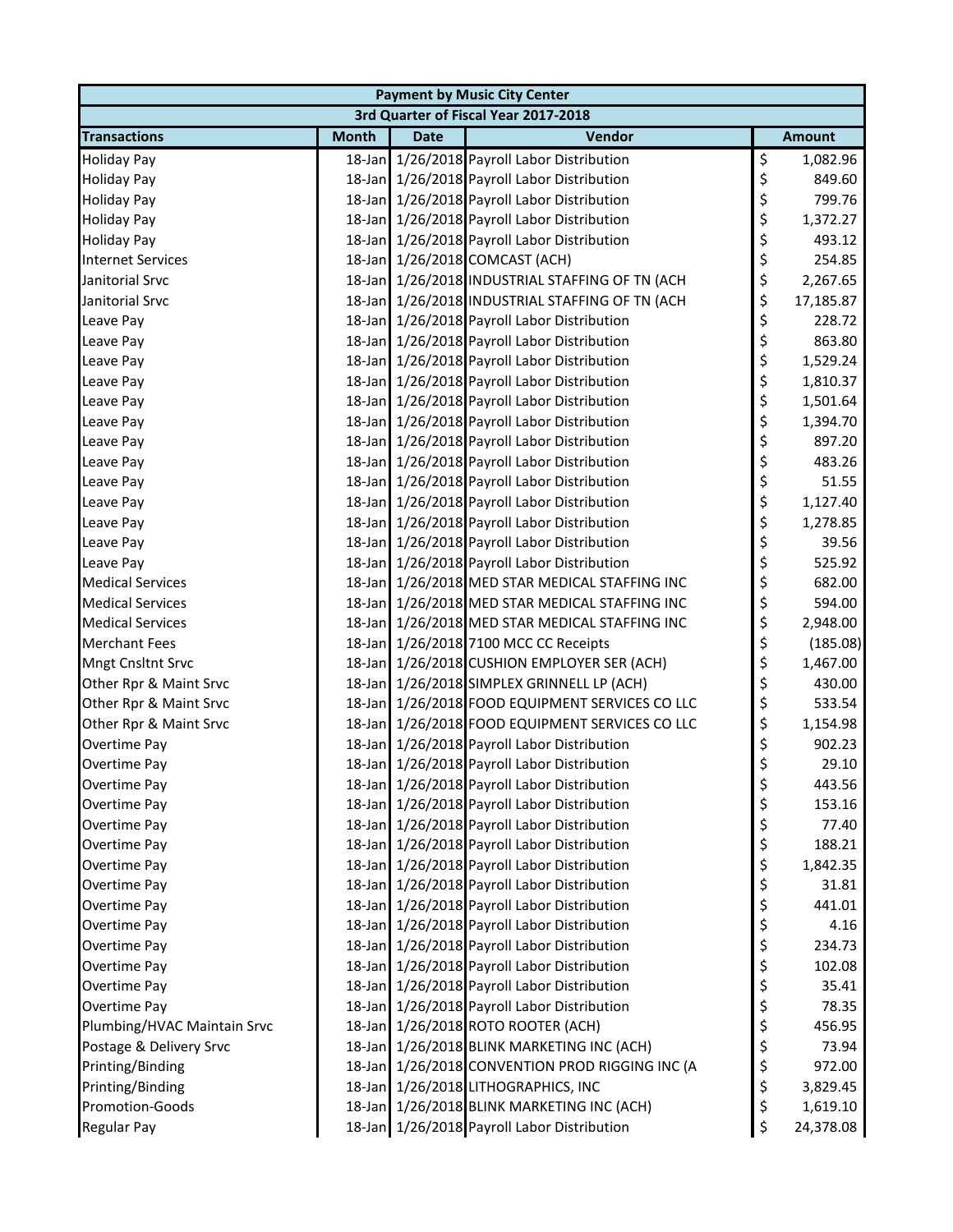| <b>Payment by Music City Center</b> |              |                        |                                                 |    |               |  |  |
|-------------------------------------|--------------|------------------------|-------------------------------------------------|----|---------------|--|--|
|                                     |              |                        | 3rd Quarter of Fiscal Year 2017-2018            |    |               |  |  |
| <b>Transactions</b>                 | <b>Month</b> | <b>Date</b>            | Vendor                                          |    | <b>Amount</b> |  |  |
| <b>Regular Pay</b>                  |              |                        | 18-Jan 1/26/2018 Payroll Labor Distribution     | \$ | 6,622.13      |  |  |
| Regular Pay                         |              |                        | 18-Jan 1/26/2018 Payroll Labor Distribution     | \$ | 32,286.54     |  |  |
| <b>Regular Pay</b>                  |              |                        | 18-Jan 1/26/2018 Payroll Labor Distribution     | \$ | 44,963.01     |  |  |
| Regular Pay                         |              |                        | 18-Jan 1/26/2018 Payroll Labor Distribution     | \$ | 1,947.20      |  |  |
| Regular Pay                         |              |                        | 18-Jan 1/26/2018 Payroll Labor Distribution     | \$ | 10,027.88     |  |  |
| <b>Regular Pay</b>                  |              |                        | 18-Jan 1/26/2018 Payroll Labor Distribution     | \$ | 6,334.56      |  |  |
| <b>Regular Pay</b>                  |              |                        | 18-Jan 1/26/2018 Payroll Labor Distribution     | \$ | 28,901.87     |  |  |
| <b>Regular Pay</b>                  |              |                        | 18-Jan 1/26/2018 Payroll Labor Distribution     | \$ | 2,608.43      |  |  |
| <b>Regular Pay</b>                  |              |                        | 18-Jan 1/26/2018 Payroll Labor Distribution     | \$ | 7,399.17      |  |  |
| <b>Regular Pay</b>                  |              |                        | 18-Jan 1/26/2018 Payroll Labor Distribution     | \$ | 6,081.25      |  |  |
| Regular Pay                         |              |                        | 18-Jan 1/26/2018 Payroll Labor Distribution     | \$ | 15,374.28     |  |  |
| Regular Pay                         |              |                        | 18-Jan 1/26/2018 Payroll Labor Distribution     | \$ | 5,114.16      |  |  |
| <b>Regular Pay</b>                  |              |                        | 18-Jan 1/26/2018 Payroll Labor Distribution     | \$ | 12,441.58     |  |  |
| <b>Regular Pay</b>                  |              |                        | 18-Jan 1/26/2018 Payroll Labor Distribution     | \$ | 7,683.21      |  |  |
| <b>Regular Pay</b>                  |              |                        | 18-Jan 1/26/2018 Payroll Labor Distribution     | \$ | 7,050.87      |  |  |
| <b>Regular Pay</b>                  |              |                        | 18-Jan 1/26/2018 Payroll Labor Distribution     | \$ | 19,341.94     |  |  |
| <b>Regular Pay</b>                  |              |                        | 18-Jan 1/26/2018 Payroll Labor Distribution     | \$ | 6,852.56      |  |  |
| <b>Temporary Service</b>            |              |                        | 18-Jan 1/26/2018 INDUSTRIAL STAFFING OF TN (ACH | \$ | 1,955.10      |  |  |
| <b>Temporary Service</b>            |              |                        | 18-Jan 1/26/2018 INDUSTRIAL STAFFING OF TN (ACH | \$ | 5,545.04      |  |  |
| Temporary Service-Reimb             |              |                        | 18-Jan 1/26/2018 IATSE LOCAL #46                | \$ | 4,385.68      |  |  |
| Advertising & Promot'n              |              |                        | 18-Jan 1/29/2018 ALAN POIZNER PHOTOGRAPHY(ACH)  | \$ | 975.00        |  |  |
| Cable Television                    |              |                        | 18-Jan 1/29/2018 AT&T CIRCUITS                  | \$ | 112.42        |  |  |
| <b>Host &amp; Hostess</b>           |              |                        | 18-Jan 1/29/2018 MUSIC CITY INC                 | \$ | 913.54        |  |  |
| <b>Host &amp; Hostess</b>           |              |                        | 18-Jan 1/29/2018 MUSIC CITY INC                 | \$ | 688.13        |  |  |
| Host & Hostess                      |              |                        | 18-Jan 1/29/2018 MUSIC CITY INC                 | \$ | 1,056.47      |  |  |
| <b>Laundry Services</b>             |              | 18-Jan 1/29/2018 ALSCO |                                                 | \$ | 599.18        |  |  |
| <b>Laundry Services</b>             |              | 18-Jan 1/29/2018 ALSCO |                                                 | \$ | 120.80        |  |  |
| <b>Laundry Services</b>             |              | 18-Jan 1/29/2018 ALSCO |                                                 | \$ | 600.61        |  |  |
| <b>Membership Dues</b>              |              |                        | 18-Jan 1/29/2018 NASHVILLE TECHNOLOGY COUNCIL ( | \$ | 600.00        |  |  |
| Offc & Admin Supply                 |              |                        | 18-Jan 1/29/2018 MYOFFICE PRODUCTS (ACH)        | \$ | (11.07)       |  |  |
| Other Rpr & Maint Srvc              |              |                        | 18-Jan 1/29/2018 NASHVILLE MACHINE ELEVATOR CO  | \$ | 1,014.00      |  |  |
| Other Rpr & Maint Srvc              |              |                        | 18-Jan 1/29/2018 NASHVILLE MACHINE ELEVATOR CO  | Ş  | 8,172.00      |  |  |
| <b>Security Services</b>            |              |                        | 18-Jan 1/29/2018 ELITE SHOW SERVICES INC (ACH)  | \$ | 227.37        |  |  |
| <b>Temporary Service</b>            |              |                        | 18-Jan 1/29/2018 ELITE SHOW SERVICES INC (ACH)  | \$ | 863.42        |  |  |
| <b>Temporary Service</b>            |              |                        | 18-Jan 1/29/2018 ELITE SHOW SERVICES INC (ACH)  | \$ | 1,865.20      |  |  |
| <b>Temporary Service</b>            |              |                        | 18-Jan 1/29/2018 ELITE SHOW SERVICES INC (ACH)  | \$ | 1,865.84      |  |  |
| <b>Temporary Service</b>            |              |                        | 18-Jan 1/29/2018 ELITE SHOW SERVICES INC (ACH)  | \$ | 1,703.89      |  |  |
| <b>Uniform Cleaning Service</b>     |              |                        | 18-Jan 1/29/2018 CINTAS CORP #051 MATS & RUGS(A | \$ | 1,044.89      |  |  |
| <b>Window Cleaning Service</b>      |              |                        | 18-Jan 1/29/2018 PREMIERE BUILDING MAINTENANCE  | \$ | (5,632.00)    |  |  |
| <b>Window Cleaning Service</b>      |              |                        | 18-Jan 1/29/2018 PREMIERE BUILDING MAINTENANCE  | \$ | 5,632.00      |  |  |
| Telephone & Telegraph               |              |                        | 18-Jan 1/30/2018 AT&T CIRCUITS                  | \$ | 392.51        |  |  |
| Advertising & Promot'n              |              |                        | 18-Jan 1/31/2018 PINNACLE NATIONAL BANK (MCC CC | \$ | 645.00        |  |  |
| <b>Building Maintenance Srvc</b>    |              |                        | 18-Jan 1/31/2018 ISENHOUR DOOR PRODUCTS INC (AC | \$ | 871.68        |  |  |
| <b>Building Maintenance Srvc</b>    |              |                        | 18-Jan 1/31/2018 ISENHOUR DOOR PRODUCTS INC (AC | \$ | 871.68        |  |  |
| <b>Building Maintenance Srvc</b>    |              |                        | 18-Jan 1/31/2018 ISENHOUR DOOR PRODUCTS INC (AC | \$ | 147.62        |  |  |
| <b>Building Maintenance Srvc</b>    |              |                        | 18-Jan 1/31/2018 WILLIAMS WHOLESALE SUPPLY OF N | \$ | 2,065.00      |  |  |
| <b>Building Maintenance Srvc</b>    |              |                        | 18-Jan 1/31/2018 JOHN BOUCHARD & SONS CO (ACH)  | \$ | 6,046.72      |  |  |
| <b>Building Maintenance Srvc</b>    |              |                        | 18-Jan 1/31/2018 ISENHOUR DOOR PRODUCTS INC (AC | \$ | 296.00        |  |  |
| <b>Building Maintenance Srvc</b>    |              |                        | 18-Jan 1/31/2018 ISENHOUR DOOR PRODUCTS INC (AC | \$ | 150.00        |  |  |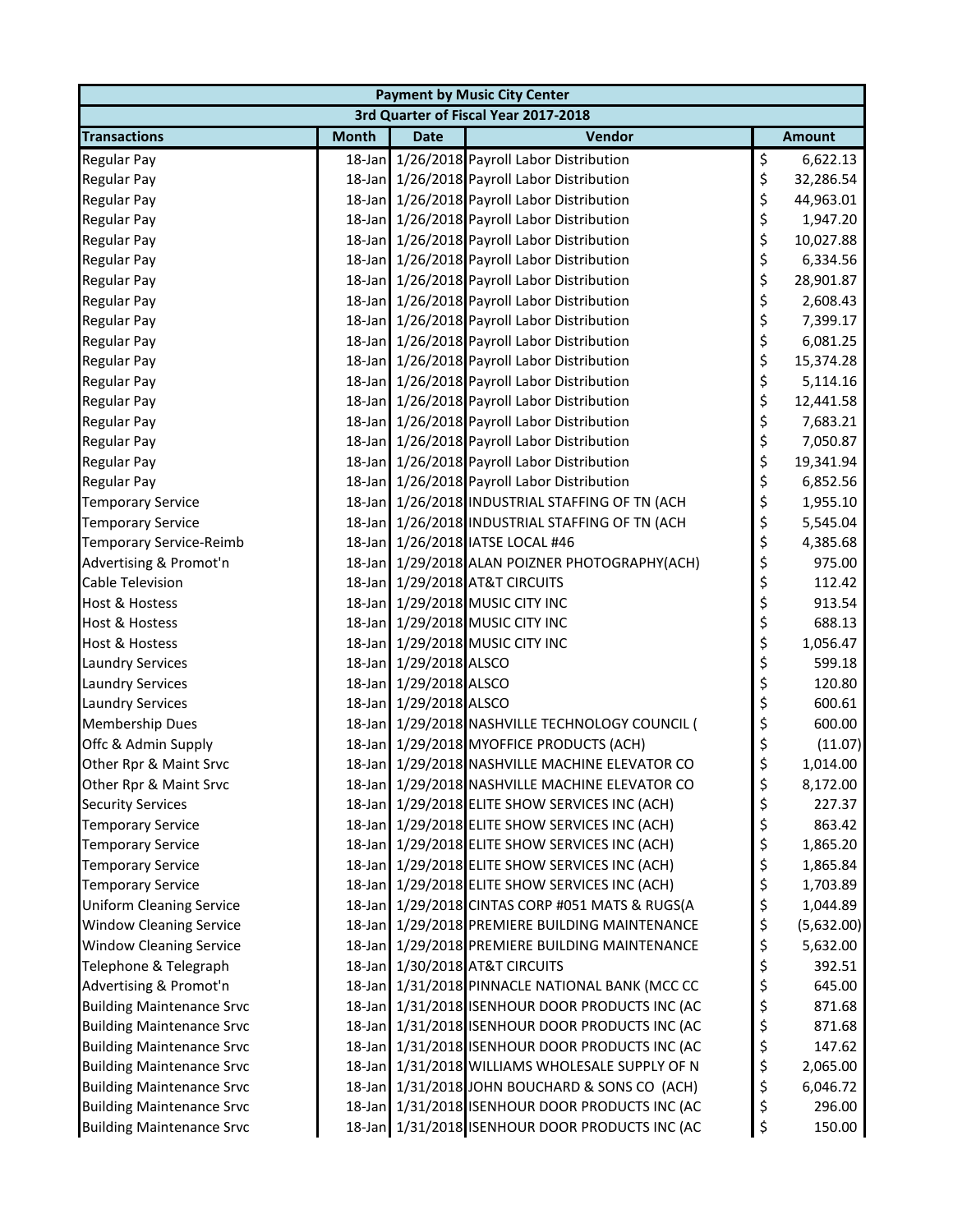| <b>Payment by Music City Center</b> |              |             |                                                 |    |               |  |  |
|-------------------------------------|--------------|-------------|-------------------------------------------------|----|---------------|--|--|
|                                     |              |             | 3rd Quarter of Fiscal Year 2017-2018            |    |               |  |  |
| <b>Transactions</b>                 | <b>Month</b> | <b>Date</b> | Vendor                                          |    | <b>Amount</b> |  |  |
| <b>Building Maintenance Srvc</b>    |              |             | 18-Jan 1/31/2018 ISENHOUR DOOR PRODUCTS INC (AC | \$ | 3,150.00      |  |  |
| CCA Employer 401K Plan              |              |             | 18-Jan 1/31/2018 MCC 1/18 401 K forfeiture rcls | \$ | (764.41)      |  |  |
| CCA Employer 401K Plan              |              |             | 18-Jan 1/31/2018 MCC 1/18 401 K forfeiture rcls | \$ | (779.93)      |  |  |
| CCA Employer 401K Plan              |              |             | 18-Jan 1/31/2018 MCC 1/18 401 K forfeiture rcls | \$ | (1,054.33)    |  |  |
| CCA Employer 401K Plan              |              |             | 18-Jan 1/31/2018 MCC 1/18 401 K forfeiture rcls | \$ | (364.89)      |  |  |
| CCA Employer 401K Plan              |              |             | 18-Jan 1/31/2018 MCC 1/18 401 K forfeiture rcls | \$ | (803.54)      |  |  |
| CCA Employer 401K Plan              |              |             | 18-Jan 1/31/2018 MCC 1/18 401 K forfeiture rcls | \$ | (220.68)      |  |  |
| CCA Employer 401K Plan              |              |             | 18-Jan 1/31/2018 MCC 1/18 401 K forfeiture rcls | \$ | (219.40)      |  |  |
| CCA Employer 401K Plan              |              |             | 18-Jan 1/31/2018 MCC 1/18 401 K forfeiture rcls | \$ | (227.30)      |  |  |
| CCA Employer 401K Plan              |              |             | 18-Jan 1/31/2018 MCC 1/18 401 K forfeiture rcls | \$ | (368.77)      |  |  |
| CCA Employer 401K Plan              |              |             | 18-Jan 1/31/2018 MCC 1/18 401 K forfeiture rcls | \$ | (234.03)      |  |  |
| CCA Employer 401K Plan              |              |             | 18-Jan 1/31/2018 MCC 1/18 401 K forfeiture rcls | \$ | (145.59)      |  |  |
| Computer Software                   |              |             | 18-Jan 1/31/2018 NET TANGO INC (ACH)            | \$ | 2,900.00      |  |  |
| Electric                            |              |             | 18-Jan 1/31/2018 NASHVILLE ELECTRIC SERVICE CO  | \$ | 140,141.09    |  |  |
| Employee Air Travel                 |              |             | 18-Jan 1/31/2018 PINNACLE NATIONAL BANK (MCC CC | \$ | 317.98        |  |  |
| <b>Employee Local Travel/Park</b>   |              |             | 18-Jan 1/31/2018 PINNACLE NATIONAL BANK (MCC CC | \$ | 12.00         |  |  |
| Employee Out-of-town Travel         |              |             | 18-Jan 1/31/2018 HAVILAND, AARON L              | \$ | 402.62        |  |  |
| Employee Out-of-town Travel         |              |             | 18-Jan 1/31/2018 IVEY, BRIAN                    | \$ | 125.85        |  |  |
| Employee Out-of-town Travel         |              |             | 18-Jan 1/31/2018 IVEY, BRIAN                    | \$ | 1.55          |  |  |
| Employee Out-of-town Travel         |              |             | 18-Jan 1/31/2018 PINNACLE NATIONAL BANK (MCC CC | \$ | 5,246.96      |  |  |
| Employee Out-of-town Travel         |              |             | 18-Jan 1/31/2018 IVEY, BRIAN                    | \$ | 181.50        |  |  |
| Employee Out-of-town Travel         |              |             | 18-Jan 1/31/2018 FIELDS, CRYSTAL A              | \$ | 116.50        |  |  |
| Equip Inspection                    |              |             | 18-Jan 1/31/2018 EQUIPMENT DEPOT                | \$ | 329.98        |  |  |
| Equip Inspection                    |              |             | 18-Jan 1/31/2018 EQUIPMENT DEPOT                | \$ | 493.87        |  |  |
| <b>Equip Inspection</b>             |              |             | 18-Jan 1/31/2018 EQUIPMENT DEPOT                | \$ | 415.55        |  |  |
| Food & Bev-Inhouse                  |              |             | 18-Jan 1/31/2018 CENTERPLATE MCC (ACH)          | \$ | 416.15        |  |  |
| Food & Ice                          |              |             | 18-Jan 1/31/2018 CENTERPLATE MCC (ACH)          | \$ | 117.61        |  |  |
| Food & Ice                          |              |             | 18-Jan 1/31/2018 CENTERPLATE MCC (ACH)          | \$ | 63.01         |  |  |
| Food & Ice                          |              |             | 18-Jan 1/31/2018 CENTERPLATE MCC (ACH)          | \$ | 237.36        |  |  |
| Food & Ice                          |              |             | 18-Jan 1/31/2018 CENTERPLATE MCC (ACH)          | \$ | 182.50        |  |  |
| Food & Ice                          |              |             | 18-Jan 1/31/2018 CENTERPLATE MCC (ACH)          | \$ | 511.56        |  |  |
| Gas                                 |              |             | 18-Jan 1/31/2018 PIEDMONT NATURAL GAS CO (METRO | \$ | 5,928.35      |  |  |
| <b>Host &amp; Hostess</b>           |              |             | 18-Jan 1/31/2018 PINNACLE NATIONAL BANK (MCC CC | \$ | 246.12        |  |  |
| <b>Host &amp; Hostess</b>           |              |             | 18-Jan 1/31/2018 CENTERPLATE MCC (ACH)          | \$ | 19,901.57     |  |  |
| <b>Host &amp; Hostess</b>           |              |             | 18-Jan 1/31/2018 PINNACLE NATIONAL BANK (MCC CC | \$ | 356.81        |  |  |
| <b>Internet Services</b>            |              |             | 18-Jan 1/31/2018 PINNACLE NATIONAL BANK (MCC CC | \$ | 30.00         |  |  |
| <b>Medical Services</b>             |              |             | 18-Jan 1/31/2018 MED STAR MEDICAL STAFFING INC  | \$ | 1,507.00      |  |  |
| <b>Medical Services</b>             |              |             | 18-Jan 1/31/2018 MED STAR MEDICAL STAFFING INC  | \$ | 1,936.00      |  |  |
| <b>Medical Services</b>             |              |             | 18-Jan 1/31/2018 MED STAR MEDICAL STAFFING INC  | \$ | 1,980.00      |  |  |
| <b>Medical Services</b>             |              |             | 18-Jan 1/31/2018 MED STAR MEDICAL STAFFING INC  | \$ | 924.00        |  |  |
| <b>Medical Services</b>             |              |             | 18-Jan 1/31/2018 MED STAR MEDICAL STAFFING INC  | \$ | 99.00         |  |  |
| <b>Medical Services</b>             |              |             | 18-Jan 1/31/2018 MED STAR MEDICAL STAFFING INC  | \$ | 1,199.00      |  |  |
| <b>Membership Dues</b>              |              |             | 18-Jan 1/31/2018 PINNACLE NATIONAL BANK (MCC CC | \$ | 445.00        |  |  |
| <b>Mngt Cnsltnt Srvc</b>            |              |             | 18-Jan 1/31/2018 PINNACLE NATIONAL BANK (MCC CC | \$ | 45.00         |  |  |
| <b>Mngt Cnsltnt Srvc</b>            |              |             | 18-Jan 1/31/2018 MCC 1/18 Misc A/R Entry        | \$ | (9,987.50)    |  |  |
| <b>Mngt Cnsltnt Srvc</b>            |              |             | 18-Jan 1/31/2018 COMMONWEALTH DEVELOPMENT GRP I | \$ | 22,387.50     |  |  |
| <b>Mngt Cnsltnt Srvc</b>            |              |             | 18-Jan 1/31/2018 COMMONWEALTH DEVELOPMENT GRP I | \$ | 9,987.50      |  |  |
| <b>Mngt Cnsltnt Srvc</b>            |              |             | 18-Jan 1/31/2018 INSTANT MEDICAL LLC (ACH)      | \$ | 124.05        |  |  |
| <b>Mngt Cnsltnt Srvc</b>            |              |             | 18-Jan 1/31/2018 INQUIRIES INC (ACH)            | \$ | 707.50        |  |  |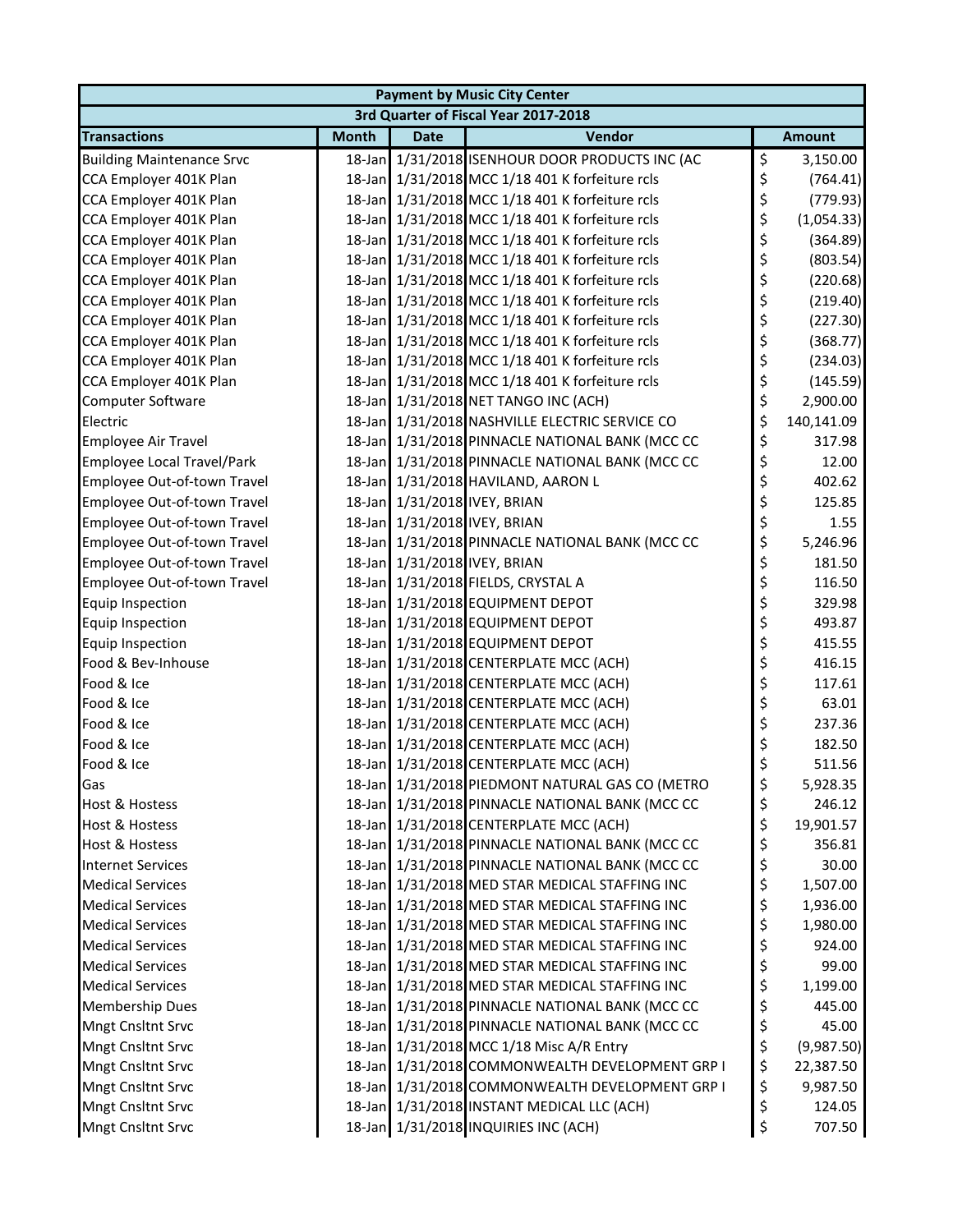| <b>Payment by Music City Center</b> |              |             |                                                 |    |               |  |  |
|-------------------------------------|--------------|-------------|-------------------------------------------------|----|---------------|--|--|
|                                     |              |             | 3rd Quarter of Fiscal Year 2017-2018            |    |               |  |  |
| <b>Transactions</b>                 | <b>Month</b> | <b>Date</b> | Vendor                                          |    | <b>Amount</b> |  |  |
| Other Rpr & Maint Srvc              |              |             | 18-Jan 1/31/2018 MCC 1/18 BAKER ROOFING RCLS    | \$ | (1, 116.86)   |  |  |
| Other Rpr & Maint Srvc              |              |             | 18-Jan 1/31/2018 ELITTE SEPTIC TANK SVC INC     | \$ | 2,025.00      |  |  |
| Other Rpr & Maint Srvc              |              |             | 18-Jan 1/31/2018 ELITTE SEPTIC TANK SVC INC     | \$ | 125.00        |  |  |
| Other Rpr & Maint Srvc              |              |             | 18-Jan 1/31/2018 FIRE PRO LLC (ACH)             | \$ | 2,404.00      |  |  |
| Other Rpr & Maint Srvc              |              |             | 18-Jan 1/31/2018 NASHVILLE MACHINE ELEVATOR CO  | \$ | 648.00        |  |  |
| Other Rpr & Maint Srvc              |              |             | 18-Jan 1/31/2018 PROCTOR & GRAVES SERVICE CO (A | \$ | 1,151.27      |  |  |
| Other Rpr & Maint Srvc              |              |             | 18-Jan 1/31/2018 PROCTOR & GRAVES SERVICE CO (A | \$ | 1,007.00      |  |  |
| Other Rpr & Maint Srvc              |              |             | 18-Jan 1/31/2018 BAILEY CO INC, THE (P#)        | \$ | 143.17        |  |  |
| Other Rpr & Maint Srvc              |              |             | 18-Jan 1/31/2018 NASHVILLE MACHINE ELEVATOR CO  | \$ | 344.00        |  |  |
| Other Rpr & Maint Srvc              |              |             | 18-Jan 1/31/2018 KELSAN INC (ACH)               | \$ | 702.20        |  |  |
| Other Rpr & Maint Srvc              |              |             | 18-Jan 1/31/2018 HOBART CORP                    | \$ | 115.00        |  |  |
| Other Rpr & Maint Srvc              |              |             | 18-Jan 1/31/2018 HOBART CORP                    | \$ | 1,062.97      |  |  |
| Other Rpr & Maint Srvc              |              |             | 18-Jan 1/31/2018 GCS SERV INC DBA ECOLAB EQUIP  | \$ | 1,345.20      |  |  |
| Other Rpr & Maint Srvc              |              |             | 18-Jan 1/31/2018 FOOD EQUIPMENT SERVICES CO LLC | \$ | 1,131.70      |  |  |
| Other Rpr & Maint Srvc              |              |             | 18-Jan 1/31/2018 FOOD EQUIPMENT SERVICES CO LLC | \$ | 189.00        |  |  |
| Other Rpr & Maint Srvc              |              |             | 18-Jan 1/31/2018 FOOD EQUIPMENT SERVICES CO LLC | \$ | 248.49        |  |  |
| Postage & Delivery Srvc             |              |             | 18-Jan 1/31/2018 ISENHOUR DOOR PRODUCTS INC (AC | \$ | 65.00         |  |  |
| Postage & Delivery Srvc             |              |             | 18-Jan 1/31/2018 FORMS+SURFACES INC             | \$ | 125.00        |  |  |
| Printing/Binding                    |              |             | 18-Jan 1/31/2018 MCC 1/18 Misc A/R Entry        | \$ | (184.00)      |  |  |
| Printing/Binding                    |              |             | 18-Jan 1/31/2018 FORMS+SURFACES INC             | \$ | 880.00        |  |  |
| Printing/Binding                    |              |             | 18-Jan 1/31/2018 JOHN SANDERS DESIGN (ACH)      | \$ | 1,500.00      |  |  |
| Printing/Binding                    |              |             | 18-Jan 1/31/2018 JOHN SANDERS DESIGN (ACH)      | \$ | 350.00        |  |  |
| Refuse Disposal-Reimb               |              |             | 18-Jan 1/31/2018 REPUBLIC SVCS NASH /ALLIED WAS | \$ | 5,614.34      |  |  |
| Registration                        |              |             | 18-Jan 1/31/2018 PINNACLE NATIONAL BANK (MCC CC | \$ | 40.00         |  |  |
| Registration                        |              |             | 18-Jan 1/31/2018 PINNACLE NATIONAL BANK (MCC CC | \$ | 250.00        |  |  |
| Rent Equipment                      |              |             | 18-Jan 1/31/2018 WEST END LOCK CO               | \$ | 450.00        |  |  |
| Rent Equipment                      |              |             | 18-Jan 1/31/2018 FREEMAN DECORATING / FREEMAN   | \$ | 66,549.51     |  |  |
| Rent Tradeshow Booth Expenses       |              |             | 18-Jan 1/31/2018 PINNACLE NATIONAL BANK (MCC CC | \$ | 1,750.00      |  |  |
| Rpr & Maint Srvc Bld Auto           |              |             | 18-Jan 1/31/2018 JOHNSON CONTROLS INC/CARDKEY ( | \$ | 3,445.83      |  |  |
| Rpr & Maint Srvc Green Roof         |              |             | 18-Jan 1/31/2018 MCC 1/18 BAKER ROOFING RCLS    | \$ | 1,116.86      |  |  |
| Rpr & Maint Srvc Green Roof         |              |             | 18-Jan 1/31/2018 BAKER ROOFING CO (ACH)         | \$ | 2,014.57      |  |  |
| Rpr & Maint Srvc Green Roof         |              |             | 18-Jan 1/31/2018 BAKER ROOFING CO (ACH)         | Ş  | 1,686.66      |  |  |
| <b>Security Services</b>            |              |             | 18-Jan 1/31/2018 ELITE SHOW SERVICES INC (ACH)  | \$ | 7,061.46      |  |  |
| <b>Security Services</b>            |              |             | 18-Jan 1/31/2018 ELITE SHOW SERVICES INC (ACH)  | \$ | 1,944.86      |  |  |
| <b>Security Services</b>            |              |             | 18-Jan 1/31/2018 ELITE SHOW SERVICES INC (ACH)  | \$ | 2,033.95      |  |  |
| <b>Security Services</b>            |              |             | 18-Jan 1/31/2018 ELITE SHOW SERVICES INC (ACH)  | \$ | 20,323.38     |  |  |
| <b>Security Services</b>            |              |             | 18-Jan 1/31/2018 ELITE SHOW SERVICES INC (ACH)  | \$ | (20, 323.38)  |  |  |
| <b>Security Services</b>            |              |             | 18-Jan 1/31/2018 ELITE SHOW SERVICES INC (ACH)  | \$ | 3,708.40      |  |  |
| <b>Security Services</b>            |              |             | 18-Jan 1/31/2018 ELITE SHOW SERVICES INC (ACH)  | \$ | 9,335.30      |  |  |
| <b>Security Services</b>            |              |             | 18-Jan 1/31/2018 ELITE SHOW SERVICES INC (ACH)  | \$ | 15,095.08     |  |  |
| <b>Security Services</b>            |              |             | 18-Jan 1/31/2018 ELITE SHOW SERVICES INC (ACH)  | \$ | 7,705.60      |  |  |
| <b>Security Services</b>            |              |             | 18-Jan 1/31/2018 ELITE SHOW SERVICES INC (ACH)  | \$ | 16,835.94     |  |  |
| <b>Security Services</b>            |              |             | 18-Jan 1/31/2018 ELITE SHOW SERVICES INC (ACH)  | \$ | 11,136.81     |  |  |
| <b>Security Services</b>            |              |             | 18-Jan 1/31/2018 ELITE SHOW SERVICES INC (ACH)  | \$ | 20,323.38     |  |  |
| <b>Small Equipment Supply</b>       |              |             | 18-Jan 1/31/2018 MYOFFICE PRODUCTS (ACH)        | \$ | 13.92         |  |  |
| Software License                    |              |             | 18-Jan 1/31/2018 PINNACLE NATIONAL BANK (MCC CC | \$ | 32.95         |  |  |
| Stormwater                          |              |             | 18-Jan 1/31/2018 W&S/ JAN 2018/STORM IDB        | \$ | 1,980.00      |  |  |
| Telephone & Telegraph               |              |             | 18-Jan 1/31/2018 AT&T (PO BOX 105320)(105262)(7 | \$ | 300.00        |  |  |
| <b>Temporary Service</b>            |              |             | 18-Jan 1/31/2018 ELITE SHOW SERVICES INC (ACH)  | \$ | 4,672.55      |  |  |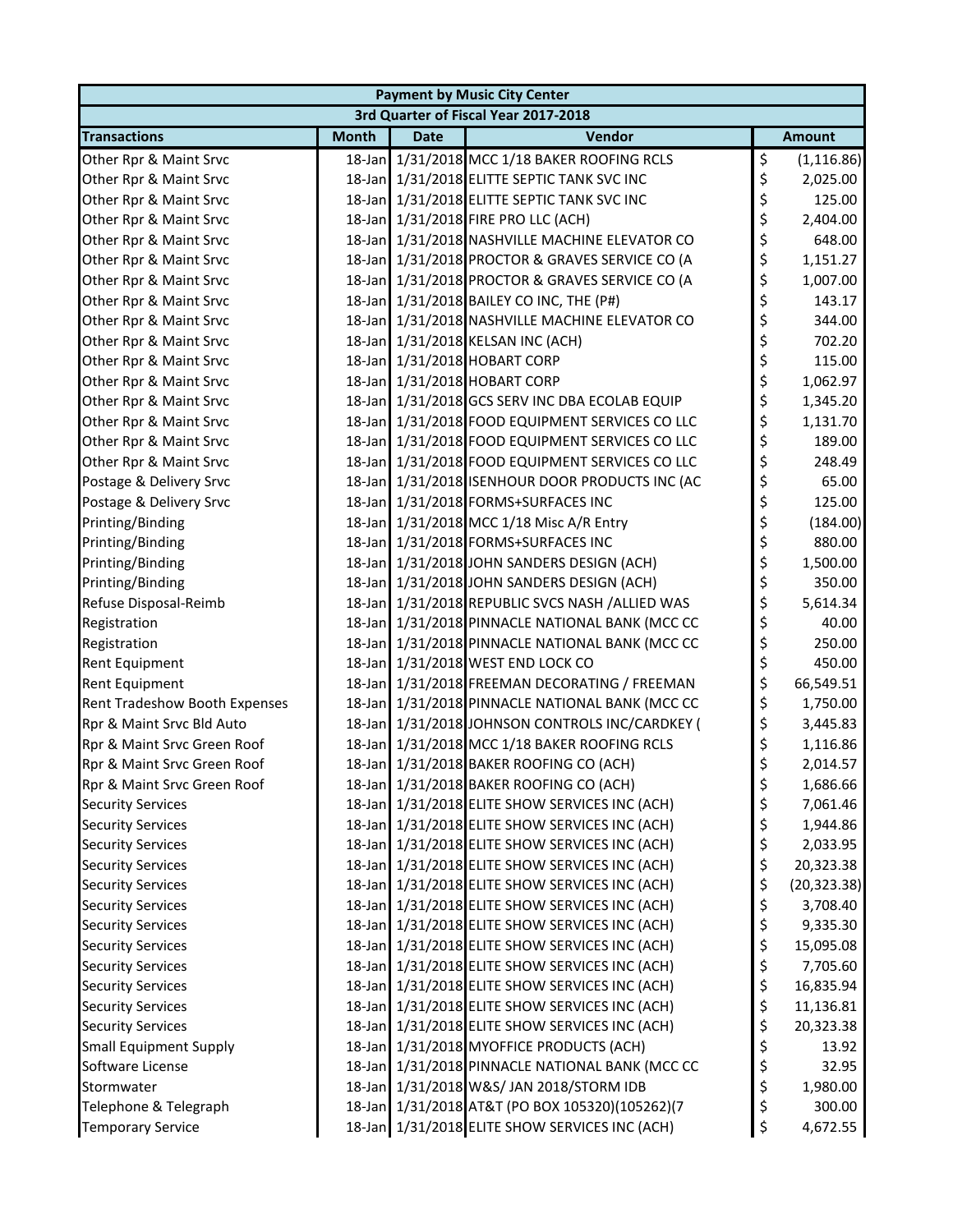| <b>Payment by Music City Center</b> |              |             |                                                |    |                |  |  |
|-------------------------------------|--------------|-------------|------------------------------------------------|----|----------------|--|--|
|                                     |              |             | 3rd Quarter of Fiscal Year 2017-2018           |    |                |  |  |
| <b>Transactions</b>                 | <b>Month</b> | <b>Date</b> | Vendor                                         |    | <b>Amount</b>  |  |  |
| <b>Temporary Service</b>            | 18-Jan       |             | 1/31/2018 ELITE SHOW SERVICES INC (ACH)        | \$ | 15,198.40      |  |  |
| <b>Temporary Service</b>            | 18-Jan       |             | 1/31/2018 ELITE SHOW SERVICES INC (ACH)        | \$ | 9,361.20       |  |  |
| <b>Temporary Service</b>            | 18-Jan       |             | 1/31/2018 ELITE SHOW SERVICES INC (ACH)        | \$ | (79.85)        |  |  |
| <b>Temporary Service</b>            |              |             | 18-Jan 1/31/2018 ELITE SHOW SERVICES INC (ACH) | \$ | 2,917.43       |  |  |
| <b>Temporary Service</b>            |              |             | 18-Jan 1/31/2018 ELITE SHOW SERVICES INC (ACH) | \$ | (5.00)         |  |  |
| <b>Temporary Service</b>            |              |             | 18-Jan 1/31/2018 ELITE SHOW SERVICES INC (ACH) | \$ | 2,041.36       |  |  |
| <b>Temporary Service</b>            |              |             | 18-Jan 1/31/2018 ELITE SHOW SERVICES INC (ACH) | \$ | (15.00)        |  |  |
| Water                               |              |             | 18-Jan 1/31/2018 W&S/ JAN 2018/WATER IDB       | \$ | 1,564.50       |  |  |
| Water                               |              |             | 18-Jan 1/31/2018 W&S/ JAN 2018/ SEWER IDB      | \$ | 3,400.99       |  |  |
| <b>Total</b>                        | 18-Jan       |             |                                                |    | \$1,824,016.09 |  |  |
| <b>Convention Center Authority</b>  | 18-Feb       |             | 2/1/2018 ADM FY18 02/18 LOCAP BILLING          | \$ | 36,800.00      |  |  |
| <b>Electrical Supply</b>            | 18-Feb       |             | 2/1/2018 MYOFFICE PRODUCTS (ACH)               | \$ | 489.51         |  |  |
| Info Systems Charge                 | 18-Feb       |             | 2/1/2018 ITS 02/18 FY 18 ISF BILLING           | \$ | 21,266.00      |  |  |
| Insurance-Liability/PropDmg         | 18-Feb       |             | 2/1/2018 MCC 2/18 INSURANCE RCLS               | \$ | 11,287.50      |  |  |
| Insurance-Liability/PropDmg         | 18-Feb       |             | 2/1/2018 MCC 2/18 INSURANCE RCLS               | \$ | 251.58         |  |  |
| Insurance-Liability/PropDmg         | 18-Feb       |             | 2/1/2018 MCC 2/18 INSURANCE RCLS               | \$ | 3,305.42       |  |  |
| Insurance-Liability/PropDmg         | 18-Feb       |             | 2/1/2018 MCC 2/18 INSURANCE RCLS               | \$ | 2,766.00       |  |  |
| Insurance-Liability/PropDmg         | 18-Feb       |             | 2/1/2018 MCC 2/18 INSURANCE RCLS               | \$ | 2,550.00       |  |  |
| Insurance-Liability/PropDmg         | 18-Feb       |             | 2/1/2018 MCC 2/18 INSURANCE RCLS               | \$ | 2,104.17       |  |  |
| Insurance-Liability/PropDmg         | 18-Feb       |             | 2/1/2018 MCC 2/18 INSURANCE RCLS               | \$ | 7,699.69       |  |  |
| Insurance-Liability/PropDmg         | 18-Feb       |             | 2/1/2018 MCC 2/18 INSURANCE RCLS               | \$ | 589.58         |  |  |
| Insurance-Liability/PropDmg         | 18-Feb       |             | 2/1/2018 MCC 2/18 INSURANCE RCLS               | \$ | 397.17         |  |  |
| Insurance-Liability/PropDmg         | 18-Feb       |             | 2/1/2018 MCC 2/18 INSURANCE RCLS               | \$ | 3,408.75       |  |  |
| Insurance-Liability/PropDmg         | 18-Feb       |             | 2/1/2018 MCC 2/18 INSURANCE RCLS               | \$ | 2,228.58       |  |  |
| Insurance-Liability/PropDmg         | 18-Feb       |             | 2/1/2018 MCC 2/18 INSURANCE RCLS               | \$ | 978.67         |  |  |
| Insurance-Liability/PropDmg         | 18-Feb       |             | 2/1/2018 MCC 2/18 INSURANCE RCLS               | \$ | 300.00         |  |  |
| Insurance-Vehicles                  | 18-Feb       |             | 2/1/2018 MCC 2/18 INSURANCE RCLS               | \$ | 1,230.17       |  |  |
| Insurance-Workman's Comp            | 18-Feb       |             | 2/1/2018 MCC 2/18 INSURANCE RCLS               | \$ | 10,940.67      |  |  |
| Offc & Admin Supply                 | 18-Feb       |             | 2/1/2018 SUNSET MARKETING INC                  | \$ | 71.50          |  |  |
| Repair & Maint Supply               | 18-Feb       |             | 2/1/2018 KENNY PIPE & SUPPLY INC (ACH)         | \$ | 158.00         |  |  |
| Repair & Maint Supply               | 18-Feb       |             | 2/1/2018 KENNY PIPE & SUPPLY INC (ACH)         | \$ | 18,990.00      |  |  |
| Repair & Maint Supply               | 18-Feb       |             | 2/1/2018 KENNY PIPE & SUPPLY INC (ACH)         | Ş  | 42.50          |  |  |
| Repair & Maint Supply               | 18-Feb       |             | 2/1/2018 KENNY PIPE & SUPPLY INC (ACH)         | \$ | 41.00          |  |  |
| Repair & Maint Supply               | 18-Feb       |             | 2/1/2018 KENNY PIPE & SUPPLY INC (ACH)         | \$ | 32.50          |  |  |
| Repair & Maint Supply               | 18-Feb       |             | 2/1/2018 KENNY PIPE & SUPPLY INC (ACH)         | \$ | 32.50          |  |  |
| Repair & Maint Supply               | 18-Feb       |             | 2/1/2018 KENNY PIPE & SUPPLY INC (ACH)         | \$ | 51.00          |  |  |
| Repair & Maint Supply               | 18-Feb       |             | 2/1/2018 KENNY PIPE & SUPPLY INC (ACH)         | \$ | 255.00         |  |  |
| Repair & Maint Supply               | 18-Feb       |             | 2/1/2018 KENNY PIPE & SUPPLY INC (ACH)         | \$ | 1,260.00       |  |  |
| Repair & Maint Supply               | 18-Feb       |             | 2/1/2018 KENNY PIPE & SUPPLY INC (ACH)         | \$ | 2,071.00       |  |  |
| Repair & Maint Supply               | 18-Feb       |             | 2/1/2018 KENNY PIPE & SUPPLY INC (ACH)         | \$ | 1,630.50       |  |  |
| Repair & Maint Supply               | 18-Feb       |             | 2/1/2018 KENNY PIPE & SUPPLY INC (ACH)         | \$ | 1,362.00       |  |  |
| Repair & Maint Supply               | 18-Feb       |             | 2/1/2018 KENNY PIPE & SUPPLY INC (ACH)         | \$ | 3,554.00       |  |  |
| Repair & Maint Supply               | 18-Feb       |             | 2/1/2018 KENNY PIPE & SUPPLY INC (ACH)         | \$ | 2,296.00       |  |  |
| Repair & Maint Supply               | 18-Feb       |             | 2/1/2018 KENNY PIPE & SUPPLY INC (ACH)         | \$ | 4,215.00       |  |  |
| Repair & Maint Supply               | 18-Feb       |             | 2/1/2018 KENNY PIPE & SUPPLY INC (ACH)         | \$ | 192.42         |  |  |
| Rpr & Maint Srvc Air Walls          | 18-Feb       |             | 2/1/2018 MCC 2/18 SRVC CONTRACT RCLS           | \$ | 3,550.00       |  |  |
| Rpr & Maint Srvc Air Walls          | 18-Feb       |             | 2/1/2018 MCC 2/18 SRVC CONTRACT RCLS           | \$ | 3,000.00       |  |  |
| Rpr & Maint Srvc Crestron           | 18-Feb       |             | 2/1/2018 MCC 2/18 SRVC CONTRACT RCLS           | \$ | 2,066.66       |  |  |
| Rpr & Maint Srvc Solar Panel        | 18-Feb       |             | 2/1/2018 MCC 2/18 SRVC CONTRACT RCLS           | \$ | 450.00         |  |  |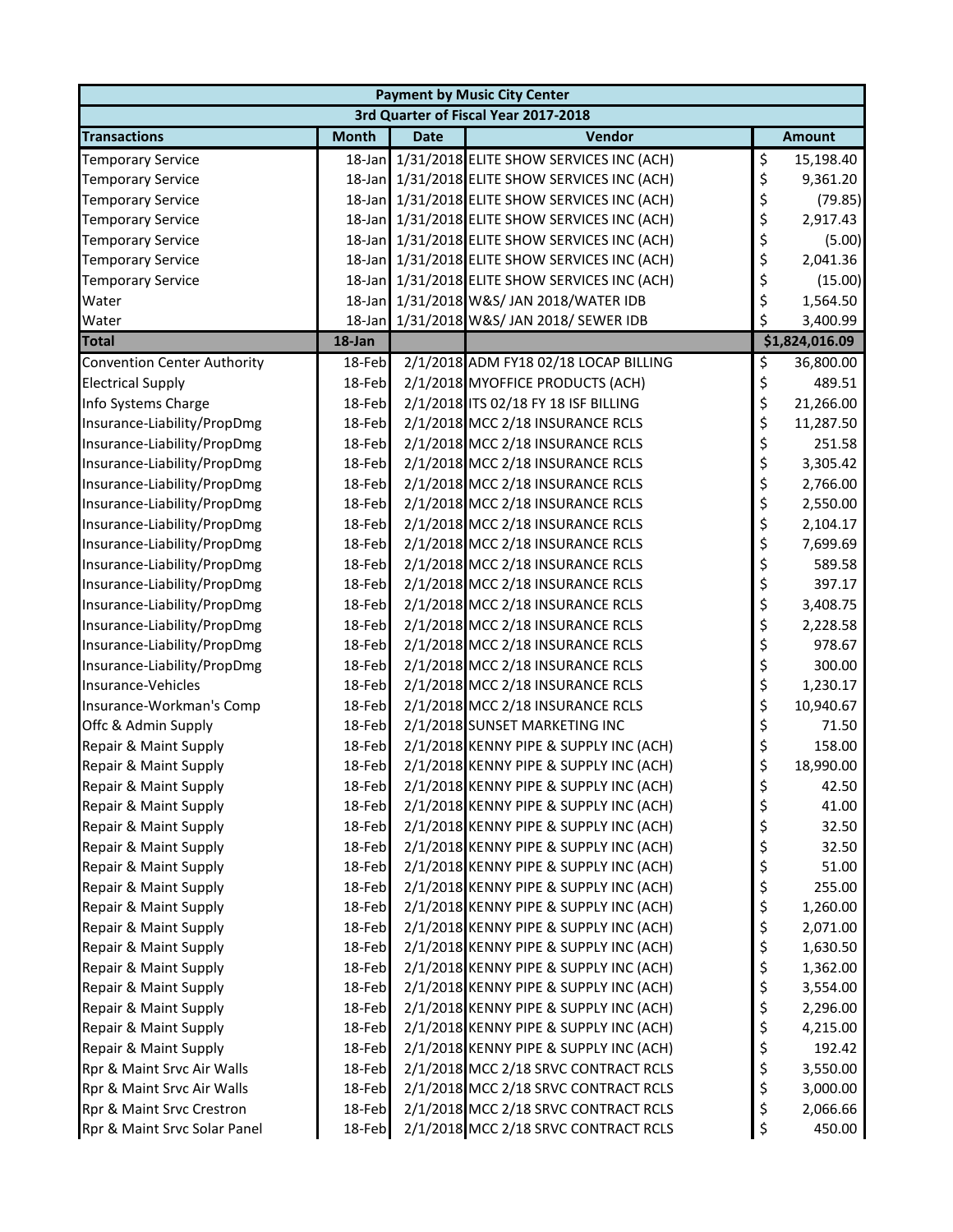| <b>Payment by Music City Center</b> |              |             |                                         |    |               |  |  |
|-------------------------------------|--------------|-------------|-----------------------------------------|----|---------------|--|--|
|                                     |              |             | 3rd Quarter of Fiscal Year 2017-2018    |    |               |  |  |
| <b>Transactions</b>                 | <b>Month</b> | <b>Date</b> | Vendor                                  |    | <b>Amount</b> |  |  |
| Rpr & Maint Srvc UPS                | 18-Feb       |             | 2/1/2018 MCC 2/18 SRVC CONTRACT RCLS    | \$ | 1,093.25      |  |  |
| <b>Employee Award/Gift</b>          | 18-Feb       |             | 2/2/2018 TERRYBERRY CO LLC              | \$ | 139.28        |  |  |
| <b>Merchant Fees</b>                | 18-Feb       |             | 2/2/2018 7100 MCC CC Receipts           | \$ | (126.50)      |  |  |
| Postage & Delivery Srvc             | 18-Feb       |             | 2/2/2018 TERRYBERRY CO LLC              | \$ | 15.00         |  |  |
| <b>Electrical Supply</b>            | 18-Feb       |             | 2/5/2018 WILLIAMS WHOLESALE SUPPLY OF N | \$ | 1,632.00      |  |  |
| <b>Electrical Supply</b>            | 18-Feb       |             | 2/5/2018 WILLIAMS WHOLESALE SUPPLY OF N | \$ | 1,249.00      |  |  |
| Landscaping Srvc                    | 18-Feb       |             | 2/5/2018 REED LANDSCAPING INC (ACH)     | \$ | 2,800.00      |  |  |
| Lumber/Wood Products                | 18-Feb       |             | 2/5/2018 SUNSET MARKETING INC           | \$ | 49.30         |  |  |
| Postage & Delivery Srvc             | 18-Feb       |             | 2/6/2018 FORKLIFT SYSTEMS INC (ACH)     | \$ | 125.00        |  |  |
| Postage & Delivery Srvc             | 18-Feb       |             | 2/6/2018 FORKLIFT SYSTEMS INC (ACH)     | \$ | 125.00        |  |  |
| Rent Equipment                      | 18-Feb       |             | 2/6/2018 FORKLIFT SYSTEMS INC (ACH)     | \$ | 275.00        |  |  |
| Rent Equipment                      | 18-Feb       |             | 2/6/2018 FORKLIFT SYSTEMS INC (ACH)     | \$ | 225.00        |  |  |
| <b>Electrical Supply</b>            | 18-Feb       |             | 2/7/2018 WILLIAMS WHOLESALE SUPPLY OF N | \$ | 197.30        |  |  |
| <b>Electrical Supply</b>            | 18-Feb       |             | 2/7/2018 WILLIAMS WHOLESALE SUPPLY OF N | \$ | 197.30        |  |  |
| <b>Electrical Supply</b>            | 18-Feb       |             | 2/7/2018 WILLIAMS WHOLESALE SUPPLY OF N | \$ | 197.30        |  |  |
| <b>Medical Services</b>             | 18-Feb       |             | 2/8/2018 MED STAR MEDICAL STAFFING INC  | \$ | 1,331.00      |  |  |
| <b>Medical Services</b>             | 18-Feb       |             | 2/8/2018 MED STAR MEDICAL STAFFING INC  | \$ | 3,311.00      |  |  |
| <b>Medical Services</b>             | 18-Feb       |             | 2/8/2018 MED STAR MEDICAL STAFFING INC  | \$ | 990.00        |  |  |
| Refuse Disposal-Reimb               | 18-Feb       |             | 2/8/2018 COMPOST CO (ACH)               | \$ | 2,115.00      |  |  |
| Rpr & Maint Srvc Janus              | 18-Feb       |             | 2/8/2018 MORROW TECHNOLOGIES CORP (ACH) | \$ | 2,130.00      |  |  |
| Allowance-Cell/Mobile Devices       | 18-Feb       |             | 2/9/2018 Payroll Labor Distribution     | \$ | 276.00        |  |  |
| Allowance-Cell/Mobile Devices       | 18-Feb       |             | 2/9/2018 Payroll Labor Distribution     | \$ | 92.00         |  |  |
| Allowance-Cell/Mobile Devices       | 18-Feb       |             | 2/9/2018 Payroll Labor Distribution     | \$ | 92.00         |  |  |
| Allowance-Cell/Mobile Devices       | 18-Feb       |             | 2/9/2018 Payroll Labor Distribution     | \$ | 138.00        |  |  |
| Allowance-Cell/Mobile Devices       | 18-Feb       |             | 2/9/2018 Payroll Labor Distribution     | \$ | 46.00         |  |  |
| Allowance-Cell/Mobile Devices       | 18-Feb       |             | 2/9/2018 Payroll Labor Distribution     | \$ | 92.00         |  |  |
| Allowance-Cell/Mobile Devices       | 18-Feb       |             | 2/9/2018 Payroll Labor Distribution     | \$ | 230.00        |  |  |
| Allowance-Cell/Mobile Devices       | 18-Feb       |             | 2/9/2018 Payroll Labor Distribution     | \$ | 46.00         |  |  |
| Allowance-Cell/Mobile Devices       | 18-Feb       |             | 2/9/2018 Payroll Labor Distribution     | \$ | 46.00         |  |  |
| Allowance-Cell/Mobile Devices       | 18-Feb       |             | 2/9/2018 Payroll Labor Distribution     | \$ | 230.00        |  |  |
| Allowance-Cell/Mobile Devices       | 18-Feb       |             | 2/9/2018 Payroll Labor Distribution     | \$ | 138.00        |  |  |
| Allowance-Cell/Mobile Devices       | 18-Feb       |             | 2/9/2018 Payroll Labor Distribution     | ⊋  | 92.00         |  |  |
| Allowance-Cell/Mobile Devices       | 18-Feb       |             | 2/9/2018 Payroll Labor Distribution     | \$ | 92.00         |  |  |
| Allowance-Cell/Mobile Devices       | 18-Feb       |             | 2/9/2018 Payroll Labor Distribution     | \$ | 92.00         |  |  |
| Allowance-Cell/Mobile Devices       | 18-Feb       |             | 2/9/2018 Payroll Labor Distribution     | \$ | 92.00         |  |  |
| Allowance-Cell/Mobile Devices       | 18-Feb       |             | 2/9/2018 Payroll Labor Distribution     | \$ | 92.00         |  |  |
| <b>Building Maintenance Srvc</b>    | 18-Feb       |             | 2/9/2018 WILLIAMS WHOLESALE SUPPLY OF N | \$ | 2,360.00      |  |  |
| Cafe Plan Pre-Tax Savings           | 18-Feb       |             | 2/9/2018 Actual Burden Journal Entries  | \$ | 145.85        |  |  |
| Cafe Plan Pre-Tax Savings           | 18-Feb       |             | 2/9/2018 Actual Burden Journal Entries  | \$ | 48.63         |  |  |
| Cafe Plan Pre-Tax Savings           | 18-Feb       |             | 2/9/2018 Actual Burden Journal Entries  | \$ | 153.33        |  |  |
| Cafe Plan Pre-Tax Savings           | 18-Feb       |             | 2/9/2018 Actual Burden Journal Entries  | \$ | 327.96        |  |  |
| Cafe Plan Pre-Tax Savings           | 18-Feb       |             | 2/9/2018 Actual Burden Journal Entries  | \$ | 20.96         |  |  |
| Cafe Plan Pre-Tax Savings           | 18-Feb       |             | 2/9/2018 Actual Burden Journal Entries  | \$ | 67.58         |  |  |
| Cafe Plan Pre-Tax Savings           | 18-Feb       |             | 2/9/2018 Actual Burden Journal Entries  | \$ | 29.00         |  |  |
| Cafe Plan Pre-Tax Savings           | 18-Feb       |             | 2/9/2018 Actual Burden Journal Entries  | \$ | 216.93        |  |  |
| Cafe Plan Pre-Tax Savings           | 18-Feb       |             | 2/9/2018 Actual Burden Journal Entries  | \$ | 30.94         |  |  |
| Cafe Plan Pre-Tax Savings           | 18-Feb       |             | 2/9/2018 Actual Burden Journal Entries  | \$ | 43.88         |  |  |
| Cafe Plan Pre-Tax Savings           | 18-Feb       |             | 2/9/2018 Actual Burden Journal Entries  | \$ | 0.12          |  |  |
| Cafe Plan Pre-Tax Savings           | 18-Feb       |             | 2/9/2018 Actual Burden Journal Entries  | \$ | 42.92         |  |  |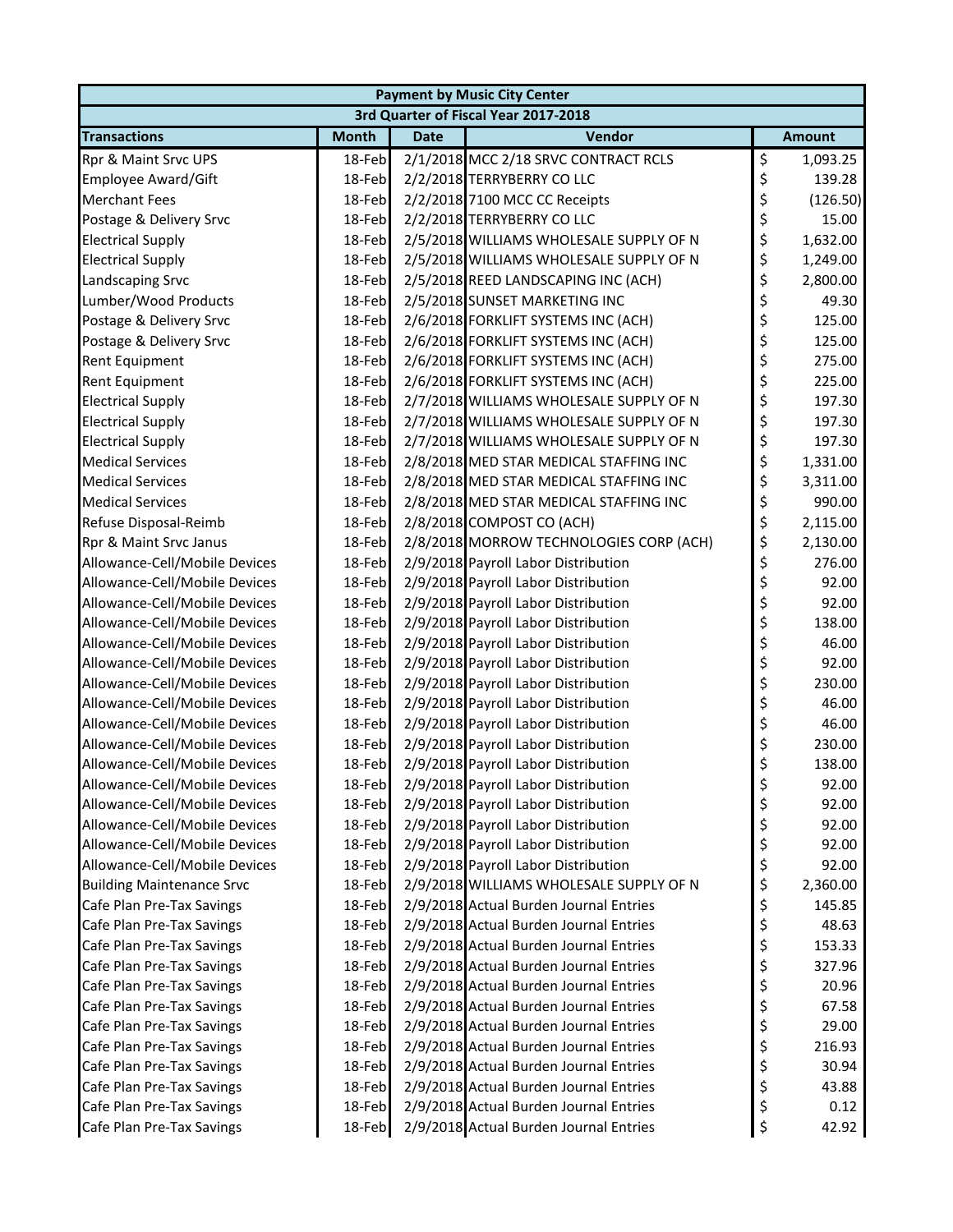|                              | <b>Payment by Music City Center</b> |             |                                        |    |               |  |  |  |
|------------------------------|-------------------------------------|-------------|----------------------------------------|----|---------------|--|--|--|
|                              |                                     |             | 3rd Quarter of Fiscal Year 2017-2018   |    |               |  |  |  |
| <b>Transactions</b>          | <b>Month</b>                        | <b>Date</b> | Vendor                                 |    | <b>Amount</b> |  |  |  |
| Cafe Plan Pre-Tax Savings    | 18-Feb                              |             | 2/9/2018 Actual Burden Journal Entries | \$ | 14.52         |  |  |  |
| Cafe Plan Pre-Tax Savings    | 18-Feb                              |             | 2/9/2018 Actual Burden Journal Entries | \$ | 73.49         |  |  |  |
| Cafe Plan Pre-Tax Savings    | 18-Feb                              |             | 2/9/2018 Actual Burden Journal Entries | \$ | 19.90         |  |  |  |
| Cafe Plan Pre-Tax Savings    | 18-Feb                              |             | 2/9/2018 Actual Burden Journal Entries | \$ | 55.09         |  |  |  |
| Cafe Plan Pre-Tax Savings    | 18-Feb                              |             | 2/9/2018 Actual Burden Journal Entries | \$ | 33.07         |  |  |  |
| Cafe Plan Pre-Tax Savings    | 18-Feb                              |             | 2/9/2018 Actual Burden Journal Entries | \$ | 49.56         |  |  |  |
| CCA Employer 401K Plan       | 18-Feb                              |             | 2/9/2018 Actual Burden Journal Entries | \$ | 749.06        |  |  |  |
| CCA Employer 401K Plan       | 18-Feb                              |             | 2/9/2018 Actual Burden Journal Entries | \$ | 946.35        |  |  |  |
| CCA Employer 401K Plan       | 18-Feb                              |             | 2/9/2018 Actual Burden Journal Entries | \$ | 1,147.05      |  |  |  |
| CCA Employer 401K Plan       | 18-Feb                              |             | 2/9/2018 Actual Burden Journal Entries | \$ | 424.05        |  |  |  |
| CCA Employer 401K Plan       | 18-Feb                              |             | 2/9/2018 Actual Burden Journal Entries | \$ | 873.99        |  |  |  |
| CCA Employer 401K Plan       | 18-Feb                              |             | 2/9/2018 Actual Burden Journal Entries | \$ | 244.87        |  |  |  |
| CCA Employer 401K Plan       | 18-Feb                              |             | 2/9/2018 Actual Burden Journal Entries | \$ | 245.97        |  |  |  |
| CCA Employer 401K Plan       | 18-Feb                              |             | 2/9/2018 Actual Burden Journal Entries | \$ | 227.30        |  |  |  |
| CCA Employer 401K Plan       | 18-Feb                              |             | 2/9/2018 Actual Burden Journal Entries | \$ | 480.04        |  |  |  |
| CCA Employer 401K Plan       | 18-Feb                              |             | 2/9/2018 Actual Burden Journal Entries | \$ | 235.62        |  |  |  |
| CCA Employer 401K Plan       | 18-Feb                              |             | 2/9/2018 Actual Burden Journal Entries | \$ | 147.03        |  |  |  |
| <b>Electrical Supply</b>     | 18-Feb                              |             | 2/9/2018 MYOFFICE PRODUCTS (ACH)       | \$ | 30.12         |  |  |  |
| <b>Employer Dental Group</b> | 18-Feb                              |             | 2/9/2018 Actual Burden Journal Entries | \$ | 225.05        |  |  |  |
| <b>Employer Dental Group</b> | 18-Feb                              |             | 2/9/2018 Actual Burden Journal Entries | \$ | 46.29         |  |  |  |
| <b>Employer Dental Group</b> | 18-Feb                              |             | 2/9/2018 Actual Burden Journal Entries | \$ | 265.78        |  |  |  |
| <b>Employer Dental Group</b> | 18-Feb                              |             | 2/9/2018 Actual Burden Journal Entries | \$ | 533.75        |  |  |  |
| <b>Employer Dental Group</b> | 18-Feb                              |             | 2/9/2018 Actual Burden Journal Entries | \$ | 18.01         |  |  |  |
| <b>Employer Dental Group</b> | 18-Feb                              |             | 2/9/2018 Actual Burden Journal Entries | \$ | 88.71         |  |  |  |
| <b>Employer Dental Group</b> | 18-Feb                              |             | 2/9/2018 Actual Burden Journal Entries | \$ | 36.02         |  |  |  |
| <b>Employer Dental Group</b> | 18-Feb                              |             | 2/9/2018 Actual Burden Journal Entries | \$ | 351.96        |  |  |  |
| <b>Employer Dental Group</b> | 18-Feb                              |             | 2/9/2018 Actual Burden Journal Entries | \$ | 42.42         |  |  |  |
| <b>Employer Dental Group</b> | 18-Feb                              |             | 2/9/2018 Actual Burden Journal Entries | \$ | 87.03         |  |  |  |
| <b>Employer Dental Group</b> | 18-Feb                              |             | 2/9/2018 Actual Burden Journal Entries | \$ | 32.15         |  |  |  |
| <b>Employer Dental Group</b> | 18-Feb                              |             | 2/9/2018 Actual Burden Journal Entries | \$ | 78.26         |  |  |  |
| <b>Employer Dental Group</b> | 18-Feb                              |             | 2/9/2018 Actual Burden Journal Entries | \$ | 0.18          |  |  |  |
| <b>Employer Dental Group</b> | 18-Feb                              |             | 2/9/2018 Actual Burden Journal Entries | P  | 36.02         |  |  |  |
| <b>Employer Dental Group</b> | 18-Feb                              |             | 2/9/2018 Actual Burden Journal Entries | \$ | 136.34        |  |  |  |
| <b>Employer Dental Group</b> | 18-Feb                              |             | 2/9/2018 Actual Burden Journal Entries | \$ | 32.15         |  |  |  |
| <b>Employer Dental Group</b> | 18-Feb                              |             | 2/9/2018 Actual Burden Journal Entries | \$ | 54.03         |  |  |  |
| <b>Employer Dental Group</b> | 18-Feb                              |             | 2/9/2018 Actual Burden Journal Entries | \$ | 46.29         |  |  |  |
| <b>Employer Dental Group</b> | 18-Feb                              |             | 2/9/2018 Actual Burden Journal Entries | \$ | 64.30         |  |  |  |
| <b>Employer Group Health</b> | 18-Feb                              |             | 2/9/2018 Actual Burden Journal Entries | \$ | 5,391.00      |  |  |  |
| <b>Employer Group Health</b> | 18-Feb                              |             | 2/9/2018 Actual Burden Journal Entries | \$ | 1,728.00      |  |  |  |
| <b>Employer Group Health</b> | 18-Feb                              |             | 2/9/2018 Actual Burden Journal Entries | \$ | 5,648.95      |  |  |  |
| <b>Employer Group Health</b> | 18-Feb                              |             | 2/9/2018 Actual Burden Journal Entries | \$ | 11,994.00     |  |  |  |
| <b>Employer Group Health</b> | 18-Feb                              |             | 2/9/2018 Actual Burden Journal Entries | \$ | 750.00        |  |  |  |
| <b>Employer Group Health</b> | 18-Feb                              |             | 2/9/2018 Actual Burden Journal Entries | \$ | 3,114.00      |  |  |  |
| <b>Employer Group Health</b> | 18-Feb                              |             | 2/9/2018 Actual Burden Journal Entries | \$ | 1,035.00      |  |  |  |
| <b>Employer Group Health</b> | 18-Feb                              |             | 2/9/2018 Actual Burden Journal Entries | \$ | 7,769.95      |  |  |  |
| <b>Employer Group Health</b> | 18-Feb                              |             | 2/9/2018 Actual Burden Journal Entries | \$ | 1,056.00      |  |  |  |
| <b>Employer Group Health</b> | 18-Feb                              |             | 2/9/2018 Actual Burden Journal Entries | \$ | 1,593.10      |  |  |  |
| <b>Employer Group Health</b> | 18-Feb                              |             | 2/9/2018 Actual Burden Journal Entries | \$ | 1,533.00      |  |  |  |
| <b>Employer Group Health</b> | 18-Feb                              |             | 2/9/2018 Actual Burden Journal Entries | \$ | 555.00        |  |  |  |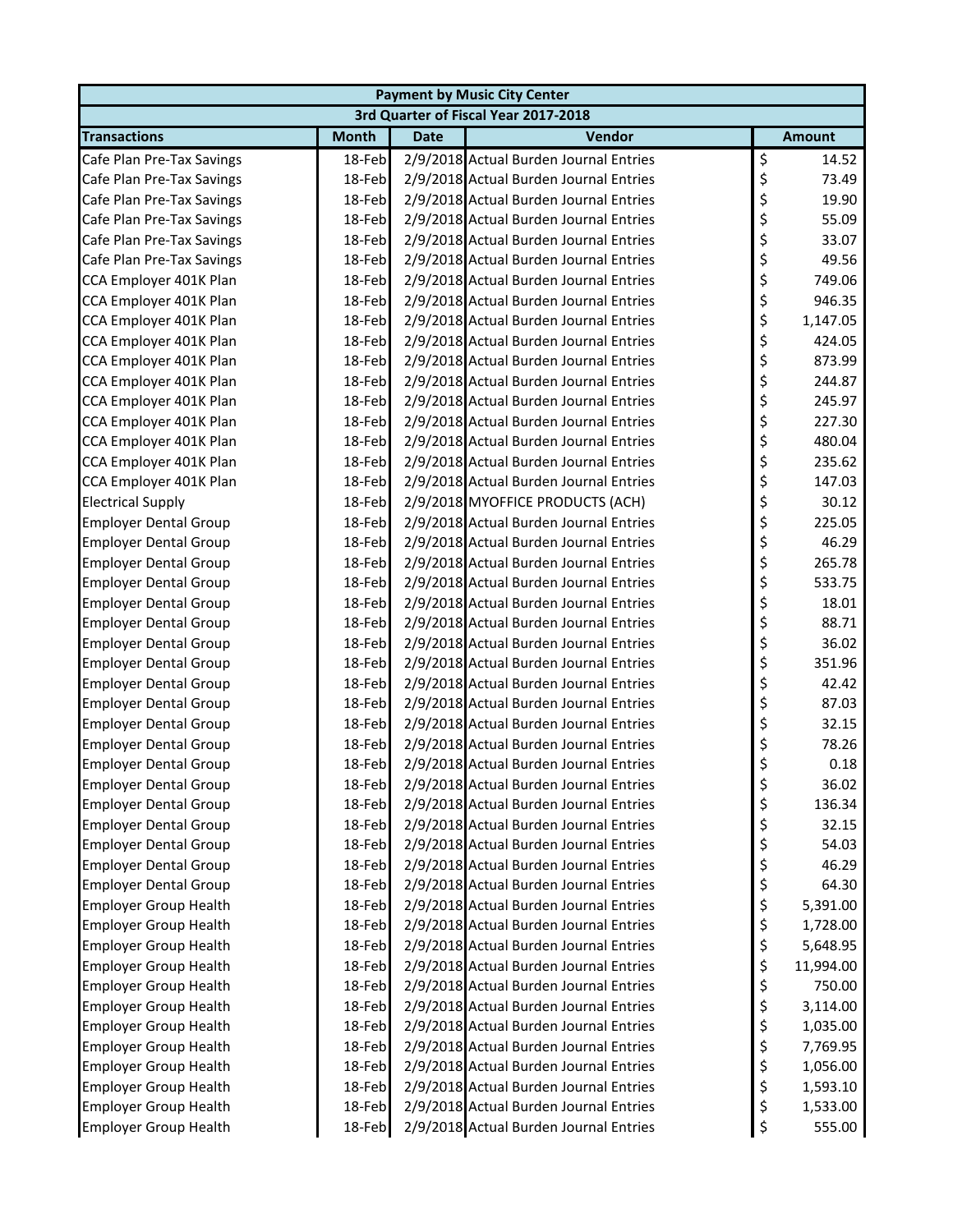| <b>Payment by Music City Center</b> |              |             |                                        |    |               |  |  |
|-------------------------------------|--------------|-------------|----------------------------------------|----|---------------|--|--|
|                                     |              |             | 3rd Quarter of Fiscal Year 2017-2018   |    |               |  |  |
| <b>Transactions</b>                 | <b>Month</b> | <b>Date</b> | Vendor                                 |    | <b>Amount</b> |  |  |
| <b>Employer Group Health</b>        | 18-Feb       |             | 2/9/2018 Actual Burden Journal Entries | \$ | 2,610.00      |  |  |
| <b>Employer Group Health</b>        | 18-Feb       |             | 2/9/2018 Actual Burden Journal Entries | \$ | 678.00        |  |  |
| <b>Employer Group Health</b>        | 18-Feb       |             | 2/9/2018 Actual Burden Journal Entries | \$ | 1,263.00      |  |  |
| <b>Employer Group Health</b>        | 18-Feb       |             | 2/9/2018 Actual Burden Journal Entries | \$ | 1,233.00      |  |  |
| <b>Employer Group Health</b>        | 18-Feb       |             | 2/9/2018 Actual Burden Journal Entries | \$ | 1,698.00      |  |  |
| <b>Employer OASDI</b>               | 18-Feb       |             | 2/9/2018 Actual Burden Journal Entries | \$ | 1,526.99      |  |  |
| <b>Employer OASDI</b>               | 18-Feb       |             | 2/9/2018 Actual Burden Journal Entries | \$ | 430.76        |  |  |
| Employer OASDI                      | 18-Feb       |             | 2/9/2018 Actual Burden Journal Entries | \$ | 1,997.14      |  |  |
| Employer OASDI                      | 18-Feb       |             | 2/9/2018 Actual Burden Journal Entries | \$ | 2,749.13      |  |  |
| Employer OASDI                      | 18-Feb       |             | 2/9/2018 Actual Burden Journal Entries | \$ | 114.46        |  |  |
| Employer OASDI                      | 18-Feb       |             | 2/9/2018 Actual Burden Journal Entries | \$ | 673.08        |  |  |
| Employer OASDI                      | 18-Feb       |             | 2/9/2018 Actual Burden Journal Entries | \$ | 411.87        |  |  |
| <b>Employer OASDI</b>               | 18-Feb       |             | 2/9/2018 Actual Burden Journal Entries | \$ | 1,916.62      |  |  |
| <b>Employer OASDI</b>               | 18-Feb       |             | 2/9/2018 Actual Burden Journal Entries | \$ | 326.83        |  |  |
| Employer OASDI                      | 18-Feb       |             | 2/9/2018 Actual Burden Journal Entries | \$ | 612.43        |  |  |
| Employer OASDI                      | 18-Feb       |             | 2/9/2018 Actual Burden Journal Entries | \$ | 424.82        |  |  |
| <b>Employer OASDI</b>               | 18-Feb       |             | 2/9/2018 Actual Burden Journal Entries | \$ | 1,108.41      |  |  |
| <b>Employer OASDI</b>               | 18-Feb       |             | 2/9/2018 Actual Burden Journal Entries | \$ | 2.41          |  |  |
| <b>Employer OASDI</b>               | 18-Feb       |             | 2/9/2018 Actual Burden Journal Entries | \$ | 349.10        |  |  |
| <b>Employer OASDI</b>               | 18-Feb       |             | 2/9/2018 Actual Burden Journal Entries | \$ | 887.36        |  |  |
| Employer OASDI                      | 18-Feb       |             | 2/9/2018 Actual Burden Journal Entries | \$ | 520.28        |  |  |
| Employer OASDI                      | 18-Feb       |             | 2/9/2018 Actual Burden Journal Entries | \$ | 458.07        |  |  |
| Employer OASDI                      | 18-Feb       |             | 2/9/2018 Actual Burden Journal Entries | \$ | 1,278.06      |  |  |
| Employer OASDI                      | 18-Feb       |             | 2/9/2018 Actual Burden Journal Entries | \$ | 468.06        |  |  |
| <b>Employer Pension</b>             | 18-Feb       |             | 2/9/2018 Actual Burden Journal Entries | \$ | 927.02        |  |  |
| <b>Employer Pension</b>             | 18-Feb       |             | 2/9/2018 Actual Burden Journal Entries | \$ | 261.62        |  |  |
| <b>Employer Pension</b>             | 18-Feb       |             | 2/9/2018 Actual Burden Journal Entries | \$ | 868.54        |  |  |
| <b>Employer Pension</b>             | 18-Feb       |             | 2/9/2018 Actual Burden Journal Entries | \$ | 700.39        |  |  |
| <b>Employer Pension</b>             | 18-Feb       |             | 2/9/2018 Actual Burden Journal Entries | \$ | 2,257.75      |  |  |
| <b>Employer Pension</b>             | 18-Feb       |             | 2/9/2018 Actual Burden Journal Entries | \$ | 4.80          |  |  |
| <b>Employer Pension</b>             | 18-Feb       |             | 2/9/2018 Actual Burden Journal Entries | \$ | 1,095.35      |  |  |
| <b>Employer Pension</b>             | 18-Feb       |             | 2/9/2018 Actual Burden Journal Entries | Ģ. | 2,599.09      |  |  |
| <b>Employer SSN Medical</b>         | 18-Feb       |             | 2/9/2018 Actual Burden Journal Entries | \$ | 357.12        |  |  |
| <b>Employer SSN Medical</b>         | 18-Feb       |             | 2/9/2018 Actual Burden Journal Entries | \$ | 100.74        |  |  |
| <b>Employer SSN Medical</b>         | 18-Feb       |             | 2/9/2018 Actual Burden Journal Entries | \$ | 467.09        |  |  |
| <b>Employer SSN Medical</b>         | 18-Feb       |             | 2/9/2018 Actual Burden Journal Entries | \$ | 642.97        |  |  |
| <b>Employer SSN Medical</b>         | 18-Feb       |             | 2/9/2018 Actual Burden Journal Entries | \$ | 26.77         |  |  |
| <b>Employer SSN Medical</b>         | 18-Feb       |             | 2/9/2018 Actual Burden Journal Entries | \$ | 157.40        |  |  |
| <b>Employer SSN Medical</b>         | 18-Feb       |             | 2/9/2018 Actual Burden Journal Entries | \$ | 96.33         |  |  |
| <b>Employer SSN Medical</b>         | 18-Feb       |             | 2/9/2018 Actual Burden Journal Entries | \$ | 448.18        |  |  |
| <b>Employer SSN Medical</b>         | 18-Feb       |             | 2/9/2018 Actual Burden Journal Entries | \$ | 76.44         |  |  |
| <b>Employer SSN Medical</b>         | 18-Feb       |             | 2/9/2018 Actual Burden Journal Entries | \$ | 143.25        |  |  |
| <b>Employer SSN Medical</b>         | 18-Feb       |             | 2/9/2018 Actual Burden Journal Entries | \$ | 99.36         |  |  |
| <b>Employer SSN Medical</b>         | 18-Feb       |             | 2/9/2018 Actual Burden Journal Entries | \$ | 259.24        |  |  |
| <b>Employer SSN Medical</b>         | 18-Feb       |             | 2/9/2018 Actual Burden Journal Entries | \$ | 0.56          |  |  |
| <b>Employer SSN Medical</b>         | 18-Feb       |             | 2/9/2018 Actual Burden Journal Entries | \$ | 81.65         |  |  |
| <b>Employer SSN Medical</b>         | 18-Feb       |             | 2/9/2018 Actual Burden Journal Entries | \$ | 207.54        |  |  |
| <b>Employer SSN Medical</b>         | 18-Feb       |             | 2/9/2018 Actual Burden Journal Entries | \$ | 121.68        |  |  |
| <b>Employer SSN Medical</b>         | 18-Feb       |             | 2/9/2018 Actual Burden Journal Entries | \$ | 107.13        |  |  |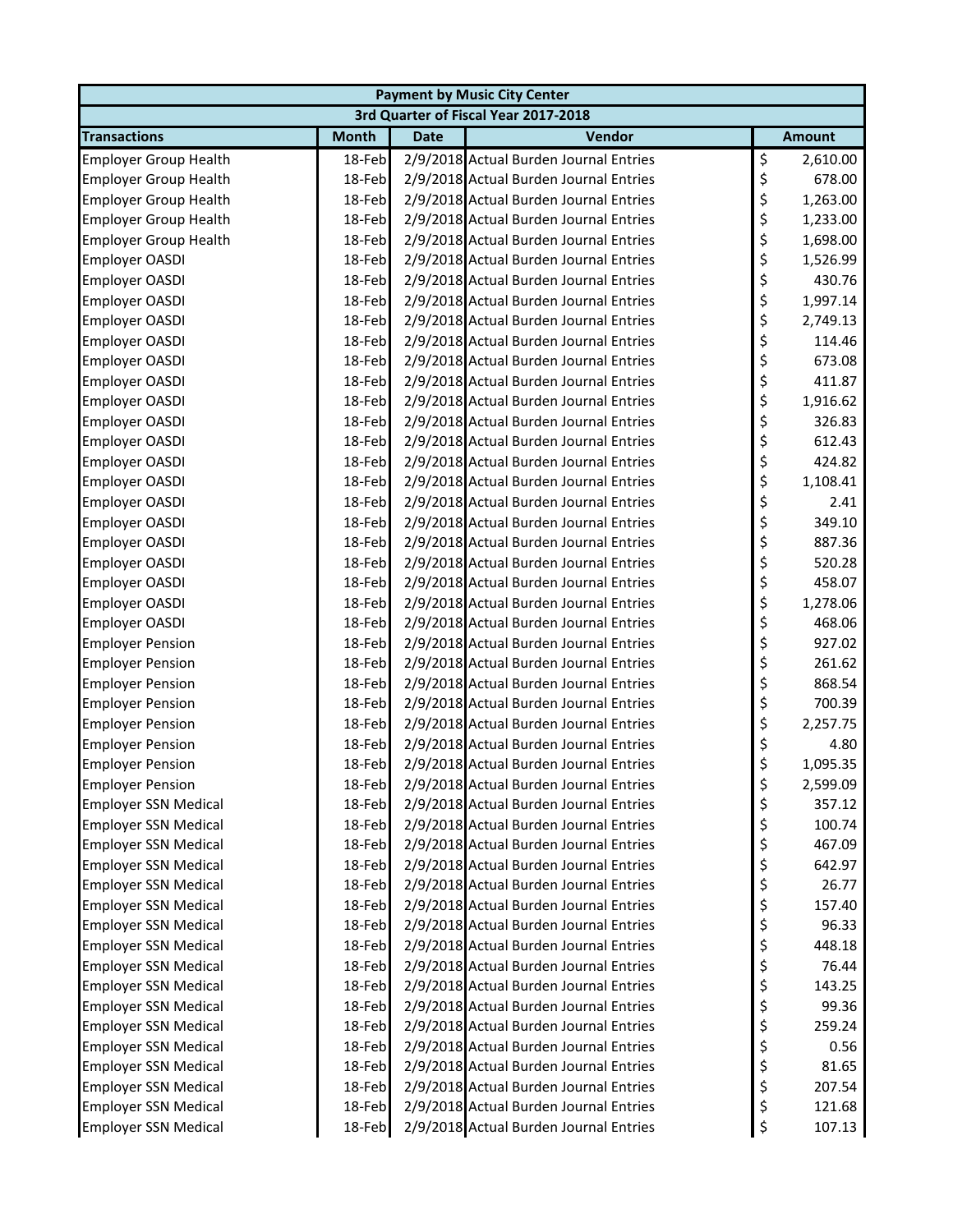| <b>Payment by Music City Center</b> |              |             |                                        |    |               |  |  |
|-------------------------------------|--------------|-------------|----------------------------------------|----|---------------|--|--|
|                                     |              |             | 3rd Quarter of Fiscal Year 2017-2018   |    |               |  |  |
| <b>Transactions</b>                 | <b>Month</b> | <b>Date</b> | Vendor                                 |    | <b>Amount</b> |  |  |
| <b>Employer SSN Medical</b>         | 18-Feb       |             | 2/9/2018 Actual Burden Journal Entries | \$ | 298.89        |  |  |
| <b>Employer SSN Medical</b>         | 18-Feb       |             | 2/9/2018 Actual Burden Journal Entries | \$ | 109.47        |  |  |
| <b>FSA Pre-Tax Savings</b>          | 18-Feb       |             | 2/9/2018 Actual Burden Journal Entries | \$ | 1.59          |  |  |
| <b>FSA Pre-Tax Savings</b>          | 18-Feb       |             | 2/9/2018 Actual Burden Journal Entries | \$ | 8.29          |  |  |
| <b>FSA Pre-Tax Savings</b>          | 18-Feb       |             | 2/9/2018 Actual Burden Journal Entries | \$ | 6.70          |  |  |
| <b>FSA Pre-Tax Savings</b>          | 18-Feb       |             | 2/9/2018 Actual Burden Journal Entries | \$ | 24.23         |  |  |
| <b>FSA Pre-Tax Savings</b>          | 18-Feb       |             | 2/9/2018 Actual Burden Journal Entries | \$ | 8.29          |  |  |
| <b>Holiday Pay</b>                  | 18-Feb       |             | 2/9/2018 Payroll Labor Distribution    | \$ | 597.44        |  |  |
| <b>Holiday Pay</b>                  | 18-Feb       |             | 2/9/2018 Payroll Labor Distribution    | \$ | 1,332.88      |  |  |
| <b>Holiday Pay</b>                  | 18-Feb       |             | 2/9/2018 Payroll Labor Distribution    | \$ | 1,275.92      |  |  |
| <b>Holiday Pay</b>                  | 18-Feb       |             | 2/9/2018 Payroll Labor Distribution    | \$ | 201.52        |  |  |
| <b>Holiday Pay</b>                  | 18-Feb       |             | 2/9/2018 Payroll Labor Distribution    | \$ | 288.00        |  |  |
| <b>Holiday Pay</b>                  | 18-Feb       |             | 2/9/2018 Payroll Labor Distribution    | \$ | 560.00        |  |  |
| <b>Holiday Pay</b>                  | 18-Feb       |             | 2/9/2018 Payroll Labor Distribution    | \$ | 177.36        |  |  |
| <b>Holiday Pay</b>                  | 18-Feb       |             | 2/9/2018 Payroll Labor Distribution    | \$ | 112.00        |  |  |
| <b>Holiday Pay</b>                  | 18-Feb       |             | 2/9/2018 Payroll Labor Distribution    | \$ | 138.72        |  |  |
| <b>Holiday Pay</b>                  | 18-Feb       |             | 2/9/2018 Payroll Labor Distribution    | \$ | 147.36        |  |  |
| Injured on Duty Pay                 | 18-Feb       |             | 2/9/2018 Payroll Labor Distribution    | \$ | 38.88         |  |  |
| Leave Pay                           | 18-Feb       |             | 2/9/2018 Payroll Labor Distribution    | \$ | 737.44        |  |  |
| Leave Pay                           | 18-Feb       |             | 2/9/2018 Payroll Labor Distribution    | \$ | 178.40        |  |  |
| Leave Pay                           | 18-Feb       |             | 2/9/2018 Payroll Labor Distribution    | \$ | 1,421.79      |  |  |
| Leave Pay                           | 18-Feb       |             | 2/9/2018 Payroll Labor Distribution    | \$ | 1,974.92      |  |  |
| Leave Pay                           | 18-Feb       |             | 2/9/2018 Payroll Labor Distribution    | \$ | 201.52        |  |  |
| Leave Pay                           | 18-Feb       |             | 2/9/2018 Payroll Labor Distribution    | \$ | 450.00        |  |  |
| Leave Pay                           | 18-Feb       |             | 2/9/2018 Payroll Labor Distribution    | \$ | 268.96        |  |  |
| Leave Pay                           | 18-Feb       |             | 2/9/2018 Payroll Labor Distribution    | \$ | 530.87        |  |  |
| Leave Pay                           | 18-Feb       |             | 2/9/2018 Payroll Labor Distribution    | \$ | 358.88        |  |  |
| Leave Pay                           | 18-Feb       |             | 2/9/2018 Payroll Labor Distribution    | \$ | 544.70        |  |  |
| Leave Pay                           | 18-Feb       |             | 2/9/2018 Payroll Labor Distribution    | \$ | 381.99        |  |  |
| Leave Pay                           | 18-Feb       |             | 2/9/2018 Payroll Labor Distribution    | \$ | 738.12        |  |  |
| Leave Pay                           | 18-Feb       |             | 2/9/2018 Payroll Labor Distribution    | \$ | 142.88        |  |  |
| Leave Pay                           | 18-Feb       |             | 2/9/2018 Payroll Labor Distribution    | Ş  | 220.83        |  |  |
| Leave Pay                           | 18-Feb       |             | 2/9/2018 Payroll Labor Distribution    | \$ | 451.84        |  |  |
| Leave Pay                           | 18-Feb       |             | 2/9/2018 Payroll Labor Distribution    | \$ | 39.56         |  |  |
| Leave Pay                           | 18-Feb       |             | 2/9/2018 Payroll Labor Distribution    | \$ | 33.04         |  |  |
| Offc & Admin Supply                 | 18-Feb       |             | 2/9/2018 MYOFFICE PRODUCTS (ACH)       | \$ | 8.54          |  |  |
| Offc & Admin Supply                 | 18-Feb       |             | 2/9/2018 MYOFFICE PRODUCTS (ACH)       | \$ | 6.57          |  |  |
| Offc & Admin Supply                 | 18-Feb       |             | 2/9/2018 MYOFFICE PRODUCTS (ACH)       | \$ | 3.13          |  |  |
| Offc & Admin Supply                 | 18-Feb       |             | 2/9/2018 MYOFFICE PRODUCTS (ACH)       | \$ | 8.07          |  |  |
| Offc & Admin Supply                 | 18-Feb       |             | 2/9/2018 MYOFFICE PRODUCTS (ACH)       | \$ | 1.37          |  |  |
| Offc & Admin Supply                 | 18-Feb       |             | 2/9/2018 MYOFFICE PRODUCTS (ACH)       | \$ | 7.80          |  |  |
| Offc & Admin Supply                 | 18-Feb       |             | 2/9/2018 MYOFFICE PRODUCTS (ACH)       | \$ | 99.92         |  |  |
| Offc & Admin Supply                 | 18-Feb       |             | 2/9/2018 MYOFFICE PRODUCTS (ACH)       | \$ | 4.90          |  |  |
| Offc & Admin Supply                 | 18-Feb       |             | 2/9/2018 MYOFFICE PRODUCTS (ACH)       | \$ | 9.75          |  |  |
| Offc & Admin Supply                 | 18-Feb       |             | 2/9/2018 MYOFFICE PRODUCTS (ACH)       | \$ | 39.50         |  |  |
| Offc & Admin Supply                 | 18-Feb       |             | 2/9/2018 MYOFFICE PRODUCTS (ACH)       | \$ | 52.21         |  |  |
| Offc & Admin Supply                 | 18-Feb       |             | 2/9/2018 MYOFFICE PRODUCTS (ACH)       | \$ | 85.98         |  |  |
| Offc & Admin Supply                 | 18-Feb       |             | 2/9/2018 MYOFFICE PRODUCTS (ACH)       | \$ | 2.82          |  |  |
| Overtime Pay                        | 18-Feb       |             | 2/9/2018 Payroll Labor Distribution    | \$ | 672.51        |  |  |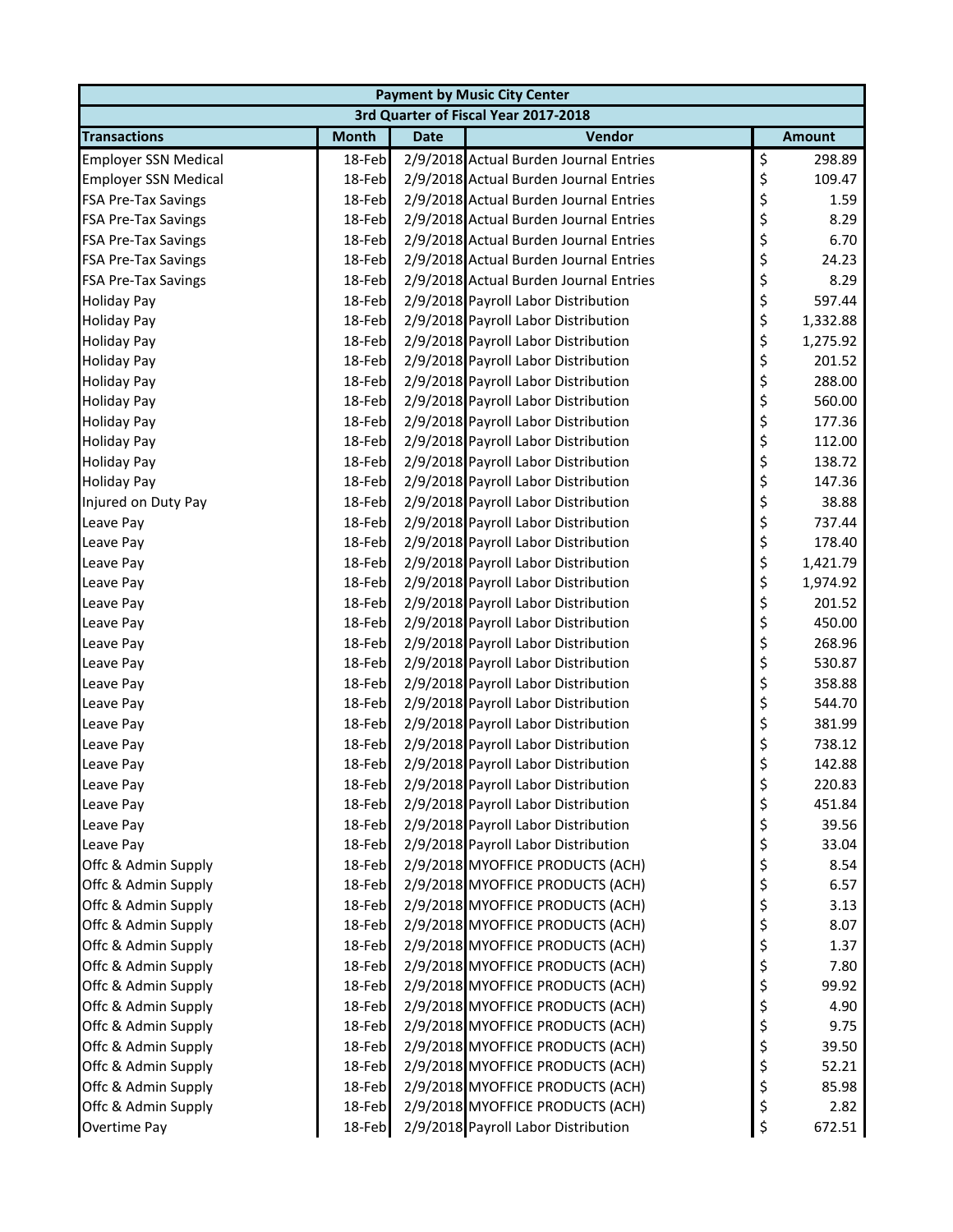| <b>Payment by Music City Center</b> |              |             |                                                 |    |               |  |  |  |
|-------------------------------------|--------------|-------------|-------------------------------------------------|----|---------------|--|--|--|
|                                     |              |             | 3rd Quarter of Fiscal Year 2017-2018            |    |               |  |  |  |
| <b>Transactions</b>                 | <b>Month</b> | <b>Date</b> | Vendor                                          |    | <b>Amount</b> |  |  |  |
| Overtime Pay                        | 18-Feb       |             | 2/9/2018 Payroll Labor Distribution             | \$ | 17.73         |  |  |  |
| Overtime Pay                        | 18-Feb       |             | 2/9/2018 Payroll Labor Distribution             | \$ | 551.98        |  |  |  |
| Overtime Pay                        | 18-Feb       |             | 2/9/2018 Payroll Labor Distribution             | \$ | 354.14        |  |  |  |
| Overtime Pay                        | 18-Feb       |             | 2/9/2018 Payroll Labor Distribution             | \$ | 64.99         |  |  |  |
| Overtime Pay                        | 18-Feb       |             | 2/9/2018 Payroll Labor Distribution             | \$ | 36.32         |  |  |  |
| Overtime Pay                        | 18-Feb       |             | 2/9/2018 Payroll Labor Distribution             | \$ | 519.14        |  |  |  |
| Overtime Pay                        | 18-Feb       |             | 2/9/2018 Payroll Labor Distribution             | \$ | 700.16        |  |  |  |
| Overtime Pay                        | 18-Feb       |             | 2/9/2018 Payroll Labor Distribution             | \$ | 951.38        |  |  |  |
| Overtime Pay                        | 18-Feb       |             | 2/9/2018 Payroll Labor Distribution             | \$ | 2.45          |  |  |  |
| Overtime Pay                        | 18-Feb       |             | 2/9/2018 Payroll Labor Distribution             | \$ | 395.15        |  |  |  |
| Overtime Pay                        | 18-Feb       |             | 2/9/2018 Payroll Labor Distribution             | \$ | 380.43        |  |  |  |
| Overtime Pay                        | 18-Feb       |             | 2/9/2018 Payroll Labor Distribution             | \$ | 24.33         |  |  |  |
| Overtime Pay                        | 18-Feb       |             | 2/9/2018 Payroll Labor Distribution             | \$ | 78.80         |  |  |  |
| Overtime Pay                        | 18-Feb       |             | 2/9/2018 Payroll Labor Distribution             | \$ | 136.04        |  |  |  |
| Plumbing/HVAC Maintain Srvc         | 18-Feb       |             | 2/9/2018 KENNY PIPE & SUPPLY INC (ACH)          | \$ | 88.60         |  |  |  |
| <b>Regular Pay</b>                  | 18-Feb       |             | 2/9/2018 Payroll Labor Distribution             | \$ | 24,252.43     |  |  |  |
| <b>Regular Pay</b>                  | 18-Feb       |             | 2/9/2018 Payroll Labor Distribution             | \$ | 7,316.23      |  |  |  |
| <b>Regular Pay</b>                  | 18-Feb       |             | 2/9/2018 Payroll Labor Distribution             | \$ | 30,817.41     |  |  |  |
| <b>Regular Pay</b>                  | 18-Feb       |             | 2/9/2018 Payroll Labor Distribution             | \$ | 44,885.20     |  |  |  |
| <b>Regular Pay</b>                  | 18-Feb       |             | 2/9/2018 Payroll Labor Distribution             | \$ | 1,652.10      |  |  |  |
| <b>Regular Pay</b>                  | 18-Feb       |             | 2/9/2018 Payroll Labor Distribution             | \$ | 10,919.28     |  |  |  |
| <b>Regular Pay</b>                  | 18-Feb       |             | 2/9/2018 Payroll Labor Distribution             | \$ | 6,769.44      |  |  |  |
| <b>Regular Pay</b>                  | 18-Feb       |             | 2/9/2018 Payroll Labor Distribution             | \$ | 31,908.76     |  |  |  |
| <b>Regular Pay</b>                  | 18-Feb       |             | 2/9/2018 Payroll Labor Distribution             | \$ | 4,439.36      |  |  |  |
| <b>Regular Pay</b>                  | 18-Feb       |             | 2/9/2018 Payroll Labor Distribution             | \$ | 8,797.05      |  |  |  |
| <b>Regular Pay</b>                  | 18-Feb       |             | 2/9/2018 Payroll Labor Distribution             | \$ | 6,284.29      |  |  |  |
| <b>Regular Pay</b>                  | 18-Feb       |             | 2/9/2018 Payroll Labor Distribution             | \$ | 17,558.20     |  |  |  |
| Regular Pay                         | 18-Feb       |             | 2/9/2018 Payroll Labor Distribution             | \$ | 5,539.52      |  |  |  |
| <b>Regular Pay</b>                  | 18-Feb       |             | 2/9/2018 Payroll Labor Distribution             | \$ | 14,417.64     |  |  |  |
| Regular Pay                         | 18-Feb       |             | 2/9/2018 Payroll Labor Distribution             | \$ | 8,044.16      |  |  |  |
| <b>Regular Pay</b>                  | 18-Feb       |             | 2/9/2018 Payroll Labor Distribution             | \$ | 7,952.50      |  |  |  |
| <b>Regular Pay</b>                  | 18-Feb       |             | 2/9/2018 Payroll Labor Distribution             | Ş  | 20,983.51     |  |  |  |
| <b>Regular Pay</b>                  | 18-Feb       |             | 2/9/2018 Payroll Labor Distribution             | \$ | 7,936.31      |  |  |  |
| Rent Equipment                      | 18-Feb       |             | 2/9/2018 MCC PV 5288674 1/31/18                 | \$ | 61,116.00     |  |  |  |
| Rent Equipment                      | 18-Feb       |             | 2/9/2018 1500 Ricoh/copier eq & Supplie         | \$ | (861.15)      |  |  |  |
| Rpr & Maint Srvc Access Ctrl        | 18-Feb       |             | 2/9/2018 SIMPLEX GRINNELL LP (ACH)              | \$ | 3,166.67      |  |  |  |
| Rpr & Maint Srvc CCTV               | 18-Feb       |             | 2/9/2018 SIMPLEX GRINNELL LP (ACH)              | \$ | 4,250.00      |  |  |  |
| <b>Temporary Service</b>            | 18-Feb       |             | 2/9/2018 MCC PV 5288665 1/31/18                 | \$ | 27,643.75     |  |  |  |
| <b>Merchant Fees</b>                |              |             | 18-Feb 2/10/2018 7100 MCC CC Receipts           | \$ | (207.00)      |  |  |  |
| <b>HHold &amp; Jnitr Supply</b>     |              |             | 18-Feb 2/12/2018 DIVISION X SPECIALTIES INC     | \$ | 440.00        |  |  |  |
| <b>Internet Services</b>            |              |             | 18-Feb 2/12/2018 AT&T DATACOMM                  | \$ | 6,280.41      |  |  |  |
| Telephone & Telegraph               |              |             | 18-Feb 2/12/2018 AT&T DATACOMM                  | \$ | 2,064.61      |  |  |  |
| Plumbing/HVAC Maintain Srvc         |              |             | 18-Feb 2/13/2018 NASHVILLE PUMP & POND LLC (ACH | \$ | 52,122.50     |  |  |  |
| Plumbing/HVAC Maintain Srvc         |              |             | 18-Feb 2/13/2018 NASHVILLE PUMP & POND LLC (ACH | \$ | 4,075.00      |  |  |  |
| Plumbing/HVAC Maintain Srvc         |              |             | 18-Feb 2/13/2018 NASHVILLE PUMP & POND LLC (ACH | \$ | 3,000.00      |  |  |  |
| Plumbing/HVAC Maintain Srvc         |              |             | 18-Feb 2/13/2018 NASHVILLE PUMP & POND LLC (ACH | \$ | 1,000.00      |  |  |  |
| Plumbing/HVAC Maintain Srvc         |              |             | 18-Feb 2/13/2018 NASHVILLE PUMP & POND LLC (ACH | \$ | 2,856.00      |  |  |  |
| <b>Security Services</b>            |              |             | 18-Feb 2/13/2018 ELITE SHOW SERVICES INC (ACH)  | \$ | 2,928.87      |  |  |  |
| <b>Building Maintenance Srvc</b>    |              |             | 18-Feb 2/14/2018 SIMPLEX GRINNELL LP (ACH)      | \$ | (2, 169.09)   |  |  |  |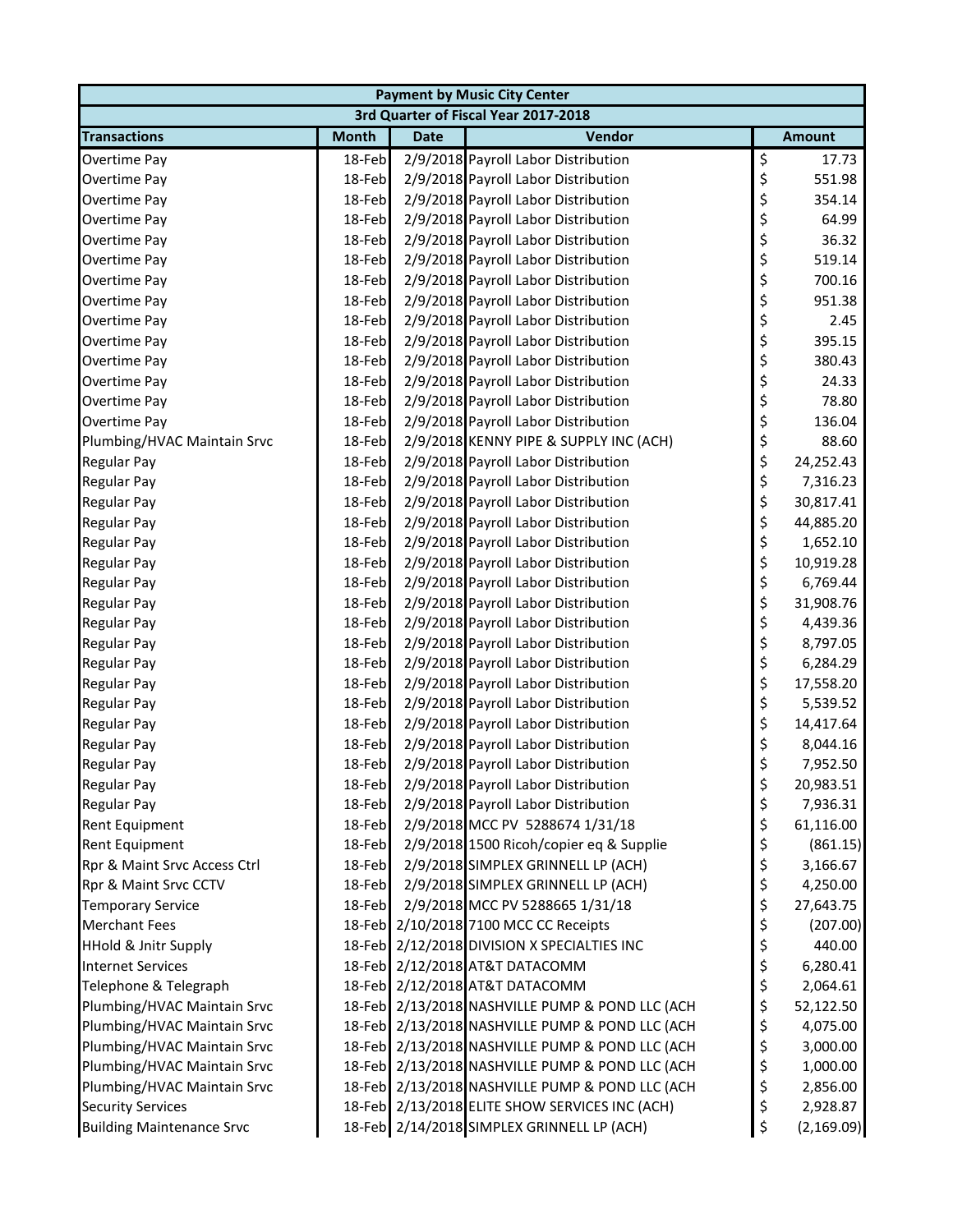| 3rd Quarter of Fiscal Year 2017-2018<br>Vendor<br><b>Month</b><br><b>Date</b><br><b>Amount</b><br>\$<br>18-Feb 2/14/2018 SIMPLEX GRINNELL LP (ACH)<br>(716.95)<br>\$<br>18-Feb 2/14/2018 SIMPLEX GRINNELL LP (ACH)<br><b>Building Maintenance Srvc</b><br>(215.84)<br>\$<br>18-Feb 2/14/2018 SIMPLEX GRINNELL LP (ACH)<br>(790.16)<br>\$<br>18-Feb 2/14/2018 SIMPLEX GRINNELL LP (ACH)<br>(2,026.56)<br>18-Feb 2/14/2018 IVEY, BRIAN<br>\$<br>12.00<br>\$<br>18-Feb 2/14/2018 KELSAN INC (ACH)<br>152.72<br>\$<br>18-Feb 2/14/2018 MCC 02/14/18 AR ENTRY<br>(19,901.57)<br>\$<br><b>Medical Services</b><br>18-Feb 2/14/2018 MED STAR MEDICAL STAFFING INC<br>627.00<br>\$<br><b>Medical Services</b><br>18-Feb 2/14/2018 MED STAR MEDICAL STAFFING INC<br>935.00<br>\$<br>18-Feb 2/14/2018 MED STAR MEDICAL STAFFING INC<br>495.00<br>\$<br>18-Feb 2/14/2018 MED STAR MEDICAL STAFFING INC<br>2,508.00<br>\$<br>18-Feb 2/14/2018 PREMIERE BUILDING MAINTENANCE<br>175.00<br>\$<br>18-Feb 2/14/2018 FOOD EQUIPMENT SERVICES CO LLC<br>Other Rpr & Maint Srvc<br>1,886.00<br>\$<br>18-Feb 2/14/2018 SIMPLEX GRINNELL LP (ACH)<br>Postage & Delivery Srvc<br>(50.40)<br>\$<br>18-Feb 2/14/2018 JOHNSON CONTROLS INC/CARDKEY (<br>923.50<br>Rpr & Maint Srvc HVAC<br>\$<br>18-Feb 2/14/2018 ELITE SHOW SERVICES INC (ACH)<br>2,094.00<br>\$<br>18-Feb 2/14/2018 CINTAS CORP #051 MATS & RUGS(A<br>1,297.70<br>\$<br>18-Feb 2/14/2018 CINTAS CORP #051 MATS & RUGS(A<br><b>Uniform Cleaning Service</b><br>1,088.04<br>\$<br>18-Feb 2/15/2018 WASCO INC<br>1,095.00<br>\$<br>Food & Bev-Inhouse<br>18-Feb 2/15/2018 CENTERPLATE MCC (ACH)<br>583.28<br>\$<br>18-Feb 2/15/2018 NASHVILLE CONVENTION & VISITOR<br>Host & Hostess<br>1,825.64<br>\$<br>18-Feb 2/15/2018 PLANTS ALIVE (ACH)<br>Landscaping Srvc-Indoor<br>510.00<br>\$<br>18-Feb 2/15/2018 ALSCO<br>120.80<br><b>Laundry Services</b><br>\$<br>18-Feb 2/15/2018 ALSCO<br><b>Laundry Services</b><br>120.80<br>\$<br>18-Feb 2/15/2018 ALSCO<br>1,170.29<br><b>Laundry Services</b><br>\$<br>Legal Services<br>18-Feb 2/15/2018 BONE MCALLESTER NORTON PLLC<br>10,000.00<br>\$<br>18-Feb 2/15/2018 FIRE PRO LLC (ACH)<br>Other Rpr & Maint Srvc<br>875.00<br>\$<br>18-Feb 2/15/2018 BRADFIELD CO LLC, THE (ACH)<br>Other Rpr & Maint Srvc<br>375.00<br>\$<br>18-Feb 2/15/2018 LMG INC (ACH)<br>10,540.00<br>Other Rpr & Maint Srvc<br>18-Feb 2/15/2018 WILLIAMS WHOLESALE SUPPLY OF N<br>\$<br>Postage & Delivery Srvc<br>12.64<br>\$<br>18-Feb 2/15/2018 LMG INC (ACH)<br>638.82<br>Rent Equipment<br>18-Feb 2/15/2018 LMG INC (ACH)<br>2,017.00<br>Ş<br>\$<br>18-Feb 2/15/2018 LMG INC (ACH)<br>4,300.00<br><b>Temporary Service</b><br>\$<br>18-Feb 2/15/2018 LOOMIS FARGO & CO<br><b>Temporary Service</b><br>1,173.48<br>\$<br>18-Feb 2/16/2018 FERRELLGAS (ACH)<br>Auto Oil/Lubricants<br>92.60<br>\$<br>18-Feb 2/16/2018 WILLIAMS WHOLESALE SUPPLY OF N<br><b>Electrical Supply</b><br>67.95<br>\$<br>18-Feb 2/16/2018 WILLIAMS WHOLESALE SUPPLY OF N<br><b>Electrical Supply</b><br>356.70<br>\$<br>18-Feb 2/16/2018 WILLIAMS WHOLESALE SUPPLY OF N<br><b>Electrical Supply</b><br>394.00<br>\$<br>18-Feb 2/16/2018 WILLIAMS WHOLESALE SUPPLY OF N<br><b>Electrical Supply</b><br>385.05<br>\$<br>Janitorial Srvc<br>18-Feb 2/16/2018 INDUSTRIAL STAFFING OF TN (ACH<br>10,380.66<br>\$<br>Janitorial Srvc<br>18-Feb 2/16/2018 INDUSTRIAL STAFFING OF TN (ACH<br>8,119.65<br>\$<br>18-Feb 2/16/2018 7100 MCC CC Receipts<br><b>Merchant Fees</b><br>(259.90)<br>\$<br>18-Feb 2/16/2018 SIMPLEX GRINNELL LP (ACH)<br>Other Rpr & Maint Srvc<br>215.00<br>\$<br>18-Feb 2/16/2018 AT&T MOBILITY II LLC<br>Rent Equipment<br>2,000.00<br>\$<br>Rpr & Maint Srvc Green Roof<br>18-Feb 2/16/2018 GREENRISE TECHNOLOGIES (ACH)<br>5,775.51 | <b>Payment by Music City Center</b> |  |  |  |  |  |  |  |
|---------------------------------------------------------------------------------------------------------------------------------------------------------------------------------------------------------------------------------------------------------------------------------------------------------------------------------------------------------------------------------------------------------------------------------------------------------------------------------------------------------------------------------------------------------------------------------------------------------------------------------------------------------------------------------------------------------------------------------------------------------------------------------------------------------------------------------------------------------------------------------------------------------------------------------------------------------------------------------------------------------------------------------------------------------------------------------------------------------------------------------------------------------------------------------------------------------------------------------------------------------------------------------------------------------------------------------------------------------------------------------------------------------------------------------------------------------------------------------------------------------------------------------------------------------------------------------------------------------------------------------------------------------------------------------------------------------------------------------------------------------------------------------------------------------------------------------------------------------------------------------------------------------------------------------------------------------------------------------------------------------------------------------------------------------------------------------------------------------------------------------------------------------------------------------------------------------------------------------------------------------------------------------------------------------------------------------------------------------------------------------------------------------------------------------------------------------------------------------------------------------------------------------------------------------------------------------------------------------------------------------------------------------------------------------------------------------------------------------------------------------------------------------------------------------------------------------------------------------------------------------------------------------------------------------------------------------------------------------------------------------------------------------------------------------------------------------------------------------------------------------------------------------------------------------------------------------------------------------------------------------------------------------------------------------------------------------------------------------------------------------------------------------------------------------------------------------------------------------------------------------------------------------------------------------------------------------------------------------------------------------------------------------------------------------------------------------------------------------------------------------------------------------------------------|-------------------------------------|--|--|--|--|--|--|--|
|                                                                                                                                                                                                                                                                                                                                                                                                                                                                                                                                                                                                                                                                                                                                                                                                                                                                                                                                                                                                                                                                                                                                                                                                                                                                                                                                                                                                                                                                                                                                                                                                                                                                                                                                                                                                                                                                                                                                                                                                                                                                                                                                                                                                                                                                                                                                                                                                                                                                                                                                                                                                                                                                                                                                                                                                                                                                                                                                                                                                                                                                                                                                                                                                                                                                                                                                                                                                                                                                                                                                                                                                                                                                                                                                                                                                   |                                     |  |  |  |  |  |  |  |
|                                                                                                                                                                                                                                                                                                                                                                                                                                                                                                                                                                                                                                                                                                                                                                                                                                                                                                                                                                                                                                                                                                                                                                                                                                                                                                                                                                                                                                                                                                                                                                                                                                                                                                                                                                                                                                                                                                                                                                                                                                                                                                                                                                                                                                                                                                                                                                                                                                                                                                                                                                                                                                                                                                                                                                                                                                                                                                                                                                                                                                                                                                                                                                                                                                                                                                                                                                                                                                                                                                                                                                                                                                                                                                                                                                                                   | <b>Transactions</b>                 |  |  |  |  |  |  |  |
|                                                                                                                                                                                                                                                                                                                                                                                                                                                                                                                                                                                                                                                                                                                                                                                                                                                                                                                                                                                                                                                                                                                                                                                                                                                                                                                                                                                                                                                                                                                                                                                                                                                                                                                                                                                                                                                                                                                                                                                                                                                                                                                                                                                                                                                                                                                                                                                                                                                                                                                                                                                                                                                                                                                                                                                                                                                                                                                                                                                                                                                                                                                                                                                                                                                                                                                                                                                                                                                                                                                                                                                                                                                                                                                                                                                                   | <b>Building Maintenance Srvc</b>    |  |  |  |  |  |  |  |
|                                                                                                                                                                                                                                                                                                                                                                                                                                                                                                                                                                                                                                                                                                                                                                                                                                                                                                                                                                                                                                                                                                                                                                                                                                                                                                                                                                                                                                                                                                                                                                                                                                                                                                                                                                                                                                                                                                                                                                                                                                                                                                                                                                                                                                                                                                                                                                                                                                                                                                                                                                                                                                                                                                                                                                                                                                                                                                                                                                                                                                                                                                                                                                                                                                                                                                                                                                                                                                                                                                                                                                                                                                                                                                                                                                                                   |                                     |  |  |  |  |  |  |  |
|                                                                                                                                                                                                                                                                                                                                                                                                                                                                                                                                                                                                                                                                                                                                                                                                                                                                                                                                                                                                                                                                                                                                                                                                                                                                                                                                                                                                                                                                                                                                                                                                                                                                                                                                                                                                                                                                                                                                                                                                                                                                                                                                                                                                                                                                                                                                                                                                                                                                                                                                                                                                                                                                                                                                                                                                                                                                                                                                                                                                                                                                                                                                                                                                                                                                                                                                                                                                                                                                                                                                                                                                                                                                                                                                                                                                   | <b>Building Maintenance Srvc</b>    |  |  |  |  |  |  |  |
|                                                                                                                                                                                                                                                                                                                                                                                                                                                                                                                                                                                                                                                                                                                                                                                                                                                                                                                                                                                                                                                                                                                                                                                                                                                                                                                                                                                                                                                                                                                                                                                                                                                                                                                                                                                                                                                                                                                                                                                                                                                                                                                                                                                                                                                                                                                                                                                                                                                                                                                                                                                                                                                                                                                                                                                                                                                                                                                                                                                                                                                                                                                                                                                                                                                                                                                                                                                                                                                                                                                                                                                                                                                                                                                                                                                                   | <b>Building Maintenance Srvc</b>    |  |  |  |  |  |  |  |
|                                                                                                                                                                                                                                                                                                                                                                                                                                                                                                                                                                                                                                                                                                                                                                                                                                                                                                                                                                                                                                                                                                                                                                                                                                                                                                                                                                                                                                                                                                                                                                                                                                                                                                                                                                                                                                                                                                                                                                                                                                                                                                                                                                                                                                                                                                                                                                                                                                                                                                                                                                                                                                                                                                                                                                                                                                                                                                                                                                                                                                                                                                                                                                                                                                                                                                                                                                                                                                                                                                                                                                                                                                                                                                                                                                                                   | Employee Out-of-town Travel         |  |  |  |  |  |  |  |
|                                                                                                                                                                                                                                                                                                                                                                                                                                                                                                                                                                                                                                                                                                                                                                                                                                                                                                                                                                                                                                                                                                                                                                                                                                                                                                                                                                                                                                                                                                                                                                                                                                                                                                                                                                                                                                                                                                                                                                                                                                                                                                                                                                                                                                                                                                                                                                                                                                                                                                                                                                                                                                                                                                                                                                                                                                                                                                                                                                                                                                                                                                                                                                                                                                                                                                                                                                                                                                                                                                                                                                                                                                                                                                                                                                                                   | <b>HHold &amp; Jnitr Supply</b>     |  |  |  |  |  |  |  |
|                                                                                                                                                                                                                                                                                                                                                                                                                                                                                                                                                                                                                                                                                                                                                                                                                                                                                                                                                                                                                                                                                                                                                                                                                                                                                                                                                                                                                                                                                                                                                                                                                                                                                                                                                                                                                                                                                                                                                                                                                                                                                                                                                                                                                                                                                                                                                                                                                                                                                                                                                                                                                                                                                                                                                                                                                                                                                                                                                                                                                                                                                                                                                                                                                                                                                                                                                                                                                                                                                                                                                                                                                                                                                                                                                                                                   | <b>Host &amp; Hostess</b>           |  |  |  |  |  |  |  |
|                                                                                                                                                                                                                                                                                                                                                                                                                                                                                                                                                                                                                                                                                                                                                                                                                                                                                                                                                                                                                                                                                                                                                                                                                                                                                                                                                                                                                                                                                                                                                                                                                                                                                                                                                                                                                                                                                                                                                                                                                                                                                                                                                                                                                                                                                                                                                                                                                                                                                                                                                                                                                                                                                                                                                                                                                                                                                                                                                                                                                                                                                                                                                                                                                                                                                                                                                                                                                                                                                                                                                                                                                                                                                                                                                                                                   |                                     |  |  |  |  |  |  |  |
|                                                                                                                                                                                                                                                                                                                                                                                                                                                                                                                                                                                                                                                                                                                                                                                                                                                                                                                                                                                                                                                                                                                                                                                                                                                                                                                                                                                                                                                                                                                                                                                                                                                                                                                                                                                                                                                                                                                                                                                                                                                                                                                                                                                                                                                                                                                                                                                                                                                                                                                                                                                                                                                                                                                                                                                                                                                                                                                                                                                                                                                                                                                                                                                                                                                                                                                                                                                                                                                                                                                                                                                                                                                                                                                                                                                                   |                                     |  |  |  |  |  |  |  |
|                                                                                                                                                                                                                                                                                                                                                                                                                                                                                                                                                                                                                                                                                                                                                                                                                                                                                                                                                                                                                                                                                                                                                                                                                                                                                                                                                                                                                                                                                                                                                                                                                                                                                                                                                                                                                                                                                                                                                                                                                                                                                                                                                                                                                                                                                                                                                                                                                                                                                                                                                                                                                                                                                                                                                                                                                                                                                                                                                                                                                                                                                                                                                                                                                                                                                                                                                                                                                                                                                                                                                                                                                                                                                                                                                                                                   | <b>Medical Services</b>             |  |  |  |  |  |  |  |
|                                                                                                                                                                                                                                                                                                                                                                                                                                                                                                                                                                                                                                                                                                                                                                                                                                                                                                                                                                                                                                                                                                                                                                                                                                                                                                                                                                                                                                                                                                                                                                                                                                                                                                                                                                                                                                                                                                                                                                                                                                                                                                                                                                                                                                                                                                                                                                                                                                                                                                                                                                                                                                                                                                                                                                                                                                                                                                                                                                                                                                                                                                                                                                                                                                                                                                                                                                                                                                                                                                                                                                                                                                                                                                                                                                                                   | <b>Medical Services</b>             |  |  |  |  |  |  |  |
|                                                                                                                                                                                                                                                                                                                                                                                                                                                                                                                                                                                                                                                                                                                                                                                                                                                                                                                                                                                                                                                                                                                                                                                                                                                                                                                                                                                                                                                                                                                                                                                                                                                                                                                                                                                                                                                                                                                                                                                                                                                                                                                                                                                                                                                                                                                                                                                                                                                                                                                                                                                                                                                                                                                                                                                                                                                                                                                                                                                                                                                                                                                                                                                                                                                                                                                                                                                                                                                                                                                                                                                                                                                                                                                                                                                                   | Other Rpr & Maint Srvc              |  |  |  |  |  |  |  |
|                                                                                                                                                                                                                                                                                                                                                                                                                                                                                                                                                                                                                                                                                                                                                                                                                                                                                                                                                                                                                                                                                                                                                                                                                                                                                                                                                                                                                                                                                                                                                                                                                                                                                                                                                                                                                                                                                                                                                                                                                                                                                                                                                                                                                                                                                                                                                                                                                                                                                                                                                                                                                                                                                                                                                                                                                                                                                                                                                                                                                                                                                                                                                                                                                                                                                                                                                                                                                                                                                                                                                                                                                                                                                                                                                                                                   |                                     |  |  |  |  |  |  |  |
|                                                                                                                                                                                                                                                                                                                                                                                                                                                                                                                                                                                                                                                                                                                                                                                                                                                                                                                                                                                                                                                                                                                                                                                                                                                                                                                                                                                                                                                                                                                                                                                                                                                                                                                                                                                                                                                                                                                                                                                                                                                                                                                                                                                                                                                                                                                                                                                                                                                                                                                                                                                                                                                                                                                                                                                                                                                                                                                                                                                                                                                                                                                                                                                                                                                                                                                                                                                                                                                                                                                                                                                                                                                                                                                                                                                                   |                                     |  |  |  |  |  |  |  |
|                                                                                                                                                                                                                                                                                                                                                                                                                                                                                                                                                                                                                                                                                                                                                                                                                                                                                                                                                                                                                                                                                                                                                                                                                                                                                                                                                                                                                                                                                                                                                                                                                                                                                                                                                                                                                                                                                                                                                                                                                                                                                                                                                                                                                                                                                                                                                                                                                                                                                                                                                                                                                                                                                                                                                                                                                                                                                                                                                                                                                                                                                                                                                                                                                                                                                                                                                                                                                                                                                                                                                                                                                                                                                                                                                                                                   |                                     |  |  |  |  |  |  |  |
|                                                                                                                                                                                                                                                                                                                                                                                                                                                                                                                                                                                                                                                                                                                                                                                                                                                                                                                                                                                                                                                                                                                                                                                                                                                                                                                                                                                                                                                                                                                                                                                                                                                                                                                                                                                                                                                                                                                                                                                                                                                                                                                                                                                                                                                                                                                                                                                                                                                                                                                                                                                                                                                                                                                                                                                                                                                                                                                                                                                                                                                                                                                                                                                                                                                                                                                                                                                                                                                                                                                                                                                                                                                                                                                                                                                                   | <b>Security Services</b>            |  |  |  |  |  |  |  |
|                                                                                                                                                                                                                                                                                                                                                                                                                                                                                                                                                                                                                                                                                                                                                                                                                                                                                                                                                                                                                                                                                                                                                                                                                                                                                                                                                                                                                                                                                                                                                                                                                                                                                                                                                                                                                                                                                                                                                                                                                                                                                                                                                                                                                                                                                                                                                                                                                                                                                                                                                                                                                                                                                                                                                                                                                                                                                                                                                                                                                                                                                                                                                                                                                                                                                                                                                                                                                                                                                                                                                                                                                                                                                                                                                                                                   | <b>Uniform Cleaning Service</b>     |  |  |  |  |  |  |  |
|                                                                                                                                                                                                                                                                                                                                                                                                                                                                                                                                                                                                                                                                                                                                                                                                                                                                                                                                                                                                                                                                                                                                                                                                                                                                                                                                                                                                                                                                                                                                                                                                                                                                                                                                                                                                                                                                                                                                                                                                                                                                                                                                                                                                                                                                                                                                                                                                                                                                                                                                                                                                                                                                                                                                                                                                                                                                                                                                                                                                                                                                                                                                                                                                                                                                                                                                                                                                                                                                                                                                                                                                                                                                                                                                                                                                   |                                     |  |  |  |  |  |  |  |
|                                                                                                                                                                                                                                                                                                                                                                                                                                                                                                                                                                                                                                                                                                                                                                                                                                                                                                                                                                                                                                                                                                                                                                                                                                                                                                                                                                                                                                                                                                                                                                                                                                                                                                                                                                                                                                                                                                                                                                                                                                                                                                                                                                                                                                                                                                                                                                                                                                                                                                                                                                                                                                                                                                                                                                                                                                                                                                                                                                                                                                                                                                                                                                                                                                                                                                                                                                                                                                                                                                                                                                                                                                                                                                                                                                                                   | <b>Building Maintenance Srvc</b>    |  |  |  |  |  |  |  |
|                                                                                                                                                                                                                                                                                                                                                                                                                                                                                                                                                                                                                                                                                                                                                                                                                                                                                                                                                                                                                                                                                                                                                                                                                                                                                                                                                                                                                                                                                                                                                                                                                                                                                                                                                                                                                                                                                                                                                                                                                                                                                                                                                                                                                                                                                                                                                                                                                                                                                                                                                                                                                                                                                                                                                                                                                                                                                                                                                                                                                                                                                                                                                                                                                                                                                                                                                                                                                                                                                                                                                                                                                                                                                                                                                                                                   |                                     |  |  |  |  |  |  |  |
|                                                                                                                                                                                                                                                                                                                                                                                                                                                                                                                                                                                                                                                                                                                                                                                                                                                                                                                                                                                                                                                                                                                                                                                                                                                                                                                                                                                                                                                                                                                                                                                                                                                                                                                                                                                                                                                                                                                                                                                                                                                                                                                                                                                                                                                                                                                                                                                                                                                                                                                                                                                                                                                                                                                                                                                                                                                                                                                                                                                                                                                                                                                                                                                                                                                                                                                                                                                                                                                                                                                                                                                                                                                                                                                                                                                                   |                                     |  |  |  |  |  |  |  |
|                                                                                                                                                                                                                                                                                                                                                                                                                                                                                                                                                                                                                                                                                                                                                                                                                                                                                                                                                                                                                                                                                                                                                                                                                                                                                                                                                                                                                                                                                                                                                                                                                                                                                                                                                                                                                                                                                                                                                                                                                                                                                                                                                                                                                                                                                                                                                                                                                                                                                                                                                                                                                                                                                                                                                                                                                                                                                                                                                                                                                                                                                                                                                                                                                                                                                                                                                                                                                                                                                                                                                                                                                                                                                                                                                                                                   |                                     |  |  |  |  |  |  |  |
|                                                                                                                                                                                                                                                                                                                                                                                                                                                                                                                                                                                                                                                                                                                                                                                                                                                                                                                                                                                                                                                                                                                                                                                                                                                                                                                                                                                                                                                                                                                                                                                                                                                                                                                                                                                                                                                                                                                                                                                                                                                                                                                                                                                                                                                                                                                                                                                                                                                                                                                                                                                                                                                                                                                                                                                                                                                                                                                                                                                                                                                                                                                                                                                                                                                                                                                                                                                                                                                                                                                                                                                                                                                                                                                                                                                                   |                                     |  |  |  |  |  |  |  |
|                                                                                                                                                                                                                                                                                                                                                                                                                                                                                                                                                                                                                                                                                                                                                                                                                                                                                                                                                                                                                                                                                                                                                                                                                                                                                                                                                                                                                                                                                                                                                                                                                                                                                                                                                                                                                                                                                                                                                                                                                                                                                                                                                                                                                                                                                                                                                                                                                                                                                                                                                                                                                                                                                                                                                                                                                                                                                                                                                                                                                                                                                                                                                                                                                                                                                                                                                                                                                                                                                                                                                                                                                                                                                                                                                                                                   |                                     |  |  |  |  |  |  |  |
|                                                                                                                                                                                                                                                                                                                                                                                                                                                                                                                                                                                                                                                                                                                                                                                                                                                                                                                                                                                                                                                                                                                                                                                                                                                                                                                                                                                                                                                                                                                                                                                                                                                                                                                                                                                                                                                                                                                                                                                                                                                                                                                                                                                                                                                                                                                                                                                                                                                                                                                                                                                                                                                                                                                                                                                                                                                                                                                                                                                                                                                                                                                                                                                                                                                                                                                                                                                                                                                                                                                                                                                                                                                                                                                                                                                                   |                                     |  |  |  |  |  |  |  |
|                                                                                                                                                                                                                                                                                                                                                                                                                                                                                                                                                                                                                                                                                                                                                                                                                                                                                                                                                                                                                                                                                                                                                                                                                                                                                                                                                                                                                                                                                                                                                                                                                                                                                                                                                                                                                                                                                                                                                                                                                                                                                                                                                                                                                                                                                                                                                                                                                                                                                                                                                                                                                                                                                                                                                                                                                                                                                                                                                                                                                                                                                                                                                                                                                                                                                                                                                                                                                                                                                                                                                                                                                                                                                                                                                                                                   |                                     |  |  |  |  |  |  |  |
|                                                                                                                                                                                                                                                                                                                                                                                                                                                                                                                                                                                                                                                                                                                                                                                                                                                                                                                                                                                                                                                                                                                                                                                                                                                                                                                                                                                                                                                                                                                                                                                                                                                                                                                                                                                                                                                                                                                                                                                                                                                                                                                                                                                                                                                                                                                                                                                                                                                                                                                                                                                                                                                                                                                                                                                                                                                                                                                                                                                                                                                                                                                                                                                                                                                                                                                                                                                                                                                                                                                                                                                                                                                                                                                                                                                                   |                                     |  |  |  |  |  |  |  |
|                                                                                                                                                                                                                                                                                                                                                                                                                                                                                                                                                                                                                                                                                                                                                                                                                                                                                                                                                                                                                                                                                                                                                                                                                                                                                                                                                                                                                                                                                                                                                                                                                                                                                                                                                                                                                                                                                                                                                                                                                                                                                                                                                                                                                                                                                                                                                                                                                                                                                                                                                                                                                                                                                                                                                                                                                                                                                                                                                                                                                                                                                                                                                                                                                                                                                                                                                                                                                                                                                                                                                                                                                                                                                                                                                                                                   |                                     |  |  |  |  |  |  |  |
|                                                                                                                                                                                                                                                                                                                                                                                                                                                                                                                                                                                                                                                                                                                                                                                                                                                                                                                                                                                                                                                                                                                                                                                                                                                                                                                                                                                                                                                                                                                                                                                                                                                                                                                                                                                                                                                                                                                                                                                                                                                                                                                                                                                                                                                                                                                                                                                                                                                                                                                                                                                                                                                                                                                                                                                                                                                                                                                                                                                                                                                                                                                                                                                                                                                                                                                                                                                                                                                                                                                                                                                                                                                                                                                                                                                                   |                                     |  |  |  |  |  |  |  |
|                                                                                                                                                                                                                                                                                                                                                                                                                                                                                                                                                                                                                                                                                                                                                                                                                                                                                                                                                                                                                                                                                                                                                                                                                                                                                                                                                                                                                                                                                                                                                                                                                                                                                                                                                                                                                                                                                                                                                                                                                                                                                                                                                                                                                                                                                                                                                                                                                                                                                                                                                                                                                                                                                                                                                                                                                                                                                                                                                                                                                                                                                                                                                                                                                                                                                                                                                                                                                                                                                                                                                                                                                                                                                                                                                                                                   |                                     |  |  |  |  |  |  |  |
|                                                                                                                                                                                                                                                                                                                                                                                                                                                                                                                                                                                                                                                                                                                                                                                                                                                                                                                                                                                                                                                                                                                                                                                                                                                                                                                                                                                                                                                                                                                                                                                                                                                                                                                                                                                                                                                                                                                                                                                                                                                                                                                                                                                                                                                                                                                                                                                                                                                                                                                                                                                                                                                                                                                                                                                                                                                                                                                                                                                                                                                                                                                                                                                                                                                                                                                                                                                                                                                                                                                                                                                                                                                                                                                                                                                                   |                                     |  |  |  |  |  |  |  |
|                                                                                                                                                                                                                                                                                                                                                                                                                                                                                                                                                                                                                                                                                                                                                                                                                                                                                                                                                                                                                                                                                                                                                                                                                                                                                                                                                                                                                                                                                                                                                                                                                                                                                                                                                                                                                                                                                                                                                                                                                                                                                                                                                                                                                                                                                                                                                                                                                                                                                                                                                                                                                                                                                                                                                                                                                                                                                                                                                                                                                                                                                                                                                                                                                                                                                                                                                                                                                                                                                                                                                                                                                                                                                                                                                                                                   | <b>Rent Equipment</b>               |  |  |  |  |  |  |  |
|                                                                                                                                                                                                                                                                                                                                                                                                                                                                                                                                                                                                                                                                                                                                                                                                                                                                                                                                                                                                                                                                                                                                                                                                                                                                                                                                                                                                                                                                                                                                                                                                                                                                                                                                                                                                                                                                                                                                                                                                                                                                                                                                                                                                                                                                                                                                                                                                                                                                                                                                                                                                                                                                                                                                                                                                                                                                                                                                                                                                                                                                                                                                                                                                                                                                                                                                                                                                                                                                                                                                                                                                                                                                                                                                                                                                   |                                     |  |  |  |  |  |  |  |
|                                                                                                                                                                                                                                                                                                                                                                                                                                                                                                                                                                                                                                                                                                                                                                                                                                                                                                                                                                                                                                                                                                                                                                                                                                                                                                                                                                                                                                                                                                                                                                                                                                                                                                                                                                                                                                                                                                                                                                                                                                                                                                                                                                                                                                                                                                                                                                                                                                                                                                                                                                                                                                                                                                                                                                                                                                                                                                                                                                                                                                                                                                                                                                                                                                                                                                                                                                                                                                                                                                                                                                                                                                                                                                                                                                                                   |                                     |  |  |  |  |  |  |  |
|                                                                                                                                                                                                                                                                                                                                                                                                                                                                                                                                                                                                                                                                                                                                                                                                                                                                                                                                                                                                                                                                                                                                                                                                                                                                                                                                                                                                                                                                                                                                                                                                                                                                                                                                                                                                                                                                                                                                                                                                                                                                                                                                                                                                                                                                                                                                                                                                                                                                                                                                                                                                                                                                                                                                                                                                                                                                                                                                                                                                                                                                                                                                                                                                                                                                                                                                                                                                                                                                                                                                                                                                                                                                                                                                                                                                   |                                     |  |  |  |  |  |  |  |
|                                                                                                                                                                                                                                                                                                                                                                                                                                                                                                                                                                                                                                                                                                                                                                                                                                                                                                                                                                                                                                                                                                                                                                                                                                                                                                                                                                                                                                                                                                                                                                                                                                                                                                                                                                                                                                                                                                                                                                                                                                                                                                                                                                                                                                                                                                                                                                                                                                                                                                                                                                                                                                                                                                                                                                                                                                                                                                                                                                                                                                                                                                                                                                                                                                                                                                                                                                                                                                                                                                                                                                                                                                                                                                                                                                                                   |                                     |  |  |  |  |  |  |  |
|                                                                                                                                                                                                                                                                                                                                                                                                                                                                                                                                                                                                                                                                                                                                                                                                                                                                                                                                                                                                                                                                                                                                                                                                                                                                                                                                                                                                                                                                                                                                                                                                                                                                                                                                                                                                                                                                                                                                                                                                                                                                                                                                                                                                                                                                                                                                                                                                                                                                                                                                                                                                                                                                                                                                                                                                                                                                                                                                                                                                                                                                                                                                                                                                                                                                                                                                                                                                                                                                                                                                                                                                                                                                                                                                                                                                   |                                     |  |  |  |  |  |  |  |
|                                                                                                                                                                                                                                                                                                                                                                                                                                                                                                                                                                                                                                                                                                                                                                                                                                                                                                                                                                                                                                                                                                                                                                                                                                                                                                                                                                                                                                                                                                                                                                                                                                                                                                                                                                                                                                                                                                                                                                                                                                                                                                                                                                                                                                                                                                                                                                                                                                                                                                                                                                                                                                                                                                                                                                                                                                                                                                                                                                                                                                                                                                                                                                                                                                                                                                                                                                                                                                                                                                                                                                                                                                                                                                                                                                                                   |                                     |  |  |  |  |  |  |  |
|                                                                                                                                                                                                                                                                                                                                                                                                                                                                                                                                                                                                                                                                                                                                                                                                                                                                                                                                                                                                                                                                                                                                                                                                                                                                                                                                                                                                                                                                                                                                                                                                                                                                                                                                                                                                                                                                                                                                                                                                                                                                                                                                                                                                                                                                                                                                                                                                                                                                                                                                                                                                                                                                                                                                                                                                                                                                                                                                                                                                                                                                                                                                                                                                                                                                                                                                                                                                                                                                                                                                                                                                                                                                                                                                                                                                   |                                     |  |  |  |  |  |  |  |
|                                                                                                                                                                                                                                                                                                                                                                                                                                                                                                                                                                                                                                                                                                                                                                                                                                                                                                                                                                                                                                                                                                                                                                                                                                                                                                                                                                                                                                                                                                                                                                                                                                                                                                                                                                                                                                                                                                                                                                                                                                                                                                                                                                                                                                                                                                                                                                                                                                                                                                                                                                                                                                                                                                                                                                                                                                                                                                                                                                                                                                                                                                                                                                                                                                                                                                                                                                                                                                                                                                                                                                                                                                                                                                                                                                                                   |                                     |  |  |  |  |  |  |  |
|                                                                                                                                                                                                                                                                                                                                                                                                                                                                                                                                                                                                                                                                                                                                                                                                                                                                                                                                                                                                                                                                                                                                                                                                                                                                                                                                                                                                                                                                                                                                                                                                                                                                                                                                                                                                                                                                                                                                                                                                                                                                                                                                                                                                                                                                                                                                                                                                                                                                                                                                                                                                                                                                                                                                                                                                                                                                                                                                                                                                                                                                                                                                                                                                                                                                                                                                                                                                                                                                                                                                                                                                                                                                                                                                                                                                   |                                     |  |  |  |  |  |  |  |
|                                                                                                                                                                                                                                                                                                                                                                                                                                                                                                                                                                                                                                                                                                                                                                                                                                                                                                                                                                                                                                                                                                                                                                                                                                                                                                                                                                                                                                                                                                                                                                                                                                                                                                                                                                                                                                                                                                                                                                                                                                                                                                                                                                                                                                                                                                                                                                                                                                                                                                                                                                                                                                                                                                                                                                                                                                                                                                                                                                                                                                                                                                                                                                                                                                                                                                                                                                                                                                                                                                                                                                                                                                                                                                                                                                                                   |                                     |  |  |  |  |  |  |  |
|                                                                                                                                                                                                                                                                                                                                                                                                                                                                                                                                                                                                                                                                                                                                                                                                                                                                                                                                                                                                                                                                                                                                                                                                                                                                                                                                                                                                                                                                                                                                                                                                                                                                                                                                                                                                                                                                                                                                                                                                                                                                                                                                                                                                                                                                                                                                                                                                                                                                                                                                                                                                                                                                                                                                                                                                                                                                                                                                                                                                                                                                                                                                                                                                                                                                                                                                                                                                                                                                                                                                                                                                                                                                                                                                                                                                   |                                     |  |  |  |  |  |  |  |
|                                                                                                                                                                                                                                                                                                                                                                                                                                                                                                                                                                                                                                                                                                                                                                                                                                                                                                                                                                                                                                                                                                                                                                                                                                                                                                                                                                                                                                                                                                                                                                                                                                                                                                                                                                                                                                                                                                                                                                                                                                                                                                                                                                                                                                                                                                                                                                                                                                                                                                                                                                                                                                                                                                                                                                                                                                                                                                                                                                                                                                                                                                                                                                                                                                                                                                                                                                                                                                                                                                                                                                                                                                                                                                                                                                                                   |                                     |  |  |  |  |  |  |  |
|                                                                                                                                                                                                                                                                                                                                                                                                                                                                                                                                                                                                                                                                                                                                                                                                                                                                                                                                                                                                                                                                                                                                                                                                                                                                                                                                                                                                                                                                                                                                                                                                                                                                                                                                                                                                                                                                                                                                                                                                                                                                                                                                                                                                                                                                                                                                                                                                                                                                                                                                                                                                                                                                                                                                                                                                                                                                                                                                                                                                                                                                                                                                                                                                                                                                                                                                                                                                                                                                                                                                                                                                                                                                                                                                                                                                   |                                     |  |  |  |  |  |  |  |
| \$<br>18-Feb 2/16/2018 INDUSTRIAL STAFFING OF TN (ACH<br><b>Temporary Service</b><br>3,615.34                                                                                                                                                                                                                                                                                                                                                                                                                                                                                                                                                                                                                                                                                                                                                                                                                                                                                                                                                                                                                                                                                                                                                                                                                                                                                                                                                                                                                                                                                                                                                                                                                                                                                                                                                                                                                                                                                                                                                                                                                                                                                                                                                                                                                                                                                                                                                                                                                                                                                                                                                                                                                                                                                                                                                                                                                                                                                                                                                                                                                                                                                                                                                                                                                                                                                                                                                                                                                                                                                                                                                                                                                                                                                                     |                                     |  |  |  |  |  |  |  |
| \$<br>18-Feb 2/16/2018 INDUSTRIAL STAFFING OF TN (ACH<br><b>Temporary Service</b><br>4,196.15                                                                                                                                                                                                                                                                                                                                                                                                                                                                                                                                                                                                                                                                                                                                                                                                                                                                                                                                                                                                                                                                                                                                                                                                                                                                                                                                                                                                                                                                                                                                                                                                                                                                                                                                                                                                                                                                                                                                                                                                                                                                                                                                                                                                                                                                                                                                                                                                                                                                                                                                                                                                                                                                                                                                                                                                                                                                                                                                                                                                                                                                                                                                                                                                                                                                                                                                                                                                                                                                                                                                                                                                                                                                                                     |                                     |  |  |  |  |  |  |  |
| \$<br>18-Feb 2/16/2018 ELITE SHOW SERVICES INC (ACH)<br><b>Temporary Service</b><br>1,152.11                                                                                                                                                                                                                                                                                                                                                                                                                                                                                                                                                                                                                                                                                                                                                                                                                                                                                                                                                                                                                                                                                                                                                                                                                                                                                                                                                                                                                                                                                                                                                                                                                                                                                                                                                                                                                                                                                                                                                                                                                                                                                                                                                                                                                                                                                                                                                                                                                                                                                                                                                                                                                                                                                                                                                                                                                                                                                                                                                                                                                                                                                                                                                                                                                                                                                                                                                                                                                                                                                                                                                                                                                                                                                                      |                                     |  |  |  |  |  |  |  |
| \$<br>18-Feb 2/19/2018 WEX (WRIGHT EXPRESS FINANCIAL)<br>277.63<br>Auto Fuel                                                                                                                                                                                                                                                                                                                                                                                                                                                                                                                                                                                                                                                                                                                                                                                                                                                                                                                                                                                                                                                                                                                                                                                                                                                                                                                                                                                                                                                                                                                                                                                                                                                                                                                                                                                                                                                                                                                                                                                                                                                                                                                                                                                                                                                                                                                                                                                                                                                                                                                                                                                                                                                                                                                                                                                                                                                                                                                                                                                                                                                                                                                                                                                                                                                                                                                                                                                                                                                                                                                                                                                                                                                                                                                      |                                     |  |  |  |  |  |  |  |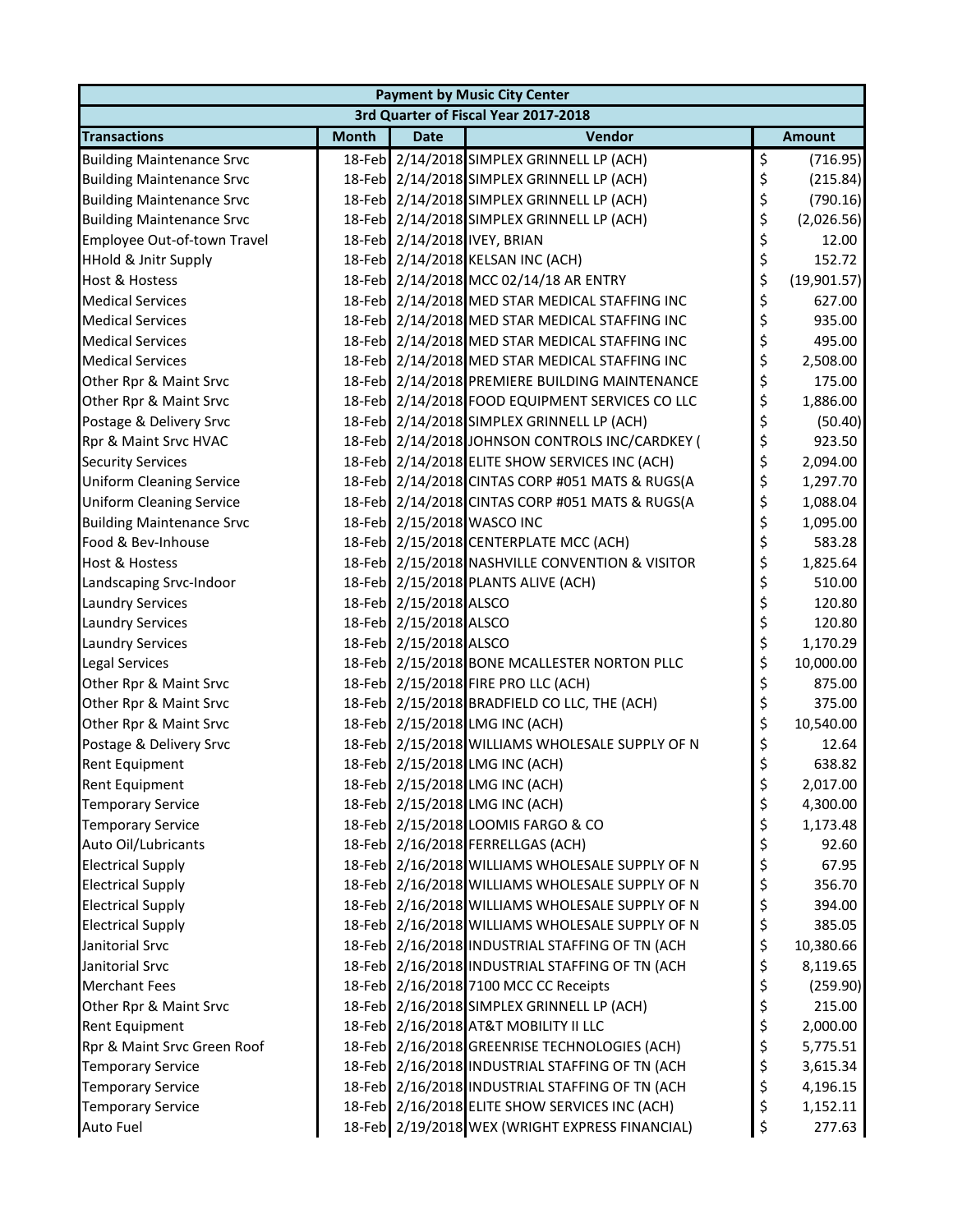| <b>Payment by Music City Center</b> |              |                        |                                                 |    |               |  |  |
|-------------------------------------|--------------|------------------------|-------------------------------------------------|----|---------------|--|--|
|                                     |              |                        | 3rd Quarter of Fiscal Year 2017-2018            |    |               |  |  |
| <b>Transactions</b>                 | <b>Month</b> | <b>Date</b>            | Vendor                                          |    | <b>Amount</b> |  |  |
| District Energy System              |              |                        | 18-Feb 2/19/2018 DES REVENUE / US BANK (ACH)    | \$ | 210,744.24    |  |  |
| <b>Laundry Services</b>             |              | 18-Feb 2/19/2018 ALSCO |                                                 | \$ | 120.80        |  |  |
| <b>Laundry Services</b>             |              | 18-Feb 2/19/2018 ALSCO |                                                 | \$ | 599.18        |  |  |
| <b>Laundry Services</b>             |              | 18-Feb 2/19/2018 ALSCO |                                                 | \$ | 120.80        |  |  |
| <b>Laundry Services</b>             |              | 18-Feb 2/19/2018 ALSCO |                                                 | \$ | 1,170.29      |  |  |
| <b>Laundry Services</b>             |              | 18-Feb 2/19/2018 ALSCO |                                                 | \$ | 120.80        |  |  |
| Other Rpr & Maint Srvc              |              |                        | 18-Feb 2/19/2018 RICOH USA INC (ACH)            | \$ | 551.85        |  |  |
| Other Rpr & Maint Srvc              |              |                        | 18-Feb 2/19/2018 RICOH USA INC (ACH)            | \$ | 51.44         |  |  |
| Other Rpr & Maint Srvc              |              |                        | 18-Feb 2/19/2018 RICOH USA INC (ACH)            | \$ | 115.56        |  |  |
| Other Rpr & Maint Srvc              |              |                        | 18-Feb 2/19/2018 RICOH USA INC (ACH)            | \$ | 115.56        |  |  |
| Other Rpr & Maint Srvc              |              |                        | 18-Feb 2/19/2018 RICOH USA INC (ACH)            | \$ | 902.73        |  |  |
| Other Rpr & Maint Srvc              |              |                        | 18-Feb 2/19/2018 RICOH USA INC (ACH)            | \$ | 257.21        |  |  |
| Other Rpr & Maint Srvc              |              |                        | 18-Feb 2/19/2018 RICOH USA INC (ACH)            | \$ | 21.21         |  |  |
| Other Rpr & Maint Srvc              |              |                        | 18-Feb 2/19/2018 RICOH USA INC (ACH)            | \$ | 190.89        |  |  |
| Other Rpr & Maint Srvc              |              |                        | 18-Feb 2/19/2018 RICOH USA INC (ACH)            | \$ | 127.26        |  |  |
| Other Rpr & Maint Srvc              |              |                        | 18-Feb 2/19/2018 RICOH USA INC (ACH)            | \$ | 200.40        |  |  |
| Plumbing/HVAC Maintain Srvc         |              |                        | 18-Feb 2/19/2018 WILLIAMS WHOLESALE SUPPLY OF N | \$ | 945.00        |  |  |
| <b>Rent Equipment</b>               |              |                        | 18-Feb 2/19/2018 WEST END LOCK CO               | \$ | 450.00        |  |  |
| Rent Storage/Safety Box             |              |                        | 18-Feb 2/19/2018 CONTRACT CARPETS SALES CO      | \$ | 795.00        |  |  |
| Rpr & Maint Srvc Elev/Escel         |              |                        | 18-Feb 2/19/2018 NASHVILLE MACHINE ELEVATOR CO  | \$ | 13,865.25     |  |  |
| <b>Small Equipment Supply</b>       |              |                        | 18-Feb 2/19/2018 W W GRAINGER (P#)              | \$ | 708.00        |  |  |
| <b>Small Equipment Supply</b>       |              |                        | 18-Feb 2/19/2018 BSN SPORTS / COLLEGIATE PACIFI | \$ | 1,100.00      |  |  |
| <b>Small Equipment Supply</b>       |              |                        | 18-Feb 2/19/2018 BSN SPORTS / COLLEGIATE PACIFI | \$ | 899.99        |  |  |
| <b>Electrical Supply</b>            |              |                        | 18-Feb 2/20/2018 WILLIAMS WHOLESALE SUPPLY OF N | \$ | 497.00        |  |  |
| Other Rpr & Maint Srvc              |              |                        | 18-Feb 2/20/2018 RICOH USA INC (ACH)            | \$ | 303.90        |  |  |
| Other Rpr & Maint Srvc              |              |                        | 18-Feb 2/20/2018 RICOH USA INC (ACH)            | \$ | 135.87        |  |  |
| Other Rpr & Maint Srvc              |              |                        | 18-Feb 2/20/2018 RICOH USA INC (ACH)            | \$ | 600.41        |  |  |
| Other Rpr & Maint Srvc              |              |                        | 18-Feb 2/20/2018 RICOH USA INC (ACH)            | \$ | 38.62         |  |  |
| Other Rpr & Maint Srvc              |              |                        | 18-Feb 2/20/2018 RICOH USA INC (ACH)            | \$ | 12.44         |  |  |
| Other Rpr & Maint Srvc              |              |                        | 18-Feb 2/20/2018 RICOH USA INC (ACH)            | \$ | 77.26         |  |  |
| Other Rpr & Maint Srvc              |              |                        | 18-Feb 2/20/2018 RICOH USA INC (ACH)            | \$ | 125.53        |  |  |
| Other Rpr & Maint Srvc              |              |                        | 18-Feb 2/20/2018 RICOH USA INC (ACH)            | Ş  | 107.28        |  |  |
| Other Rpr & Maint Srvc              |              |                        | 18-Feb 2/20/2018 RICOH USA INC (ACH)            | \$ | 123.70        |  |  |
| Other Rpr & Maint Srvc              |              |                        | 18-Feb 2/20/2018 RICOH USA INC (ACH)            | \$ | 125.53        |  |  |
| Other Rpr & Maint Srvc              |              |                        | 18-Feb 2/20/2018 RICOH USA INC (ACH)            | \$ | 107.28        |  |  |
| Other Rpr & Maint Srvc              |              |                        | 18-Feb 2/20/2018 RICOH USA INC (ACH)            | \$ | 123.70        |  |  |
| Other Rpr & Maint Srvc              |              |                        | 18-Feb 2/20/2018 RICOH USA INC (ACH)            | \$ | 746.61        |  |  |
| Other Rpr & Maint Srvc              |              |                        | 18-Feb 2/20/2018 RICOH USA INC (ACH)            | \$ | 366.27        |  |  |
| Other Rpr & Maint Srvc              |              |                        | 18-Feb 2/20/2018 RICOH USA INC (ACH)            | \$ | 1,507.08      |  |  |
| Other Rpr & Maint Srvc              |              |                        | 18-Feb 2/20/2018 RICOH USA INC (ACH)            | \$ | 193.12        |  |  |
| Other Rpr & Maint Srvc              |              |                        | 18-Feb 2/20/2018 RICOH USA INC (ACH)            | \$ | 62.22         |  |  |
| Other Rpr & Maint Srvc              |              |                        | 18-Feb 2/20/2018 RICOH USA INC (ACH)            | \$ | 386.32        |  |  |
| Other Rpr & Maint Srvc              |              |                        | 18-Feb 2/20/2018 RICOH USA INC (ACH)            | \$ | 23.95         |  |  |
| Other Rpr & Maint Srvc              |              |                        | 18-Feb 2/20/2018 RICOH USA INC (ACH)            | \$ | 35.99         |  |  |
| Other Rpr & Maint Srvc              |              |                        | 18-Feb 2/20/2018 RICOH USA INC (ACH)            | \$ | 24.57         |  |  |
| Other Rpr & Maint Srvc              |              |                        | 18-Feb 2/20/2018 RICOH USA INC (ACH)            | \$ | 215.51        |  |  |
| Other Rpr & Maint Srvc              |              |                        | 18-Feb 2/20/2018 RICOH USA INC (ACH)            | \$ | 145.73        |  |  |
| Other Rpr & Maint Srvc              |              |                        | 18-Feb 2/20/2018 RICOH USA INC (ACH)            | \$ | 323.88        |  |  |
| Other Rpr & Maint Srvc              |              |                        | 18-Feb 2/20/2018 RICOH USA INC (ACH)            | \$ | 124.43        |  |  |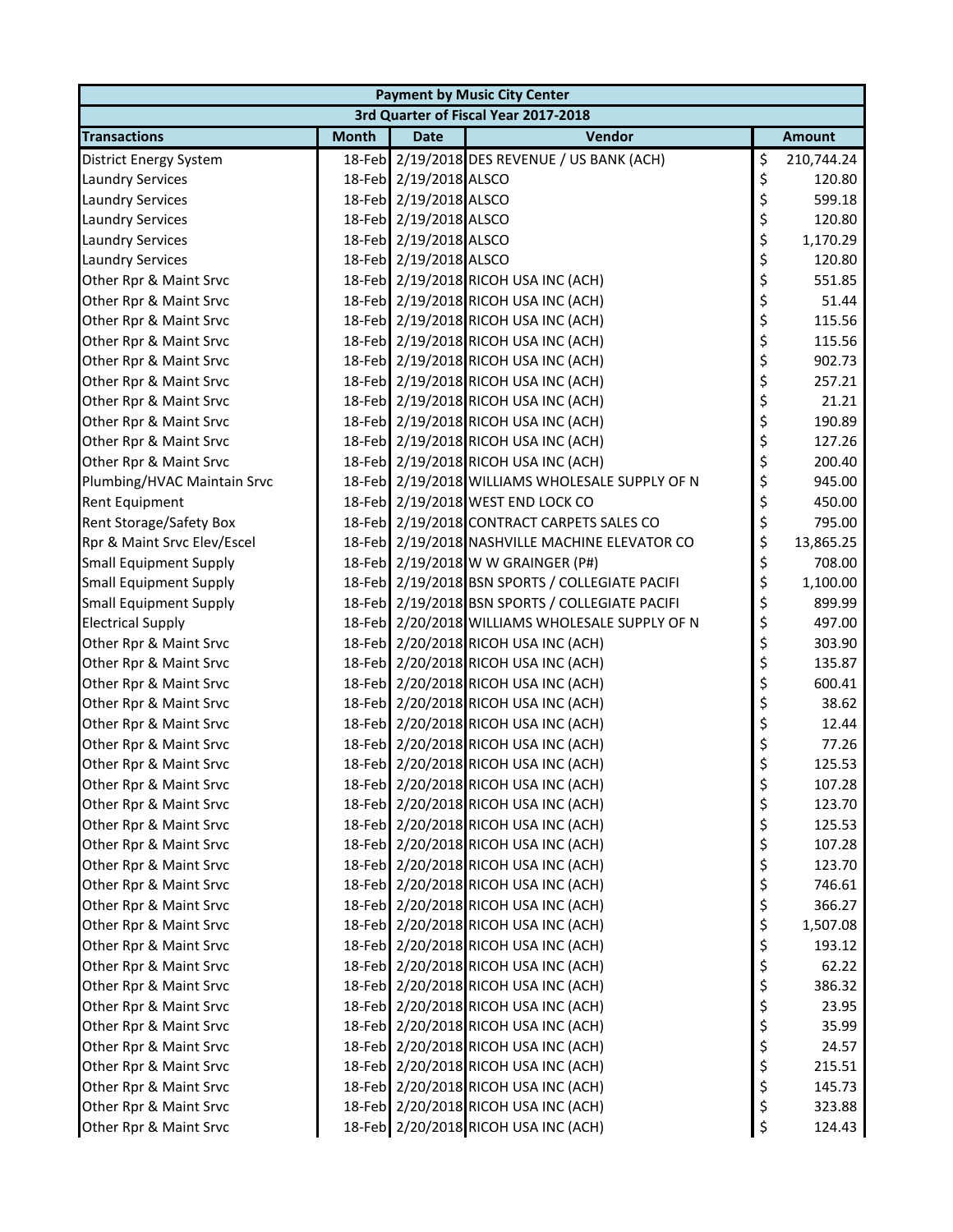| <b>Payment by Music City Center</b> |              |                        |                                                 |    |               |  |  |
|-------------------------------------|--------------|------------------------|-------------------------------------------------|----|---------------|--|--|
|                                     |              |                        | 3rd Quarter of Fiscal Year 2017-2018            |    |               |  |  |
| <b>Transactions</b>                 | <b>Month</b> | <b>Date</b>            | Vendor                                          |    | <b>Amount</b> |  |  |
| Other Rpr & Maint Srvc              |              |                        | 18-Feb 2/20/2018 RICOH USA INC (ACH)            | \$ | 221.12        |  |  |
| Other Rpr & Maint Srvc              |              |                        | 18-Feb 2/20/2018 RICOH USA INC (ACH)            | \$ | 174.63        |  |  |
| Other Rpr & Maint Srvc              |              |                        | 18-Feb 2/20/2018 RICOH USA INC (ACH)            | \$ | 322.53        |  |  |
| Other Rpr & Maint Srvc              |              |                        | 18-Feb 2/20/2018 RICOH USA INC (ACH)            | \$ | 450.38        |  |  |
| Other Rpr & Maint Srvc              |              |                        | 18-Feb 2/20/2018 RICOH USA INC (ACH)            | \$ | 351.97        |  |  |
| Other Rpr & Maint Srvc              |              |                        | 18-Feb 2/20/2018 RICOH USA INC (ACH)            | \$ | 285.78        |  |  |
| Other Rpr & Maint Srvc              |              |                        | 18-Feb 2/20/2018 RICOH USA INC (ACH)            | \$ | 311.97        |  |  |
| Other Rpr & Maint Srvc              |              |                        | 18-Feb 2/20/2018 RICOH USA INC (ACH)            | \$ | 288.37        |  |  |
| Employee Out-of-town Travel         |              |                        | 18-Feb 2/21/2018 INGRAM, VAN                    | \$ | 78.75         |  |  |
| Janitorial Srvc                     |              |                        | 18-Feb 2/21/2018 INDUSTRIAL STAFFING OF TN (ACH | \$ | 11,014.66     |  |  |
| <b>Laundry Services</b>             |              | 18-Feb 2/21/2018 ALSCO |                                                 | \$ | 599.18        |  |  |
| <b>Laundry Services</b>             |              | 18-Feb 2/21/2018 ALSCO |                                                 | \$ | 571.10        |  |  |
| <b>Laundry Services</b>             |              | 18-Feb 2/21/2018 ALSCO |                                                 | \$ | 120.80        |  |  |
| <b>Medical Services</b>             |              |                        | 18-Feb 2/21/2018 MED STAR MEDICAL STAFFING INC  | \$ | 1,083.50      |  |  |
| <b>Merchant Fees</b>                |              | 18-Feb 2/21/2018 FIS   |                                                 | \$ | 11,980.53     |  |  |
| <b>Merchant Fees</b>                |              |                        | 18-Feb 2/21/2018 7100 MCC CC Receipts           | \$ | (902.75)      |  |  |
| Offc & Admin Supply                 |              |                        | 18-Feb 2/21/2018 MYOFFICE PRODUCTS (ACH)        | \$ | 9.70          |  |  |
| Offc & Admin Supply                 |              |                        | 18-Feb 2/21/2018 MYOFFICE PRODUCTS (ACH)        | \$ | 14.61         |  |  |
| Offc & Admin Supply                 |              |                        | 18-Feb 2/21/2018 MYOFFICE PRODUCTS (ACH)        | \$ | 7.24          |  |  |
| Other Rpr & Maint Srvc              |              |                        | 18-Feb 2/21/2018 CONVENTION PROD RIGGING INC (A | \$ | 340.00        |  |  |
| <b>Temporary Service</b>            |              |                        | 18-Feb 2/21/2018 INDUSTRIAL STAFFING OF TN (ACH | \$ | 4,778.96      |  |  |
| <b>Uniform Cleaning Service</b>     |              |                        | 18-Feb 2/21/2018 CINTAS CORP #051 MATS & RUGS(A | \$ | 1,035.92      |  |  |
| Food & Ice                          |              |                        | 18-Feb 2/22/2018 CENTERPLATE MCC (ACH)          | \$ | 634,231.39    |  |  |
| <b>Merchant Fees</b>                |              |                        | 18-Feb 2/22/2018 7100 MCC CC Receipts           | \$ | (25.88)       |  |  |
| Other Rpr & Maint Srvc              |              |                        | 18-Feb 2/22/2018 CENTERPLATE MCC (ACH)          | \$ | 36,376.62     |  |  |
| Printing/Binding                    |              |                        | 18-Feb 2/22/2018 RICOH USA INC (ACH)            | \$ | 46.00         |  |  |
| Printing/Binding                    |              |                        | 18-Feb 2/22/2018 RICOH USA INC (ACH)            | \$ | 46.00         |  |  |
| <b>Building Maintenance Srvc</b>    |              |                        | 18-Feb 2/23/2018 WILLIAMS WHOLESALE SUPPLY OF N | \$ | 118.00        |  |  |
| <b>Building Maintenance Srvc</b>    |              |                        | 18-Feb 2/23/2018 ISENHOUR DOOR PRODUCTS INC (AC | \$ | 192.00        |  |  |
| <b>Building Maintenance Srvc</b>    |              |                        | 18-Feb 2/23/2018 ISENHOUR DOOR PRODUCTS INC (AC | \$ | 12.00         |  |  |
| <b>Building Maintenance Srvc</b>    |              |                        | 18-Feb 2/23/2018 CRAWFORD DOOR SALES (ACH)      | \$ | 325.00        |  |  |
| <b>Building Maintenance Srvc</b>    |              |                        | 18-Feb 2/23/2018 CRAWFORD DOOR SALES (ACH)      | Ç  | 910.23        |  |  |
| Cafe Plan Pre-Tax Savings           |              |                        | 18-Feb 2/23/2018 Actual Burden Journal Entries  | \$ | 145.85        |  |  |
| Cafe Plan Pre-Tax Savings           |              |                        | 18-Feb 2/23/2018 Actual Burden Journal Entries  | \$ | 48.63         |  |  |
| Cafe Plan Pre-Tax Savings           |              |                        | 18-Feb 2/23/2018 Actual Burden Journal Entries  | \$ | 153.34        |  |  |
| Cafe Plan Pre-Tax Savings           |              |                        | 18-Feb 2/23/2018 Actual Burden Journal Entries  | \$ | 327.96        |  |  |
| Cafe Plan Pre-Tax Savings           |              |                        | 18-Feb 2/23/2018 Actual Burden Journal Entries  | \$ | 20.96         |  |  |
| Cafe Plan Pre-Tax Savings           |              |                        | 18-Feb 2/23/2018 Actual Burden Journal Entries  | \$ | 67.58         |  |  |
| Cafe Plan Pre-Tax Savings           |              |                        | 18-Feb 2/23/2018 Actual Burden Journal Entries  | \$ | 29.00         |  |  |
| Cafe Plan Pre-Tax Savings           |              |                        | 18-Feb 2/23/2018 Actual Burden Journal Entries  | \$ | 216.94        |  |  |
| Cafe Plan Pre-Tax Savings           |              |                        | 18-Feb 2/23/2018 Actual Burden Journal Entries  | \$ | 30.94         |  |  |
| Cafe Plan Pre-Tax Savings           |              |                        | 18-Feb 2/23/2018 Actual Burden Journal Entries  | \$ | 43.86         |  |  |
| Cafe Plan Pre-Tax Savings           |              |                        | 18-Feb 2/23/2018 Actual Burden Journal Entries  | \$ | 0.12          |  |  |
| Cafe Plan Pre-Tax Savings           |              |                        | 18-Feb 2/23/2018 Actual Burden Journal Entries  | \$ | 42.92         |  |  |
| Cafe Plan Pre-Tax Savings           |              |                        | 18-Feb 2/23/2018 Actual Burden Journal Entries  | \$ | 14.52         |  |  |
| Cafe Plan Pre-Tax Savings           |              |                        | 18-Feb 2/23/2018 Actual Burden Journal Entries  | \$ | 73.49         |  |  |
| Cafe Plan Pre-Tax Savings           |              |                        | 18-Feb 2/23/2018 Actual Burden Journal Entries  | \$ | 19.90         |  |  |
| Cafe Plan Pre-Tax Savings           |              |                        | 18-Feb 2/23/2018 Actual Burden Journal Entries  | \$ | 35.00         |  |  |
| Cafe Plan Pre-Tax Savings           |              |                        | 18-Feb 2/23/2018 Actual Burden Journal Entries  | \$ | 33.07         |  |  |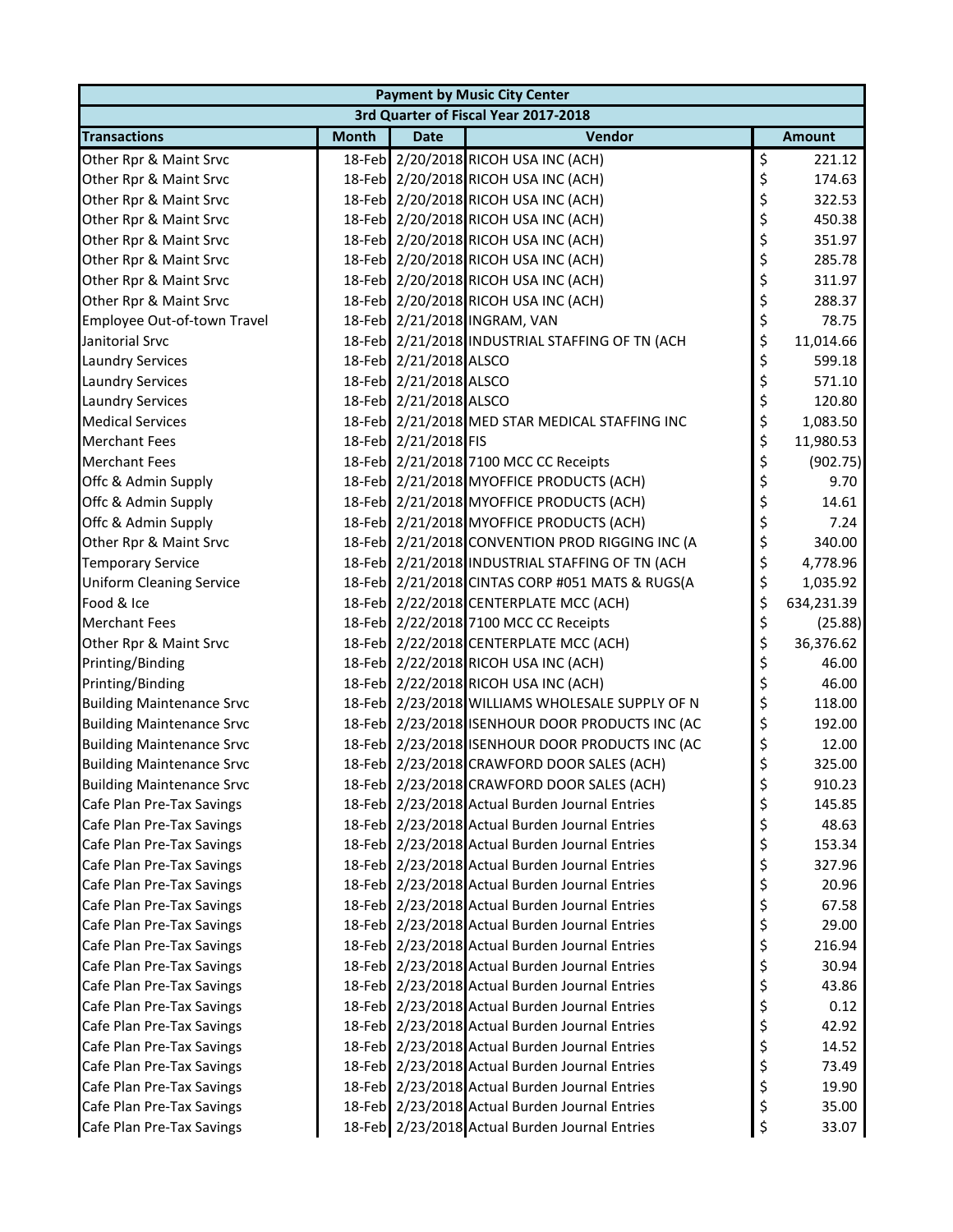| <b>Payment by Music City Center</b> |              |             |                                                |    |               |  |  |  |
|-------------------------------------|--------------|-------------|------------------------------------------------|----|---------------|--|--|--|
|                                     |              |             | 3rd Quarter of Fiscal Year 2017-2018           |    |               |  |  |  |
| <b>Transactions</b>                 | <b>Month</b> | <b>Date</b> | Vendor                                         |    | <b>Amount</b> |  |  |  |
| Cafe Plan Pre-Tax Savings           |              |             | 18-Feb 2/23/2018 Actual Burden Journal Entries | \$ | 49.56         |  |  |  |
| CCA Employer 401K Plan              |              |             | 18-Feb 2/23/2018 Actual Burden Journal Entries | \$ | 742.91        |  |  |  |
| CCA Employer 401K Plan              |              |             | 18-Feb 2/23/2018 Actual Burden Journal Entries | \$ | 957.32        |  |  |  |
| CCA Employer 401K Plan              |              |             | 18-Feb 2/23/2018 Actual Burden Journal Entries | \$ | 1,281.19      |  |  |  |
| CCA Employer 401K Plan              |              |             | 18-Feb 2/23/2018 Actual Burden Journal Entries | \$ | 424.97        |  |  |  |
| CCA Employer 401K Plan              |              |             | 18-Feb 2/23/2018 Actual Burden Journal Entries | \$ | 903.11        |  |  |  |
| CCA Employer 401K Plan              |              |             | 18-Feb 2/23/2018 Actual Burden Journal Entries | \$ | 218.39        |  |  |  |
| CCA Employer 401K Plan              |              |             | 18-Feb 2/23/2018 Actual Burden Journal Entries | \$ | 241.14        |  |  |  |
| CCA Employer 401K Plan              |              |             | 18-Feb 2/23/2018 Actual Burden Journal Entries | \$ | 227.30        |  |  |  |
| CCA Employer 401K Plan              |              |             | 18-Feb 2/23/2018 Actual Burden Journal Entries | \$ | 543.39        |  |  |  |
| CCA Employer 401K Plan              |              |             | 18-Feb 2/23/2018 Actual Burden Journal Entries | \$ | 235.23        |  |  |  |
| CCA Employer 401K Plan              |              |             | 18-Feb 2/23/2018 Actual Burden Journal Entries | \$ | 147.99        |  |  |  |
| <b>Employer Dental Group</b>        |              |             | 18-Feb 2/23/2018 Actual Burden Journal Entries | \$ | 225.05        |  |  |  |
| <b>Employer Dental Group</b>        |              |             | 18-Feb 2/23/2018 Actual Burden Journal Entries | \$ | 46.29         |  |  |  |
| <b>Employer Dental Group</b>        |              |             | 18-Feb 2/23/2018 Actual Burden Journal Entries | \$ | 265.78        |  |  |  |
| <b>Employer Dental Group</b>        |              |             | 18-Feb 2/23/2018 Actual Burden Journal Entries | \$ | 533.75        |  |  |  |
| <b>Employer Dental Group</b>        |              |             | 18-Feb 2/23/2018 Actual Burden Journal Entries | \$ | 18.01         |  |  |  |
| <b>Employer Dental Group</b>        |              |             | 18-Feb 2/23/2018 Actual Burden Journal Entries | \$ | 88.71         |  |  |  |
| <b>Employer Dental Group</b>        |              |             | 18-Feb 2/23/2018 Actual Burden Journal Entries | \$ | 36.02         |  |  |  |
| <b>Employer Dental Group</b>        |              |             | 18-Feb 2/23/2018 Actual Burden Journal Entries | \$ | 351.96        |  |  |  |
| <b>Employer Dental Group</b>        |              |             | 18-Feb 2/23/2018 Actual Burden Journal Entries | \$ | 42.42         |  |  |  |
| <b>Employer Dental Group</b>        |              |             | 18-Feb 2/23/2018 Actual Burden Journal Entries | \$ | 87.03         |  |  |  |
| <b>Employer Dental Group</b>        |              |             | 18-Feb 2/23/2018 Actual Burden Journal Entries | \$ | 32.15         |  |  |  |
| <b>Employer Dental Group</b>        |              |             | 18-Feb 2/23/2018 Actual Burden Journal Entries | \$ | 78.44         |  |  |  |
| <b>Employer Dental Group</b>        |              |             | 18-Feb 2/23/2018 Actual Burden Journal Entries | \$ | 36.02         |  |  |  |
| <b>Employer Dental Group</b>        |              |             | 18-Feb 2/23/2018 Actual Burden Journal Entries | \$ | 136.34        |  |  |  |
| <b>Employer Dental Group</b>        |              |             | 18-Feb 2/23/2018 Actual Burden Journal Entries | \$ | 32.15         |  |  |  |
| <b>Employer Dental Group</b>        |              |             | 18-Feb 2/23/2018 Actual Burden Journal Entries | \$ | 54.03         |  |  |  |
| <b>Employer Dental Group</b>        |              |             | 18-Feb 2/23/2018 Actual Burden Journal Entries | \$ | 46.29         |  |  |  |
| <b>Employer Dental Group</b>        |              |             | 18-Feb 2/23/2018 Actual Burden Journal Entries | \$ | 64.30         |  |  |  |
| <b>Employer Group Health</b>        |              |             | 18-Feb 2/23/2018 Actual Burden Journal Entries | \$ | 5,391.00      |  |  |  |
| <b>Employer Group Health</b>        |              |             | 18-Feb 2/23/2018 Actual Burden Journal Entries | \$ | 1,728.00      |  |  |  |
| <b>Employer Group Health</b>        |              |             | 18-Feb 2/23/2018 Actual Burden Journal Entries | \$ | 5,648.99      |  |  |  |
| <b>Employer Group Health</b>        |              |             | 18-Feb 2/23/2018 Actual Burden Journal Entries | \$ | 11,994.00     |  |  |  |
| <b>Employer Group Health</b>        |              |             | 18-Feb 2/23/2018 Actual Burden Journal Entries | \$ | 750.00        |  |  |  |
| <b>Employer Group Health</b>        |              |             | 18-Feb 2/23/2018 Actual Burden Journal Entries | \$ | 3,114.00      |  |  |  |
| <b>Employer Group Health</b>        |              |             | 18-Feb 2/23/2018 Actual Burden Journal Entries | \$ | 1,035.00      |  |  |  |
| <b>Employer Group Health</b>        |              |             | 18-Feb 2/23/2018 Actual Burden Journal Entries | \$ | 7,769.99      |  |  |  |
| <b>Employer Group Health</b>        |              |             | 18-Feb 2/23/2018 Actual Burden Journal Entries | \$ | 1,056.00      |  |  |  |
| <b>Employer Group Health</b>        |              |             | 18-Feb 2/23/2018 Actual Burden Journal Entries | \$ | 1,593.02      |  |  |  |
| <b>Employer Group Health</b>        |              |             | 18-Feb 2/23/2018 Actual Burden Journal Entries | \$ | 1,533.00      |  |  |  |
| <b>Employer Group Health</b>        |              |             | 18-Feb 2/23/2018 Actual Burden Journal Entries | \$ | 555.00        |  |  |  |
| <b>Employer Group Health</b>        |              |             | 18-Feb 2/23/2018 Actual Burden Journal Entries | \$ | 2,610.00      |  |  |  |
| <b>Employer Group Health</b>        |              |             | 18-Feb 2/23/2018 Actual Burden Journal Entries | \$ | 678.00        |  |  |  |
| <b>Employer Group Health</b>        |              |             | 18-Feb 2/23/2018 Actual Burden Journal Entries | \$ | 1,263.00      |  |  |  |
| <b>Employer Group Health</b>        |              |             | 18-Feb 2/23/2018 Actual Burden Journal Entries | \$ | 1,233.00      |  |  |  |
| <b>Employer Group Health</b>        |              |             | 18-Feb 2/23/2018 Actual Burden Journal Entries | \$ | 1,698.00      |  |  |  |
| <b>Employer Group Life</b>          |              |             | 18-Feb 2/23/2018 Actual Burden Journal Entries | \$ | 198.80        |  |  |  |
| Employer Group Life                 |              |             | 18-Feb 2/23/2018 Actual Burden Journal Entries | \$ | 42.60         |  |  |  |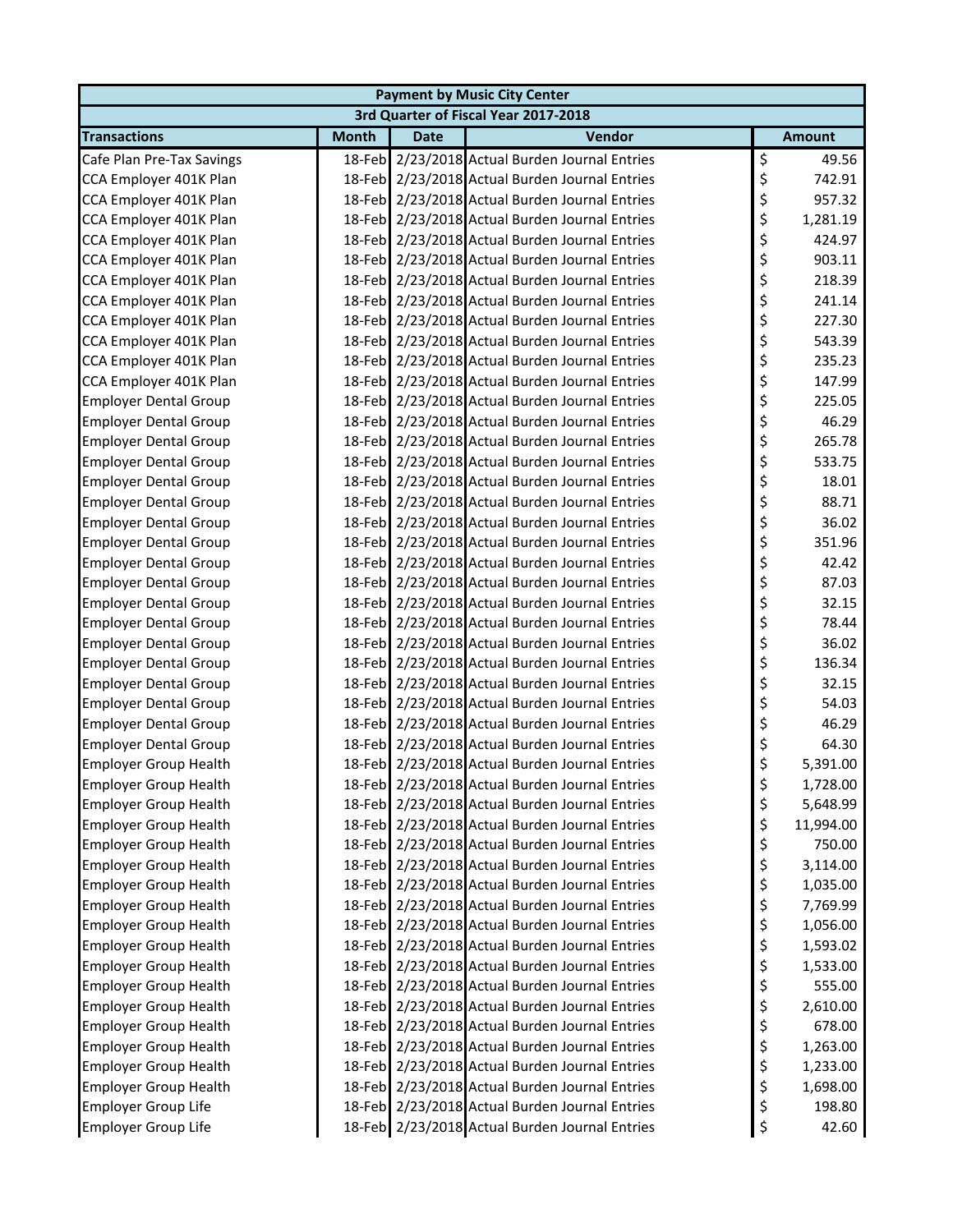| <b>Payment by Music City Center</b> |              |             |                                                |    |               |  |  |
|-------------------------------------|--------------|-------------|------------------------------------------------|----|---------------|--|--|
|                                     |              |             | 3rd Quarter of Fiscal Year 2017-2018           |    |               |  |  |
| <b>Transactions</b>                 | <b>Month</b> | <b>Date</b> | Vendor                                         |    | <b>Amount</b> |  |  |
| <b>Employer Group Life</b>          |              |             | 18-Feb 2/23/2018 Actual Burden Journal Entries | \$ | 246.13        |  |  |
| <b>Employer Group Life</b>          |              |             | 18-Feb 2/23/2018 Actual Burden Journal Entries | \$ | 497.00        |  |  |
| <b>Employer Group Life</b>          |              |             | 18-Feb 2/23/2018 Actual Burden Journal Entries | \$ | 14.20         |  |  |
| Employer Group Life                 |              |             | 18-Feb 2/23/2018 Actual Burden Journal Entries | \$ | 99.40         |  |  |
| <b>Employer Group Life</b>          |              |             | 18-Feb 2/23/2018 Actual Burden Journal Entries | \$ | 28.40         |  |  |
| <b>Employer Group Life</b>          |              |             | 18-Feb 2/23/2018 Actual Burden Journal Entries | \$ | 288.02        |  |  |
| <b>Employer Group Life</b>          |              |             | 18-Feb 2/23/2018 Actual Burden Journal Entries | \$ | 42.60         |  |  |
| <b>Employer Group Life</b>          |              |             | 18-Feb 2/23/2018 Actual Burden Journal Entries | \$ | 75.74         |  |  |
| <b>Employer Group Life</b>          |              |             | 18-Feb 2/23/2018 Actual Burden Journal Entries | \$ | 42.60         |  |  |
| <b>Employer Group Life</b>          |              |             | 18-Feb 2/23/2018 Actual Burden Journal Entries | \$ | 71.00         |  |  |
| <b>Employer Group Life</b>          |              |             | 18-Feb 2/23/2018 Actual Burden Journal Entries | \$ | 42.60         |  |  |
| <b>Employer Group Life</b>          |              |             | 18-Feb 2/23/2018 Actual Burden Journal Entries | \$ | 113.60        |  |  |
| <b>Employer Group Life</b>          |              |             | 18-Feb 2/23/2018 Actual Burden Journal Entries | \$ | 42.60         |  |  |
| <b>Employer Group Life</b>          |              |             | 18-Feb 2/23/2018 Actual Burden Journal Entries | \$ | 42.60         |  |  |
| <b>Employer Group Life</b>          |              |             | 18-Feb 2/23/2018 Actual Burden Journal Entries | \$ | 42.60         |  |  |
| <b>Employer Group Life</b>          |              |             | 18-Feb 2/23/2018 Actual Burden Journal Entries | \$ | 56.80         |  |  |
| Employer OASDI                      |              |             | 18-Feb 2/23/2018 Actual Burden Journal Entries | \$ | 1,515.19      |  |  |
| <b>Employer OASDI</b>               |              |             | 18-Feb 2/23/2018 Actual Burden Journal Entries | \$ | 424.46        |  |  |
| <b>Employer OASDI</b>               |              |             | 18-Feb 2/23/2018 Actual Burden Journal Entries | \$ | 2,065.34      |  |  |
| Employer OASDI                      |              |             | 18-Feb 2/23/2018 Actual Burden Journal Entries | \$ | 3,006.55      |  |  |
| Employer OASDI                      |              |             | 18-Feb 2/23/2018 Actual Burden Journal Entries | \$ | 122.95        |  |  |
| Employer OASDI                      |              |             | 18-Feb 2/23/2018 Actual Burden Journal Entries | \$ | 671.73        |  |  |
| Employer OASDI                      |              |             | 18-Feb 2/23/2018 Actual Burden Journal Entries | \$ | 406.16        |  |  |
| Employer OASDI                      |              |             | 18-Feb 2/23/2018 Actual Burden Journal Entries | \$ | 1,970.78      |  |  |
| <b>Employer OASDI</b>               |              |             | 18-Feb 2/23/2018 Actual Burden Journal Entries | \$ | 318.96        |  |  |
| <b>Employer OASDI</b>               |              |             | 18-Feb 2/23/2018 Actual Burden Journal Entries | \$ | 507.74        |  |  |
| <b>Employer OASDI</b>               |              |             | 18-Feb 2/23/2018 Actual Burden Journal Entries | \$ | 414.30        |  |  |
| <b>Employer OASDI</b>               |              |             | 18-Feb 2/23/2018 Actual Burden Journal Entries | \$ | 1,096.57      |  |  |
| <b>Employer OASDI</b>               |              |             | 18-Feb 2/23/2018 Actual Burden Journal Entries | \$ | 340.55        |  |  |
| <b>Employer OASDI</b>               |              |             | 18-Feb 2/23/2018 Actual Burden Journal Entries | \$ | 961.28        |  |  |
| Employer OASDI                      |              |             | 18-Feb 2/23/2018 Actual Burden Journal Entries | \$ | 492.39        |  |  |
| <b>Employer OASDI</b>               |              |             | 18-Feb 2/23/2018 Actual Burden Journal Entries | Ş  | 468.04        |  |  |
| Employer OASDI                      |              |             | 18-Feb 2/23/2018 Actual Burden Journal Entries | \$ | 1,252.56      |  |  |
| Employer OASDI                      |              |             | 18-Feb 2/23/2018 Actual Burden Journal Entries | \$ | 463.88        |  |  |
| <b>Employer Pension</b>             |              |             | 18-Feb 2/23/2018 Actual Burden Journal Entries | \$ | 925.82        |  |  |
| <b>Employer Pension</b>             |              |             | 18-Feb 2/23/2018 Actual Burden Journal Entries | \$ | 278.52        |  |  |
| <b>Employer Pension</b>             |              |             | 18-Feb 2/23/2018 Actual Burden Journal Entries | \$ | 868.54        |  |  |
| <b>Employer Pension</b>             |              |             | 18-Feb 2/23/2018 Actual Burden Journal Entries | \$ | 684.74        |  |  |
| <b>Employer Pension</b>             |              |             | 18-Feb 2/23/2018 Actual Burden Journal Entries | \$ | 2,262.55      |  |  |
| <b>Employer Pension</b>             |              |             | 18-Feb 2/23/2018 Actual Burden Journal Entries | \$ | 1,051.17      |  |  |
| <b>Employer Pension</b>             |              |             | 18-Feb 2/23/2018 Actual Burden Journal Entries | \$ | 2,559.72      |  |  |
| <b>Employer SSN Medical</b>         |              |             | 18-Feb 2/23/2018 Actual Burden Journal Entries | \$ | 354.37        |  |  |
| <b>Employer SSN Medical</b>         |              |             | 18-Feb 2/23/2018 Actual Burden Journal Entries | \$ | 99.27         |  |  |
| <b>Employer SSN Medical</b>         |              |             | 18-Feb 2/23/2018 Actual Burden Journal Entries | \$ | 483.04        |  |  |
| <b>Employer SSN Medical</b>         |              |             | 18-Feb 2/23/2018 Actual Burden Journal Entries | \$ | 703.13        |  |  |
| <b>Employer SSN Medical</b>         |              |             | 18-Feb 2/23/2018 Actual Burden Journal Entries | \$ | 28.76         |  |  |
| <b>Employer SSN Medical</b>         |              |             | 18-Feb 2/23/2018 Actual Burden Journal Entries | \$ | 157.11        |  |  |
| <b>Employer SSN Medical</b>         |              |             | 18-Feb 2/23/2018 Actual Burden Journal Entries | \$ | 94.98         |  |  |
| <b>Employer SSN Medical</b>         |              |             | 18-Feb 2/23/2018 Actual Burden Journal Entries | \$ | 460.90        |  |  |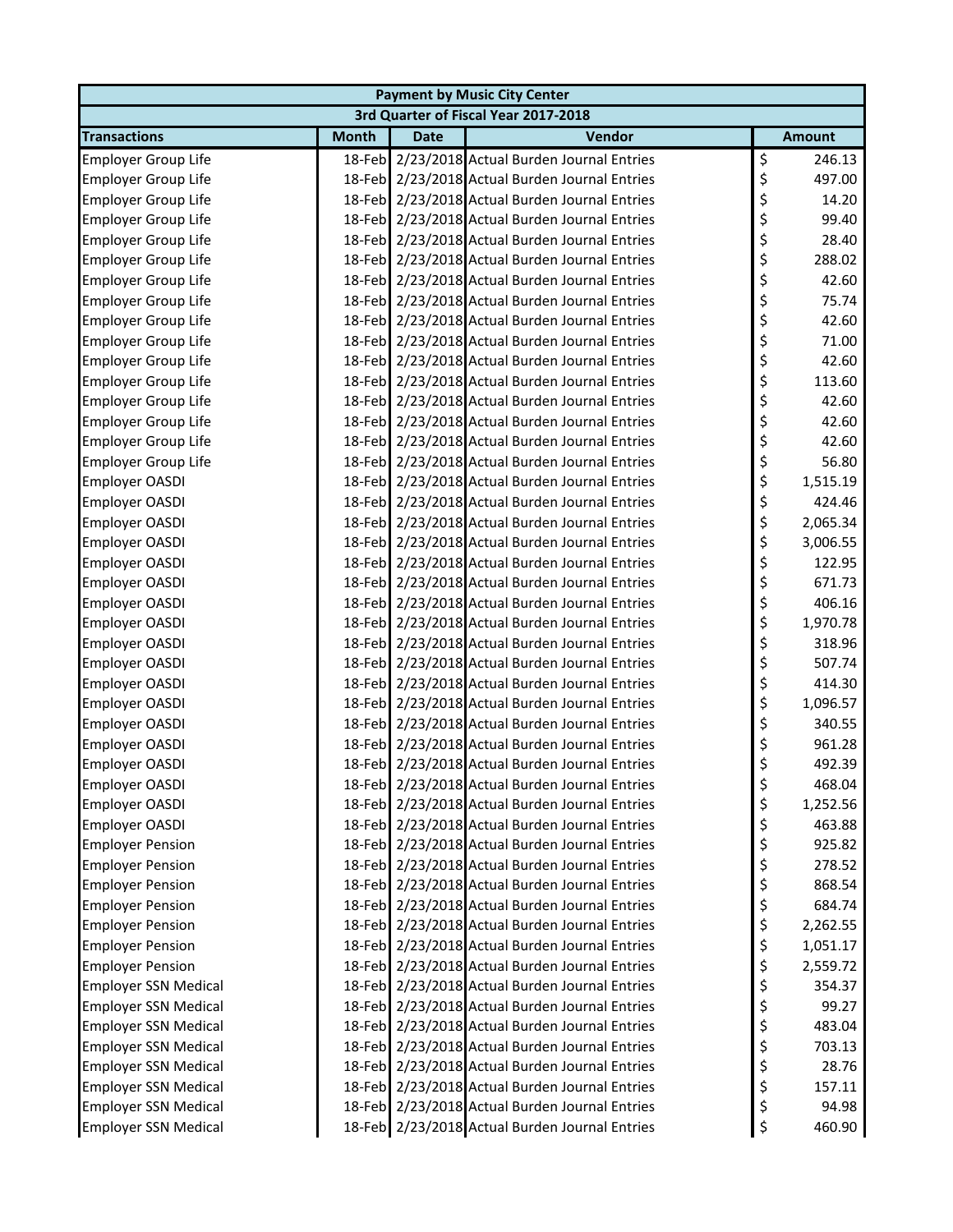| <b>Payment by Music City Center</b> |              |             |                                                 |    |               |  |  |
|-------------------------------------|--------------|-------------|-------------------------------------------------|----|---------------|--|--|
|                                     |              |             | 3rd Quarter of Fiscal Year 2017-2018            |    |               |  |  |
| <b>Transactions</b>                 | <b>Month</b> | <b>Date</b> | Vendor                                          |    | <b>Amount</b> |  |  |
| <b>Employer SSN Medical</b>         |              |             | 18-Feb 2/23/2018 Actual Burden Journal Entries  | \$ | 74.60         |  |  |
| <b>Employer SSN Medical</b>         |              |             | 18-Feb 2/23/2018 Actual Burden Journal Entries  | \$ | 118.75        |  |  |
| <b>Employer SSN Medical</b>         |              |             | 18-Feb 2/23/2018 Actual Burden Journal Entries  | \$ | 96.88         |  |  |
| <b>Employer SSN Medical</b>         |              |             | 18-Feb 2/23/2018 Actual Burden Journal Entries  | \$ | 256.46        |  |  |
| <b>Employer SSN Medical</b>         |              |             | 18-Feb 2/23/2018 Actual Burden Journal Entries  | \$ | 79.63         |  |  |
| <b>Employer SSN Medical</b>         |              |             | 18-Feb 2/23/2018 Actual Burden Journal Entries  | \$ | 224.81        |  |  |
| <b>Employer SSN Medical</b>         |              |             | 18-Feb 2/23/2018 Actual Burden Journal Entries  | \$ | 115.16        |  |  |
| <b>Employer SSN Medical</b>         |              |             | 18-Feb 2/23/2018 Actual Burden Journal Entries  | \$ | 109.46        |  |  |
| <b>Employer SSN Medical</b>         |              |             | 18-Feb 2/23/2018 Actual Burden Journal Entries  | \$ | 292.94        |  |  |
| <b>Employer SSN Medical</b>         |              |             | 18-Feb 2/23/2018 Actual Burden Journal Entries  | \$ | 108.50        |  |  |
| <b>FSA Pre-Tax Savings</b>          |              |             | 18-Feb 2/23/2018 Actual Burden Journal Entries  | \$ | 1.59          |  |  |
| <b>FSA Pre-Tax Savings</b>          |              |             | 18-Feb 2/23/2018 Actual Burden Journal Entries  | \$ | 8.29          |  |  |
| <b>FSA Pre-Tax Savings</b>          |              |             | 18-Feb 2/23/2018 Actual Burden Journal Entries  | \$ | 6.70          |  |  |
| <b>FSA Pre-Tax Savings</b>          |              |             | 18-Feb 2/23/2018 Actual Burden Journal Entries  | \$ | 24.23         |  |  |
| <b>FSA Pre-Tax Savings</b>          |              |             | 18-Feb 2/23/2018 Actual Burden Journal Entries  | \$ | 8.29          |  |  |
| <b>HHold &amp; Jnitr Supply</b>     |              |             | 18-Feb 2/23/2018 AMERICAN PAPER & TWINE CO (ACH | \$ | 1,612.00      |  |  |
| <b>HHold &amp; Jnitr Supply</b>     |              |             | 18-Feb 2/23/2018 AMERICAN PAPER & TWINE CO (ACH | \$ | 3,182.00      |  |  |
| <b>HHold &amp; Jnitr Supply</b>     |              |             | 18-Feb 2/23/2018 AMERICAN PAPER & TWINE CO (ACH | \$ | 568.00        |  |  |
| <b>HHold &amp; Jnitr Supply</b>     |              |             | 18-Feb 2/23/2018 AMERICAN PAPER & TWINE CO (ACH | \$ | 587.50        |  |  |
| <b>Holiday Pay</b>                  |              |             | 18-Feb 2/23/2018 Payroll Labor Distribution     | \$ | 146.00        |  |  |
| <b>Holiday Pay</b>                  |              |             | 18-Feb 2/23/2018 Payroll Labor Distribution     | \$ | 269.28        |  |  |
| <b>Holiday Pay</b>                  |              |             | 18-Feb 2/23/2018 Payroll Labor Distribution     | \$ | 688.48        |  |  |
| <b>Holiday Pay</b>                  |              |             | 18-Feb 2/23/2018 Payroll Labor Distribution     | \$ | 2,381.20      |  |  |
| <b>Holiday Pay</b>                  |              |             | 18-Feb 2/23/2018 Payroll Labor Distribution     | \$ | 728.72        |  |  |
| <b>Holiday Pay</b>                  |              |             | 18-Feb 2/23/2018 Payroll Labor Distribution     | \$ | 464.56        |  |  |
| <b>Holiday Pay</b>                  |              |             | 18-Feb 2/23/2018 Payroll Labor Distribution     | \$ | 363.52        |  |  |
| <b>Holiday Pay</b>                  |              |             | 18-Feb 2/23/2018 Payroll Labor Distribution     | \$ | 928.72        |  |  |
| <b>Holiday Pay</b>                  |              |             | 18-Feb 2/23/2018 Payroll Labor Distribution     | \$ | 270.64        |  |  |
| <b>Holiday Pay</b>                  |              |             | 18-Feb 2/23/2018 Payroll Labor Distribution     | \$ | 203.04        |  |  |
| <b>Holiday Pay</b>                  |              |             | 18-Feb 2/23/2018 Payroll Labor Distribution     | \$ | 132.16        |  |  |
| Leave Pay                           |              |             | 18-Feb 2/23/2018 Payroll Labor Distribution     | \$ | 307.98        |  |  |
| Leave Pay                           |              |             | 18-Feb 2/23/2018 Payroll Labor Distribution     | Ş  | 111.50        |  |  |
| Leave Pay                           |              |             | 18-Feb 2/23/2018 Payroll Labor Distribution     | \$ | 1,733.10      |  |  |
| Leave Pay                           |              |             | 18-Feb 2/23/2018 Payroll Labor Distribution     | \$ | 1,806.04      |  |  |
| Leave Pay                           |              |             | 18-Feb 2/23/2018 Payroll Labor Distribution     | \$ | 157.28        |  |  |
| Leave Pay                           |              |             | 18-Feb 2/23/2018 Payroll Labor Distribution     | \$ | 2,616.19      |  |  |
| Leave Pay                           |              |             | 18-Feb 2/23/2018 Payroll Labor Distribution     | \$ | 125.68        |  |  |
| Leave Pay                           |              |             | 18-Feb 2/23/2018 Payroll Labor Distribution     | \$ | 118.38        |  |  |
| Leave Pay                           |              |             | 18-Feb 2/23/2018 Payroll Labor Distribution     | \$ | 464.31        |  |  |
| Leave Pay                           |              |             | 18-Feb 2/23/2018 Payroll Labor Distribution     | \$ | 777.60        |  |  |
| Leave Pay                           |              |             | 18-Feb 2/23/2018 Payroll Labor Distribution     | \$ | 206.76        |  |  |
| Leave Pay                           |              |             | 18-Feb 2/23/2018 Payroll Labor Distribution     | \$ | 1,345.12      |  |  |
| Leave Pay                           |              |             | 18-Feb 2/23/2018 Payroll Labor Distribution     | \$ | 2,088.72      |  |  |
| Leave Pay                           |              |             | 18-Feb 2/23/2018 Payroll Labor Distribution     | \$ | 2,075.52      |  |  |
| Leave Pay                           |              |             | 18-Feb 2/23/2018 Payroll Labor Distribution     | \$ | 83.27         |  |  |
| <b>Merchant Fees</b>                |              |             | 18-Feb 2/23/2018 MCC 2/17 CC Fee rcls           | \$ | (128.80)      |  |  |
| Offc & Admin Supply                 |              |             | 18-Feb 2/23/2018 SUNSET MARKETING INC           | \$ | 331.25        |  |  |
| Offc & Admin Supply                 |              |             | 18-Feb 2/23/2018 SUNSET MARKETING INC           | \$ | 231.25        |  |  |
| Offc & Admin Supply                 |              |             | 18-Feb 2/23/2018 SUNSET MARKETING INC           | \$ | 331.25        |  |  |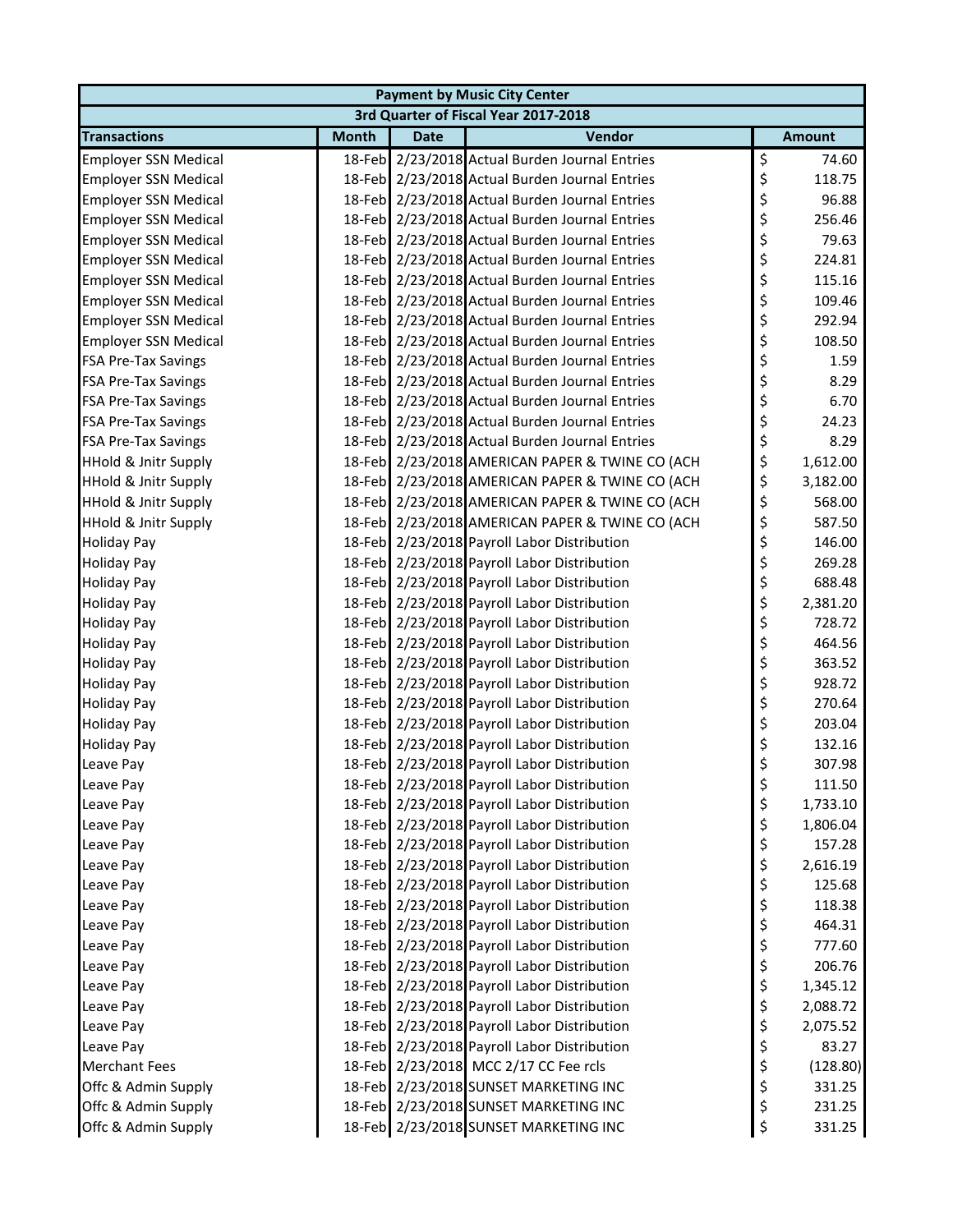| <b>Payment by Music City Center</b> |              |                        |                                                 |    |               |  |  |  |
|-------------------------------------|--------------|------------------------|-------------------------------------------------|----|---------------|--|--|--|
|                                     |              |                        | 3rd Quarter of Fiscal Year 2017-2018            |    |               |  |  |  |
| <b>Transactions</b>                 | <b>Month</b> | <b>Date</b>            | Vendor                                          |    | <b>Amount</b> |  |  |  |
| Offc & Admin Supply                 |              |                        | 18-Feb 2/23/2018 SUNSET MARKETING INC           | \$ | 331.25        |  |  |  |
| Overtime Pay                        |              |                        | 18-Feb 2/23/2018 Payroll Labor Distribution     | \$ | 1,318.76      |  |  |  |
| Overtime Pay                        |              |                        | 18-Feb 2/23/2018 Payroll Labor Distribution     | \$ | 1,815.34      |  |  |  |
| Overtime Pay                        |              |                        | 18-Feb 2/23/2018 Payroll Labor Distribution     | \$ | 494.39        |  |  |  |
| Overtime Pay                        |              |                        | 18-Feb 2/23/2018 Payroll Labor Distribution     | \$ | 241.82        |  |  |  |
| Overtime Pay                        |              |                        | 18-Feb 2/23/2018 Payroll Labor Distribution     | \$ | 52.63         |  |  |  |
| Overtime Pay                        |              |                        | 18-Feb 2/23/2018 Payroll Labor Distribution     | \$ | 1,423.09      |  |  |  |
| Overtime Pay                        |              |                        | 18-Feb 2/23/2018 Payroll Labor Distribution     | \$ | 377.16        |  |  |  |
| Overtime Pay                        |              |                        | 18-Feb 2/23/2018 Payroll Labor Distribution     | \$ | 247.03        |  |  |  |
| Overtime Pay                        |              |                        | 18-Feb 2/23/2018 Payroll Labor Distribution     | \$ | 5.63          |  |  |  |
| Overtime Pay                        |              |                        | 18-Feb 2/23/2018 Payroll Labor Distribution     | \$ | 260.20        |  |  |  |
| Overtime Pay                        |              |                        | 18-Feb 2/23/2018 Payroll Labor Distribution     | \$ | 22.43         |  |  |  |
| Overtime Pay                        |              |                        | 18-Feb 2/23/2018 Payroll Labor Distribution     | \$ | 9.49          |  |  |  |
| Overtime Pay                        |              |                        | 18-Feb 2/23/2018 Payroll Labor Distribution     | \$ | 63.58         |  |  |  |
| Overtime Pay                        |              |                        | 18-Feb 2/23/2018 Payroll Labor Distribution     | \$ | 103.97        |  |  |  |
| <b>Regular Pay</b>                  |              |                        | 18-Feb 2/23/2018 Payroll Labor Distribution     | \$ | 24,572.45     |  |  |  |
| <b>Regular Pay</b>                  |              |                        | 18-Feb 2/23/2018 Payroll Labor Distribution     | \$ | 7,121.87      |  |  |  |
| <b>Regular Pay</b>                  |              |                        | 18-Feb 2/23/2018 Payroll Labor Distribution     | \$ | 31,080.17     |  |  |  |
| <b>Regular Pay</b>                  |              |                        | 18-Feb 2/23/2018 Payroll Labor Distribution     | \$ | 48,097.81     |  |  |  |
| <b>Regular Pay</b>                  |              |                        | 18-Feb 2/23/2018 Payroll Labor Distribution     | \$ | 2,015.20      |  |  |  |
| <b>Regular Pay</b>                  |              |                        | 18-Feb 2/23/2018 Payroll Labor Distribution     | \$ | 10,779.31     |  |  |  |
| <b>Regular Pay</b>                  |              |                        | 18-Feb 2/23/2018 Payroll Labor Distribution     | \$ | 7,038.40      |  |  |  |
| <b>Regular Pay</b>                  |              |                        | 18-Feb 2/23/2018 Payroll Labor Distribution     | \$ | 30,119.45     |  |  |  |
| <b>Regular Pay</b>                  |              |                        | 18-Feb 2/23/2018 Payroll Labor Distribution     | \$ | 4,682.60      |  |  |  |
| <b>Regular Pay</b>                  |              |                        | 18-Feb 2/23/2018 Payroll Labor Distribution     | \$ | 8,397.55      |  |  |  |
| <b>Regular Pay</b>                  |              |                        | 18-Feb 2/23/2018 Payroll Labor Distribution     | \$ | 6,213.98      |  |  |  |
| <b>Regular Pay</b>                  |              |                        | 18-Feb 2/23/2018 Payroll Labor Distribution     | \$ | 16,628.88     |  |  |  |
| Regular Pay                         |              |                        | 18-Feb 2/23/2018 Payroll Labor Distribution     | \$ | 5,205.00      |  |  |  |
| Regular Pay                         |              |                        | 18-Feb 2/23/2018 Payroll Labor Distribution     | \$ | 14,859.59     |  |  |  |
| <b>Regular Pay</b>                  |              |                        | 18-Feb 2/23/2018 Payroll Labor Distribution     | \$ | 6,407.28      |  |  |  |
| Regular Pay                         |              |                        | 18-Feb 2/23/2018 Payroll Labor Distribution     | \$ | 7,997.01      |  |  |  |
| <b>Regular Pay</b>                  |              |                        | 18-Feb 2/23/2018 Payroll Labor Distribution     | Ş  | 18,401.14     |  |  |  |
| <b>Regular Pay</b>                  |              |                        | 18-Feb 2/23/2018 Payroll Labor Distribution     | \$ | 7,810.55      |  |  |  |
| Computer Hardware <\$10K            |              |                        | 18-Feb 2/26/2018 SUNSET MARKETING INC           | \$ | 265.00        |  |  |  |
| <b>Electrical Supply</b>            |              |                        | 18-Feb 2/26/2018 W W GRAINGER (P#)              | \$ | 805.68        |  |  |  |
| <b>Electrical Supply</b>            |              |                        | 18-Feb 2/26/2018 W W GRAINGER (P#)              | \$ | 1,711.04      |  |  |  |
| Food & Bev-Inhouse                  |              |                        | 18-Feb 2/26/2018 CENTERPLATE MCC (ACH)          | \$ | 452.88        |  |  |  |
| Food & Ice                          |              |                        | 18-Feb 2/26/2018 CENTERPLATE MCC (ACH)          | \$ | 38.16         |  |  |  |
| Food & Ice                          |              |                        | 18-Feb 2/26/2018 CENTERPLATE MCC (ACH)          | \$ | 48.71         |  |  |  |
| Food & Ice                          |              |                        | 18-Feb 2/26/2018 CENTERPLATE MCC (ACH)          | \$ | 68.01         |  |  |  |
| <b>Laundry Services</b>             |              | 18-Feb 2/26/2018 ALSCO |                                                 | \$ | 1,170.29      |  |  |  |
| <b>Medical Services</b>             |              |                        | 18-Feb 2/26/2018 MED STAR MEDICAL STAFFING INC  | \$ | 1,408.00      |  |  |  |
| Other Rpr & Maint Srvc              |              |                        | 18-Feb 2/26/2018 ROTO ROOTER (ACH)              | \$ | 525.00        |  |  |  |
| Other Rpr & Maint Srvc              |              |                        | 18-Feb 2/26/2018 ROTO ROOTER (ACH)              | \$ | 1,575.00      |  |  |  |
| Pest Control Srvc                   |              |                        | 18-Feb 2/26/2018 MIDDLE TN EXTERMINATING (ACH)  | \$ | 1,407.00      |  |  |  |
| <b>Printing Supply</b>              |              |                        | 18-Feb 2/26/2018 SUNSET MARKETING INC           | \$ | 526.00        |  |  |  |
| Rent Equipment                      |              |                        | 18-Feb 2/26/2018 WIRELESS PLUS INC (ACH)        | \$ | 720.00        |  |  |  |
| <b>Temporary Service</b>            |              |                        | 18-Feb 2/26/2018 ELITE SHOW SERVICES INC (ACH)  | \$ | 11,632.56     |  |  |  |
| <b>Uniform Cleaning Service</b>     |              |                        | 18-Feb 2/26/2018 CINTAS CORP #051 MATS & RUGS(A | \$ | 1,524.12      |  |  |  |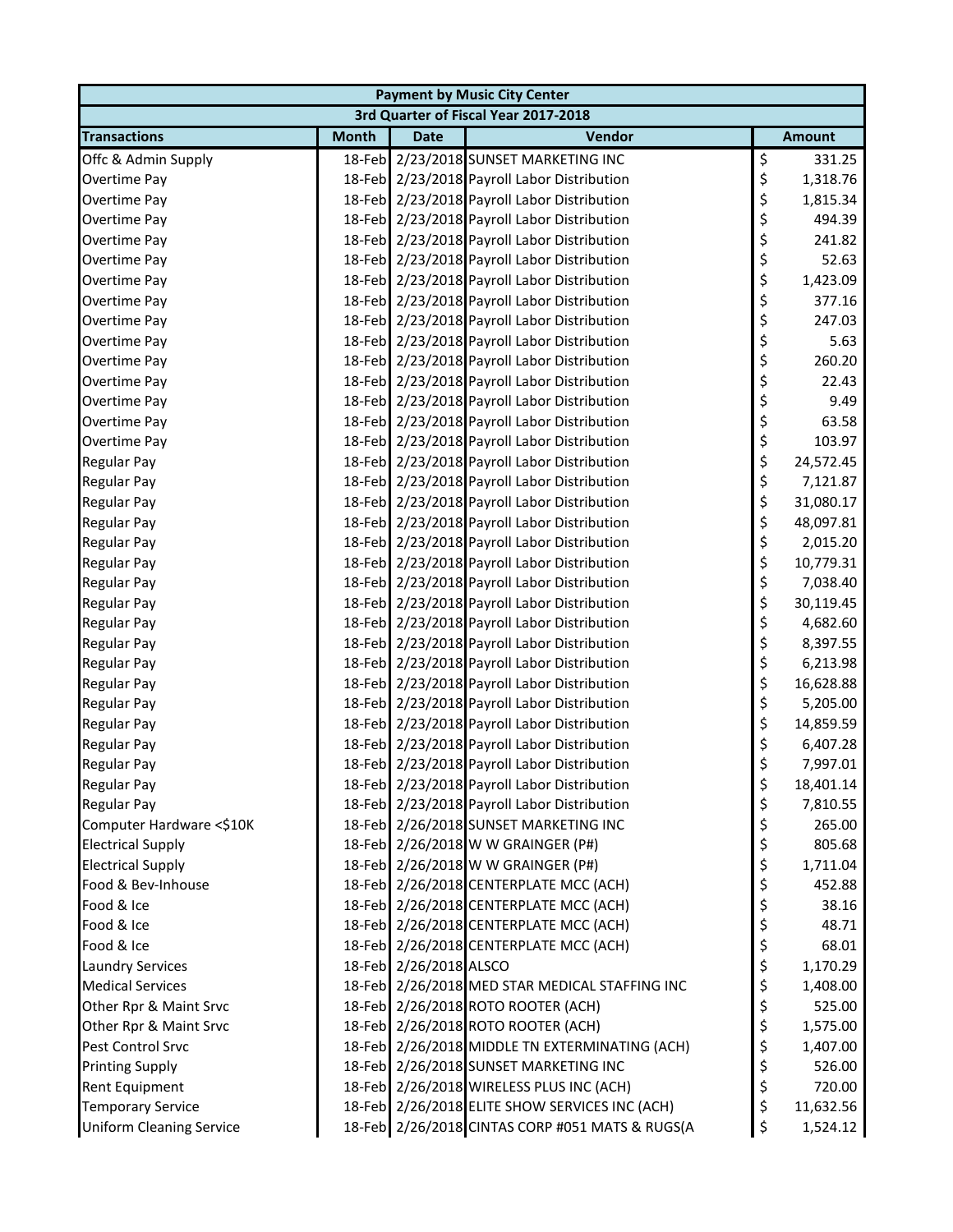| <b>Payment by Music City Center</b> |              |             |                                                 |         |               |  |  |  |
|-------------------------------------|--------------|-------------|-------------------------------------------------|---------|---------------|--|--|--|
|                                     |              |             | 3rd Quarter of Fiscal Year 2017-2018            |         |               |  |  |  |
| <b>Transactions</b>                 | <b>Month</b> | <b>Date</b> | Vendor                                          |         | <b>Amount</b> |  |  |  |
| <b>Host &amp; Hostess</b>           |              |             | 18-Feb 2/27/2018 MCC PV 5285996 1/29/18         | \$      | (1,056.47)    |  |  |  |
| <b>Host &amp; Hostess</b>           |              |             | 18-Feb 2/27/2018 MCC PV 5285989 01/29/18        | \$      | (913.54)      |  |  |  |
| <b>Host &amp; Hostess</b>           |              |             | 18-Feb 2/27/2018 MCC PV 5285992 1/29/18         | \$      | (688.13)      |  |  |  |
| <b>Host &amp; Hostess FAMTRP</b>    |              |             | 18-Feb 2/27/2018 MCC PV 5285996 1/29/18         | \$      | 1,056.47      |  |  |  |
| <b>Host &amp; Hostess FAMTRP</b>    |              |             | 18-Feb 2/27/2018 MCC PV 5285989 01/29/18        | \$      | 913.54        |  |  |  |
| <b>Host &amp; Hostess FAMTRP</b>    |              |             | 18-Feb 2/27/2018 MCC PV 5285992 1/29/18         | \$      | 688.13        |  |  |  |
| Janitorial Srvc                     |              |             | 18-Feb 2/27/2018 INDUSTRIAL STAFFING OF TN (ACH | \$      | 11,302.87     |  |  |  |
| Janitorial Srvc                     |              |             | 18-Feb 2/27/2018 INDUSTRIAL STAFFING OF TN (ACH | \$      | 319.20        |  |  |  |
| Offc & Admin Supply                 |              |             | 18-Feb 2/27/2018 MYOFFICE PRODUCTS (ACH)        | \$      | 179.29        |  |  |  |
| Other Rpr & Maint Srvc              |              |             | 18-Feb 2/27/2018 NASHVILLE MACHINE ELEVATOR CO  | \$      | 1,944.00      |  |  |  |
| Other Rpr & Maint Srvc              |              |             | 18-Feb 2/27/2018 NASHVILLE MACHINE ELEVATOR CO  | \$      | 172.00        |  |  |  |
| Other Rpr & Maint Srvc              |              |             | 18-Feb 2/27/2018 RICOH USA INC (ACH)            | \$      | 160.11        |  |  |  |
| Other Rpr & Maint Srvc              |              |             | 18-Feb 2/27/2018 RICOH USA INC (ACH)            | \$      | (417.01)      |  |  |  |
| Other Rpr & Maint Srvc              |              |             | 18-Feb 2/27/2018 RICOH USA INC (ACH)            | \$      | 229.44        |  |  |  |
| Other Rpr & Maint Srvc              |              |             | 18-Feb 2/27/2018 RICOH USA INC (ACH)            | \$      | 61.96         |  |  |  |
| <b>Security Services</b>            |              |             | 18-Feb 2/27/2018 ELITE SHOW SERVICES INC (ACH)  | \$      | 22,975.96     |  |  |  |
| <b>Security Services</b>            |              |             | 18-Feb 2/27/2018 ELITE SHOW SERVICES INC (ACH)  | \$      | 244.86        |  |  |  |
| <b>Security Services</b>            |              |             | 18-Feb 2/27/2018 ELITE SHOW SERVICES INC (ACH)  | \$      | 1,533.40      |  |  |  |
| <b>Security Services</b>            |              |             | 18-Feb 2/27/2018 ELITE SHOW SERVICES INC (ACH)  | \$      | 647.90        |  |  |  |
| <b>Security Services</b>            |              |             | 18-Feb 2/27/2018 ELITE SHOW SERVICES INC (ACH)  | \$      | 683.63        |  |  |  |
| <b>Security Services</b>            |              |             | 18-Feb 2/27/2018 ELITE SHOW SERVICES INC (ACH)  | \$      | 6,885.53      |  |  |  |
| <b>Security Services</b>            |              |             | 18-Feb 2/27/2018 ELITE SHOW SERVICES INC (ACH)  | \$      | 12,515.65     |  |  |  |
| Telephone & Telegraph               |              |             | 18-Feb 2/27/2018 AT&T CIRCUITS                  | \$      | 431.65        |  |  |  |
| <b>Temporary Service</b>            |              |             | 18-Feb 2/27/2018 INDUSTRIAL STAFFING OF TN (ACH | \$      | 8,167.93      |  |  |  |
| <b>Temporary Service</b>            |              |             | 18-Feb 2/27/2018 ELITE SHOW SERVICES INC (ACH)  | \$      | 6,728.39      |  |  |  |
| <b>Temporary Service</b>            |              |             | 18-Feb 2/27/2018 ELITE SHOW SERVICES INC (ACH)  | \$      | 8,185.05      |  |  |  |
| <b>Temporary Service</b>            |              |             | 18-Feb 2/27/2018 ELITE SHOW SERVICES INC (ACH)  | \$      | (30.00)       |  |  |  |
| <b>Temporary Service</b>            |              |             | 18-Feb 2/27/2018 MASSAGE BAR, INC (ACH)         | \$      | 7,056.40      |  |  |  |
| Advertising & Promot'n              |              |             | 18-Feb 2/28/2018 JOURNAL COMMUNICATIONS INC     | \$      | 10,340.00     |  |  |  |
| Advertising & Promot'n              |              |             | 18-Feb 2/28/2018 PINNACLE NATIONAL BANK (MCC CC | \$      | 489.00        |  |  |  |
| Auto Fuel                           |              |             | 18-Feb 2/28/2018 MAC PV5272589 2/18 Credit Corr | \$      | (126.50)      |  |  |  |
| <b>Building Maintenance Srvc</b>    |              |             | 18-Feb 2/28/2018 CUMMINS CROSSPOINT LLC (ACH)   |         | 664.00        |  |  |  |
| <b>Building Maintenance Srvc</b>    |              |             | 18-Feb 2/28/2018 MATERIAL HANDLING INC (ACH)    | Ş<br>\$ | 365.92        |  |  |  |
| <b>Building Maintenance Srvc</b>    |              |             | 18-Feb 2/28/2018 PREMIERE BUILDING MAINTENANCE  | \$      | 56,390.50     |  |  |  |
| <b>Building Maintenance Srvc</b>    |              |             | 18-Feb 2/28/2018 TENNANT CO (ACH)               | \$      | 127.50        |  |  |  |
| <b>Building Maintenance Srvc</b>    |              |             | 18-Feb 2/28/2018 TENNANT CO (ACH)               | \$      | 368.62        |  |  |  |
| <b>Building Maintenance Srvc</b>    |              |             | 18-Feb 2/28/2018 CENTERPLATE MCC (ACH)          | \$      | 12,979.58     |  |  |  |
| <b>Cable Television</b>             |              |             | 18-Feb 2/28/2018 COMCAST (ACH)                  | \$      | 450.76        |  |  |  |
| <b>Cable Television</b>             |              |             | 18-Feb 2/28/2018 AT&T CIRCUITS                  | \$      | 112.63        |  |  |  |
| Computer Hardware <\$10K            |              |             | 18-Feb 2/28/2018 PCMG INC (ACH)                 | \$      | 479.00        |  |  |  |
| Computer Software                   |              |             | 18-Feb 2/28/2018 NET TANGO INC (ACH)            | \$      | 712.50        |  |  |  |
| Electric                            |              |             | 18-Feb 2/28/2018 NASHVILLE ELECTRIC SERVICE CO  | \$      | 126,387.47    |  |  |  |
| <b>Electrical Supply</b>            |              |             | 18-Feb 2/28/2018 MCC PCC MUSIC CITY CENTER      | \$      | 32.78         |  |  |  |
| <b>Electrical Supply</b>            |              |             | 18-Feb 2/28/2018 MCC PCC MUSIC CITY CENTER      | \$      | 17.04         |  |  |  |
| <b>Electrical Supply</b>            |              |             | 18-Feb 2/28/2018 MCC PCC MUSIC CITY CENTER      | \$      | 15.30         |  |  |  |
| <b>Electrical Supply</b>            |              |             | 18-Feb 2/28/2018 MCC PCC MUSIC CITY CENTER      | \$      | 32.64         |  |  |  |
| Employee Air Travel                 |              |             | 18-Feb 2/28/2018 PINNACLE NATIONAL BANK (MCC CC | \$      | 412.50        |  |  |  |
| Employee Air Travel                 |              |             | 18-Feb 2/28/2018 PINNACLE NATIONAL BANK (MCC CC | \$      | 412.50        |  |  |  |
|                                     |              |             |                                                 | \$      | 963.00        |  |  |  |
| Employee Air Travel                 |              |             | 18-Feb 2/28/2018 PINNACLE NATIONAL BANK (MCC CC |         |               |  |  |  |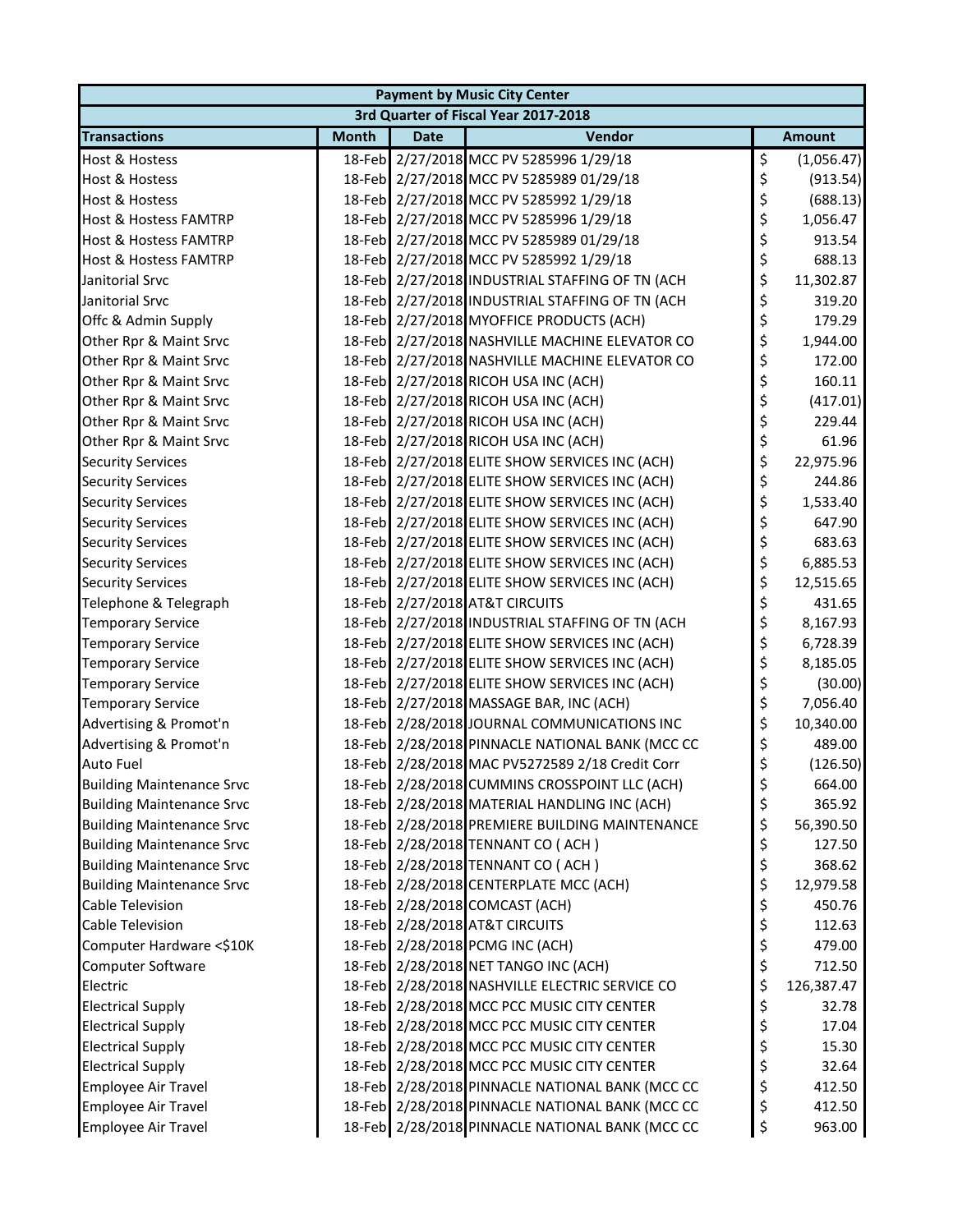| <b>Payment by Music City Center</b> |              |                        |                                                 |    |               |  |  |  |
|-------------------------------------|--------------|------------------------|-------------------------------------------------|----|---------------|--|--|--|
|                                     |              |                        | 3rd Quarter of Fiscal Year 2017-2018            |    |               |  |  |  |
| <b>Transactions</b>                 | <b>Month</b> | <b>Date</b>            | Vendor                                          |    | <b>Amount</b> |  |  |  |
| Employee Award/Gift                 |              |                        | 18-Feb 2/28/2018 TERRYBERRY CO LLC              | \$ | (317.63)      |  |  |  |
| Employee Award/Gift                 |              |                        | 18-Feb 2/28/2018 TERRYBERRY CO LLC              | \$ | 245.81        |  |  |  |
| <b>Employee Award/Gift</b>          |              |                        | 18-Feb 2/28/2018 PINNACLE NATIONAL BANK (MCC CC | \$ | 1,106.63      |  |  |  |
| <b>Employee Award/Gift</b>          |              |                        | 18-Feb 2/28/2018 MCC PCC MUSIC CITY CENTER      | \$ | 100.00        |  |  |  |
| <b>Employee Local Travel/Park</b>   |              |                        | 18-Feb 2/28/2018 SP PLUS CORPORATION (ACH)      | \$ | 6.00          |  |  |  |
| <b>Employee Local Travel/Park</b>   |              |                        | 18-Feb 2/28/2018 PINNACLE NATIONAL BANK (MCC CC | \$ | 10.00         |  |  |  |
| Employee Out-of-town Travel         |              |                        | 18-Feb 2/28/2018 PINNACLE NATIONAL BANK (MCC CC | \$ | 1,673.83      |  |  |  |
| Employee Out-of-town Travel         |              |                        | 18-Feb 2/28/2018 PINNACLE NATIONAL BANK (MCC CC | \$ | 471.84        |  |  |  |
| Employee Out-of-town Travel         |              |                        | 18-Feb 2/28/2018 PINNACLE NATIONAL BANK (MCC CC | \$ | 1,673.83      |  |  |  |
| Employee Out-of-town Travel         |              |                        | 18-Feb 2/28/2018 MCALISTER, TERI A              | \$ | 135.25        |  |  |  |
| Employee Out-of-town Travel         |              |                        | 18-Feb 2/28/2018 PINNACLE NATIONAL BANK (MCC CC | \$ | 1,732.24      |  |  |  |
| Employee Out-of-town Travel         |              |                        | 18-Feb 2/28/2018 PINNACLE NATIONAL BANK (MCC CC | \$ | (57.71)       |  |  |  |
| Employee Out-of-town Travel         |              |                        | 18-Feb 2/28/2018 FIELDS, CRYSTAL A              | \$ | 103.50        |  |  |  |
| Employee Out-of-town Travel         |              |                        | 18-Feb 2/28/2018 PINNACLE NATIONAL BANK (MCC CC | \$ | 1,183.15      |  |  |  |
| Food & Bev-Inhouse                  |              |                        | 18-Feb 2/28/2018 CENTERPLATE MCC (ACH)          | \$ | 493.80        |  |  |  |
| Food & Bev-Inhouse                  |              |                        | 18-Feb 2/28/2018 CENTERPLATE MCC (ACH)          | \$ | 127.76        |  |  |  |
| Food & Bev-Inhouse                  |              |                        | 18-Feb 2/28/2018 CENTERPLATE MCC (ACH)          | \$ | 123.03        |  |  |  |
| Food & Ice                          |              |                        | 18-Feb 2/28/2018 CENTERPLATE MCC (ACH)          | \$ | 194.84        |  |  |  |
| Food & Ice                          |              |                        | 18-Feb 2/28/2018 CENTERPLATE MCC (ACH)          | \$ | 268.75        |  |  |  |
| Gas                                 |              |                        | 18-Feb 2/28/2018 PIEDMONT NATURAL GAS CO (METRO | \$ | 6,291.94      |  |  |  |
| <b>Host &amp; Hostess</b>           |              |                        | 18-Feb 2/28/2018 PINNACLE NATIONAL BANK (MCC CC | \$ | 245.60        |  |  |  |
| <b>Host &amp; Hostess</b>           |              |                        | 18-Feb 2/28/2018 OMNI NASHVILLE LLC (ACH)       | \$ | 47.42         |  |  |  |
| <b>Host &amp; Hostess</b>           |              |                        | 18-Feb 2/28/2018 PINNACLE NATIONAL BANK (MCC CC | \$ | 5,122.07      |  |  |  |
| <b>Host &amp; Hostess</b>           |              |                        | 18-Feb 2/28/2018 NASHVILLE CONVENTION & VISITOR | \$ | 250.00        |  |  |  |
| <b>Host &amp; Hostess</b>           |              |                        | 18-Feb 2/28/2018 MCC PCC MUSIC CITY CENTER      | \$ | 22.35         |  |  |  |
| <b>Imprest Shortages</b>            |              |                        | 18-Feb 2/28/2018 MCC PCC MUSIC CITY CENTER      | \$ | (0.10)        |  |  |  |
| <b>Internet Services</b>            |              |                        | 18-Feb 2/28/2018 COMCAST (ACH)                  | \$ | 254.85        |  |  |  |
| <b>Internet Services</b>            |              |                        | 18-Feb 2/28/2018 PINNACLE NATIONAL BANK (MCC CC | \$ | 30.00         |  |  |  |
| Janitorial Srvc                     |              |                        | 18-Feb 2/28/2018 INDUSTRIAL STAFFING OF TN (ACH | \$ | 8,678.25      |  |  |  |
| Janitorial Srvc                     |              |                        | 18-Feb 2/28/2018 INDUSTRIAL STAFFING OF TN (ACH | \$ | 11,157.65     |  |  |  |
| <b>Laundry Services</b>             |              | 18-Feb 2/28/2018 ALSCO |                                                 | \$ | 120.80        |  |  |  |
| <b>Laundry Services</b>             |              | 18-Feb 2/28/2018 ALSCO |                                                 | Ş  | 120.80        |  |  |  |
| <b>Laundry Services</b>             |              | 18-Feb 2/28/2018 ALSCO |                                                 | \$ | 1,170.29      |  |  |  |
| Membership Dues                     |              |                        | 18-Feb 2/28/2018 PINNACLE NATIONAL BANK (MCC CC | \$ | 485.00        |  |  |  |
| <b>Mngt Cnsltnt Srvc</b>            |              |                        | 18-Feb 2/28/2018 PINNACLE NATIONAL BANK (MCC CC | \$ | 45.00         |  |  |  |
| <b>Mngt Cnsltnt Srvc</b>            |              |                        | 18-Feb 2/28/2018 MCC 2/18 Misc Inv A/R Entry    | \$ | (6, 102.50)   |  |  |  |
| <b>Mngt Cnsltnt Srvc</b>            |              |                        | 18-Feb 2/28/2018 CUSHION EMPLOYER SER (ACH)     | \$ | 1,267.00      |  |  |  |
| <b>Mngt Cnsltnt Srvc</b>            |              |                        | 18-Feb 2/28/2018 COMMONWEALTH DEVELOPMENT GRP I | \$ | 5,282.50      |  |  |  |
| Mngt Cnsltnt Srvc                   |              |                        | 18-Feb 2/28/2018 COMMONWEALTH DEVELOPMENT GRP I | \$ | 6,102.50      |  |  |  |
| Mngt Cnsltnt Srvc                   |              |                        | 18-Feb 2/28/2018 INQUIRIES INC (ACH)            | \$ | 60.00         |  |  |  |
| Mngt Cnsltnt Srvc                   |              |                        | 18-Feb 2/28/2018 INSTANT MEDICAL LLC (ACH)      | \$ | 29.85         |  |  |  |
| Offc & Admin Supply                 |              |                        | 18-Feb 2/28/2018 KELSAN INC (ACH)               | \$ | 38.18         |  |  |  |
| Other Rpr & Maint Srvc              |              |                        | 18-Feb 2/28/2018 JOHNSON CONTROLS INC/CARDKEY ( | \$ | 1,153.50      |  |  |  |
| Other Rpr & Maint Srvc              |              |                        | 18-Feb 2/28/2018 BAKER ROOFING CO (ACH)         | \$ | 599.63        |  |  |  |
| Other Rpr & Maint Srvc              |              |                        | 18-Feb 2/28/2018 ROTO ROOTER (ACH)              | \$ | 741.95        |  |  |  |
| Other Rpr & Maint Srvc              |              |                        | 18-Feb 2/28/2018 CRAWFORD DOOR SALES (ACH)      | \$ | 205.00        |  |  |  |
| Other Rpr & Maint Srvc              |              |                        | 18-Feb 2/28/2018 MCC 2/18 Misc Inv A/R Entry    | \$ | (3,522.67)    |  |  |  |
| Paint Supply                        |              |                        | 18-Feb 2/28/2018 MCC PCC MUSIC CITY CENTER      | \$ | 6.85          |  |  |  |
| Postage & Delivery Srvc             |              |                        | 18-Feb 2/28/2018 TERRYBERRY CO LLC              | \$ | (13.16)       |  |  |  |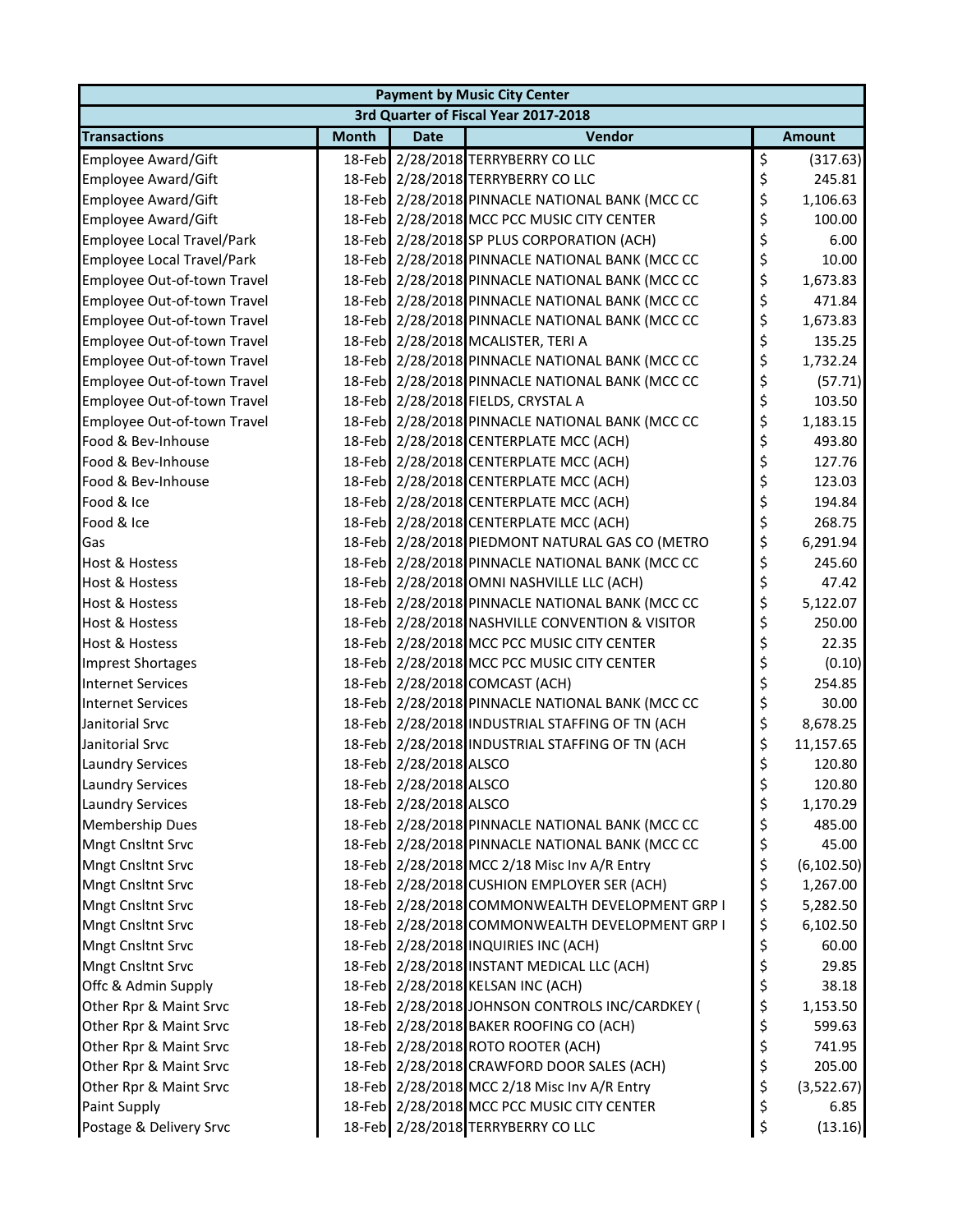| <b>Payment by Music City Center</b> |              |             |                                                 |    |                |  |  |  |
|-------------------------------------|--------------|-------------|-------------------------------------------------|----|----------------|--|--|--|
|                                     |              |             | 3rd Quarter of Fiscal Year 2017-2018            |    |                |  |  |  |
| <b>Transactions</b>                 | <b>Month</b> | <b>Date</b> | Vendor                                          |    | <b>Amount</b>  |  |  |  |
| Postage & Delivery Srvc             |              |             | 18-Feb 2/28/2018 TERRYBERRY CO LLC              | \$ | 13.52          |  |  |  |
| Postage & Delivery Srvc             |              |             | 18-Feb 2/28/2018 TERRYBERRY CO LLC              | \$ | (3.80)         |  |  |  |
| Postage & Delivery Srvc             |              |             | 18-Feb 2/28/2018 MCC PCC MUSIC CITY CENTER      | \$ | 44.62          |  |  |  |
| Refuse Disposal-Reimb               |              |             | 18-Feb 2/28/2018 REPUBLIC SVCS NASH /ALLIED WAS | \$ | 9,797.95       |  |  |  |
| Registration                        |              |             | 18-Feb 2/28/2018 PINNACLE NATIONAL BANK (MCC CC | \$ | 275.00         |  |  |  |
| Registration                        |              |             | 18-Feb 2/28/2018 PINNACLE NATIONAL BANK (MCC CC | \$ | 2,067.10       |  |  |  |
| <b>Rent Equipment</b>               |              |             | 18-Feb 2/28/2018 AT&T MOBILITY II LLC           | \$ | 2,000.00       |  |  |  |
| Rpr & Maint Srvc Bld Auto           |              |             | 18-Feb 2/28/2018 JOHNSON CONTROLS INC/CARDKEY ( | \$ | 3,445.83       |  |  |  |
| Safety Supply                       |              |             | 18-Feb 2/28/2018 MCC PCC MUSIC CITY CENTER      | \$ | 53.27          |  |  |  |
| <b>Security Services</b>            |              |             | 18-Feb 2/28/2018 ELITE SHOW SERVICES INC (ACH)  | \$ | 5,182.59       |  |  |  |
| Signs                               |              |             | 18-Feb 2/28/2018 JARVIS AWARD SIGN & FLAG CO (A | \$ | 150.00         |  |  |  |
| Signs                               |              |             | 18-Feb 2/28/2018 JARVIS AWARD SIGN & FLAG CO (A | \$ | 1,400.00       |  |  |  |
| Signs                               |              |             | 18-Feb 2/28/2018 JARVIS AWARD SIGN & FLAG CO (A | \$ | 180.00         |  |  |  |
| Signs                               |              |             | 18-Feb 2/28/2018 JARVIS AWARD SIGN & FLAG CO (A | \$ | 160.00         |  |  |  |
| <b>Small Equipment Supply</b>       |              |             | 18-Feb 2/28/2018 SUNSET MARKETING INC           | \$ | 145.50         |  |  |  |
| <b>Small Equipment Supply</b>       |              |             | 18-Feb 2/28/2018 SUNSET MARKETING INC           | \$ | 111.50         |  |  |  |
| <b>Small Equipment Supply</b>       |              |             | 18-Feb 2/28/2018 SUNSET MARKETING INC           | \$ | 94.75          |  |  |  |
| <b>Small Equipment Supply</b>       |              |             | 18-Feb 2/28/2018 PINNACLE NATIONAL BANK (MCC CC | \$ | 10.00          |  |  |  |
| Software License                    |              |             | 18-Feb 2/28/2018 PINNACLE NATIONAL BANK (MCC CC | \$ | 107.94         |  |  |  |
| Telephone & Telegraph               |              |             | 18-Feb 2/28/2018 AT&T (PO BOX 105320)(105262)(7 | \$ | 304.43         |  |  |  |
| <b>Temporary Service</b>            |              |             | 18-Feb 2/28/2018 MCC 02/28 TEMP Labor RCLS      | \$ | (1,082.59)     |  |  |  |
| <b>Temporary Service</b>            |              |             | 18-Feb 2/28/2018 INDUSTRIAL STAFFING OF TN (ACH | \$ | 8,556.97       |  |  |  |
| <b>Temporary Service</b>            |              |             | 18-Feb 2/28/2018 INDUSTRIAL STAFFING OF TN (ACH | \$ | 7,804.97       |  |  |  |
| <b>Temporary Service</b>            |              |             | 18-Feb 2/28/2018 ELITE SHOW SERVICES INC (ACH)  | \$ | 1,803.12       |  |  |  |
| <b>Temporary Service</b>            |              |             | 18-Feb 2/28/2018 ELITE SHOW SERVICES INC (ACH)  | \$ | 1,836.35       |  |  |  |
| <b>Temporary Service</b>            |              |             | 18-Feb 2/28/2018 ELITE SHOW SERVICES INC (ACH)  | \$ | 2,003.38       |  |  |  |
| <b>Temporary Service</b>            |              |             | 18-Feb 2/28/2018 ELITE SHOW SERVICES INC (ACH)  | \$ | 1,030.34       |  |  |  |
| <b>Temporary Service</b>            |              |             | 18-Feb 2/28/2018 ELITE SHOW SERVICES INC (ACH)  | \$ | 1,812.48       |  |  |  |
| <b>Temporary Service</b>            |              |             | 18-Feb 2/28/2018 ELITE SHOW SERVICES INC (ACH)  | \$ | 616.52         |  |  |  |
| <b>Temporary Service</b>            |              |             | 18-Feb 2/28/2018 ELITE SHOW SERVICES INC (ACH)  | \$ | 1,845.85       |  |  |  |
| <b>Temporary Service</b>            |              |             | 18-Feb 2/28/2018 ELITE SHOW SERVICES INC (ACH)  | \$ | 1,350.24       |  |  |  |
| Temporary Service                   |              |             | 18-Feb 2/28/2018 ELITE SHOW SERVICES INC (ACH)  | Ş  | (15.00)        |  |  |  |
| <b>Temporary Service</b>            |              |             | 18-Feb 2/28/2018 ELITE SHOW SERVICES INC (ACH)  | \$ | 12,611.20      |  |  |  |
| Temporary Service-Reimb             |              |             | 18-Feb 2/28/2018 MCC 02/28 TEMP Labor RCLS      | \$ | 1,082.59       |  |  |  |
| <b>Uniform Cleaning Service</b>     |              |             | 18-Feb 2/28/2018 MCC PCC MUSIC CITY CENTER      | \$ | 16.39          |  |  |  |
| Water                               |              |             | 18-Feb 2/28/2018 W&S/Feb 2018/WATER IDB         | \$ | 1,508.86       |  |  |  |
| Water                               |              |             | 18-Feb 2/28/2018 W&S/FEB 2018/ SEWER IDB        | \$ | 4,684.03       |  |  |  |
| <b>Total</b>                        | 18-Feb       |             |                                                 |    | \$2,547,013.63 |  |  |  |
| <b>Convention Center Authority</b>  | 18-Mar       |             | 3/1/2018 ADM FY18 03/18 LOCAP BILLING           | \$ | 36,800.00      |  |  |  |
| Info Systems Charge                 | 18-Mar       |             | 3/1/2018 ITS 03/18 FY 18 ISF BILLING            | \$ | 21,266.00      |  |  |  |
| Insurance-Liability/PropDmg         | 18-Mar       |             | 3/1/2018 MCC 3/18 INSURANCE RCLS                | \$ | 11,287.50      |  |  |  |
| Insurance-Liability/PropDmg         | 18-Mar       |             | 3/1/2018 MCC 3/18 INSURANCE RCLS                | \$ | 251.58         |  |  |  |
| Insurance-Liability/PropDmg         | 18-Mar       |             | 3/1/2018 MCC 3/18 INSURANCE RCLS                | \$ | 3,305.42       |  |  |  |
| Insurance-Liability/PropDmg         | 18-Mar       |             | 3/1/2018 MCC 3/18 INSURANCE RCLS                | \$ | 2,766.00       |  |  |  |
| Insurance-Liability/PropDmg         | 18-Mar       |             | 3/1/2018 MCC 3/18 INSURANCE RCLS                | \$ | 2,550.00       |  |  |  |
| Insurance-Liability/PropDmg         | 18-Mar       |             | 3/1/2018 MCC 3/18 INSURANCE RCLS                | \$ | 2,104.17       |  |  |  |
| Insurance-Liability/PropDmg         | 18-Mar       |             | 3/1/2018 MCC 3/18 INSURANCE RCLS                | \$ | 7,699.69       |  |  |  |
| Insurance-Liability/PropDmg         | 18-Mar       |             | 3/1/2018 MCC 3/18 INSURANCE RCLS                | \$ | 589.58         |  |  |  |
| Insurance-Liability/PropDmg         | 18-Mar       |             | 3/1/2018 MCC 3/18 INSURANCE RCLS                | \$ | 397.17         |  |  |  |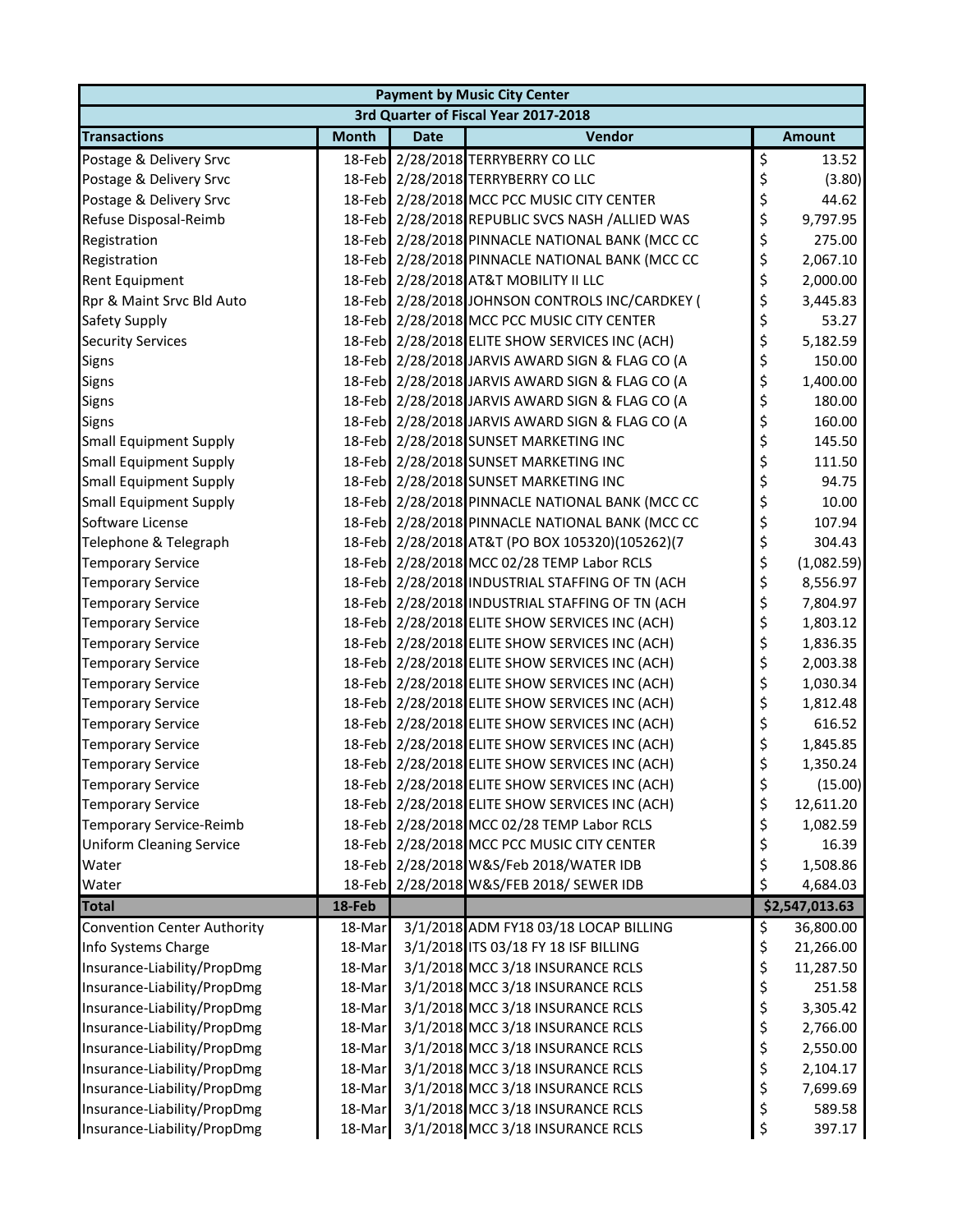| <b>Payment by Music City Center</b>  |              |                |                                         |    |               |  |  |  |
|--------------------------------------|--------------|----------------|-----------------------------------------|----|---------------|--|--|--|
| 3rd Quarter of Fiscal Year 2017-2018 |              |                |                                         |    |               |  |  |  |
| <b>Transactions</b>                  | <b>Month</b> | <b>Date</b>    | Vendor                                  |    | <b>Amount</b> |  |  |  |
| Insurance-Liability/PropDmg          | 18-Mar       |                | 3/1/2018 MCC 3/18 INSURANCE RCLS        | \$ | 3,408.75      |  |  |  |
| Insurance-Liability/PropDmg          | 18-Mar       |                | 3/1/2018 MCC 3/18 INSURANCE RCLS        | \$ | 2,228.58      |  |  |  |
| Insurance-Liability/PropDmg          | 18-Mar       |                | 3/1/2018 MCC 3/18 INSURANCE RCLS        | \$ | 978.67        |  |  |  |
| Insurance-Liability/PropDmg          | 18-Mar       |                | 3/1/2018 MCC 3/18 INSURANCE RCLS        | \$ | 300.00        |  |  |  |
| Insurance-Vehicles                   | 18-Mar       |                | 3/1/2018 MCC 3/18 INSURANCE RCLS        | \$ | 1,230.17      |  |  |  |
| Insurance-Workman's Comp             | 18-Mar       |                | 3/1/2018 MCC 3/18 INSURANCE RCLS        | \$ | 10,940.67     |  |  |  |
| Rpr & Maint Srvc Air Walls           | 18-Mar       |                | 3/1/2018 MCC 3/18 SRVC CONTRACT RCLS    | \$ | 3,550.00      |  |  |  |
| Rpr & Maint Srvc Air Walls           | 18-Mar       |                | 3/1/2018 MCC 3/18 SRVC CONTRACT RCLS    | \$ | 3,000.00      |  |  |  |
| Rpr & Maint Srvc Crestron            | 18-Mar       |                | 3/1/2018 MCC 3/18 SRVC CONTRACT RCLS    | \$ | 2,066.66      |  |  |  |
| Rpr & Maint Srvc Solar Panel         | 18-Mar       |                | 3/1/2018 MCC 3/18 SRVC CONTRACT RCLS    | \$ | 450.00        |  |  |  |
| Rpr & Maint Srvc UPS                 | 18-Mar       |                | 3/1/2018 MCC 3/18 SRVC CONTRACT RCLS    | \$ | 1,093.25      |  |  |  |
| <b>Laundry Services</b>              | 18-Mar       | 3/2/2018 ALSCO |                                         | \$ | 1,170.29      |  |  |  |
| <b>Merchant Fees</b>                 | 18-Mar       |                | 3/2/2018 7100 MCC CC Receipts           | \$ | (127.18)      |  |  |  |
| Landscaping Srvc                     | 18-Mar       |                | 3/5/2018 REED LANDSCAPING INC (ACH)     | \$ | 2,800.00      |  |  |  |
| Landscaping Srvc-Indoor              | 18-Mar       |                | 3/5/2018 PLANTS ALIVE (ACH)             | \$ | 510.00        |  |  |  |
| Offc & Admin Supply                  | 18-Mar       |                | 3/5/2018 MYOFFICE PRODUCTS (ACH)        | \$ | 13.05         |  |  |  |
| Offc & Admin Supply                  | 18-Mar       |                | 3/5/2018 MYOFFICE PRODUCTS (ACH)        | \$ | 3.54          |  |  |  |
| Offc & Admin Supply                  | 18-Mar       |                | 3/5/2018 MYOFFICE PRODUCTS (ACH)        | \$ | 3.56          |  |  |  |
| Rpr & Maint Srvc Janus               | 18-Mar       |                | 3/5/2018 MORROW TECHNOLOGIES CORP (ACH) | \$ | 2,130.00      |  |  |  |
| <b>Uniform Cleaning Service</b>      | 18-Mar       |                | 3/5/2018 CINTAS CORP #051 MATS & RUGS(A | \$ | 1,464.25      |  |  |  |
| <b>Building Maintenance Srvc</b>     | 18-Mar       |                | 3/6/2018 ISENHOUR DOOR PRODUCTS INC (AC | \$ | 300.00        |  |  |  |
| <b>Medical Services</b>              | 18-Mar       |                | 3/6/2018 MED STAR MEDICAL STAFFING INC  | \$ | 2,552.00      |  |  |  |
| <b>Merchant Fees</b>                 | 18-Mar       |                | 3/7/2018 7100 MCC CC Receipts           | \$ | (13.80)       |  |  |  |
| Offc & Admin Supply                  | 18-Mar       |                | 3/7/2018 SUNSET MARKETING INC           | \$ | 110.00        |  |  |  |
| Legal Services                       | 18-Mar       |                | 3/8/2018 BONE MCALLESTER NORTON PLLC    | \$ | 10,000.00     |  |  |  |
| Refuse Disposal-Reimb                | 18-Mar       |                | 3/8/2018 COMPOST CO (ACH)               | \$ | 2,115.00      |  |  |  |
| Cafe Plan Pre-Tax Savings            | 18-Mar       |                | 3/9/2018 Actual Burden Journal Entries  | \$ | 152.74        |  |  |  |
| Cafe Plan Pre-Tax Savings            | 18-Mar       |                | 3/9/2018 Actual Burden Journal Entries  | \$ | 48.63         |  |  |  |
| Cafe Plan Pre-Tax Savings            | 18-Mar       |                | 3/9/2018 Actual Burden Journal Entries  | \$ | 146.05        |  |  |  |
| Cafe Plan Pre-Tax Savings            | 18-Mar       |                | 3/9/2018 Actual Burden Journal Entries  | \$ | 344.64        |  |  |  |
| Cafe Plan Pre-Tax Savings            | 18-Mar       |                | 3/9/2018 Actual Burden Journal Entries  | \$ | 20.96         |  |  |  |
| Cafe Plan Pre-Tax Savings            | 18-Mar       |                | 3/9/2018 Actual Burden Journal Entries  | P  | 67.58         |  |  |  |
| Cafe Plan Pre-Tax Savings            | 18-Mar       |                | 3/9/2018 Actual Burden Journal Entries  | \$ | 29.00         |  |  |  |
| Cafe Plan Pre-Tax Savings            | 18-Mar       |                | 3/9/2018 Actual Burden Journal Entries  | \$ | 216.89        |  |  |  |
| Cafe Plan Pre-Tax Savings            | 18-Mar       |                | 3/9/2018 Actual Burden Journal Entries  | \$ | 30.94         |  |  |  |
| Cafe Plan Pre-Tax Savings            | 18-Mar       |                | 3/9/2018 Actual Burden Journal Entries  | \$ | 19.91         |  |  |  |
| Cafe Plan Pre-Tax Savings            | 18-Mar       |                | 3/9/2018 Actual Burden Journal Entries  | \$ | 42.92         |  |  |  |
| Cafe Plan Pre-Tax Savings            | 18-Mar       |                | 3/9/2018 Actual Burden Journal Entries  | \$ | 14.52         |  |  |  |
| Cafe Plan Pre-Tax Savings            | 18-Mar       |                | 3/9/2018 Actual Burden Journal Entries  | \$ | 75.51         |  |  |  |
| Cafe Plan Pre-Tax Savings            | 18-Mar       |                | 3/9/2018 Actual Burden Journal Entries  | \$ | 19.90         |  |  |  |
| Cafe Plan Pre-Tax Savings            | 18-Mar       |                | 3/9/2018 Actual Burden Journal Entries  | \$ | 35.00         |  |  |  |
| Cafe Plan Pre-Tax Savings            | 18-Mar       |                | 3/9/2018 Actual Burden Journal Entries  | \$ | 33.07         |  |  |  |
| Cafe Plan Pre-Tax Savings            | 18-Mar       |                | 3/9/2018 Actual Burden Journal Entries  | \$ | 49.56         |  |  |  |
| CCA Employer 401K Plan               | 18-Mar       |                | 3/9/2018 Actual Burden Journal Entries  | \$ | 735.25        |  |  |  |
| CCA Employer 401K Plan               | 18-Mar       |                | 3/9/2018 Actual Burden Journal Entries  | \$ | 1,078.33      |  |  |  |
| CCA Employer 401K Plan               | 18-Mar       |                | 3/9/2018 Actual Burden Journal Entries  | \$ | 1,367.02      |  |  |  |
| CCA Employer 401K Plan               | 18-Mar       |                | 3/9/2018 Actual Burden Journal Entries  | \$ | 443.11        |  |  |  |
| CCA Employer 401K Plan               | 18-Mar       |                | 3/9/2018 Actual Burden Journal Entries  | \$ | 870.02        |  |  |  |
| CCA Employer 401K Plan               | 18-Mar       |                | 3/9/2018 Actual Burden Journal Entries  | \$ | 237.30        |  |  |  |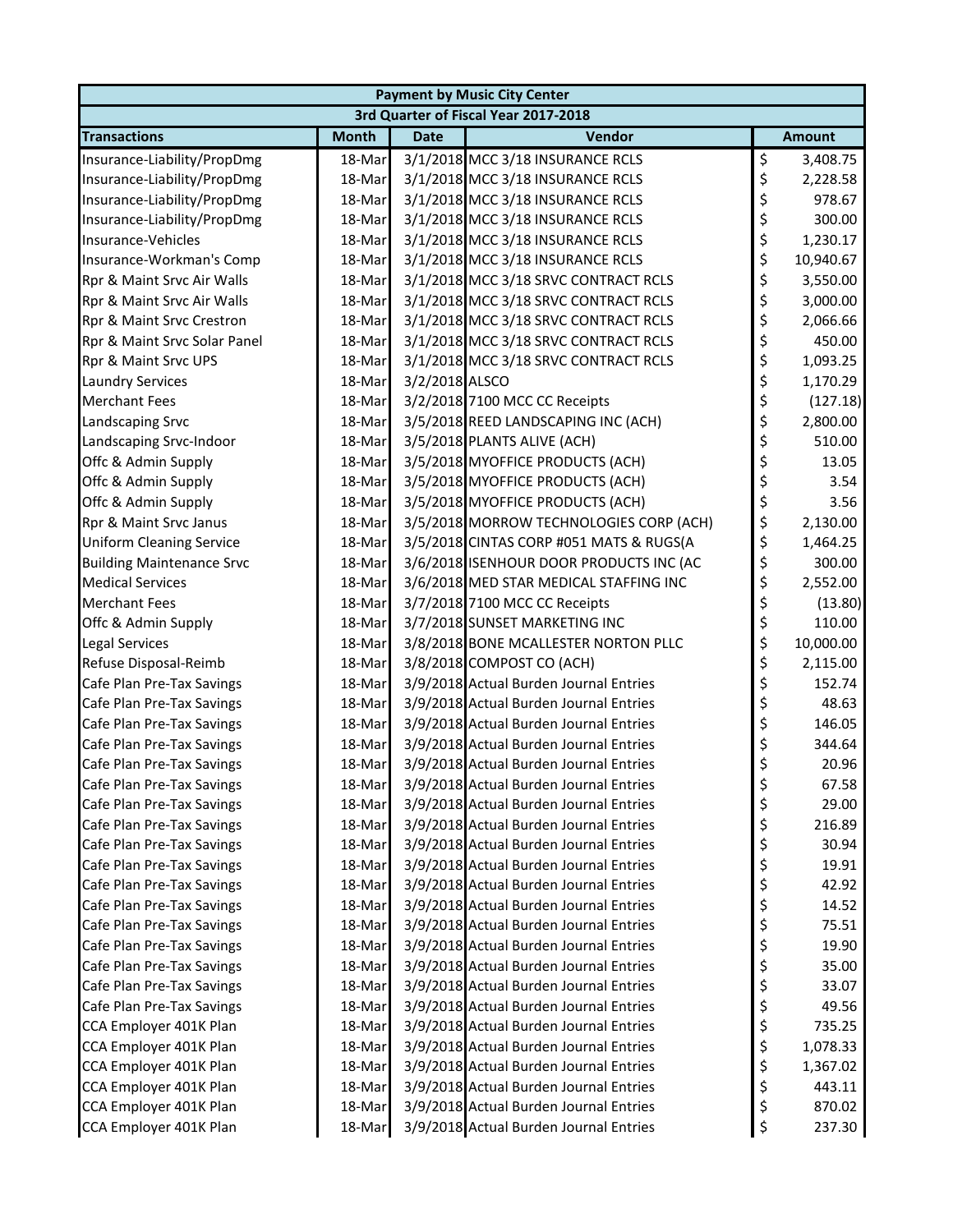| <b>Payment by Music City Center</b>  |              |             |                                        |    |               |  |  |  |
|--------------------------------------|--------------|-------------|----------------------------------------|----|---------------|--|--|--|
| 3rd Quarter of Fiscal Year 2017-2018 |              |             |                                        |    |               |  |  |  |
| <b>Transactions</b>                  | <b>Month</b> | <b>Date</b> | Vendor                                 |    | <b>Amount</b> |  |  |  |
| CCA Employer 401K Plan               | 18-Mar       |             | 3/9/2018 Actual Burden Journal Entries | \$ | 191.16        |  |  |  |
| CCA Employer 401K Plan               | 18-Mar       |             | 3/9/2018 Actual Burden Journal Entries | \$ | 227.30        |  |  |  |
| CCA Employer 401K Plan               | 18-Mar       |             | 3/9/2018 Actual Burden Journal Entries | \$ | 541.53        |  |  |  |
| CCA Employer 401K Plan               | 18-Mar       |             | 3/9/2018 Actual Burden Journal Entries | \$ | 235.75        |  |  |  |
| CCA Employer 401K Plan               | 18-Mar       |             | 3/9/2018 Actual Burden Journal Entries | \$ | 141.75        |  |  |  |
| <b>Employer Dental Group</b>         | 18-Mar       |             | 3/9/2018 Actual Burden Journal Entries | \$ | 239.19        |  |  |  |
| <b>Employer Dental Group</b>         | 18-Mar       |             | 3/9/2018 Actual Burden Journal Entries | \$ | 46.29         |  |  |  |
| <b>Employer Dental Group</b>         | 18-Mar       |             | 3/9/2018 Actual Burden Journal Entries | \$ | 247.98        |  |  |  |
| <b>Employer Dental Group</b>         | 18-Mar       |             | 3/9/2018 Actual Burden Journal Entries | \$ | 583.91        |  |  |  |
| <b>Employer Dental Group</b>         | 18-Mar       |             | 3/9/2018 Actual Burden Journal Entries | \$ | 18.01         |  |  |  |
| <b>Employer Dental Group</b>         | 18-Mar       |             | 3/9/2018 Actual Burden Journal Entries | \$ | 88.71         |  |  |  |
| <b>Employer Dental Group</b>         | 18-Mar       |             | 3/9/2018 Actual Burden Journal Entries | \$ | 36.02         |  |  |  |
| <b>Employer Dental Group</b>         | 18-Mar       |             | 3/9/2018 Actual Burden Journal Entries | \$ | 351.86        |  |  |  |
| <b>Employer Dental Group</b>         | 18-Mar       |             | 3/9/2018 Actual Burden Journal Entries | \$ | 42.42         |  |  |  |
| <b>Employer Dental Group</b>         | 18-Mar       |             | 3/9/2018 Actual Burden Journal Entries | \$ | 68.91         |  |  |  |
| <b>Employer Dental Group</b>         | 18-Mar       |             | 3/9/2018 Actual Burden Journal Entries | \$ | 18.01         |  |  |  |
| <b>Employer Dental Group</b>         | 18-Mar       |             | 3/9/2018 Actual Burden Journal Entries | \$ | 78.44         |  |  |  |
| <b>Employer Dental Group</b>         | 18-Mar       |             | 3/9/2018 Actual Burden Journal Entries | \$ | 36.02         |  |  |  |
| <b>Employer Dental Group</b>         | 18-Mar       |             | 3/9/2018 Actual Burden Journal Entries | \$ | 154.35        |  |  |  |
| <b>Employer Dental Group</b>         | 18-Mar       |             | 3/9/2018 Actual Burden Journal Entries | \$ | 32.15         |  |  |  |
| <b>Employer Dental Group</b>         | 18-Mar       |             | 3/9/2018 Actual Burden Journal Entries | \$ | 54.03         |  |  |  |
| <b>Employer Dental Group</b>         | 18-Mar       |             | 3/9/2018 Actual Burden Journal Entries | \$ | 46.29         |  |  |  |
| <b>Employer Dental Group</b>         | 18-Mar       |             | 3/9/2018 Actual Burden Journal Entries | \$ | 64.30         |  |  |  |
| <b>Employer Group Health</b>         | 18-Mar       |             | 3/9/2018 Actual Burden Journal Entries | \$ | 5,661.00      |  |  |  |
| <b>Employer Group Health</b>         | 18-Mar       |             | 3/9/2018 Actual Burden Journal Entries | \$ | 1,728.00      |  |  |  |
| <b>Employer Group Health</b>         | 18-Mar       |             | 3/9/2018 Actual Burden Journal Entries | \$ | 5,368.04      |  |  |  |
| <b>Employer Group Health</b>         | 18-Mar       |             | 3/9/2018 Actual Burden Journal Entries | \$ | 12,927.00     |  |  |  |
| <b>Employer Group Health</b>         | 18-Mar       |             | 3/9/2018 Actual Burden Journal Entries | \$ | 750.00        |  |  |  |
| <b>Employer Group Health</b>         | 18-Mar       |             | 3/9/2018 Actual Burden Journal Entries | \$ | 3,114.00      |  |  |  |
| <b>Employer Group Health</b>         | 18-Mar       |             | 3/9/2018 Actual Burden Journal Entries | \$ | 1,035.00      |  |  |  |
| <b>Employer Group Health</b>         | 18-Mar       |             | 3/9/2018 Actual Burden Journal Entries | \$ | 7,767.99      |  |  |  |
| <b>Employer Group Health</b>         | 18-Mar       |             | 3/9/2018 Actual Burden Journal Entries | ₹  | 1,056.00      |  |  |  |
| <b>Employer Group Health</b>         | 18-Mar       |             | 3/9/2018 Actual Burden Journal Entries | \$ | 360.97        |  |  |  |
| <b>Employer Group Health</b>         | 18-Mar       |             | 3/9/2018 Actual Burden Journal Entries | \$ | 1,533.00      |  |  |  |
| <b>Employer Group Health</b>         | 18-Mar       |             | 3/9/2018 Actual Burden Journal Entries | \$ | 555.00        |  |  |  |
| <b>Employer Group Health</b>         | 18-Mar       |             | 3/9/2018 Actual Burden Journal Entries | \$ | 2,610.00      |  |  |  |
| <b>Employer Group Health</b>         | 18-Mar       |             | 3/9/2018 Actual Burden Journal Entries | \$ | 678.00        |  |  |  |
| <b>Employer Group Health</b>         | 18-Mar       |             | 3/9/2018 Actual Burden Journal Entries | \$ | 1,263.00      |  |  |  |
| <b>Employer Group Health</b>         | 18-Mar       |             | 3/9/2018 Actual Burden Journal Entries | \$ | 1,233.00      |  |  |  |
| <b>Employer Group Health</b>         | 18-Mar       |             | 3/9/2018 Actual Burden Journal Entries | \$ | 1,698.00      |  |  |  |
| Employer OASDI                       | 18-Mar       |             | 3/9/2018 Actual Burden Journal Entries | \$ | 1,452.81      |  |  |  |
| Employer OASDI                       | 18-Mar       |             | 3/9/2018 Actual Burden Journal Entries | \$ | 424.98        |  |  |  |
| Employer OASDI                       | 18-Mar       |             | 3/9/2018 Actual Burden Journal Entries | \$ | 2,319.38      |  |  |  |
| Employer OASDI                       | 18-Mar       |             | 3/9/2018 Actual Burden Journal Entries | \$ | 3,100.05      |  |  |  |
| Employer OASDI                       | 18-Mar       |             | 3/9/2018 Actual Burden Journal Entries | \$ | 137.82        |  |  |  |
| Employer OASDI                       | 18-Mar       |             | 3/9/2018 Actual Burden Journal Entries | \$ | 700.07        |  |  |  |
| Employer OASDI                       | 18-Mar       |             | 3/9/2018 Actual Burden Journal Entries | \$ | 406.16        |  |  |  |
| Employer OASDI                       | 18-Mar       |             | 3/9/2018 Actual Burden Journal Entries | \$ | 1,889.53      |  |  |  |
| <b>Employer OASDI</b>                | 18-Mar       |             | 3/9/2018 Actual Burden Journal Entries | \$ | 302.62        |  |  |  |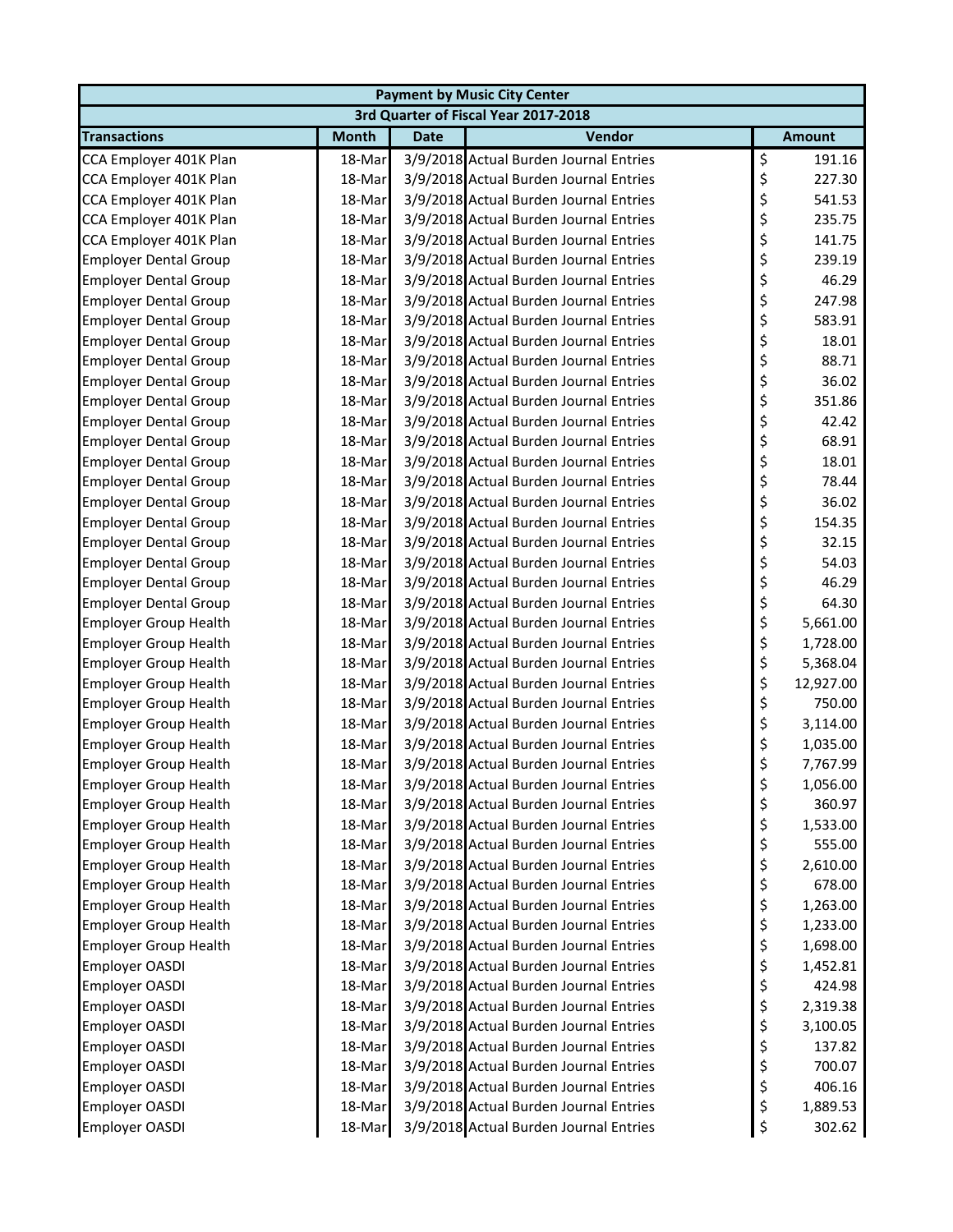| <b>Payment by Music City Center</b> |              |             |                                        |    |               |  |  |
|-------------------------------------|--------------|-------------|----------------------------------------|----|---------------|--|--|
|                                     |              |             | 3rd Quarter of Fiscal Year 2017-2018   |    |               |  |  |
| <b>Transactions</b>                 | <b>Month</b> | <b>Date</b> | Vendor                                 |    | <b>Amount</b> |  |  |
| Employer OASDI                      | 18-Mar       |             | 3/9/2018 Actual Burden Journal Entries | \$ | 552.62        |  |  |
| Employer OASDI                      | 18-Mar       |             | 3/9/2018 Actual Burden Journal Entries | \$ | 336.89        |  |  |
| <b>Employer OASDI</b>               | 18-Mar       |             | 3/9/2018 Actual Burden Journal Entries | \$ | 1,096.56      |  |  |
| Employer OASDI                      | 18-Mar       |             | 3/9/2018 Actual Burden Journal Entries | \$ | 340.53        |  |  |
| Employer OASDI                      | 18-Mar       |             | 3/9/2018 Actual Burden Journal Entries | \$ | 957.97        |  |  |
| <b>Employer OASDI</b>               | 18-Mar       |             | 3/9/2018 Actual Burden Journal Entries | \$ | 510.41        |  |  |
| Employer OASDI                      | 18-Mar       |             | 3/9/2018 Actual Burden Journal Entries | \$ | 468.87        |  |  |
| Employer OASDI                      | 18-Mar       |             | 3/9/2018 Actual Burden Journal Entries | \$ | 4,948.29      |  |  |
| Employer OASDI                      | 18-Mar       |             | 3/9/2018 Actual Burden Journal Entries | \$ | 455.84        |  |  |
| <b>Employer Pension</b>             | 18-Mar       |             | 3/9/2018 Actual Burden Journal Entries | \$ | 926.88        |  |  |
| <b>Employer Pension</b>             | 18-Mar       |             | 3/9/2018 Actual Burden Journal Entries | \$ | 308.12        |  |  |
| <b>Employer Pension</b>             | 18-Mar       |             | 3/9/2018 Actual Burden Journal Entries | \$ | 868.54        |  |  |
| <b>Employer Pension</b>             | 18-Mar       |             | 3/9/2018 Actual Burden Journal Entries | \$ | 652.21        |  |  |
| <b>Employer Pension</b>             | 18-Mar       |             | 3/9/2018 Actual Burden Journal Entries | \$ | 2,262.55      |  |  |
| <b>Employer Pension</b>             | 18-Mar       |             | 3/9/2018 Actual Burden Journal Entries | \$ | 1,087.08      |  |  |
| <b>Employer Pension</b>             | 18-Mar       |             | 3/9/2018 Actual Burden Journal Entries | \$ | 2,632.50      |  |  |
| <b>Employer SSN Medical</b>         | 18-Mar       |             | 3/9/2018 Actual Burden Journal Entries | \$ | 339.75        |  |  |
| <b>Employer SSN Medical</b>         | 18-Mar       |             | 3/9/2018 Actual Burden Journal Entries | \$ | 99.39         |  |  |
| <b>Employer SSN Medical</b>         | 18-Mar       |             | 3/9/2018 Actual Burden Journal Entries | \$ | 542.40        |  |  |
| <b>Employer SSN Medical</b>         | 18-Mar       |             | 3/9/2018 Actual Burden Journal Entries | \$ | 724.98        |  |  |
| <b>Employer SSN Medical</b>         | 18-Mar       |             | 3/9/2018 Actual Burden Journal Entries | \$ | 32.23         |  |  |
| <b>Employer SSN Medical</b>         | 18-Mar       |             | 3/9/2018 Actual Burden Journal Entries | \$ | 163.72        |  |  |
| <b>Employer SSN Medical</b>         | 18-Mar       |             | 3/9/2018 Actual Burden Journal Entries | \$ | 94.99         |  |  |
| <b>Employer SSN Medical</b>         | 18-Mar       |             | 3/9/2018 Actual Burden Journal Entries | \$ | 441.91        |  |  |
| <b>Employer SSN Medical</b>         | 18-Mar       |             | 3/9/2018 Actual Burden Journal Entries | \$ | 70.77         |  |  |
| <b>Employer SSN Medical</b>         | 18-Mar       |             | 3/9/2018 Actual Burden Journal Entries | \$ | 129.25        |  |  |
| <b>Employer SSN Medical</b>         | 18-Mar       |             | 3/9/2018 Actual Burden Journal Entries | \$ | 78.79         |  |  |
| <b>Employer SSN Medical</b>         | 18-Mar       |             | 3/9/2018 Actual Burden Journal Entries | \$ | 256.45        |  |  |
| <b>Employer SSN Medical</b>         | 18-Mar       |             | 3/9/2018 Actual Burden Journal Entries | \$ | 79.65         |  |  |
| <b>Employer SSN Medical</b>         | 18-Mar       |             | 3/9/2018 Actual Burden Journal Entries | \$ | 224.04        |  |  |
| <b>Employer SSN Medical</b>         | 18-Mar       |             | 3/9/2018 Actual Burden Journal Entries | \$ | 119.36        |  |  |
| <b>Employer SSN Medical</b>         | 18-Mar       |             | 3/9/2018 Actual Burden Journal Entries | Ş  | 109.65        |  |  |
| <b>Employer SSN Medical</b>         | 18-Mar       |             | 3/9/2018 Actual Burden Journal Entries | \$ | 1,623.89      |  |  |
| <b>Employer SSN Medical</b>         | 18-Mar       |             | 3/9/2018 Actual Burden Journal Entries | \$ | 106.60        |  |  |
| <b>FSA Pre-Tax Savings</b>          | 18-Mar       |             | 3/9/2018 Actual Burden Journal Entries | \$ | 1.59          |  |  |
| <b>FSA Pre-Tax Savings</b>          | 18-Mar       |             | 3/9/2018 Actual Burden Journal Entries | \$ | 8.29          |  |  |
| <b>FSA Pre-Tax Savings</b>          | 18-Mar       |             | 3/9/2018 Actual Burden Journal Entries | \$ | 6.70          |  |  |
| <b>FSA Pre-Tax Savings</b>          | 18-Mar       |             | 3/9/2018 Actual Burden Journal Entries | \$ | 24.23         |  |  |
| <b>FSA Pre-Tax Savings</b>          | 18-Mar       |             | 3/9/2018 Actual Burden Journal Entries | \$ | 8.29          |  |  |
| <b>Holiday Pay</b>                  | 18-Mar       |             | 3/9/2018 Payroll Labor Distribution    | \$ | 106.32        |  |  |
| <b>Holiday Pay</b>                  | 18-Mar       |             | 3/9/2018 Payroll Labor Distribution    | \$ | 304.00        |  |  |
| <b>Holiday Pay</b>                  | 18-Mar       |             | 3/9/2018 Payroll Labor Distribution    | \$ | 114.24        |  |  |
| <b>Internet Services</b>            | 18-Mar       |             | 3/9/2018 AT&T DATACOMM                 | \$ | 7,445.67      |  |  |
| Leave Pay                           | 18-Mar       |             | 3/9/2018 Payroll Labor Distribution    | \$ | 1,407.46      |  |  |
| Leave Pay                           | 18-Mar       |             | 3/9/2018 Payroll Labor Distribution    | \$ | 492.28        |  |  |
| Leave Pay                           | 18-Mar       |             | 3/9/2018 Payroll Labor Distribution    | \$ | 1,008.72      |  |  |
| Leave Pay                           | 18-Mar       |             | 3/9/2018 Payroll Labor Distribution    | \$ | 2,294.29      |  |  |
| Leave Pay                           | 18-Mar       |             | 3/9/2018 Payroll Labor Distribution    | \$ | 1,333.57      |  |  |
| Leave Pay                           | 18-Mar       |             | 3/9/2018 Payroll Labor Distribution    | \$ | 86.41         |  |  |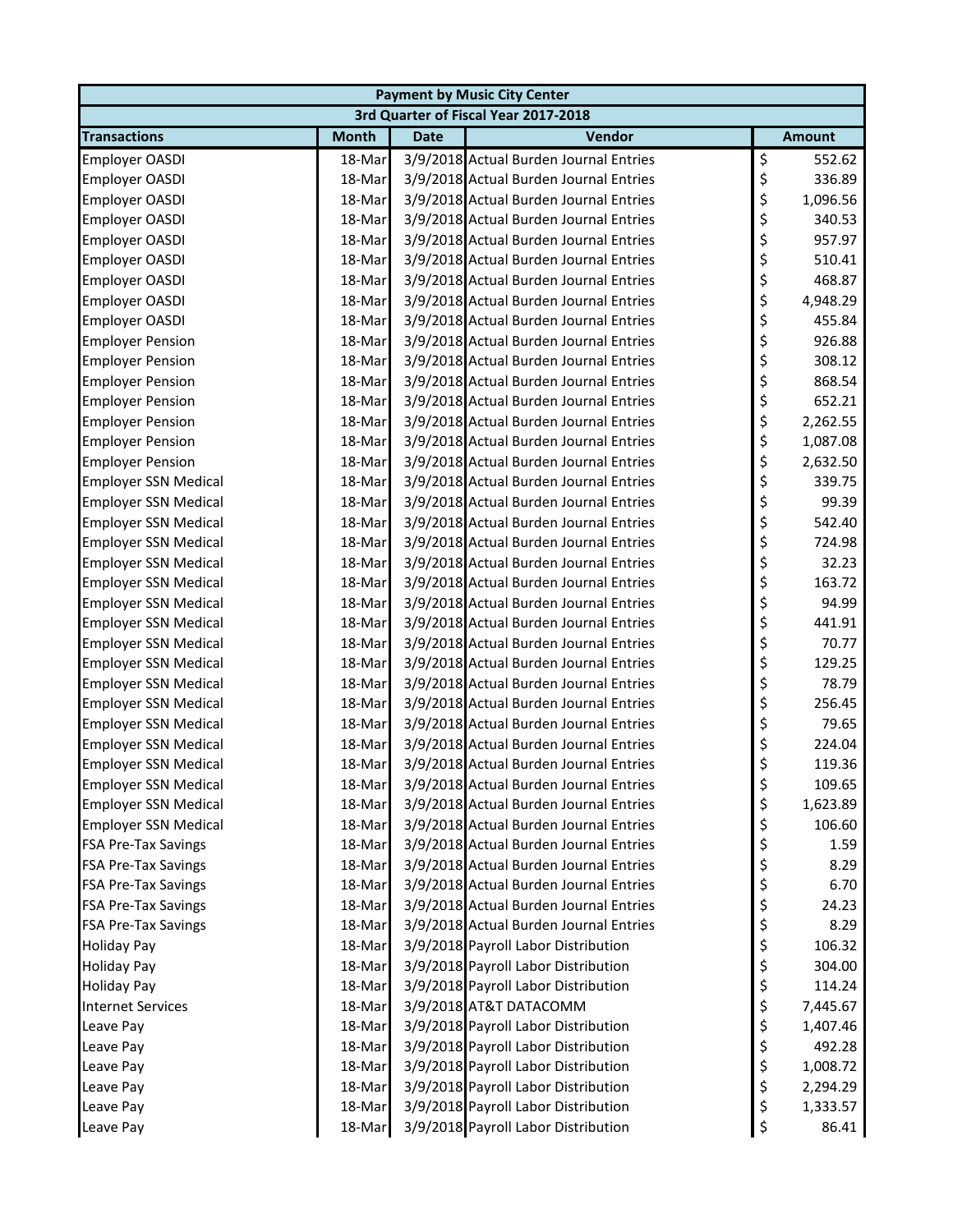| <b>Payment by Music City Center</b> |              |             |                                      |    |               |  |  |  |
|-------------------------------------|--------------|-------------|--------------------------------------|----|---------------|--|--|--|
|                                     |              |             | 3rd Quarter of Fiscal Year 2017-2018 |    |               |  |  |  |
| <b>Transactions</b>                 | <b>Month</b> | <b>Date</b> | Vendor                               |    | <b>Amount</b> |  |  |  |
| Leave Pay                           | 18-Mar       |             | 3/9/2018 Payroll Labor Distribution  | \$ | 609.06        |  |  |  |
| Leave Pay                           | 18-Mar       |             | 3/9/2018 Payroll Labor Distribution  | \$ | 1,941.44      |  |  |  |
| Leave Pay                           | 18-Mar       |             | 3/9/2018 Payroll Labor Distribution  | \$ | 947.24        |  |  |  |
| Leave Pay                           | 18-Mar       |             | 3/9/2018 Payroll Labor Distribution  | \$ | 610.16        |  |  |  |
| Leave Pay                           | 18-Mar       |             | 3/9/2018 Payroll Labor Distribution  | \$ | 1,222.00      |  |  |  |
| Leave Pay                           | 18-Mar       |             | 3/9/2018 Payroll Labor Distribution  | \$ | 857.84        |  |  |  |
| Leave Pay                           | 18-Mar       |             | 3/9/2018 Payroll Labor Distribution  | \$ | 1,323.12      |  |  |  |
| Other Rpr & Maint Srvc              | 18-Mar       |             | 3/9/2018 RICOH USA INC (ACH)         | \$ | 414.78        |  |  |  |
| Other Rpr & Maint Srvc              | 18-Mar       |             | 3/9/2018 RICOH USA INC (ACH)         | \$ | 62.22         |  |  |  |
| Other Rpr & Maint Srvc              | 18-Mar       |             | 3/9/2018 RICOH USA INC (ACH)         | \$ | 158.78        |  |  |  |
| Other Rpr & Maint Srvc              | 18-Mar       |             | 3/9/2018 RICOH USA INC (ACH)         | \$ | 158.78        |  |  |  |
| Other Rpr & Maint Srvc              | 18-Mar       |             | 3/9/2018 RICOH USA INC (ACH)         | \$ | 1,120.89      |  |  |  |
| Other Rpr & Maint Srvc              | 18-Mar       |             | 3/9/2018 RICOH USA INC (ACH)         | \$ | 311.10        |  |  |  |
| Other Rpr & Maint Srvc              | 18-Mar       |             | 3/9/2018 RICOH USA INC (ACH)         | \$ | 23.50         |  |  |  |
| Other Rpr & Maint Srvc              | 18-Mar       |             | 3/9/2018 RICOH USA INC (ACH)         | \$ | 211.46        |  |  |  |
| Other Rpr & Maint Srvc              | 18-Mar       |             | 3/9/2018 RICOH USA INC (ACH)         | \$ | 183.87        |  |  |  |
| Other Rpr & Maint Srvc              | 18-Mar       |             | 3/9/2018 RICOH USA INC (ACH)         | \$ | 412.80        |  |  |  |
| Other Rpr & Maint Srvc              | 18-Mar       |             | 3/9/2018 RICOH USA INC (ACH)         | \$ | 315.96        |  |  |  |
| Other Special Pay                   | 18-Mar       |             | 3/9/2018 Payroll Labor Distribution  | \$ | 91,200.00     |  |  |  |
| Overtime Pay                        | 18-Mar       |             | 3/9/2018 Payroll Labor Distribution  | \$ | 288.18        |  |  |  |
| Overtime Pay                        | 18-Mar       |             | 3/9/2018 Payroll Labor Distribution  | \$ | 21.07         |  |  |  |
| Overtime Pay                        | 18-Mar       |             | 3/9/2018 Payroll Labor Distribution  | \$ | 5,516.77      |  |  |  |
| Overtime Pay                        | 18-Mar       |             | 3/9/2018 Payroll Labor Distribution  | \$ | 1,680.28      |  |  |  |
| Overtime Pay                        | 18-Mar       |             | 3/9/2018 Payroll Labor Distribution  | \$ | 481.76        |  |  |  |
| Overtime Pay                        | 18-Mar       |             | 3/9/2018 Payroll Labor Distribution  | \$ | 524.44        |  |  |  |
| Overtime Pay                        | 18-Mar       |             | 3/9/2018 Payroll Labor Distribution  | \$ | 279.48        |  |  |  |
| Overtime Pay                        | 18-Mar       |             | 3/9/2018 Payroll Labor Distribution  | \$ | 387.35        |  |  |  |
| Overtime Pay                        | 18-Mar       |             | 3/9/2018 Payroll Labor Distribution  | \$ | 430.26        |  |  |  |
| Overtime Pay                        | 18-Mar       |             | 3/9/2018 Payroll Labor Distribution  | \$ | 4.16          |  |  |  |
| Overtime Pay                        | 18-Mar       |             | 3/9/2018 Payroll Labor Distribution  | \$ | 199.78        |  |  |  |
| Overtime Pay                        | 18-Mar       |             | 3/9/2018 Payroll Labor Distribution  | \$ | 313.43        |  |  |  |
| Overtime Pay                        | 18-Mar       |             | 3/9/2018 Payroll Labor Distribution  | Ş  | 22.25         |  |  |  |
| Overtime Pay                        | 18-Mar       |             | 3/9/2018 Payroll Labor Distribution  | \$ | 107.36        |  |  |  |
| <b>Regular Pay</b>                  | 18-Mar       |             | 3/9/2018 Payroll Labor Distribution  | \$ | 23,627.28     |  |  |  |
| <b>Regular Pay</b>                  | 18-Mar       |             | 3/9/2018 Payroll Labor Distribution  | \$ | 6,997.89      |  |  |  |
| <b>Regular Pay</b>                  | 18-Mar       |             | 3/9/2018 Payroll Labor Distribution  | \$ | 32,793.18     |  |  |  |
| <b>Regular Pay</b>                  | 18-Mar       |             | 3/9/2018 Payroll Labor Distribution  | \$ | 50,227.69     |  |  |  |
| <b>Regular Pay</b>                  | 18-Mar       |             | 3/9/2018 Payroll Labor Distribution  | \$ | 2,015.20      |  |  |  |
| Regular Pay                         | 18-Mar       |             | 3/9/2018 Payroll Labor Distribution  | \$ | 11,650.46     |  |  |  |
| Regular Pay                         | 18-Mar       |             | 3/9/2018 Payroll Labor Distribution  | \$ | 7,038.40      |  |  |  |
| Regular Pay                         | 18-Mar       |             | 3/9/2018 Payroll Labor Distribution  | \$ | 31,698.07     |  |  |  |
| Regular Pay                         | 18-Mar       |             | 3/9/2018 Payroll Labor Distribution  | \$ | 4,811.56      |  |  |  |
| <b>Regular Pay</b>                  | 18-Mar       |             | 3/9/2018 Payroll Labor Distribution  | \$ | 7,788.70      |  |  |  |
| <b>Regular Pay</b>                  | 18-Mar       |             | 3/9/2018 Payroll Labor Distribution  | \$ | 5,429.60      |  |  |  |
| Regular Pay                         | 18-Mar       |             | 3/9/2018 Payroll Labor Distribution  | \$ | 16,393.76     |  |  |  |
| <b>Regular Pay</b>                  | 18-Mar       |             | 3/9/2018 Payroll Labor Distribution  | \$ | 4,735.16      |  |  |  |
| <b>Regular Pay</b>                  | 18-Mar       |             | 3/9/2018 Payroll Labor Distribution  | \$ | 15,628.63     |  |  |  |
| <b>Regular Pay</b>                  | 18-Mar       |             | 3/9/2018 Payroll Labor Distribution  | \$ | 7,274.00      |  |  |  |
| Regular Pay                         | 18-Mar       |             | 3/9/2018 Payroll Labor Distribution  | \$ | 7,139.76      |  |  |  |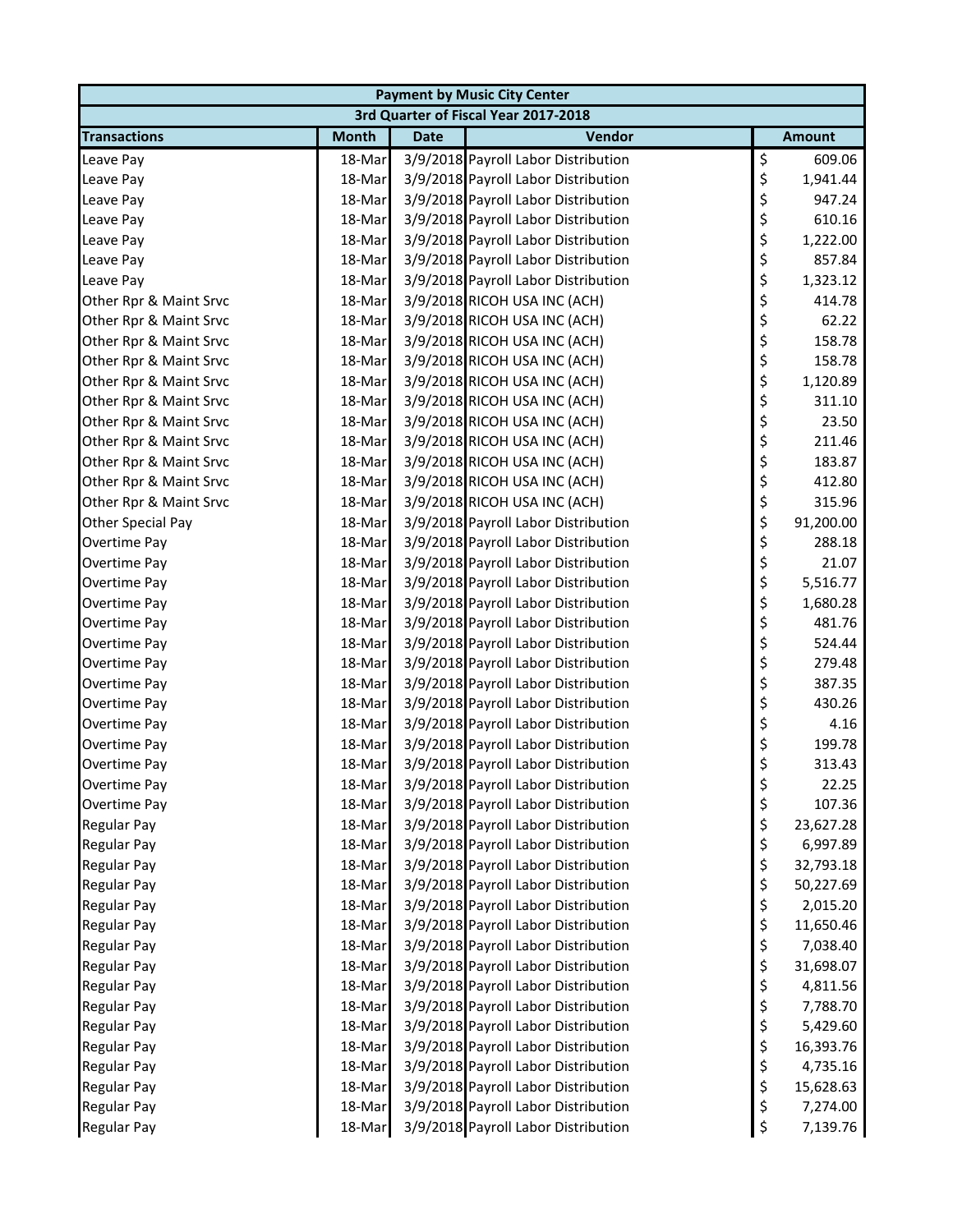| <b>Payment by Music City Center</b> |              |                        |                                                 |    |               |  |  |
|-------------------------------------|--------------|------------------------|-------------------------------------------------|----|---------------|--|--|
|                                     |              |                        | 3rd Quarter of Fiscal Year 2017-2018            |    |               |  |  |
| <b>Transactions</b>                 | <b>Month</b> | <b>Date</b>            | Vendor                                          |    | <b>Amount</b> |  |  |
| <b>Regular Pay</b>                  | 18-Mar       |                        | 3/9/2018 Payroll Labor Distribution             | \$ | 21,225.72     |  |  |
| Regular Pay                         | 18-Mar       |                        | 3/9/2018 Payroll Labor Distribution             | \$ | 6,677.03      |  |  |
| <b>Security Services</b>            | 18-Mar       |                        | 3/9/2018 ELITE SHOW SERVICES INC (ACH)          | \$ | 42,632.31     |  |  |
| Telephone & Telegraph               | 18-Mar       |                        | 3/9/2018 AT&T DATACOMM                          | \$ | 2,064.61      |  |  |
| <b>Temporary Service</b>            | 18-Mar       |                        | 3/9/2018 ELITE SHOW SERVICES INC (ACH)          | \$ | 619.78        |  |  |
| Auto Fuel                           |              |                        | 18-Mar 3/12/2018 WEX (WRIGHT EXPRESS FINANCIAL) | \$ | 183.88        |  |  |
| Auto Fuel                           |              |                        | 18-Mar 3/12/2018 WEX (WRIGHT EXPRESS FINANCIAL) | \$ | 126.50        |  |  |
| <b>Electrical Supply</b>            |              |                        | 18-Mar 3/12/2018 SOLUTIONS IN METAL (ACH)       | \$ | 1,425.00      |  |  |
| Advertising & Promot'n              |              |                        | 18-Mar 3/14/2018 CONVENTION PROD RIGGING INC (A | \$ | 819.09        |  |  |
| Advertising & Promot'n              |              |                        | 18-Mar 3/14/2018 CONVENTION PROD RIGGING INC (A | \$ | 360.00        |  |  |
| Other Rpr & Maint Srvc              |              |                        | 18-Mar 3/14/2018 NASHVILLE MACHINE ELEVATOR CO  | \$ | 516.00        |  |  |
| Other Rpr & Maint Srvc              |              |                        | 18-Mar 3/14/2018 FOOD EQUIPMENT SERVICES CO LLC | \$ | 54.00         |  |  |
| Other Rpr & Maint Srvc              |              |                        | 18-Mar 3/14/2018 HOBART CORP                    | \$ | 632.90        |  |  |
| Pest Control Srvc                   |              |                        | 18-Mar 3/14/2018 MIDDLE TN EXTERMINATING (ACH)  | \$ | 1,407.00      |  |  |
| <b>Temporary Service</b>            |              |                        | 18-Mar 3/14/2018 CONVENTION PROD RIGGING INC (A | \$ | 1,335.00      |  |  |
| <b>Uniform Cleaning Service</b>     |              |                        | 18-Mar 3/14/2018 CINTAS CORP #051 MATS & RUGS(A | \$ | 1,021.38      |  |  |
| <b>Building Maintenance Srvc</b>    |              |                        | 18-Mar 3/15/2018 PREMIERE BUILDING MAINTENANCE  | \$ | 7,402.00      |  |  |
| <b>Elevator Permit</b>              |              |                        | 18-Mar 3/15/2018 TN DEPT OF LABOR DIV BOIL & EL | \$ | 550.00        |  |  |
| <b>Elevator Permit</b>              |              |                        | 18-Mar 3/15/2018 TN DEPT OF LABOR DIV BOIL & EL | \$ | 55.00         |  |  |
| <b>Elevator Permit</b>              |              |                        | 18-Mar 3/15/2018 TN DEPT OF LABOR DIV BOIL & EL | \$ | 55.00         |  |  |
| <b>Elevator Permit</b>              |              |                        | 18-Mar 3/15/2018 TN DEPT OF LABOR DIV BOIL & EL | \$ | 55.00         |  |  |
| <b>Elevator Permit</b>              |              |                        | 18-Mar 3/15/2018 TN DEPT OF LABOR DIV BOIL & EL | \$ | 55.00         |  |  |
| <b>Elevator Permit</b>              |              |                        | 18-Mar 3/15/2018 TN DEPT OF LABOR DIV BOIL & EL | \$ | 55.00         |  |  |
| <b>Elevator Permit</b>              |              |                        | 18-Mar 3/15/2018 TN DEPT OF LABOR DIV BOIL & EL | \$ | 55.00         |  |  |
| <b>Elevator Permit</b>              |              |                        | 18-Mar 3/15/2018 TN DEPT OF LABOR DIV BOIL & EL | \$ | 55.00         |  |  |
| <b>Elevator Permit</b>              |              |                        | 18-Mar 3/15/2018 TN DEPT OF LABOR DIV BOIL & EL | \$ | 55.00         |  |  |
| <b>Laundry Services</b>             |              | 18-Mar 3/15/2018 ALSCO |                                                 | \$ | 120.80        |  |  |
| <b>Laundry Services</b>             |              | 18-Mar 3/15/2018 ALSCO |                                                 | \$ | 120.80        |  |  |
| <b>Laundry Services</b>             |              | 18-Mar 3/15/2018 ALSCO |                                                 | \$ | 599.18        |  |  |
| Other Rpr & Maint Srvc              |              |                        | 18-Mar 3/15/2018 WIRELESS PLUS INC (ACH)        | \$ | 228.29        |  |  |
| Rpr & Maint Srvc Access Ctrl        |              |                        | 18-Mar 3/15/2018 SIMPLEX GRINNELL LP (ACH)      | \$ | 3,166.67      |  |  |
| Rpr & Maint Srvc CCTV               |              |                        | 18-Mar 3/15/2018 SIMPLEX GRINNELL LP (ACH)      | Ş  | 4,250.00      |  |  |
| <b>Temporary Service</b>            |              |                        | 18-Mar 3/15/2018 ELITE SHOW SERVICES INC (ACH)  | \$ | 139.92        |  |  |
| <b>Temporary Service</b>            |              |                        | 18-Mar 3/15/2018 LOOMIS FARGO & CO              | \$ | 1,232.15      |  |  |
| <b>Elevator Permit</b>              |              |                        | 18-Mar 3/16/2018 TN DEPT OF LABOR DIV BOIL & EL | \$ | 55.00         |  |  |
| <b>Elevator Permit</b>              |              |                        | 18-Mar 3/16/2018 TN DEPT OF LABOR DIV BOIL & EL | \$ | 55.00         |  |  |
| <b>Elevator Permit</b>              |              |                        | 18-Mar 3/16/2018 TN DEPT OF LABOR DIV BOIL & EL | \$ | 55.00         |  |  |
| <b>Elevator Permit</b>              |              |                        | 18-Mar 3/16/2018 TN DEPT OF LABOR DIV BOIL & EL | \$ | 55.00         |  |  |
| <b>Elevator Permit</b>              |              |                        | 18-Mar 3/16/2018 TN DEPT OF LABOR DIV BOIL & EL | \$ | 55.00         |  |  |
| <b>Elevator Permit</b>              |              |                        | 18-Mar 3/16/2018 TN DEPT OF LABOR DIV BOIL & EL | \$ | 55.00         |  |  |
| <b>Elevator Permit</b>              |              |                        | 18-Mar 3/16/2018 TN DEPT OF LABOR DIV BOIL & EL | \$ | 55.00         |  |  |
| <b>Elevator Permit</b>              |              |                        | 18-Mar 3/16/2018 TN DEPT OF LABOR DIV BOIL & EL | \$ | 55.00         |  |  |
| <b>Elevator Permit</b>              |              |                        | 18-Mar 3/16/2018 TN DEPT OF LABOR DIV BOIL & EL | \$ | 55.00         |  |  |
| <b>Elevator Permit</b>              |              |                        | 18-Mar 3/16/2018 TN DEPT OF LABOR DIV BOIL & EL | \$ | 55.00         |  |  |
| <b>Elevator Permit</b>              |              |                        | 18-Mar 3/16/2018 TN DEPT OF LABOR DIV BOIL & EL | \$ | 55.00         |  |  |
| <b>Elevator Permit</b>              |              |                        | 18-Mar 3/16/2018 TN DEPT OF LABOR DIV BOIL & EL | \$ | 55.00         |  |  |
| <b>Elevator Permit</b>              |              |                        | 18-Mar 3/16/2018 TN DEPT OF LABOR DIV BOIL & EL | \$ | 55.00         |  |  |
| <b>Elevator Permit</b>              |              |                        | 18-Mar 3/16/2018 TN DEPT OF LABOR DIV BOIL & EL | \$ | 55.00         |  |  |
| <b>Elevator Permit</b>              |              |                        | 18-Mar 3/16/2018 TN DEPT OF LABOR DIV BOIL & EL | \$ | 55.00         |  |  |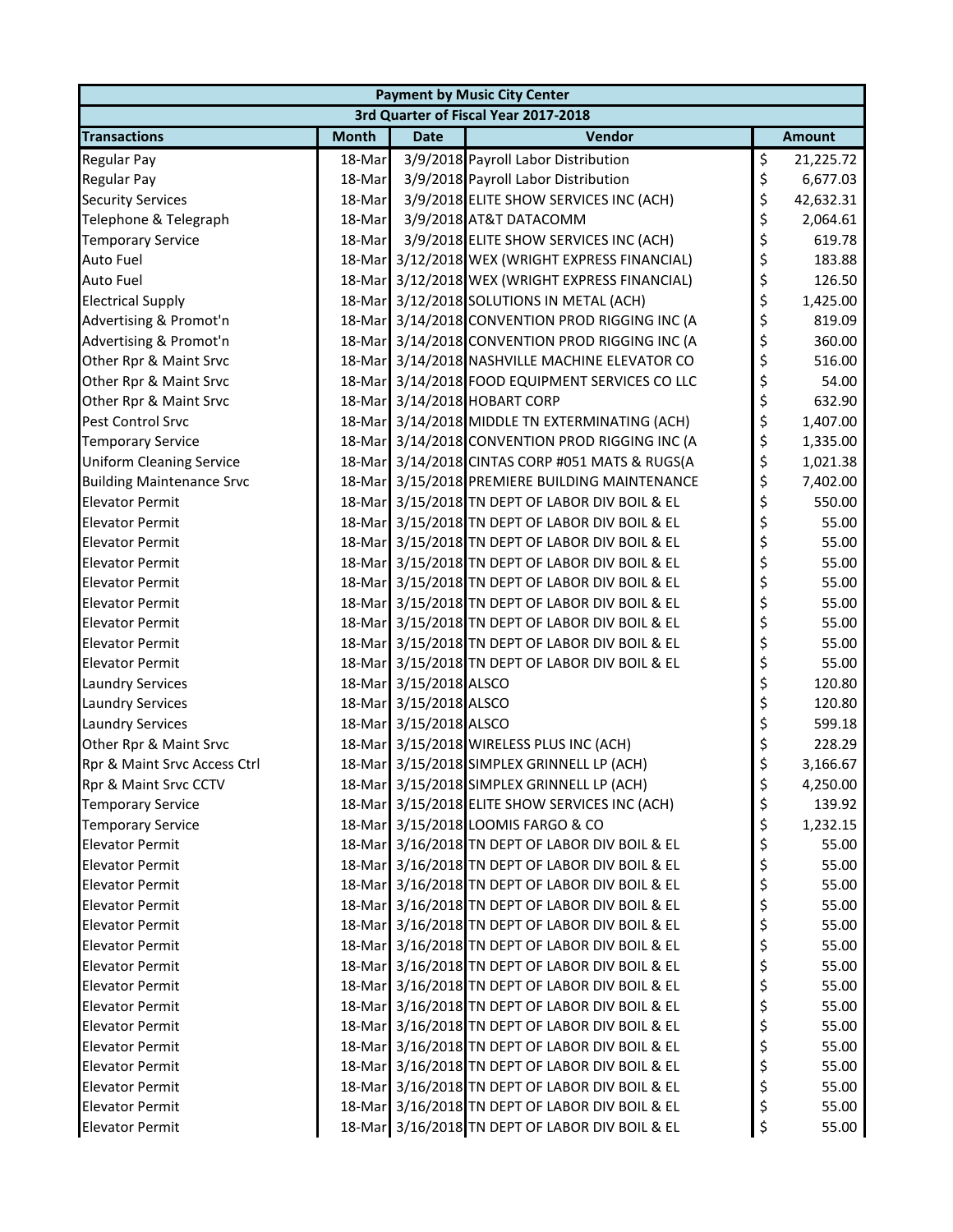| <b>Payment by Music City Center</b> |                                      |                        |                                                 |    |               |  |  |  |
|-------------------------------------|--------------------------------------|------------------------|-------------------------------------------------|----|---------------|--|--|--|
|                                     | 3rd Quarter of Fiscal Year 2017-2018 |                        |                                                 |    |               |  |  |  |
| <b>Transactions</b>                 | <b>Month</b>                         | <b>Date</b>            | Vendor                                          |    | <b>Amount</b> |  |  |  |
| <b>Elevator Permit</b>              |                                      |                        | 18-Mar 3/16/2018 TN DEPT OF LABOR DIV BOIL & EL | \$ | 55.00         |  |  |  |
| <b>Elevator Permit</b>              |                                      |                        | 18-Mar 3/16/2018 TN DEPT OF LABOR DIV BOIL & EL | \$ | 55.00         |  |  |  |
| <b>Elevator Permit</b>              |                                      |                        | 18-Mar 3/16/2018 TN DEPT OF LABOR DIV BOIL & EL | \$ | 55.00         |  |  |  |
| <b>Elevator Permit</b>              |                                      |                        | 18-Mar 3/16/2018 TN DEPT OF LABOR DIV BOIL & EL | \$ | 55.00         |  |  |  |
| <b>Elevator Permit</b>              |                                      |                        | 18-Mar 3/16/2018 TN DEPT OF LABOR DIV BOIL & EL | \$ | 55.00         |  |  |  |
| <b>Elevator Permit</b>              |                                      |                        | 18-Mar 3/16/2018 TN DEPT OF LABOR DIV BOIL & EL | \$ | 55.00         |  |  |  |
| <b>Elevator Permit</b>              |                                      |                        | 18-Mar 3/16/2018 TN DEPT OF LABOR DIV BOIL & EL | \$ | 55.00         |  |  |  |
| <b>Elevator Permit</b>              |                                      |                        | 18-Mar 3/16/2018 TN DEPT OF LABOR DIV BOIL & EL | \$ | 55.00         |  |  |  |
| <b>Elevator Permit</b>              |                                      |                        | 18-Mar 3/16/2018 TN DEPT OF LABOR DIV BOIL & EL | \$ | 55.00         |  |  |  |
| <b>Elevator Permit</b>              |                                      |                        | 18-Mar 3/16/2018 TN DEPT OF LABOR DIV BOIL & EL | \$ | 55.00         |  |  |  |
| <b>Elevator Permit</b>              |                                      |                        | 18-Mar 3/16/2018 TN DEPT OF LABOR DIV BOIL & EL | \$ | 55.00         |  |  |  |
| <b>Elevator Permit</b>              |                                      |                        | 18-Mar 3/16/2018 TN DEPT OF LABOR DIV BOIL & EL | \$ | 55.00         |  |  |  |
| <b>Elevator Permit</b>              |                                      |                        | 18-Mar 3/16/2018 TN DEPT OF LABOR DIV BOIL & EL | \$ | 55.00         |  |  |  |
| <b>Merchant Fees</b>                |                                      |                        | 18-Mar 3/16/2018 7100 MCC CC Receipts           | \$ | (120.18)      |  |  |  |
| Other Rpr & Maint Srvc              |                                      |                        | 18-Mar 3/16/2018 SIMPLEX GRINNELL LP (ACH)      | \$ | 3,565.66      |  |  |  |
| <b>District Energy System</b>       |                                      |                        | 18-Mar 3/19/2018 DES REVENUE / US BANK (ACH)    | \$ | 202,487.90    |  |  |  |
| <b>Electrical Supply</b>            |                                      |                        | 18-Mar 3/19/2018 WILLIAMS WHOLESALE SUPPLY OF N | \$ | (175.00)      |  |  |  |
| Employee Out-of-town Travel         |                                      |                        | 18-Mar 3/19/2018 PANISIAK, ADAM F               | \$ | 222.26        |  |  |  |
| <b>HHold &amp; Jnitr Supply</b>     |                                      |                        | 18-Mar 3/19/2018 AMERICAN PAPER & TWINE CO (ACH | \$ | 1,136.00      |  |  |  |
| <b>HHold &amp; Jnitr Supply</b>     |                                      |                        | 18-Mar 3/19/2018 AMERICAN PAPER & TWINE CO (ACH | \$ | 4,773.00      |  |  |  |
| <b>HHold &amp; Jnitr Supply</b>     |                                      |                        | 18-Mar 3/19/2018 AMERICAN PAPER & TWINE CO (ACH | \$ | 2,418.00      |  |  |  |
| <b>Host &amp; Hostess</b>           |                                      |                        | 18-Mar 3/19/2018 OMNI NASHVILLE LLC (ACH)       | \$ | 40.95         |  |  |  |
| <b>Laundry Services</b>             |                                      | 18-Mar 3/19/2018 ALSCO |                                                 | \$ | 120.80        |  |  |  |
| <b>Laundry Services</b>             |                                      | 18-Mar 3/19/2018 ALSCO |                                                 | \$ | 629.88        |  |  |  |
| <b>Laundry Services</b>             |                                      | 18-Mar 3/19/2018 ALSCO |                                                 | \$ | 285.55        |  |  |  |
| <b>Laundry Services</b>             |                                      | 18-Mar 3/19/2018 ALSCO |                                                 | \$ | 120.80        |  |  |  |
| <b>Laundry Services</b>             |                                      | 18-Mar 3/19/2018 ALSCO |                                                 | \$ | 599.18        |  |  |  |
| <b>Medical Services</b>             |                                      |                        | 18-Mar 3/19/2018 MED STAR MEDICAL STAFFING INC  | \$ | 7,117.00      |  |  |  |
| <b>Medical Services</b>             |                                      |                        | 18-Mar 3/19/2018 MED STAR MEDICAL STAFFING INC  | \$ | 550.00        |  |  |  |
| <b>Merchant Fees</b>                |                                      | 18-Mar 3/19/2018 FIS   |                                                 | \$ | 21,649.74     |  |  |  |
| Other Rpr & Maint Srvc              |                                      |                        | 18-Mar 3/19/2018 FORKLIFT SYSTEMS INC (ACH)     | \$ | 109.00        |  |  |  |
| Other Rpr & Maint Srvc              |                                      |                        | 18-Mar 3/19/2018 FORKLIFT SYSTEMS INC (ACH)     | Ş  | 131.50        |  |  |  |
| Rpr & Maint Srvc Elev/Escel         |                                      |                        | 18-Mar 3/19/2018 NASHVILLE MACHINE ELEVATOR CO  | \$ | 13,865.25     |  |  |  |
| Rpr & Maint Srvc Park Equip         |                                      |                        | 18-Mar 3/19/2018 MCGANN, AMANO (ACH)            | \$ | 7,750.00      |  |  |  |
| <b>Temporary Service</b>            |                                      |                        | 18-Mar 3/19/2018 ELITE SHOW SERVICES INC (ACH)  | \$ | 1,670.05      |  |  |  |
| <b>Temporary Service</b>            |                                      |                        | 18-Mar 3/19/2018 ELITE SHOW SERVICES INC (ACH)  | \$ | (20.00)       |  |  |  |
| <b>Temporary Service</b>            |                                      |                        | 18-Mar 3/19/2018 ELITE SHOW SERVICES INC (ACH)  | \$ | 5,554.97      |  |  |  |
| <b>Temporary Service</b>            |                                      |                        | 18-Mar 3/19/2018 ELITE SHOW SERVICES INC (ACH)  | \$ | 1,845.97      |  |  |  |
| <b>Temporary Service</b>            |                                      |                        | 18-Mar 3/19/2018 ELITE SHOW SERVICES INC (ACH)  | \$ | 1,841.22      |  |  |  |
| <b>Temporary Service</b>            |                                      |                        | 18-Mar 3/19/2018 ELITE SHOW SERVICES INC (ACH)  | \$ | 2,112.10      |  |  |  |
| <b>Host &amp; Hostess</b>           |                                      |                        | 18-Mar 3/20/2018 MFP BASEBALL / NASH SOUNDS BAS | \$ | 5,400.00      |  |  |  |
| Offc & Admin Supply                 |                                      |                        | 18-Mar 3/20/2018 MYOFFICE PRODUCTS (ACH)        | \$ | 102.48        |  |  |  |
| Food & Bev-Inhouse                  |                                      |                        | 18-Mar 3/21/2018 CENTERPLATE MCC (ACH)          | \$ | 419.49        |  |  |  |
| Food & Ice                          |                                      |                        | 18-Mar 3/21/2018 CENTERPLATE MCC (ACH)          | \$ | 482.25        |  |  |  |
| Food & Ice                          |                                      |                        | 18-Mar 3/21/2018 CENTERPLATE MCC (ACH)          | \$ | 420.25        |  |  |  |
| <b>HHold &amp; Jnitr Supply</b>     |                                      |                        | 18-Mar 3/21/2018 AMERICAN PAPER & TWINE CO (ACH | \$ | 159.56        |  |  |  |
| <b>Medical Services</b>             |                                      |                        | 18-Mar 3/21/2018 MED STAR MEDICAL STAFFING INC  | \$ | 1,710.50      |  |  |  |
| Offc & Admin Supply                 |                                      |                        | 18-Mar 3/21/2018 MYOFFICE PRODUCTS (ACH)        | \$ | 7.02          |  |  |  |
| Offc & Admin Supply                 |                                      |                        | 18-Mar 3/21/2018 MYOFFICE PRODUCTS (ACH)        | \$ | 12.58         |  |  |  |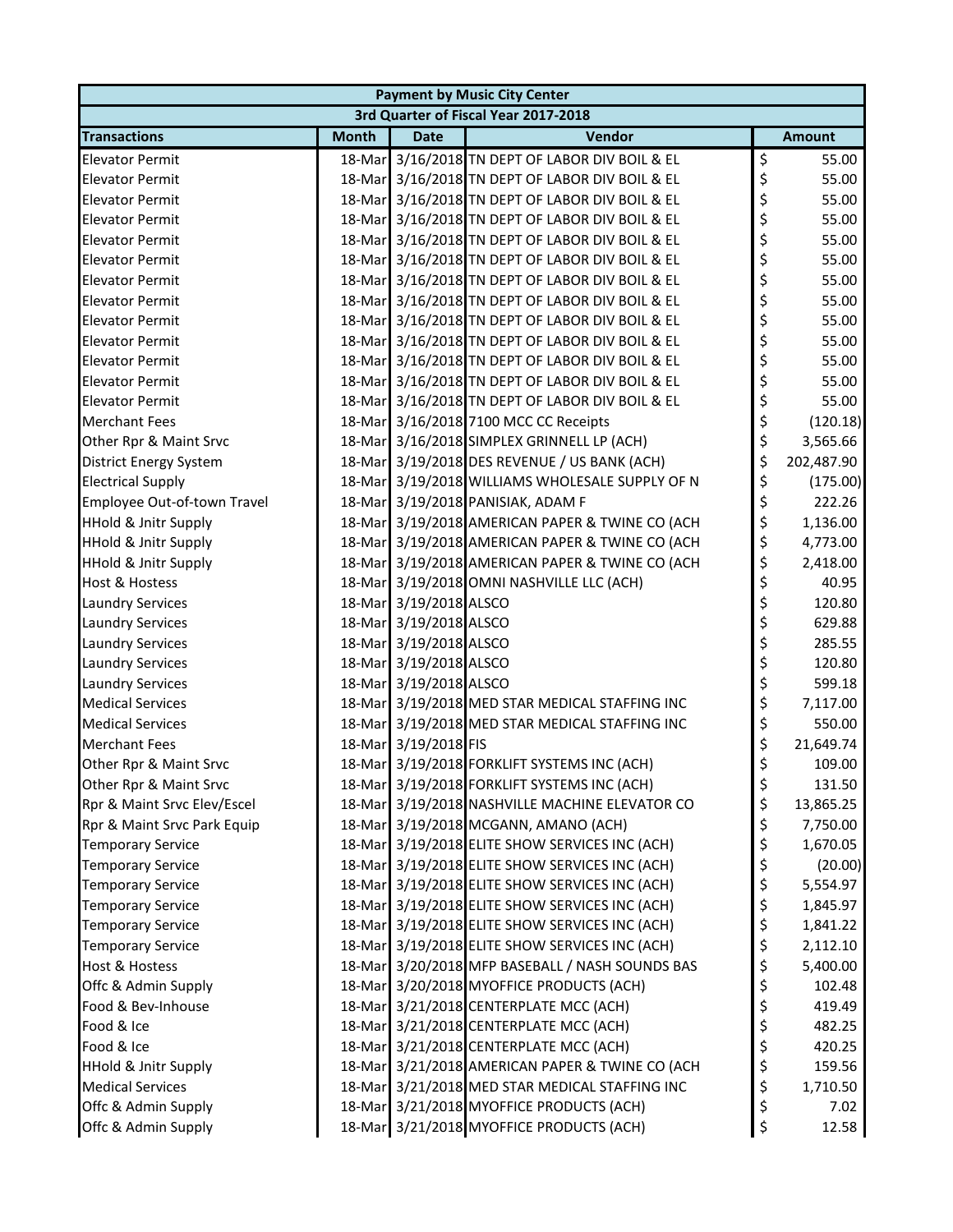| <b>Payment by Music City Center</b> |              |             |                                                 |    |               |  |
|-------------------------------------|--------------|-------------|-------------------------------------------------|----|---------------|--|
|                                     |              |             | 3rd Quarter of Fiscal Year 2017-2018            |    |               |  |
| <b>Transactions</b>                 | <b>Month</b> | <b>Date</b> | Vendor                                          |    | <b>Amount</b> |  |
| Offc & Admin Supply                 |              |             | 18-Mar 3/21/2018 MYOFFICE PRODUCTS (ACH)        | \$ | 46.71         |  |
| Offc & Admin Supply                 |              |             | 18-Mar 3/21/2018 MYOFFICE PRODUCTS (ACH)        | \$ | 32.13         |  |
| Offc & Admin Supply                 |              |             | 18-Mar 3/21/2018 MYOFFICE PRODUCTS (ACH)        | \$ | 15.60         |  |
| Offc & Admin Supply                 |              |             | 18-Mar 3/21/2018 MYOFFICE PRODUCTS (ACH)        | \$ | 29.50         |  |
| Offc & Admin Supply                 |              |             | 18-Mar 3/21/2018 MYOFFICE PRODUCTS (ACH)        | \$ | 4.46          |  |
| Offc & Admin Supply                 |              |             | 18-Mar 3/21/2018 MYOFFICE PRODUCTS (ACH)        | \$ | 11.00         |  |
| Offc & Admin Supply                 |              |             | 18-Mar 3/21/2018 MYOFFICE PRODUCTS (ACH)        | \$ | 11.84         |  |
| Offc & Admin Supply                 |              |             | 18-Mar 3/21/2018 MYOFFICE PRODUCTS (ACH)        | \$ | 1.14          |  |
| Offc & Admin Supply                 |              |             | 18-Mar 3/21/2018 MYOFFICE PRODUCTS (ACH)        | \$ | 5.75          |  |
| Offc & Admin Supply                 |              |             | 18-Mar 3/21/2018 MYOFFICE PRODUCTS (ACH)        | \$ | 14.89         |  |
| Offc & Admin Supply                 |              |             | 18-Mar 3/21/2018 MYOFFICE PRODUCTS (ACH)        | \$ | 10.06         |  |
| Offc & Admin Supply                 |              |             | 18-Mar 3/21/2018 MYOFFICE PRODUCTS (ACH)        | \$ | 4.94          |  |
| Offc & Admin Supply                 |              |             | 18-Mar 3/21/2018 MYOFFICE PRODUCTS (ACH)        | \$ | 20.20         |  |
| Offc & Admin Supply                 |              |             | 18-Mar 3/21/2018 MYOFFICE PRODUCTS (ACH)        | \$ | 23.52         |  |
| Offc & Admin Supply                 |              |             | 18-Mar 3/21/2018 MYOFFICE PRODUCTS (ACH)        | \$ | 33.39         |  |
| Offc & Admin Supply                 |              |             | 18-Mar 3/21/2018 MYOFFICE PRODUCTS (ACH)        | \$ | 7.03          |  |
| Offc & Admin Supply                 |              |             | 18-Mar 3/21/2018 MYOFFICE PRODUCTS (ACH)        | \$ | 4.37          |  |
| Offc & Admin Supply                 |              |             | 18-Mar 3/21/2018 JARVIS AWARD SIGN & FLAG CO (A | \$ | 30.00         |  |
| Other Rpr & Maint Srvc              |              |             | 18-Mar 3/21/2018 FOOD EQUIPMENT SERVICES CO LLC | \$ | 27.00         |  |
| Other Rpr & Maint Srvc              |              |             | 18-Mar 3/21/2018 FOOD EQUIPMENT SERVICES CO LLC | \$ | 54.00         |  |
| Other Rpr & Maint Srvc              |              |             | 18-Mar 3/21/2018 FOOD EQUIPMENT SERVICES CO LLC | \$ | 162.00        |  |
| Postage & Delivery Srvc             |              |             | 18-Mar 3/21/2018 JARVIS AWARD SIGN & FLAG CO (A | \$ | 10.00         |  |
| Promotion                           |              |             | 18-Mar 3/21/2018 NASHVILLE HOTEL-MOTEL ASSOC    | \$ | 2,500.00      |  |
| Rent Equipment                      |              |             | 18-Mar 3/21/2018 WIRELESS PLUS INC (ACH)        | \$ | 175.00        |  |
| Rpr & Maint Srvc Green Roof         |              |             | 18-Mar 3/21/2018 GREENRISE TECHNOLOGIES (ACH)   | \$ | 5,775.51      |  |
| <b>Small Equipment Supply</b>       |              |             | 18-Mar 3/21/2018 W W GRAINGER (P#)              | \$ | 90.02         |  |
| Advertising & Promot'n              |              |             | 18-Mar 3/22/2018 JARVIS AWARD SIGN & FLAG CO (A | \$ | 140.00        |  |
| Advertising & Promot'n              |              |             | 18-Mar 3/22/2018 JARVIS AWARD SIGN & FLAG CO (A | \$ | 236.00        |  |
| <b>Building Maintenance Srvc</b>    |              |             | 18-Mar 3/22/2018 ISENHOUR DOOR PRODUCTS INC (AC | \$ | 235.00        |  |
| <b>Electrical Supply</b>            |              |             | 18-Mar 3/22/2018 WILLIAMS WHOLESALE SUPPLY OF N | \$ | 688.80        |  |
| <b>Elevator Permit</b>              |              |             | 18-Mar 3/22/2018 TN DEPT OF LABOR DIV BOIL & EL | \$ | 600.00        |  |
| <b>Elevator Permit</b>              |              |             | 18-Mar 3/22/2018 TN DEPT OF LABOR DIV BOIL & EL | Ç  | 60.00         |  |
| <b>Elevator Permit</b>              |              |             | 18-Mar 3/22/2018 TN DEPT OF LABOR DIV BOIL & EL | \$ | 360.00        |  |
| <b>Elevator Permit</b>              |              |             | 18-Mar 3/22/2018 TN DEPT OF LABOR DIV BOIL & EL | \$ | 600.00        |  |
| <b>Elevator Permit</b>              |              |             | 18-Mar 3/22/2018 TN DEPT OF LABOR DIV BOIL & EL | \$ | 60.00         |  |
| <b>Elevator Permit</b>              |              |             | 18-Mar 3/22/2018 TN DEPT OF LABOR DIV BOIL & EL | \$ | 60.00         |  |
| <b>Elevator Permit</b>              |              |             | 18-Mar 3/22/2018 TN DEPT OF LABOR DIV BOIL & EL | \$ | 600.00        |  |
| <b>Elevator Permit</b>              |              |             | 18-Mar 3/22/2018 TN DEPT OF LABOR DIV BOIL & EL | \$ | 360.00        |  |
| <b>HHold &amp; Jnitr Supply</b>     |              |             | 18-Mar 3/22/2018 AMERICAN PAPER & TWINE CO (ACH | \$ | 2,370.00      |  |
| <b>Merchant Fees</b>                |              |             | 18-Mar 3/22/2018 7100 MCC CC Receipts           | \$ | (5.75)        |  |
| Offc & Admin Supply                 |              |             | 18-Mar 3/22/2018 AMERICAN PAPER & TWINE CO (ACH | \$ | 225.00        |  |
| Offc & Admin Supply                 |              |             | 18-Mar 3/22/2018 MYOFFICE PRODUCTS (ACH)        | \$ | 8.85          |  |
| Offc & Admin Supply                 |              |             | 18-Mar 3/22/2018 MYOFFICE PRODUCTS (ACH)        | \$ | 3.58          |  |
| Offc & Admin Supply                 |              |             | 18-Mar 3/22/2018 MYOFFICE PRODUCTS (ACH)        | \$ | 12.30         |  |
| Offc & Admin Supply                 |              |             | 18-Mar 3/22/2018 MYOFFICE PRODUCTS (ACH)        | \$ | 12.44         |  |
| Offc & Admin Supply                 |              |             | 18-Mar 3/22/2018 MYOFFICE PRODUCTS (ACH)        | \$ | 8.62          |  |
| Offc & Admin Supply                 |              |             | 18-Mar 3/22/2018 MYOFFICE PRODUCTS (ACH)        | \$ | 8.62          |  |
| Offc & Admin Supply                 |              |             | 18-Mar 3/22/2018 MYOFFICE PRODUCTS (ACH)        | \$ | 5.48          |  |
| Offc & Admin Supply                 |              |             | 18-Mar 3/22/2018 MYOFFICE PRODUCTS (ACH)        | \$ | 2.76          |  |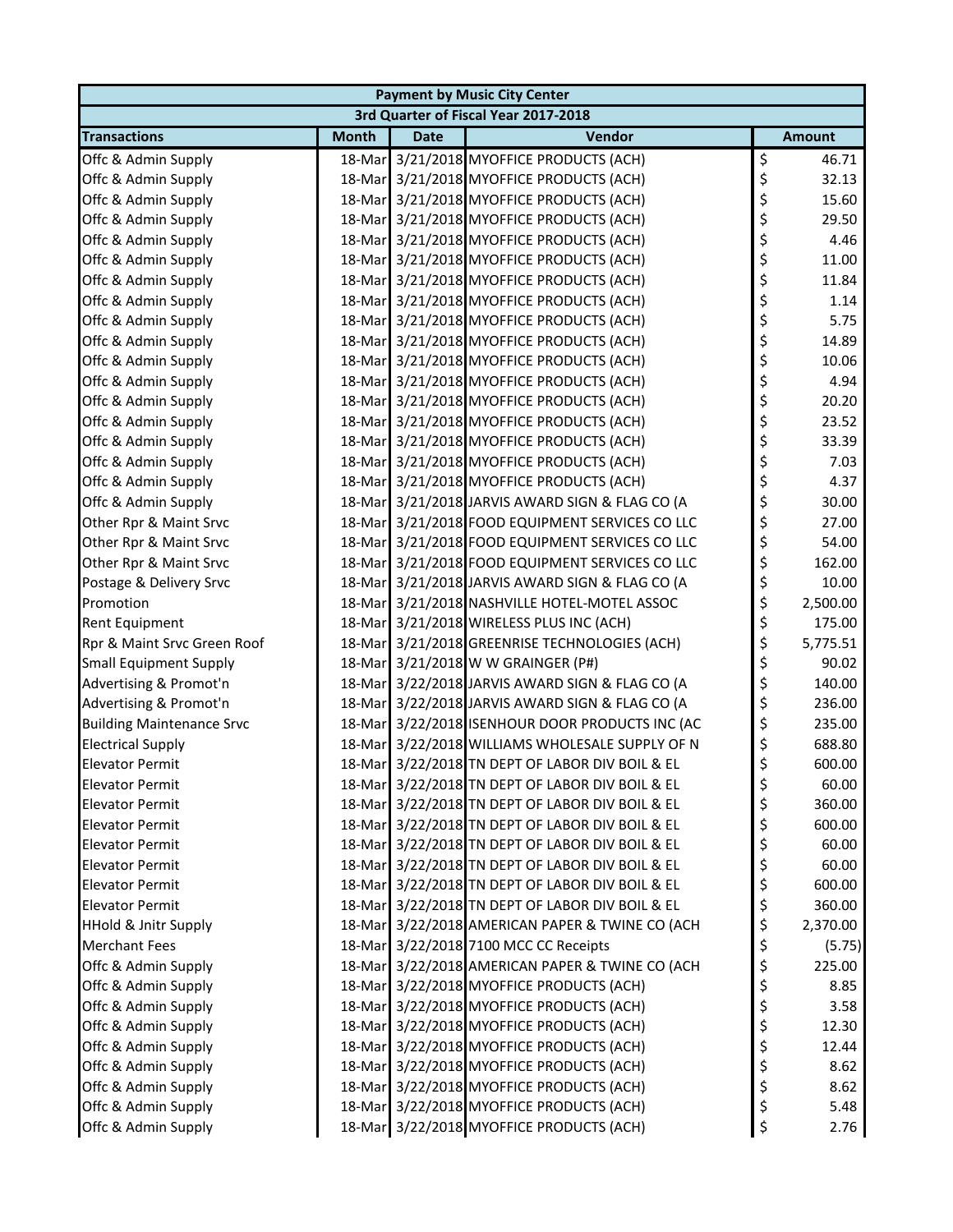| <b>Payment by Music City Center</b>  |              |             |                                                 |    |               |  |  |
|--------------------------------------|--------------|-------------|-------------------------------------------------|----|---------------|--|--|
| 3rd Quarter of Fiscal Year 2017-2018 |              |             |                                                 |    |               |  |  |
| <b>Transactions</b>                  | <b>Month</b> | <b>Date</b> | Vendor                                          |    | <b>Amount</b> |  |  |
| Offc & Admin Supply                  |              |             | 18-Mar 3/22/2018 MYOFFICE PRODUCTS (ACH)        | \$ | 5.55          |  |  |
| Offc & Admin Supply                  |              |             | 18-Mar 3/22/2018 MYOFFICE PRODUCTS (ACH)        | \$ | 6.90          |  |  |
| Offc & Admin Supply                  |              |             | 18-Mar 3/22/2018 MYOFFICE PRODUCTS (ACH)        | \$ | 16.03         |  |  |
| Offc & Admin Supply                  |              |             | 18-Mar 3/22/2018 MYOFFICE PRODUCTS (ACH)        | \$ | 9.54          |  |  |
| Offc & Admin Supply                  |              |             | 18-Mar 3/22/2018 MYOFFICE PRODUCTS (ACH)        | \$ | 17.26         |  |  |
| Offc & Admin Supply                  |              |             | 18-Mar 3/22/2018 MYOFFICE PRODUCTS (ACH)        | \$ | 7.58          |  |  |
| Offc & Admin Supply                  |              |             | 18-Mar 3/22/2018 MYOFFICE PRODUCTS (ACH)        | \$ | 16.60         |  |  |
| Offc & Admin Supply                  |              |             | 18-Mar 3/22/2018 MYOFFICE PRODUCTS (ACH)        | \$ | 10.20         |  |  |
| Offc & Admin Supply                  |              |             | 18-Mar 3/22/2018 MYOFFICE PRODUCTS (ACH)        | \$ | 23.64         |  |  |
| Offc & Admin Supply                  |              |             | 18-Mar 3/22/2018 MYOFFICE PRODUCTS (ACH)        | \$ | 53.91         |  |  |
| Offc & Admin Supply                  |              |             | 18-Mar 3/22/2018 MYOFFICE PRODUCTS (ACH)        | \$ | 95.40         |  |  |
| Offc & Admin Supply                  |              |             | 18-Mar 3/22/2018 MYOFFICE PRODUCTS (ACH)        | \$ | 180.43        |  |  |
| Offc & Admin Supply                  |              |             | 18-Mar 3/22/2018 AMERICAN PAPER & TWINE CO (ACH | \$ | 68.00         |  |  |
| Offc & Admin Supply                  |              |             | 18-Mar 3/22/2018 AMERICAN PAPER & TWINE CO (ACH | \$ | 97.00         |  |  |
| Offc & Admin Supply                  |              |             | 18-Mar 3/22/2018 MATERIAL HANDLING INC (ACH)    | \$ | 50.19         |  |  |
| Offc & Admin Supply                  |              |             | 18-Mar 3/22/2018 AMERICAN PAPER & TWINE CO (ACH | \$ | 97.00         |  |  |
| Offc & Admin Supply                  |              |             | 18-Mar 3/22/2018 AMERICAN PAPER & TWINE CO (ACH | \$ | 24.00         |  |  |
| Offc & Admin Supply                  |              |             | 18-Mar 3/22/2018 SUNSET MARKETING INC           | \$ | 89.25         |  |  |
| Offc & Admin Supply                  |              |             | 18-Mar 3/22/2018 AMERICAN PAPER & TWINE CO (ACH | \$ | 24.00         |  |  |
| Offc & Admin Supply                  |              |             | 18-Mar 3/22/2018 AMERICAN PAPER & TWINE CO (ACH | \$ | 724.00        |  |  |
| Offc & Admin Supply                  |              |             | 18-Mar 3/22/2018 AMERICAN PAPER & TWINE CO (ACH | \$ | 196.00        |  |  |
| Offc & Admin Supply                  |              |             | 18-Mar 3/22/2018 AMERICAN PAPER & TWINE CO (ACH | \$ | 22.00         |  |  |
| Offc & Admin Supply                  |              |             | 18-Mar 3/22/2018 AMERICAN PAPER & TWINE CO (ACH | \$ | 142.00        |  |  |
| Offc & Admin Supply                  |              |             | 18-Mar 3/22/2018 AMERICAN PAPER & TWINE CO (ACH | \$ | 110.00        |  |  |
| Offc & Admin Supply                  |              |             | 18-Mar 3/22/2018 AMERICAN PAPER & TWINE CO (ACH | \$ | 158.60        |  |  |
| Other Rpr & Maint Srvc               |              |             | 18-Mar 3/22/2018 CRAWFORD DOOR SALES (ACH)      | \$ | 385.00        |  |  |
| Other Rpr & Maint Srvc               |              |             | 18-Mar 3/22/2018 HOBART CORP                    | \$ | 344.50        |  |  |
| <b>Small Equipment Supply</b>        |              |             | 18-Mar 3/22/2018 KENNY PIPE & SUPPLY INC (ACH)  | \$ | 292.43        |  |  |
| Allowance-Cell/Mobile Devices        |              |             | 18-Mar 3/23/2018 Payroll Labor Distribution     | \$ | 276.00        |  |  |
| Allowance-Cell/Mobile Devices        |              |             | 18-Mar 3/23/2018 Payroll Labor Distribution     | \$ | 92.00         |  |  |
| Allowance-Cell/Mobile Devices        |              |             | 18-Mar 3/23/2018 Payroll Labor Distribution     | \$ | 92.00         |  |  |
| Allowance-Cell/Mobile Devices        |              |             | 18-Mar 3/23/2018 Payroll Labor Distribution     | ⊋  | 138.00        |  |  |
| Allowance-Cell/Mobile Devices        |              |             | 18-Mar 3/23/2018 Payroll Labor Distribution     | \$ | 46.00         |  |  |
| Allowance-Cell/Mobile Devices        |              |             | 18-Mar 3/23/2018 Payroll Labor Distribution     | \$ | 92.00         |  |  |
| Allowance-Cell/Mobile Devices        |              |             | 18-Mar 3/23/2018 Payroll Labor Distribution     | \$ | 230.00        |  |  |
| Allowance-Cell/Mobile Devices        |              |             | 18-Mar 3/23/2018 Payroll Labor Distribution     | \$ | 46.00         |  |  |
| Allowance-Cell/Mobile Devices        |              |             | 18-Mar 3/23/2018 Payroll Labor Distribution     | \$ | 46.00         |  |  |
| Allowance-Cell/Mobile Devices        |              |             | 18-Mar 3/23/2018 Payroll Labor Distribution     | \$ | 230.00        |  |  |
| Allowance-Cell/Mobile Devices        |              |             | 18-Mar 3/23/2018 Payroll Labor Distribution     | \$ | 138.00        |  |  |
| Allowance-Cell/Mobile Devices        |              |             | 18-Mar 3/23/2018 Payroll Labor Distribution     | \$ | 92.00         |  |  |
| Allowance-Cell/Mobile Devices        |              |             | 18-Mar 3/23/2018 Payroll Labor Distribution     | \$ | 92.00         |  |  |
| Allowance-Cell/Mobile Devices        |              |             | 18-Mar 3/23/2018 Payroll Labor Distribution     | \$ | 92.00         |  |  |
| Allowance-Cell/Mobile Devices        |              |             | 18-Mar 3/23/2018 Payroll Labor Distribution     | \$ | 92.00         |  |  |
| Allowance-Cell/Mobile Devices        |              |             | 18-Mar 3/23/2018 Payroll Labor Distribution     | \$ | 92.00         |  |  |
| CCA Employer 401K Plan               |              |             | 18-Mar 3/23/2018 Actual Burden Journal Entries  | \$ | 768.01        |  |  |
| CCA Employer 401K Plan               |              |             | 18-Mar 3/23/2018 Actual Burden Journal Entries  | \$ | 909.38        |  |  |
| CCA Employer 401K Plan               |              |             | 18-Mar 3/23/2018 Actual Burden Journal Entries  | \$ | 1,389.04      |  |  |
| CCA Employer 401K Plan               |              |             | 18-Mar 3/23/2018 Actual Burden Journal Entries  | \$ | 424.65        |  |  |
| CCA Employer 401K Plan               |              |             | 18-Mar 3/23/2018 Actual Burden Journal Entries  | \$ | 937.90        |  |  |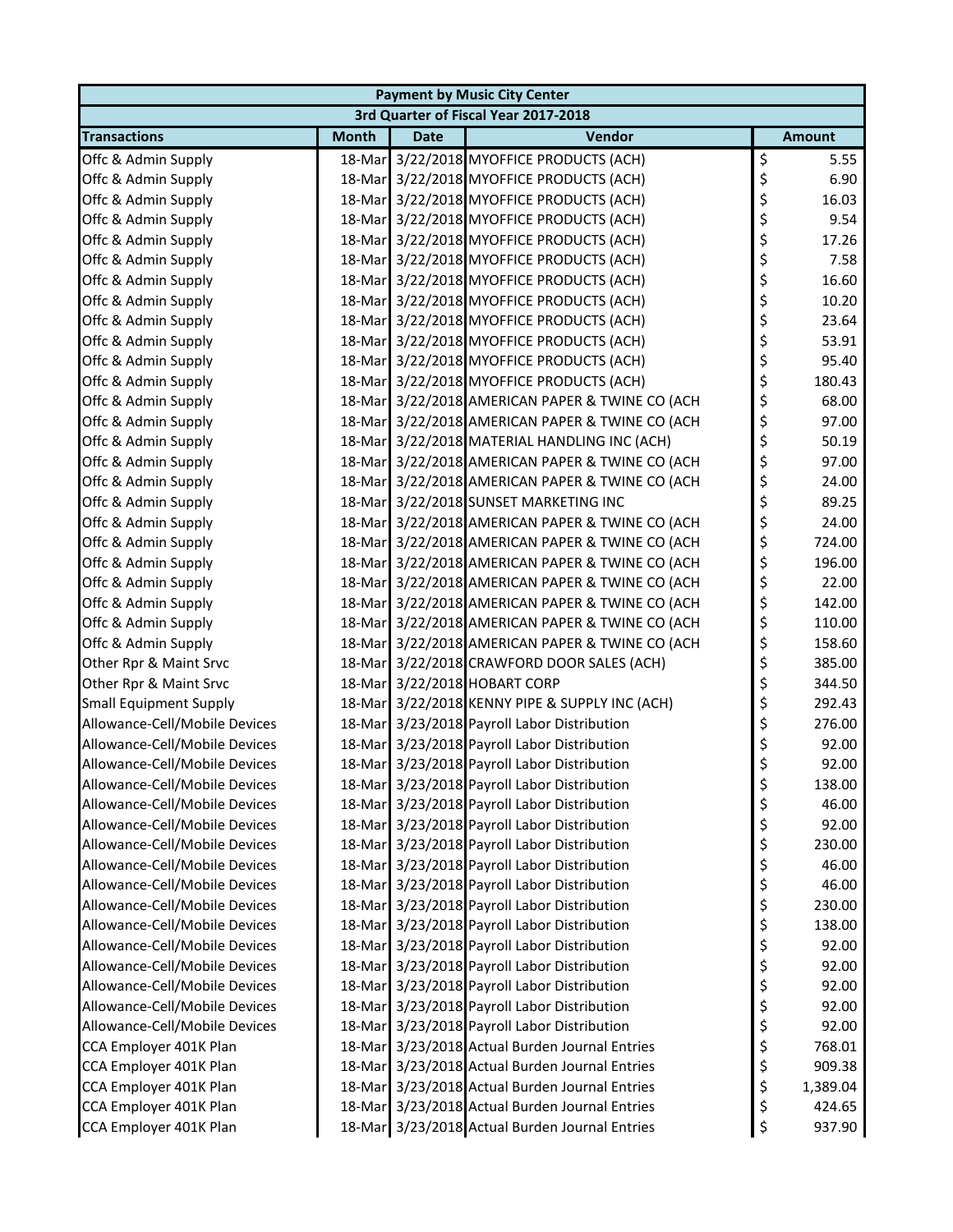| <b>Payment by Music City Center</b>  |              |             |                                                |    |               |  |  |
|--------------------------------------|--------------|-------------|------------------------------------------------|----|---------------|--|--|
| 3rd Quarter of Fiscal Year 2017-2018 |              |             |                                                |    |               |  |  |
| <b>Transactions</b>                  | <b>Month</b> | <b>Date</b> | Vendor                                         |    | <b>Amount</b> |  |  |
| CCA Employer 401K Plan               |              |             | 18-Mar 3/23/2018 Actual Burden Journal Entries | \$ | 220.98        |  |  |
| CCA Employer 401K Plan               |              |             | 18-Mar 3/23/2018 Actual Burden Journal Entries | \$ | 191.32        |  |  |
| CCA Employer 401K Plan               | 18-Mar       |             | 3/23/2018 Actual Burden Journal Entries        | \$ | 227.30        |  |  |
| CCA Employer 401K Plan               | 18-Mar       |             | 3/23/2018 Actual Burden Journal Entries        | \$ | 539.56        |  |  |
| CCA Employer 401K Plan               |              |             | 18-Mar 3/23/2018 Actual Burden Journal Entries | \$ | 236.02        |  |  |
| CCA Employer 401K Plan               |              |             | 18-Mar 3/23/2018 Actual Burden Journal Entries | \$ | 140.69        |  |  |
| <b>Employer OASDI</b>                |              |             | 18-Mar 3/23/2018 Actual Burden Journal Entries | \$ | 1,659.21      |  |  |
| <b>Employer OASDI</b>                |              |             | 18-Mar 3/23/2018 Actual Burden Journal Entries | \$ | 470.95        |  |  |
| <b>Employer OASDI</b>                |              |             | 18-Mar 3/23/2018 Actual Burden Journal Entries | \$ | 2,068.53      |  |  |
| <b>Employer OASDI</b>                |              |             | 18-Mar 3/23/2018 Actual Burden Journal Entries | \$ | 3,386.52      |  |  |
| Employer OASDI                       |              |             | 18-Mar 3/23/2018 Actual Burden Journal Entries | \$ | 135.95        |  |  |
| Employer OASDI                       |              |             | 18-Mar 3/23/2018 Actual Burden Journal Entries | \$ | 729.00        |  |  |
| <b>Employer OASDI</b>                |              |             | 18-Mar 3/23/2018 Actual Burden Journal Entries | \$ | 442.09        |  |  |
| Employer OASDI                       |              |             | 18-Mar 3/23/2018 Actual Burden Journal Entries | \$ | 2,196.99      |  |  |
| Employer OASDI                       |              |             | 18-Mar 3/23/2018 Actual Burden Journal Entries | \$ | 407.75        |  |  |
| Employer OASDI                       |              |             | 18-Mar 3/23/2018 Actual Burden Journal Entries | \$ | 525.96        |  |  |
| Employer OASDI                       |              |             | 18-Mar 3/23/2018 Actual Burden Journal Entries | \$ | 340.27        |  |  |
| Employer OASDI                       |              |             | 18-Mar 3/23/2018 Actual Burden Journal Entries | \$ | 1,151.05      |  |  |
| Employer OASDI                       |              |             | 18-Mar 3/23/2018 Actual Burden Journal Entries | \$ | 360.87        |  |  |
| Employer OASDI                       |              |             | 18-Mar 3/23/2018 Actual Burden Journal Entries | \$ | 1,022.02      |  |  |
| Employer OASDI                       |              |             | 18-Mar 3/23/2018 Actual Burden Journal Entries | \$ | 534.49        |  |  |
| <b>Employer OASDI</b>                |              |             | 18-Mar 3/23/2018 Actual Burden Journal Entries | \$ | 503.33        |  |  |
| <b>Employer OASDI</b>                |              |             | 18-Mar 3/23/2018 Actual Burden Journal Entries | \$ | 560.54        |  |  |
| <b>Employer OASDI</b>                |              |             | 18-Mar 3/23/2018 Actual Burden Journal Entries | \$ | 498.05        |  |  |
| <b>Employer Pension</b>              |              |             | 18-Mar 3/23/2018 Actual Burden Journal Entries | \$ | 925.97        |  |  |
| <b>Employer Pension</b>              |              |             | 18-Mar 3/23/2018 Actual Burden Journal Entries | \$ | 270.59        |  |  |
| <b>Employer Pension</b>              |              |             | 18-Mar 3/23/2018 Actual Burden Journal Entries | \$ | 868.54        |  |  |
| <b>Employer Pension</b>              |              |             | 18-Mar 3/23/2018 Actual Burden Journal Entries | \$ | 811.56        |  |  |
| <b>Employer Pension</b>              |              |             | 18-Mar 3/23/2018 Actual Burden Journal Entries | \$ | 2,262.55      |  |  |
| <b>Employer Pension</b>              |              |             | 18-Mar 3/23/2018 Actual Burden Journal Entries | \$ | 1,052.43      |  |  |
| <b>Employer Pension</b>              |              |             | 18-Mar 3/23/2018 Actual Burden Journal Entries | \$ | 2,668.16      |  |  |
| <b>Employer SSN Medical</b>          |              |             | 18-Mar 3/23/2018 Actual Burden Journal Entries | \$ | 388.04        |  |  |
| <b>Employer SSN Medical</b>          |              |             | 18-Mar 3/23/2018 Actual Burden Journal Entries | \$ | 110.15        |  |  |
| <b>Employer SSN Medical</b>          |              |             | 18-Mar 3/23/2018 Actual Burden Journal Entries | \$ | 483.79        |  |  |
| <b>Employer SSN Medical</b>          |              |             | 18-Mar 3/23/2018 Actual Burden Journal Entries | \$ | 792.06        |  |  |
| <b>Employer SSN Medical</b>          |              |             | 18-Mar 3/23/2018 Actual Burden Journal Entries | \$ | 31.79         |  |  |
| <b>Employer SSN Medical</b>          |              |             | 18-Mar 3/23/2018 Actual Burden Journal Entries | \$ | 170.50        |  |  |
| <b>Employer SSN Medical</b>          |              |             | 18-Mar 3/23/2018 Actual Burden Journal Entries | \$ | 103.40        |  |  |
| <b>Employer SSN Medical</b>          |              |             | 18-Mar 3/23/2018 Actual Burden Journal Entries | \$ | 513.80        |  |  |
| <b>Employer SSN Medical</b>          |              |             | 18-Mar 3/23/2018 Actual Burden Journal Entries | \$ | 95.37         |  |  |
| <b>Employer SSN Medical</b>          |              |             | 18-Mar 3/23/2018 Actual Burden Journal Entries | \$ | 123.00        |  |  |
| <b>Employer SSN Medical</b>          |              |             | 18-Mar 3/23/2018 Actual Burden Journal Entries | \$ | 79.59         |  |  |
| <b>Employer SSN Medical</b>          |              |             | 18-Mar 3/23/2018 Actual Burden Journal Entries | \$ | 269.20        |  |  |
| <b>Employer SSN Medical</b>          |              |             | 18-Mar 3/23/2018 Actual Burden Journal Entries | \$ | 84.40         |  |  |
| <b>Employer SSN Medical</b>          |              |             | 18-Mar 3/23/2018 Actual Burden Journal Entries | \$ | 239.04        |  |  |
| <b>Employer SSN Medical</b>          |              |             | 18-Mar 3/23/2018 Actual Burden Journal Entries | \$ | 125.01        |  |  |
| <b>Employer SSN Medical</b>          | 18-Mar       |             | 3/23/2018 Actual Burden Journal Entries        | \$ | 117.71        |  |  |
| <b>Employer SSN Medical</b>          |              |             | 18-Mar 3/23/2018 Actual Burden Journal Entries | \$ | 314.86        |  |  |
| <b>Employer SSN Medical</b>          |              |             | 18-Mar 3/23/2018 Actual Burden Journal Entries | \$ | 116.48        |  |  |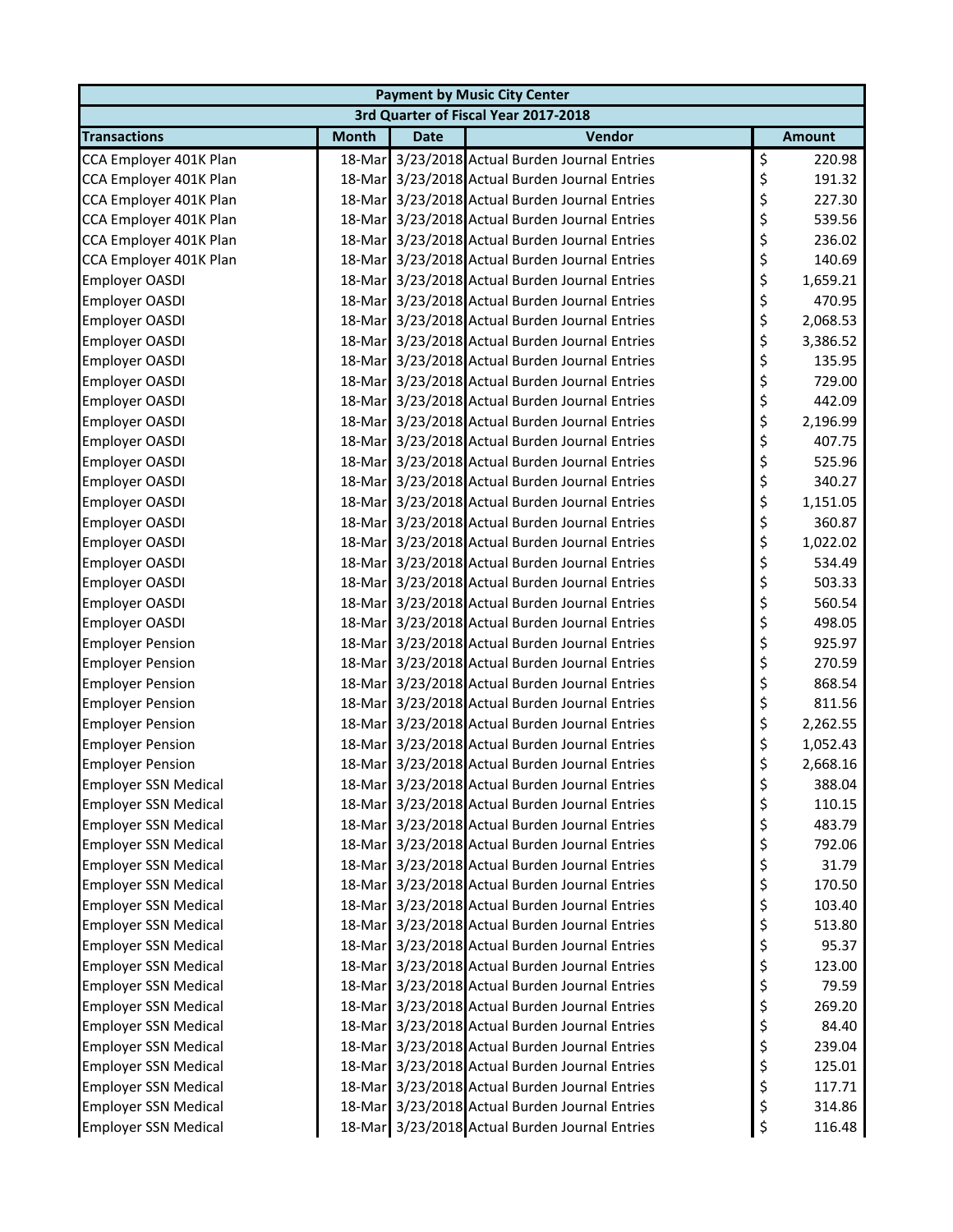| <b>Payment by Music City Center</b>  |              |             |                                                 |    |               |  |
|--------------------------------------|--------------|-------------|-------------------------------------------------|----|---------------|--|
| 3rd Quarter of Fiscal Year 2017-2018 |              |             |                                                 |    |               |  |
| <b>Transactions</b>                  | <b>Month</b> | <b>Date</b> | Vendor                                          |    | <b>Amount</b> |  |
| <b>Holiday Pay</b>                   |              |             | 18-Mar 3/23/2018 Payroll Labor Distribution     | \$ | 450.08        |  |
| <b>Holiday Pay</b>                   |              |             | 18-Mar 3/23/2018 Payroll Labor Distribution     | \$ | 184.48        |  |
| <b>Holiday Pay</b>                   |              |             | 18-Mar 3/23/2018 Payroll Labor Distribution     | \$ | 104.00        |  |
| <b>Holiday Pay</b>                   |              |             | 18-Mar 3/23/2018 Payroll Labor Distribution     | \$ | 241.92        |  |
| Leave Pay                            |              |             | 18-Mar 3/23/2018 Payroll Labor Distribution     | \$ | 344.75        |  |
| Leave Pay                            |              |             | 18-Mar 3/23/2018 Payroll Labor Distribution     | \$ | 1,535.45      |  |
| Leave Pay                            |              |             | 18-Mar 3/23/2018 Payroll Labor Distribution     | \$ | 3,171.52      |  |
| Leave Pay                            |              |             | 18-Mar 3/23/2018 Payroll Labor Distribution     | \$ | 2,568.66      |  |
| Leave Pay                            |              |             | 18-Mar 3/23/2018 Payroll Labor Distribution     | \$ | 876.36        |  |
| Leave Pay                            |              |             | 18-Mar 3/23/2018 Payroll Labor Distribution     | \$ | 1,933.16      |  |
| Leave Pay                            |              |             | 18-Mar 3/23/2018 Payroll Labor Distribution     | \$ | 1,418.88      |  |
| Leave Pay                            |              |             | 18-Mar 3/23/2018 Payroll Labor Distribution     | \$ | 163.13        |  |
| Leave Pay                            |              |             | 18-Mar 3/23/2018 Payroll Labor Distribution     | \$ | 310.99        |  |
| Leave Pay                            |              |             | 18-Mar 3/23/2018 Payroll Labor Distribution     | \$ | 3,593.04      |  |
| Leave Pay                            |              |             | 18-Mar 3/23/2018 Payroll Labor Distribution     | \$ | 1,549.20      |  |
| Leave Pay                            |              |             | 18-Mar 3/23/2018 Payroll Labor Distribution     | \$ | 57.51         |  |
| Leave Pay                            |              |             | 18-Mar 3/23/2018 Payroll Labor Distribution     | \$ | 106.30        |  |
| Leave Pay                            |              |             | 18-Mar 3/23/2018 Payroll Labor Distribution     | \$ | 3,350.27      |  |
| Leave Pay                            |              |             | 18-Mar 3/23/2018 Payroll Labor Distribution     | \$ | 464.56        |  |
| Offc & Admin Supply                  |              |             | 18-Mar 3/23/2018 MCC PV 5227824 11/06/2017 Corr | \$ | (2.38)        |  |
| Offc & Admin Supply                  |              |             | 18-Mar 3/23/2018 MCC PV 5227824 11/06/2017 Corr | \$ | 2.38          |  |
| Overtime Pay                         |              |             | 18-Mar 3/23/2018 Payroll Labor Distribution     | \$ | 487.95        |  |
| Overtime Pay                         |              |             | 18-Mar 3/23/2018 Payroll Labor Distribution     | \$ | 19.07         |  |
| Overtime Pay                         |              |             | 18-Mar 3/23/2018 Payroll Labor Distribution     | \$ | 576.89        |  |
| Overtime Pay                         |              |             | 18-Mar 3/23/2018 Payroll Labor Distribution     | \$ | 758.08        |  |
| Overtime Pay                         |              |             | 18-Mar 3/23/2018 Payroll Labor Distribution     | \$ | 177.59        |  |
| Overtime Pay                         |              |             | 18-Mar 3/23/2018 Payroll Labor Distribution     | \$ | 50.18         |  |
| Overtime Pay                         |              |             | 18-Mar 3/23/2018 Payroll Labor Distribution     | \$ | 1,173.31      |  |
| Overtime Pay                         |              |             | 18-Mar 3/23/2018 Payroll Labor Distribution     | \$ | 1,712.31      |  |
| Overtime Pay                         |              |             | 18-Mar 3/23/2018 Payroll Labor Distribution     | \$ | 181.02        |  |
| Overtime Pay                         |              |             | 18-Mar 3/23/2018 Payroll Labor Distribution     | \$ | 1.71          |  |
| Overtime Pay                         |              |             | 18-Mar 3/23/2018 Payroll Labor Distribution     | Ş  | 166.26        |  |
| Overtime Pay                         |              |             | 18-Mar 3/23/2018 Payroll Labor Distribution     | \$ | 8.63          |  |
| Overtime Pay                         |              |             | 18-Mar 3/23/2018 Payroll Labor Distribution     | \$ | 28.78         |  |
| Overtime Pay                         |              |             | 18-Mar 3/23/2018 Payroll Labor Distribution     | \$ | 120.68        |  |
| Regular Pay                          |              |             | 18-Mar 3/23/2018 Payroll Labor Distribution     | \$ | 25,202.90     |  |
| <b>Regular Pay</b>                   |              |             | 18-Mar 3/23/2018 Payroll Labor Distribution     | \$ | 5,949.36      |  |
| Regular Pay                          |              |             | 18-Mar 3/23/2018 Payroll Labor Distribution     | \$ | 29,338.48     |  |
| Regular Pay                          |              |             | 18-Mar 3/23/2018 Payroll Labor Distribution     | \$ | 51,052.67     |  |
| <b>Regular Pay</b>                   |              |             | 18-Mar 3/23/2018 Payroll Labor Distribution     | \$ | 2,015.20      |  |
| Regular Pay                          |              |             | 18-Mar 3/23/2018 Payroll Labor Distribution     | \$ | 10,785.44     |  |
| Regular Pay                          |              |             | 18-Mar 3/23/2018 Payroll Labor Distribution     | \$ | 7,038.40      |  |
| Regular Pay                          |              |             | 18-Mar 3/23/2018 Payroll Labor Distribution     | \$ | 31,857.30     |  |
| <b>Regular Pay</b>                   |              |             | 18-Mar 3/23/2018 Payroll Labor Distribution     | \$ | 3,445.51      |  |
| Regular Pay                          |              |             | 18-Mar 3/23/2018 Payroll Labor Distribution     | \$ | 8,093.03      |  |
| Regular Pay                          |              |             | 18-Mar 3/23/2018 Payroll Labor Distribution     | \$ | 5,129.54      |  |
| Regular Pay                          |              |             | 18-Mar 3/23/2018 Payroll Labor Distribution     | \$ | 14,742.16     |  |
| Regular Pay                          |              |             | 18-Mar 3/23/2018 Payroll Labor Distribution     | \$ | 5,682.40      |  |
| Regular Pay                          |              |             | 18-Mar 3/23/2018 Payroll Labor Distribution     | \$ | 14,676.77     |  |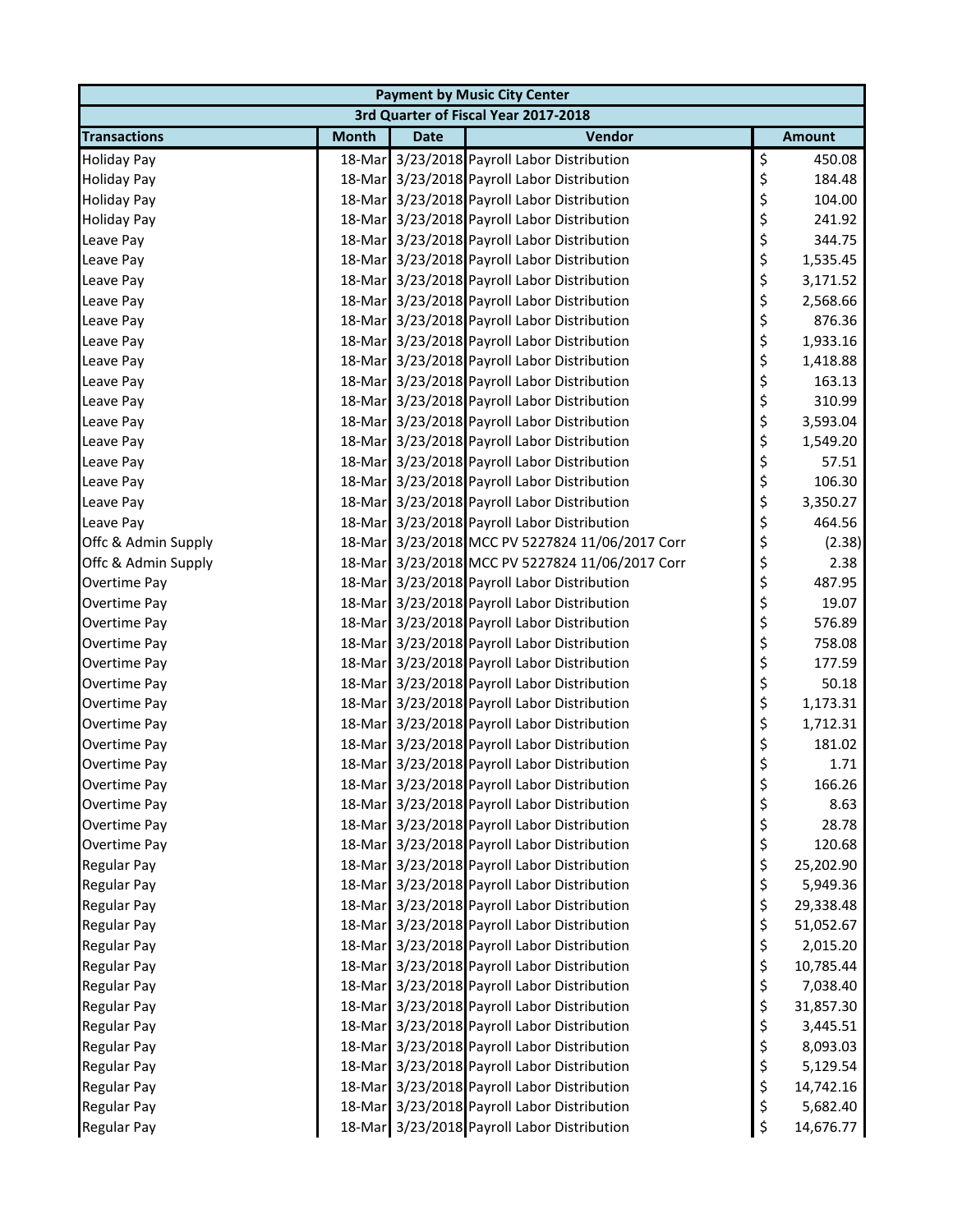| <b>Payment by Music City Center</b>  |              |                        |                                                 |    |               |  |  |
|--------------------------------------|--------------|------------------------|-------------------------------------------------|----|---------------|--|--|
| 3rd Quarter of Fiscal Year 2017-2018 |              |                        |                                                 |    |               |  |  |
| <b>Transactions</b>                  | <b>Month</b> | <b>Date</b>            | Vendor                                          |    | <b>Amount</b> |  |  |
| <b>Regular Pay</b>                   |              |                        | 18-Mar 3/23/2018 Payroll Labor Distribution     | \$ | 8,462.45      |  |  |
| Regular Pay                          |              |                        | 18-Mar 3/23/2018 Payroll Labor Distribution     | \$ | 7,891.30      |  |  |
| <b>Regular Pay</b>                   |              |                        | 18-Mar 3/23/2018 Payroll Labor Distribution     | \$ | 18,151.09     |  |  |
| Regular Pay                          |              |                        | 18-Mar 3/23/2018 Payroll Labor Distribution     | \$ | 7,476.29      |  |  |
| Rent Equipment                       |              |                        | 18-Mar 3/23/2018 MCC PV5302602/15/2018 Corr     | \$ | (638.82)      |  |  |
| Rent Equipment                       |              |                        | 18-Mar 3/23/2018 MCC PV 5302608 2/15/2018 Corr  | \$ | (2,017.00)    |  |  |
| <b>Rent Equipment</b>                |              |                        | 18-Mar 3/23/2018 MCC PV5302602/15/2018 Corr     | \$ | 638.82        |  |  |
| Rent Equipment                       |              |                        | 18-Mar 3/23/2018 MCC PV 5302608 2/15/2018 Corr  | \$ | 2,017.00      |  |  |
| <b>Temporary Service</b>             |              |                        | 18-Mar 3/23/2018 MCC PV 5302611 2/15/2018 Corr  | \$ | (4,300.00)    |  |  |
| <b>Temporary Service</b>             |              |                        | 18-Mar 3/23/2018 MCC PV 5302611 2/15/2018 Corr  | \$ | 4,300.00      |  |  |
| Employee Out-of-town Travel          |              |                        | 18-Mar 3/26/2018 GOTHARD, BRIDGETT S            | \$ | 238.80        |  |  |
| Employee Out-of-town Travel          |              |                        | 18-Mar 3/26/2018 GREER, JAMES C                 | \$ | 386.00        |  |  |
| Food & Bev-Inhouse                   |              |                        | 18-Mar 3/26/2018 MCC PV 5307793 2/22/2018 Corr  | \$ | 634,231.39    |  |  |
| Food & Ice                           |              |                        | 18-Mar 3/26/2018 MCC PV 5307793 2/22/2018 Corr  | \$ | (634, 231.39) |  |  |
| Janitorial Srvc                      |              |                        | 18-Mar 3/26/2018 INDUSTRIAL STAFFING OF TN (ACH | \$ | 12,451.47     |  |  |
| Other Rpr & Maint Srvc               |              |                        | 18-Mar 3/26/2018 FOOD EQUIPMENT SERVICES CO LLC | \$ | 331.83        |  |  |
| Other Rpr & Maint Srvc               |              |                        | 18-Mar 3/26/2018 FOOD EQUIPMENT SERVICES CO LLC | \$ | 1,100.71      |  |  |
| Telephone & Telegraph                |              |                        | 18-Mar 3/26/2018 AT&T CIRCUITS                  | \$ | 505.66        |  |  |
| <b>Temporary Service</b>             |              |                        | 18-Mar 3/26/2018 INDUSTRIAL STAFFING OF TN (ACH | \$ | 8,736.90      |  |  |
| <b>Valet Services</b>                |              |                        | 18-Mar 3/26/2018 TOWNE HOLDINGS LLC (ACH)       | \$ | 6,384.96      |  |  |
| <b>Building Maintenance Srvc</b>     |              |                        | 18-Mar 3/27/2018 ISENHOUR DOOR PRODUCTS INC (AC | \$ | 824.55        |  |  |
| <b>Cable Television</b>              |              |                        | 18-Mar 3/27/2018 COMCAST (ACH)                  | \$ | 450.76        |  |  |
| <b>Elevator Permit</b>               |              |                        | 18-Mar 3/27/2018 TN DEPT OF LABOR DIV BOIL & EL | \$ | 120.00        |  |  |
| <b>Host &amp; Hostess</b>            |              |                        | 18-Mar 3/27/2018 OMNI NASHVILLE LLC (ACH)       | \$ | 34.28         |  |  |
| <b>Internet Services</b>             |              |                        | 18-Mar 3/27/2018 COMCAST (ACH)                  | \$ | 254.85        |  |  |
| <b>Laundry Services</b>              |              | 18-Mar 3/27/2018 ALSCO |                                                 | \$ | 599.18        |  |  |
| <b>Laundry Services</b>              |              | 18-Mar 3/27/2018 ALSCO |                                                 | \$ | 120.80        |  |  |
| <b>Laundry Services</b>              |              | 18-Mar 3/27/2018 ALSCO |                                                 | \$ | 599.18        |  |  |
| <b>Medical Services</b>              |              |                        | 18-Mar 3/27/2018 MED STAR MEDICAL STAFFING INC  | \$ | 1,364.00      |  |  |
| <b>Merchant Fees</b>                 |              |                        | 18-Mar 3/27/2018 7100 MCC CC Receipts           | \$ | (69.00)       |  |  |
| <b>Mngt Cnsltnt Srvc</b>             |              |                        | 18-Mar 3/27/2018 INSTANT MEDICAL LLC (ACH)      | \$ | 18.49         |  |  |
| Offc & Admin Supply                  |              |                        | 18-Mar 3/27/2018 MYOFFICE PRODUCTS (ACH)        | Ş  | 16.03         |  |  |
| Offc & Admin Supply                  |              |                        | 18-Mar 3/27/2018 MYOFFICE PRODUCTS (ACH)        | \$ | 37.70         |  |  |
| Offc & Admin Supply                  |              |                        | 18-Mar 3/27/2018 MYOFFICE PRODUCTS (ACH)        | \$ | 18.36         |  |  |
| Offc & Admin Supply                  |              |                        | 18-Mar 3/27/2018 MYOFFICE PRODUCTS (ACH)        | \$ | 8.15          |  |  |
| Offc & Admin Supply                  |              |                        | 18-Mar 3/27/2018 MYOFFICE PRODUCTS (ACH)        | \$ | 13.47         |  |  |
| Offc & Admin Supply                  |              |                        | 18-Mar 3/27/2018 MYOFFICE PRODUCTS (ACH)        | \$ | 52.21         |  |  |
| Offc & Admin Supply                  |              |                        | 18-Mar 3/27/2018 MYOFFICE PRODUCTS (ACH)        | \$ | 1.37          |  |  |
| Offc & Admin Supply                  |              |                        | 18-Mar 3/27/2018 MYOFFICE PRODUCTS (ACH)        | \$ | 7.06          |  |  |
| Offc & Admin Supply                  |              |                        | 18-Mar 3/27/2018 MYOFFICE PRODUCTS (ACH)        | \$ | 7.06          |  |  |
| Offc & Admin Supply                  |              |                        | 18-Mar 3/27/2018 MYOFFICE PRODUCTS (ACH)        | \$ | 3.53          |  |  |
| Offc & Admin Supply                  |              |                        | 18-Mar 3/27/2018 MYOFFICE PRODUCTS (ACH)        | \$ | 10.59         |  |  |
| Offc & Admin Supply                  |              |                        | 18-Mar 3/27/2018 MYOFFICE PRODUCTS (ACH)        | \$ | 151.76        |  |  |
| Offc & Admin Supply                  |              |                        | 18-Mar 3/27/2018 MYOFFICE PRODUCTS (ACH)        | \$ | 13.22         |  |  |
| Offc & Admin Supply                  |              |                        | 18-Mar 3/27/2018 MYOFFICE PRODUCTS (ACH)        | \$ | 15.43         |  |  |
| Offc & Admin Supply                  |              |                        | 18-Mar 3/27/2018 MYOFFICE PRODUCTS (ACH)        | \$ | 9.42          |  |  |
| Offc & Admin Supply                  |              |                        | 18-Mar 3/27/2018 MYOFFICE PRODUCTS (ACH)        | \$ | 31.82         |  |  |
| Offc & Admin Supply                  |              |                        | 18-Mar 3/27/2018 MYOFFICE PRODUCTS (ACH)        | \$ | 204.96        |  |  |
| Offc & Admin Supply                  |              |                        | 18-Mar 3/27/2018 MYOFFICE PRODUCTS (ACH)        | \$ | 37.73         |  |  |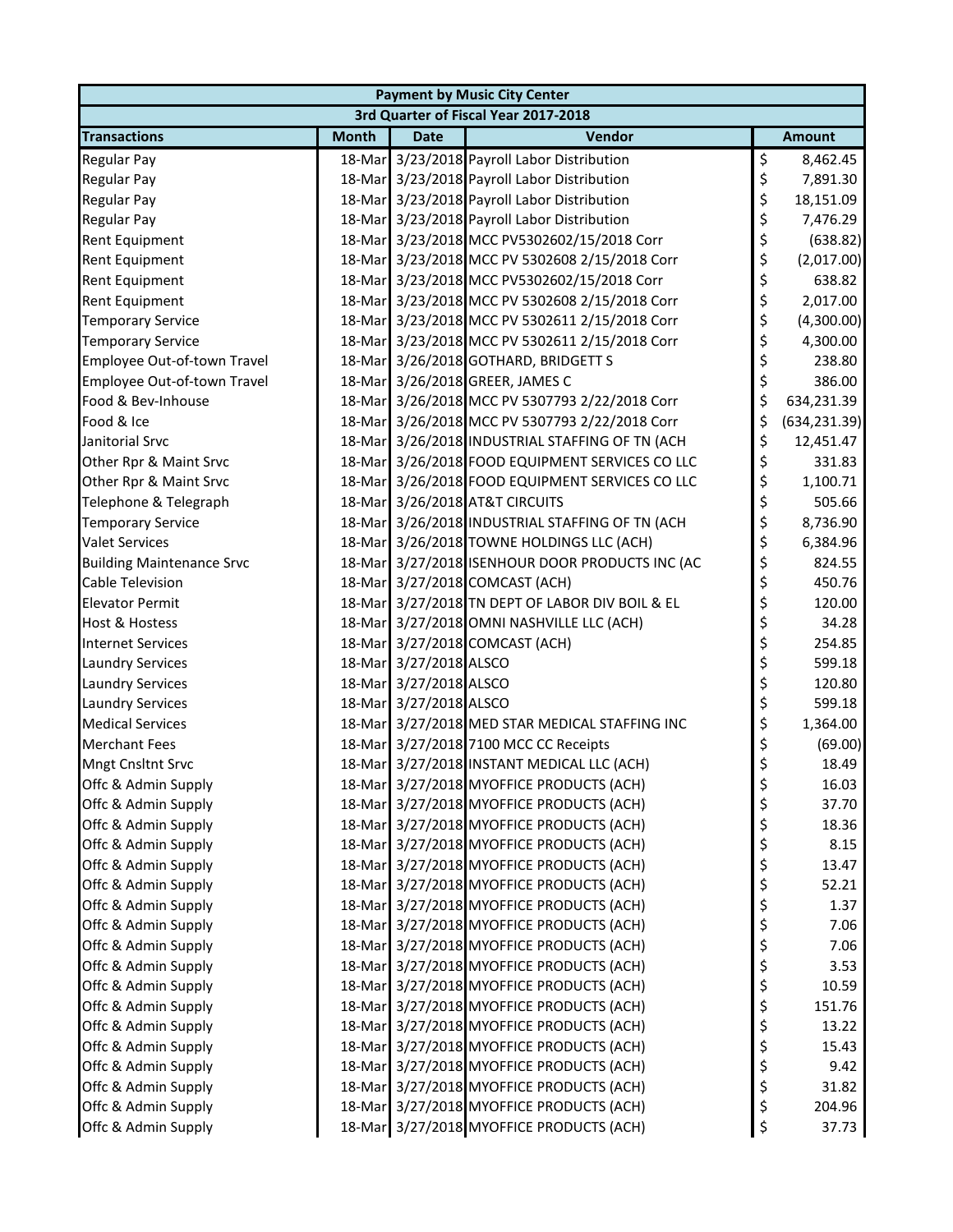| <b>Payment by Music City Center</b>  |              |             |                                                 |    |               |  |  |
|--------------------------------------|--------------|-------------|-------------------------------------------------|----|---------------|--|--|
| 3rd Quarter of Fiscal Year 2017-2018 |              |             |                                                 |    |               |  |  |
| <b>Transactions</b>                  | <b>Month</b> | <b>Date</b> | Vendor                                          |    | <b>Amount</b> |  |  |
| Offc & Admin Supply                  |              |             | 18-Mar 3/27/2018 MYOFFICE PRODUCTS (ACH)        | \$ | 5.84          |  |  |
| Offc & Admin Supply                  |              |             | 18-Mar 3/27/2018 MYOFFICE PRODUCTS (ACH)        | \$ | 8.22          |  |  |
| Offc & Admin Supply                  |              |             | 18-Mar 3/27/2018 MYOFFICE PRODUCTS (ACH)        | \$ | 5.33          |  |  |
| Offc & Admin Supply                  |              |             | 18-Mar 3/27/2018 MYOFFICE PRODUCTS (ACH)        | \$ | 9.52          |  |  |
| Offc & Admin Supply                  |              |             | 18-Mar 3/27/2018 MYOFFICE PRODUCTS (ACH)        | \$ | 36.80         |  |  |
| Offc & Admin Supply                  |              |             | 18-Mar 3/27/2018 MYOFFICE PRODUCTS (ACH)        | \$ | 7.60          |  |  |
| Offc & Admin Supply                  |              |             | 18-Mar 3/27/2018 MYOFFICE PRODUCTS (ACH)        | \$ | 4.81          |  |  |
| Offc & Admin Supply                  |              |             | 18-Mar 3/27/2018 MYOFFICE PRODUCTS (ACH)        | \$ | 18.24         |  |  |
| Offc & Admin Supply                  |              |             | 18-Mar 3/27/2018 MYOFFICE PRODUCTS (ACH)        | \$ | 20.35         |  |  |
| Offc & Admin Supply                  |              |             | 18-Mar 3/27/2018 MYOFFICE PRODUCTS (ACH)        | \$ | 25.35         |  |  |
| Offc & Admin Supply                  |              |             | 18-Mar 3/27/2018 MYOFFICE PRODUCTS (ACH)        | \$ | 24.87         |  |  |
| Offc & Admin Supply                  |              |             | 18-Mar 3/27/2018 MYOFFICE PRODUCTS (ACH)        | \$ | 15.11         |  |  |
| Offc & Admin Supply                  |              |             | 18-Mar 3/27/2018 MYOFFICE PRODUCTS (ACH)        | \$ | 3.34          |  |  |
| Offc & Admin Supply                  |              |             | 18-Mar 3/27/2018 MYOFFICE PRODUCTS (ACH)        | \$ | 19.92         |  |  |
| Offc & Admin Supply                  |              |             | 18-Mar 3/27/2018 MYOFFICE PRODUCTS (ACH)        | \$ | 35.46         |  |  |
| Offc & Admin Supply                  |              |             | 18-Mar 3/27/2018 MYOFFICE PRODUCTS (ACH)        | \$ | 46.54         |  |  |
| Offc & Admin Supply                  |              |             | 18-Mar 3/27/2018 MYOFFICE PRODUCTS (ACH)        | \$ | 119.16        |  |  |
| Offc & Admin Supply                  |              |             | 18-Mar 3/27/2018 MYOFFICE PRODUCTS (ACH)        | \$ | 7.88          |  |  |
| Offc & Admin Supply                  |              |             | 18-Mar 3/27/2018 MYOFFICE PRODUCTS (ACH)        | \$ | 5.77          |  |  |
| Offc & Admin Supply                  |              |             | 18-Mar 3/27/2018 MYOFFICE PRODUCTS (ACH)        | \$ | 11.88         |  |  |
| Offc & Admin Supply                  |              |             | 18-Mar 3/27/2018 MYOFFICE PRODUCTS (ACH)        | \$ | 18.67         |  |  |
| Offc & Admin Supply                  |              |             | 18-Mar 3/27/2018 MYOFFICE PRODUCTS (ACH)        | \$ | 5.37          |  |  |
| Offc & Admin Supply                  |              |             | 18-Mar 3/27/2018 MYOFFICE PRODUCTS (ACH)        | \$ | 5.73          |  |  |
| Offc & Admin Supply                  |              |             | 18-Mar 3/27/2018 MYOFFICE PRODUCTS (ACH)        | \$ | 1.91          |  |  |
| Offc & Admin Supply                  |              |             | 18-Mar 3/27/2018 MYOFFICE PRODUCTS (ACH)        | \$ | 4.17          |  |  |
| Offc & Admin Supply                  |              |             | 18-Mar 3/27/2018 MYOFFICE PRODUCTS (ACH)        | \$ | 8.15          |  |  |
| Offc & Admin Supply                  |              |             | 18-Mar 3/27/2018 MYOFFICE PRODUCTS (ACH)        | \$ | 16.71         |  |  |
| Offc & Admin Supply                  |              |             | 18-Mar 3/27/2018 MYOFFICE PRODUCTS (ACH)        | \$ | 5.42          |  |  |
| Other Rpr & Maint Srvc               |              |             | 18-Mar 3/27/2018 NASHVILLE MACHINE ELEVATOR CO  | \$ | 516.00        |  |  |
| Other Rpr & Maint Srvc               |              |             | 18-Mar 3/27/2018 NASHVILLE MACHINE ELEVATOR CO  | \$ | 516.00        |  |  |
| Other Rpr & Maint Srvc               |              |             | 18-Mar 3/27/2018 SIMPLEX GRINNELL LP (ACH)      | \$ | 3,220.59      |  |  |
| <b>Uniform Cleaning Service</b>      |              |             | 18-Mar 3/27/2018 CINTAS CORP #051 MATS & RUGS(A | Ş  | 1,899.32      |  |  |
| <b>HHold &amp; Jnitr Supply</b>      |              |             | 18-Mar 3/28/2018 W W GRAINGER (P#)              | \$ | 985.00        |  |  |
| <b>HHold &amp; Jnitr Supply</b>      |              |             | 18-Mar 3/28/2018 W W GRAINGER (P#)              | \$ | 977.50        |  |  |
| Other Rpr & Maint Srvc               |              |             | 18-Mar 3/28/2018 FORKLIFT SYSTEMS INC (ACH)     | \$ | 109.00        |  |  |
| Other Rpr & Maint Srvc               |              |             | 18-Mar 3/28/2018 FORKLIFT SYSTEMS INC (ACH)     | \$ | 943.08        |  |  |
| Other Rpr & Maint Srvc               |              |             | 18-Mar 3/28/2018 FORKLIFT SYSTEMS INC (ACH)     | \$ | 44.59         |  |  |
| Other Rpr & Maint Srvc               |              |             | 18-Mar 3/28/2018 SUNSET MARKETING INC           | \$ | 95.00         |  |  |
| Other Rpr & Maint Srvc               |              |             | 18-Mar 3/28/2018 FORKLIFT SYSTEMS INC (ACH)     | \$ | 943.08        |  |  |
| Other Rpr & Maint Srvc               |              |             | 18-Mar 3/28/2018 FORKLIFT SYSTEMS INC (ACH)     | \$ | 109.00        |  |  |
| <b>Security Services</b>             |              |             | 18-Mar 3/28/2018 ELITE SHOW SERVICES INC (ACH)  | \$ | 42,112.35     |  |  |
| <b>Security Services</b>             |              |             | 18-Mar 3/28/2018 ELITE SHOW SERVICES INC (ACH)  | \$ | 11,519.56     |  |  |
| <b>Temporary Service</b>             |              |             | 18-Mar 3/28/2018 ELITE SHOW SERVICES INC (ACH)  | \$ | 1,812.61      |  |  |
| <b>Temporary Service</b>             |              |             | 18-Mar 3/28/2018 ELITE SHOW SERVICES INC (ACH)  | \$ | 4,715.70      |  |  |
| <b>Temporary Service</b>             |              |             | 18-Mar 3/28/2018 ELITE SHOW SERVICES INC (ACH)  | \$ | (43.50)       |  |  |
| Employee Award/Gift                  |              |             | 18-Mar 3/29/2018 PRO GRAPHIC SOUTH (ACH)        | \$ | 54.00         |  |  |
| <b>Merchant Fees</b>                 |              |             | 18-Mar 3/29/2018 7100 MCC CC Receipts           | \$ | (34.50)       |  |  |
| Mngt Cnsltnt Srvc                    |              |             | 18-Mar 3/29/2018 CUSHION EMPLOYER SER (ACH)     | \$ | 1,267.00      |  |  |
| Pest Control Srvc                    |              |             | 18-Mar 3/29/2018 MIDDLE TN EXTERMINATING (ACH)  | \$ | 1,407.00      |  |  |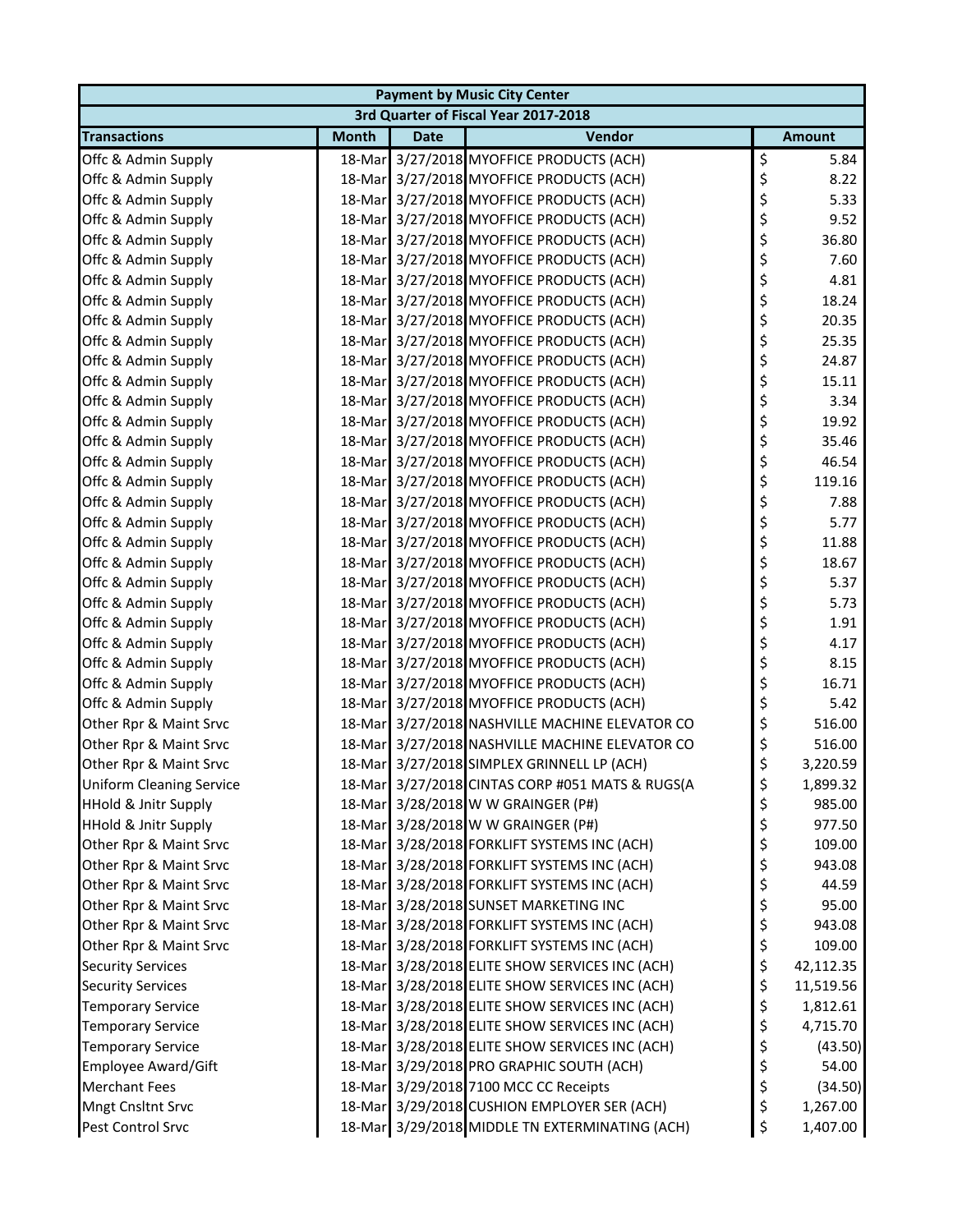| 3rd Quarter of Fiscal Year 2017-2018<br>Vendor<br><b>Month</b><br><b>Transactions</b><br><b>Date</b><br><b>Amount</b><br>\$<br>18-Mar 3/29/2018 FEDEX KINKO'S<br>Postage & Delivery Srvc<br>60.00<br>\$<br>Employee Award/Gift<br>18-Mar 3/30/2018 TERRYBERRY CO LLC<br>131.14<br>\$<br>Food & Bev-Inhouse<br>18-Mar 3/30/2018 CENTERPLATE MCC (ACH)<br>23.75<br>\$<br>18-Mar 3/30/2018 CENTERPLATE MCC (ACH)<br>Food & Ice<br>75.37<br>\$<br>Food & Ice<br>18-Mar 3/30/2018 CENTERPLATE MCC (ACH)<br>300.00<br>\$<br>18-Mar 3/30/2018 CENTERPLATE MCC (ACH)<br>Food & Ice<br>81.64<br>\$<br>Food & Ice<br>18-Mar 3/30/2018 CENTERPLATE MCC (ACH)<br>109.28<br>\$<br><b>Medical Services</b><br>18-Mar 3/30/2018 MED STAR MEDICAL STAFFING INC<br>1,385.50<br>\$<br>18-Mar 3/30/2018 MCC 03/18 REV RCLS# 1803017<br><b>Merchant Fees</b><br>\$<br>18-Mar 3/30/2018 AWARD CENTER INC, THE (ACH)<br>Offc & Admin Supply<br>12.00<br>\$<br>18-Mar 3/30/2018 MCC AR Entry<br>Other Rpr & Maint Srvc<br>\$<br>18-Mar 3/30/2018 FORKLIFT SYSTEMS INC (ACH)<br>240.50<br>Other Rpr & Maint Srvc<br>\$<br>18-Mar 3/30/2018 SOCIETY FOR HUMAN RESOURCES MG<br>Registration<br>1,360.00<br>\$<br>18-Mar 3/30/2018 MCC 03/18 Temp Labor RECL<br><b>Temporary Service</b><br>\$<br>18-Mar 3/30/2018 MCC 03/18 Temp Labor RECL<br>Temporary Service-Reimb<br>2,407.28<br>\$<br>18-Mar 3/30/2018 CINTAS CORP #051 MATS & RUGS(A<br><b>Uniform Cleaning Service</b><br>1,082.29<br>\$<br>Auto Oil/Lubricants<br>18-Mar 3/31/2018 PARMAN ENERGY (ACH)<br>550.30<br>\$<br>18-Mar 3/31/2018 AT&T CIRCUITS<br>Cable Television<br>112.63<br>\$<br>Computer Hardware <\$10K<br>18-Mar 3/31/2018 ITS 03/18 Mis Repl Fd Reimb<br>1,125.90<br>\$<br>18-Mar 3/31/2018 MCC 3/18 Misc A/R Entry<br>Computer Hardware <\$10K<br>(265.00)<br>\$<br>18-Mar 3/31/2018 NET TANGO INC (ACH)<br>Computer Software<br>2,650.00<br>\$<br>18-Mar 3/31/2018 NASHVILLE ELECTRIC SERVICE CO<br>Electric<br>128,696.92<br>\$<br>18-Mar 3/31/2018 PINNACLE NATIONAL BANK (MCC CC<br>Employee Air Travel<br>1,289.66<br>\$<br>18-Mar 3/31/2018 PINNACLE NATIONAL BANK (MCC CC<br>Employee Air Travel<br>1,446.06<br>\$<br>18-Mar 3/31/2018 PINNACLE NATIONAL BANK (MCC CC<br>Employee Air Travel<br>1,826.08<br>\$<br>18-Mar 3/31/2018 MCC 3/18 IMPREST CHECKING RCLS<br>Employee Award/Gift<br>500.00<br>\$<br>Employee Award/Gift<br>18-Mar 3/31/2018 MCC 3/18 IMPREST CHECKING RCLS<br>500.00<br>\$<br>18-Mar 3/31/2018 PINNACLE NATIONAL BANK (MCC CC<br>Employee Award/Gift<br>861.98<br>\$<br>Employee Local Travel/Park<br>18-Mar 3/31/2018 PINNACLE NATIONAL BANK (MCC CC<br>24.00<br>\$<br>18-Mar 3/31/2018 PINNACLE NATIONAL BANK (MCC CC<br>713.36<br>Employee Out-of-town Travel<br>\$<br>18-Mar 3/31/2018 PINNACLE NATIONAL BANK (MCC CC<br>Employee Out-of-town Travel<br>490.68<br>18-Mar 3/31/2018 PIEDMONT NATURAL GAS CO (METRO<br>6,068.10<br>asט<br>Ş<br>\$<br>18-Mar 3/31/2018 PINNACLE NATIONAL BANK (MCC CC<br>150.00<br><b>Host &amp; Hostess</b><br>\$<br><b>Host &amp; Hostess</b><br>18-Mar 3/31/2018 PINNACLE NATIONAL BANK (MCC CC<br>47.42<br>\$<br>18-Mar 3/31/2018 PINNACLE NATIONAL BANK (MCC CC<br><b>Host &amp; Hostess</b><br>126.47<br>\$<br>18-Mar 3/31/2018 PINNACLE NATIONAL BANK (MCC CC<br><b>Internet Services</b><br>104.99<br>\$<br>18-Mar 3/31/2018 INDUSTRIAL STAFFING OF TN (ACH<br>Janitorial Srvc<br>9,738.94<br>\$<br>18-Mar 3/31/2018 INDUSTRIAL STAFFING OF TN (ACH<br>Janitorial Srvc<br>10,469.76<br>\$<br>Mngt Cnsltnt Srvc<br>18-Mar 3/31/2018 PINNACLE NATIONAL BANK (MCC CC<br>45.00<br>\$<br>18-Mar 3/31/2018 AEGIS SCIENCES CORPORATION (AC<br><b>Mngt Cnsltnt Srvc</b><br>26.00<br>\$<br><b>Mngt Cnsltnt Srvc</b><br>18-Mar 3/31/2018 INQUIRIES SCREENING (ACH)<br>599.00<br>\$<br>18-Mar 3/31/2018 MCC 3/18 Misc A/R Entry<br>Offc & Admin Supply<br>\$<br>18-Mar 3/31/2018 ROTO ROOTER (ACH)<br>Other Rpr & Maint Srvc<br>556.95<br>\$<br>18-Mar 3/31/2018 HAMILTON MACHINE CO INC (ACH)<br>Other Rpr & Maint Srvc<br>240.00 | <b>Payment by Music City Center</b> |  |  |  |  |  |  |
|----------------------------------------------------------------------------------------------------------------------------------------------------------------------------------------------------------------------------------------------------------------------------------------------------------------------------------------------------------------------------------------------------------------------------------------------------------------------------------------------------------------------------------------------------------------------------------------------------------------------------------------------------------------------------------------------------------------------------------------------------------------------------------------------------------------------------------------------------------------------------------------------------------------------------------------------------------------------------------------------------------------------------------------------------------------------------------------------------------------------------------------------------------------------------------------------------------------------------------------------------------------------------------------------------------------------------------------------------------------------------------------------------------------------------------------------------------------------------------------------------------------------------------------------------------------------------------------------------------------------------------------------------------------------------------------------------------------------------------------------------------------------------------------------------------------------------------------------------------------------------------------------------------------------------------------------------------------------------------------------------------------------------------------------------------------------------------------------------------------------------------------------------------------------------------------------------------------------------------------------------------------------------------------------------------------------------------------------------------------------------------------------------------------------------------------------------------------------------------------------------------------------------------------------------------------------------------------------------------------------------------------------------------------------------------------------------------------------------------------------------------------------------------------------------------------------------------------------------------------------------------------------------------------------------------------------------------------------------------------------------------------------------------------------------------------------------------------------------------------------------------------------------------------------------------------------------------------------------------------------------------------------------------------------------------------------------------------------------------------------------------------------------------------------------------------------------------------------------------------------------------------------------------------------------------------------------------------------------------------------------------------------------------------------------------------------------------------------------------------------------------------------------------------------------------------------------------------------------------------------------------------------------------------------------------------------------------------------------------------------------------------------------------------------------|-------------------------------------|--|--|--|--|--|--|
| (993.07)<br>(10,540.00)<br>(2,407.28)<br>(179.29)                                                                                                                                                                                                                                                                                                                                                                                                                                                                                                                                                                                                                                                                                                                                                                                                                                                                                                                                                                                                                                                                                                                                                                                                                                                                                                                                                                                                                                                                                                                                                                                                                                                                                                                                                                                                                                                                                                                                                                                                                                                                                                                                                                                                                                                                                                                                                                                                                                                                                                                                                                                                                                                                                                                                                                                                                                                                                                                                                                                                                                                                                                                                                                                                                                                                                                                                                                                                                                                                                                                                                                                                                                                                                                                                                                                                                                                                                                                                                                                                  |                                     |  |  |  |  |  |  |
|                                                                                                                                                                                                                                                                                                                                                                                                                                                                                                                                                                                                                                                                                                                                                                                                                                                                                                                                                                                                                                                                                                                                                                                                                                                                                                                                                                                                                                                                                                                                                                                                                                                                                                                                                                                                                                                                                                                                                                                                                                                                                                                                                                                                                                                                                                                                                                                                                                                                                                                                                                                                                                                                                                                                                                                                                                                                                                                                                                                                                                                                                                                                                                                                                                                                                                                                                                                                                                                                                                                                                                                                                                                                                                                                                                                                                                                                                                                                                                                                                                                    |                                     |  |  |  |  |  |  |
|                                                                                                                                                                                                                                                                                                                                                                                                                                                                                                                                                                                                                                                                                                                                                                                                                                                                                                                                                                                                                                                                                                                                                                                                                                                                                                                                                                                                                                                                                                                                                                                                                                                                                                                                                                                                                                                                                                                                                                                                                                                                                                                                                                                                                                                                                                                                                                                                                                                                                                                                                                                                                                                                                                                                                                                                                                                                                                                                                                                                                                                                                                                                                                                                                                                                                                                                                                                                                                                                                                                                                                                                                                                                                                                                                                                                                                                                                                                                                                                                                                                    |                                     |  |  |  |  |  |  |
|                                                                                                                                                                                                                                                                                                                                                                                                                                                                                                                                                                                                                                                                                                                                                                                                                                                                                                                                                                                                                                                                                                                                                                                                                                                                                                                                                                                                                                                                                                                                                                                                                                                                                                                                                                                                                                                                                                                                                                                                                                                                                                                                                                                                                                                                                                                                                                                                                                                                                                                                                                                                                                                                                                                                                                                                                                                                                                                                                                                                                                                                                                                                                                                                                                                                                                                                                                                                                                                                                                                                                                                                                                                                                                                                                                                                                                                                                                                                                                                                                                                    |                                     |  |  |  |  |  |  |
|                                                                                                                                                                                                                                                                                                                                                                                                                                                                                                                                                                                                                                                                                                                                                                                                                                                                                                                                                                                                                                                                                                                                                                                                                                                                                                                                                                                                                                                                                                                                                                                                                                                                                                                                                                                                                                                                                                                                                                                                                                                                                                                                                                                                                                                                                                                                                                                                                                                                                                                                                                                                                                                                                                                                                                                                                                                                                                                                                                                                                                                                                                                                                                                                                                                                                                                                                                                                                                                                                                                                                                                                                                                                                                                                                                                                                                                                                                                                                                                                                                                    |                                     |  |  |  |  |  |  |
|                                                                                                                                                                                                                                                                                                                                                                                                                                                                                                                                                                                                                                                                                                                                                                                                                                                                                                                                                                                                                                                                                                                                                                                                                                                                                                                                                                                                                                                                                                                                                                                                                                                                                                                                                                                                                                                                                                                                                                                                                                                                                                                                                                                                                                                                                                                                                                                                                                                                                                                                                                                                                                                                                                                                                                                                                                                                                                                                                                                                                                                                                                                                                                                                                                                                                                                                                                                                                                                                                                                                                                                                                                                                                                                                                                                                                                                                                                                                                                                                                                                    |                                     |  |  |  |  |  |  |
|                                                                                                                                                                                                                                                                                                                                                                                                                                                                                                                                                                                                                                                                                                                                                                                                                                                                                                                                                                                                                                                                                                                                                                                                                                                                                                                                                                                                                                                                                                                                                                                                                                                                                                                                                                                                                                                                                                                                                                                                                                                                                                                                                                                                                                                                                                                                                                                                                                                                                                                                                                                                                                                                                                                                                                                                                                                                                                                                                                                                                                                                                                                                                                                                                                                                                                                                                                                                                                                                                                                                                                                                                                                                                                                                                                                                                                                                                                                                                                                                                                                    |                                     |  |  |  |  |  |  |
|                                                                                                                                                                                                                                                                                                                                                                                                                                                                                                                                                                                                                                                                                                                                                                                                                                                                                                                                                                                                                                                                                                                                                                                                                                                                                                                                                                                                                                                                                                                                                                                                                                                                                                                                                                                                                                                                                                                                                                                                                                                                                                                                                                                                                                                                                                                                                                                                                                                                                                                                                                                                                                                                                                                                                                                                                                                                                                                                                                                                                                                                                                                                                                                                                                                                                                                                                                                                                                                                                                                                                                                                                                                                                                                                                                                                                                                                                                                                                                                                                                                    |                                     |  |  |  |  |  |  |
|                                                                                                                                                                                                                                                                                                                                                                                                                                                                                                                                                                                                                                                                                                                                                                                                                                                                                                                                                                                                                                                                                                                                                                                                                                                                                                                                                                                                                                                                                                                                                                                                                                                                                                                                                                                                                                                                                                                                                                                                                                                                                                                                                                                                                                                                                                                                                                                                                                                                                                                                                                                                                                                                                                                                                                                                                                                                                                                                                                                                                                                                                                                                                                                                                                                                                                                                                                                                                                                                                                                                                                                                                                                                                                                                                                                                                                                                                                                                                                                                                                                    |                                     |  |  |  |  |  |  |
|                                                                                                                                                                                                                                                                                                                                                                                                                                                                                                                                                                                                                                                                                                                                                                                                                                                                                                                                                                                                                                                                                                                                                                                                                                                                                                                                                                                                                                                                                                                                                                                                                                                                                                                                                                                                                                                                                                                                                                                                                                                                                                                                                                                                                                                                                                                                                                                                                                                                                                                                                                                                                                                                                                                                                                                                                                                                                                                                                                                                                                                                                                                                                                                                                                                                                                                                                                                                                                                                                                                                                                                                                                                                                                                                                                                                                                                                                                                                                                                                                                                    |                                     |  |  |  |  |  |  |
|                                                                                                                                                                                                                                                                                                                                                                                                                                                                                                                                                                                                                                                                                                                                                                                                                                                                                                                                                                                                                                                                                                                                                                                                                                                                                                                                                                                                                                                                                                                                                                                                                                                                                                                                                                                                                                                                                                                                                                                                                                                                                                                                                                                                                                                                                                                                                                                                                                                                                                                                                                                                                                                                                                                                                                                                                                                                                                                                                                                                                                                                                                                                                                                                                                                                                                                                                                                                                                                                                                                                                                                                                                                                                                                                                                                                                                                                                                                                                                                                                                                    |                                     |  |  |  |  |  |  |
|                                                                                                                                                                                                                                                                                                                                                                                                                                                                                                                                                                                                                                                                                                                                                                                                                                                                                                                                                                                                                                                                                                                                                                                                                                                                                                                                                                                                                                                                                                                                                                                                                                                                                                                                                                                                                                                                                                                                                                                                                                                                                                                                                                                                                                                                                                                                                                                                                                                                                                                                                                                                                                                                                                                                                                                                                                                                                                                                                                                                                                                                                                                                                                                                                                                                                                                                                                                                                                                                                                                                                                                                                                                                                                                                                                                                                                                                                                                                                                                                                                                    |                                     |  |  |  |  |  |  |
|                                                                                                                                                                                                                                                                                                                                                                                                                                                                                                                                                                                                                                                                                                                                                                                                                                                                                                                                                                                                                                                                                                                                                                                                                                                                                                                                                                                                                                                                                                                                                                                                                                                                                                                                                                                                                                                                                                                                                                                                                                                                                                                                                                                                                                                                                                                                                                                                                                                                                                                                                                                                                                                                                                                                                                                                                                                                                                                                                                                                                                                                                                                                                                                                                                                                                                                                                                                                                                                                                                                                                                                                                                                                                                                                                                                                                                                                                                                                                                                                                                                    |                                     |  |  |  |  |  |  |
|                                                                                                                                                                                                                                                                                                                                                                                                                                                                                                                                                                                                                                                                                                                                                                                                                                                                                                                                                                                                                                                                                                                                                                                                                                                                                                                                                                                                                                                                                                                                                                                                                                                                                                                                                                                                                                                                                                                                                                                                                                                                                                                                                                                                                                                                                                                                                                                                                                                                                                                                                                                                                                                                                                                                                                                                                                                                                                                                                                                                                                                                                                                                                                                                                                                                                                                                                                                                                                                                                                                                                                                                                                                                                                                                                                                                                                                                                                                                                                                                                                                    |                                     |  |  |  |  |  |  |
|                                                                                                                                                                                                                                                                                                                                                                                                                                                                                                                                                                                                                                                                                                                                                                                                                                                                                                                                                                                                                                                                                                                                                                                                                                                                                                                                                                                                                                                                                                                                                                                                                                                                                                                                                                                                                                                                                                                                                                                                                                                                                                                                                                                                                                                                                                                                                                                                                                                                                                                                                                                                                                                                                                                                                                                                                                                                                                                                                                                                                                                                                                                                                                                                                                                                                                                                                                                                                                                                                                                                                                                                                                                                                                                                                                                                                                                                                                                                                                                                                                                    |                                     |  |  |  |  |  |  |
|                                                                                                                                                                                                                                                                                                                                                                                                                                                                                                                                                                                                                                                                                                                                                                                                                                                                                                                                                                                                                                                                                                                                                                                                                                                                                                                                                                                                                                                                                                                                                                                                                                                                                                                                                                                                                                                                                                                                                                                                                                                                                                                                                                                                                                                                                                                                                                                                                                                                                                                                                                                                                                                                                                                                                                                                                                                                                                                                                                                                                                                                                                                                                                                                                                                                                                                                                                                                                                                                                                                                                                                                                                                                                                                                                                                                                                                                                                                                                                                                                                                    |                                     |  |  |  |  |  |  |
|                                                                                                                                                                                                                                                                                                                                                                                                                                                                                                                                                                                                                                                                                                                                                                                                                                                                                                                                                                                                                                                                                                                                                                                                                                                                                                                                                                                                                                                                                                                                                                                                                                                                                                                                                                                                                                                                                                                                                                                                                                                                                                                                                                                                                                                                                                                                                                                                                                                                                                                                                                                                                                                                                                                                                                                                                                                                                                                                                                                                                                                                                                                                                                                                                                                                                                                                                                                                                                                                                                                                                                                                                                                                                                                                                                                                                                                                                                                                                                                                                                                    |                                     |  |  |  |  |  |  |
|                                                                                                                                                                                                                                                                                                                                                                                                                                                                                                                                                                                                                                                                                                                                                                                                                                                                                                                                                                                                                                                                                                                                                                                                                                                                                                                                                                                                                                                                                                                                                                                                                                                                                                                                                                                                                                                                                                                                                                                                                                                                                                                                                                                                                                                                                                                                                                                                                                                                                                                                                                                                                                                                                                                                                                                                                                                                                                                                                                                                                                                                                                                                                                                                                                                                                                                                                                                                                                                                                                                                                                                                                                                                                                                                                                                                                                                                                                                                                                                                                                                    |                                     |  |  |  |  |  |  |
|                                                                                                                                                                                                                                                                                                                                                                                                                                                                                                                                                                                                                                                                                                                                                                                                                                                                                                                                                                                                                                                                                                                                                                                                                                                                                                                                                                                                                                                                                                                                                                                                                                                                                                                                                                                                                                                                                                                                                                                                                                                                                                                                                                                                                                                                                                                                                                                                                                                                                                                                                                                                                                                                                                                                                                                                                                                                                                                                                                                                                                                                                                                                                                                                                                                                                                                                                                                                                                                                                                                                                                                                                                                                                                                                                                                                                                                                                                                                                                                                                                                    |                                     |  |  |  |  |  |  |
|                                                                                                                                                                                                                                                                                                                                                                                                                                                                                                                                                                                                                                                                                                                                                                                                                                                                                                                                                                                                                                                                                                                                                                                                                                                                                                                                                                                                                                                                                                                                                                                                                                                                                                                                                                                                                                                                                                                                                                                                                                                                                                                                                                                                                                                                                                                                                                                                                                                                                                                                                                                                                                                                                                                                                                                                                                                                                                                                                                                                                                                                                                                                                                                                                                                                                                                                                                                                                                                                                                                                                                                                                                                                                                                                                                                                                                                                                                                                                                                                                                                    |                                     |  |  |  |  |  |  |
|                                                                                                                                                                                                                                                                                                                                                                                                                                                                                                                                                                                                                                                                                                                                                                                                                                                                                                                                                                                                                                                                                                                                                                                                                                                                                                                                                                                                                                                                                                                                                                                                                                                                                                                                                                                                                                                                                                                                                                                                                                                                                                                                                                                                                                                                                                                                                                                                                                                                                                                                                                                                                                                                                                                                                                                                                                                                                                                                                                                                                                                                                                                                                                                                                                                                                                                                                                                                                                                                                                                                                                                                                                                                                                                                                                                                                                                                                                                                                                                                                                                    |                                     |  |  |  |  |  |  |
|                                                                                                                                                                                                                                                                                                                                                                                                                                                                                                                                                                                                                                                                                                                                                                                                                                                                                                                                                                                                                                                                                                                                                                                                                                                                                                                                                                                                                                                                                                                                                                                                                                                                                                                                                                                                                                                                                                                                                                                                                                                                                                                                                                                                                                                                                                                                                                                                                                                                                                                                                                                                                                                                                                                                                                                                                                                                                                                                                                                                                                                                                                                                                                                                                                                                                                                                                                                                                                                                                                                                                                                                                                                                                                                                                                                                                                                                                                                                                                                                                                                    |                                     |  |  |  |  |  |  |
|                                                                                                                                                                                                                                                                                                                                                                                                                                                                                                                                                                                                                                                                                                                                                                                                                                                                                                                                                                                                                                                                                                                                                                                                                                                                                                                                                                                                                                                                                                                                                                                                                                                                                                                                                                                                                                                                                                                                                                                                                                                                                                                                                                                                                                                                                                                                                                                                                                                                                                                                                                                                                                                                                                                                                                                                                                                                                                                                                                                                                                                                                                                                                                                                                                                                                                                                                                                                                                                                                                                                                                                                                                                                                                                                                                                                                                                                                                                                                                                                                                                    |                                     |  |  |  |  |  |  |
|                                                                                                                                                                                                                                                                                                                                                                                                                                                                                                                                                                                                                                                                                                                                                                                                                                                                                                                                                                                                                                                                                                                                                                                                                                                                                                                                                                                                                                                                                                                                                                                                                                                                                                                                                                                                                                                                                                                                                                                                                                                                                                                                                                                                                                                                                                                                                                                                                                                                                                                                                                                                                                                                                                                                                                                                                                                                                                                                                                                                                                                                                                                                                                                                                                                                                                                                                                                                                                                                                                                                                                                                                                                                                                                                                                                                                                                                                                                                                                                                                                                    |                                     |  |  |  |  |  |  |
|                                                                                                                                                                                                                                                                                                                                                                                                                                                                                                                                                                                                                                                                                                                                                                                                                                                                                                                                                                                                                                                                                                                                                                                                                                                                                                                                                                                                                                                                                                                                                                                                                                                                                                                                                                                                                                                                                                                                                                                                                                                                                                                                                                                                                                                                                                                                                                                                                                                                                                                                                                                                                                                                                                                                                                                                                                                                                                                                                                                                                                                                                                                                                                                                                                                                                                                                                                                                                                                                                                                                                                                                                                                                                                                                                                                                                                                                                                                                                                                                                                                    |                                     |  |  |  |  |  |  |
|                                                                                                                                                                                                                                                                                                                                                                                                                                                                                                                                                                                                                                                                                                                                                                                                                                                                                                                                                                                                                                                                                                                                                                                                                                                                                                                                                                                                                                                                                                                                                                                                                                                                                                                                                                                                                                                                                                                                                                                                                                                                                                                                                                                                                                                                                                                                                                                                                                                                                                                                                                                                                                                                                                                                                                                                                                                                                                                                                                                                                                                                                                                                                                                                                                                                                                                                                                                                                                                                                                                                                                                                                                                                                                                                                                                                                                                                                                                                                                                                                                                    |                                     |  |  |  |  |  |  |
|                                                                                                                                                                                                                                                                                                                                                                                                                                                                                                                                                                                                                                                                                                                                                                                                                                                                                                                                                                                                                                                                                                                                                                                                                                                                                                                                                                                                                                                                                                                                                                                                                                                                                                                                                                                                                                                                                                                                                                                                                                                                                                                                                                                                                                                                                                                                                                                                                                                                                                                                                                                                                                                                                                                                                                                                                                                                                                                                                                                                                                                                                                                                                                                                                                                                                                                                                                                                                                                                                                                                                                                                                                                                                                                                                                                                                                                                                                                                                                                                                                                    |                                     |  |  |  |  |  |  |
|                                                                                                                                                                                                                                                                                                                                                                                                                                                                                                                                                                                                                                                                                                                                                                                                                                                                                                                                                                                                                                                                                                                                                                                                                                                                                                                                                                                                                                                                                                                                                                                                                                                                                                                                                                                                                                                                                                                                                                                                                                                                                                                                                                                                                                                                                                                                                                                                                                                                                                                                                                                                                                                                                                                                                                                                                                                                                                                                                                                                                                                                                                                                                                                                                                                                                                                                                                                                                                                                                                                                                                                                                                                                                                                                                                                                                                                                                                                                                                                                                                                    |                                     |  |  |  |  |  |  |
|                                                                                                                                                                                                                                                                                                                                                                                                                                                                                                                                                                                                                                                                                                                                                                                                                                                                                                                                                                                                                                                                                                                                                                                                                                                                                                                                                                                                                                                                                                                                                                                                                                                                                                                                                                                                                                                                                                                                                                                                                                                                                                                                                                                                                                                                                                                                                                                                                                                                                                                                                                                                                                                                                                                                                                                                                                                                                                                                                                                                                                                                                                                                                                                                                                                                                                                                                                                                                                                                                                                                                                                                                                                                                                                                                                                                                                                                                                                                                                                                                                                    |                                     |  |  |  |  |  |  |
|                                                                                                                                                                                                                                                                                                                                                                                                                                                                                                                                                                                                                                                                                                                                                                                                                                                                                                                                                                                                                                                                                                                                                                                                                                                                                                                                                                                                                                                                                                                                                                                                                                                                                                                                                                                                                                                                                                                                                                                                                                                                                                                                                                                                                                                                                                                                                                                                                                                                                                                                                                                                                                                                                                                                                                                                                                                                                                                                                                                                                                                                                                                                                                                                                                                                                                                                                                                                                                                                                                                                                                                                                                                                                                                                                                                                                                                                                                                                                                                                                                                    |                                     |  |  |  |  |  |  |
|                                                                                                                                                                                                                                                                                                                                                                                                                                                                                                                                                                                                                                                                                                                                                                                                                                                                                                                                                                                                                                                                                                                                                                                                                                                                                                                                                                                                                                                                                                                                                                                                                                                                                                                                                                                                                                                                                                                                                                                                                                                                                                                                                                                                                                                                                                                                                                                                                                                                                                                                                                                                                                                                                                                                                                                                                                                                                                                                                                                                                                                                                                                                                                                                                                                                                                                                                                                                                                                                                                                                                                                                                                                                                                                                                                                                                                                                                                                                                                                                                                                    |                                     |  |  |  |  |  |  |
|                                                                                                                                                                                                                                                                                                                                                                                                                                                                                                                                                                                                                                                                                                                                                                                                                                                                                                                                                                                                                                                                                                                                                                                                                                                                                                                                                                                                                                                                                                                                                                                                                                                                                                                                                                                                                                                                                                                                                                                                                                                                                                                                                                                                                                                                                                                                                                                                                                                                                                                                                                                                                                                                                                                                                                                                                                                                                                                                                                                                                                                                                                                                                                                                                                                                                                                                                                                                                                                                                                                                                                                                                                                                                                                                                                                                                                                                                                                                                                                                                                                    |                                     |  |  |  |  |  |  |
|                                                                                                                                                                                                                                                                                                                                                                                                                                                                                                                                                                                                                                                                                                                                                                                                                                                                                                                                                                                                                                                                                                                                                                                                                                                                                                                                                                                                                                                                                                                                                                                                                                                                                                                                                                                                                                                                                                                                                                                                                                                                                                                                                                                                                                                                                                                                                                                                                                                                                                                                                                                                                                                                                                                                                                                                                                                                                                                                                                                                                                                                                                                                                                                                                                                                                                                                                                                                                                                                                                                                                                                                                                                                                                                                                                                                                                                                                                                                                                                                                                                    |                                     |  |  |  |  |  |  |
|                                                                                                                                                                                                                                                                                                                                                                                                                                                                                                                                                                                                                                                                                                                                                                                                                                                                                                                                                                                                                                                                                                                                                                                                                                                                                                                                                                                                                                                                                                                                                                                                                                                                                                                                                                                                                                                                                                                                                                                                                                                                                                                                                                                                                                                                                                                                                                                                                                                                                                                                                                                                                                                                                                                                                                                                                                                                                                                                                                                                                                                                                                                                                                                                                                                                                                                                                                                                                                                                                                                                                                                                                                                                                                                                                                                                                                                                                                                                                                                                                                                    |                                     |  |  |  |  |  |  |
|                                                                                                                                                                                                                                                                                                                                                                                                                                                                                                                                                                                                                                                                                                                                                                                                                                                                                                                                                                                                                                                                                                                                                                                                                                                                                                                                                                                                                                                                                                                                                                                                                                                                                                                                                                                                                                                                                                                                                                                                                                                                                                                                                                                                                                                                                                                                                                                                                                                                                                                                                                                                                                                                                                                                                                                                                                                                                                                                                                                                                                                                                                                                                                                                                                                                                                                                                                                                                                                                                                                                                                                                                                                                                                                                                                                                                                                                                                                                                                                                                                                    |                                     |  |  |  |  |  |  |
|                                                                                                                                                                                                                                                                                                                                                                                                                                                                                                                                                                                                                                                                                                                                                                                                                                                                                                                                                                                                                                                                                                                                                                                                                                                                                                                                                                                                                                                                                                                                                                                                                                                                                                                                                                                                                                                                                                                                                                                                                                                                                                                                                                                                                                                                                                                                                                                                                                                                                                                                                                                                                                                                                                                                                                                                                                                                                                                                                                                                                                                                                                                                                                                                                                                                                                                                                                                                                                                                                                                                                                                                                                                                                                                                                                                                                                                                                                                                                                                                                                                    |                                     |  |  |  |  |  |  |
|                                                                                                                                                                                                                                                                                                                                                                                                                                                                                                                                                                                                                                                                                                                                                                                                                                                                                                                                                                                                                                                                                                                                                                                                                                                                                                                                                                                                                                                                                                                                                                                                                                                                                                                                                                                                                                                                                                                                                                                                                                                                                                                                                                                                                                                                                                                                                                                                                                                                                                                                                                                                                                                                                                                                                                                                                                                                                                                                                                                                                                                                                                                                                                                                                                                                                                                                                                                                                                                                                                                                                                                                                                                                                                                                                                                                                                                                                                                                                                                                                                                    |                                     |  |  |  |  |  |  |
|                                                                                                                                                                                                                                                                                                                                                                                                                                                                                                                                                                                                                                                                                                                                                                                                                                                                                                                                                                                                                                                                                                                                                                                                                                                                                                                                                                                                                                                                                                                                                                                                                                                                                                                                                                                                                                                                                                                                                                                                                                                                                                                                                                                                                                                                                                                                                                                                                                                                                                                                                                                                                                                                                                                                                                                                                                                                                                                                                                                                                                                                                                                                                                                                                                                                                                                                                                                                                                                                                                                                                                                                                                                                                                                                                                                                                                                                                                                                                                                                                                                    |                                     |  |  |  |  |  |  |
|                                                                                                                                                                                                                                                                                                                                                                                                                                                                                                                                                                                                                                                                                                                                                                                                                                                                                                                                                                                                                                                                                                                                                                                                                                                                                                                                                                                                                                                                                                                                                                                                                                                                                                                                                                                                                                                                                                                                                                                                                                                                                                                                                                                                                                                                                                                                                                                                                                                                                                                                                                                                                                                                                                                                                                                                                                                                                                                                                                                                                                                                                                                                                                                                                                                                                                                                                                                                                                                                                                                                                                                                                                                                                                                                                                                                                                                                                                                                                                                                                                                    |                                     |  |  |  |  |  |  |
|                                                                                                                                                                                                                                                                                                                                                                                                                                                                                                                                                                                                                                                                                                                                                                                                                                                                                                                                                                                                                                                                                                                                                                                                                                                                                                                                                                                                                                                                                                                                                                                                                                                                                                                                                                                                                                                                                                                                                                                                                                                                                                                                                                                                                                                                                                                                                                                                                                                                                                                                                                                                                                                                                                                                                                                                                                                                                                                                                                                                                                                                                                                                                                                                                                                                                                                                                                                                                                                                                                                                                                                                                                                                                                                                                                                                                                                                                                                                                                                                                                                    |                                     |  |  |  |  |  |  |
|                                                                                                                                                                                                                                                                                                                                                                                                                                                                                                                                                                                                                                                                                                                                                                                                                                                                                                                                                                                                                                                                                                                                                                                                                                                                                                                                                                                                                                                                                                                                                                                                                                                                                                                                                                                                                                                                                                                                                                                                                                                                                                                                                                                                                                                                                                                                                                                                                                                                                                                                                                                                                                                                                                                                                                                                                                                                                                                                                                                                                                                                                                                                                                                                                                                                                                                                                                                                                                                                                                                                                                                                                                                                                                                                                                                                                                                                                                                                                                                                                                                    |                                     |  |  |  |  |  |  |
|                                                                                                                                                                                                                                                                                                                                                                                                                                                                                                                                                                                                                                                                                                                                                                                                                                                                                                                                                                                                                                                                                                                                                                                                                                                                                                                                                                                                                                                                                                                                                                                                                                                                                                                                                                                                                                                                                                                                                                                                                                                                                                                                                                                                                                                                                                                                                                                                                                                                                                                                                                                                                                                                                                                                                                                                                                                                                                                                                                                                                                                                                                                                                                                                                                                                                                                                                                                                                                                                                                                                                                                                                                                                                                                                                                                                                                                                                                                                                                                                                                                    |                                     |  |  |  |  |  |  |
|                                                                                                                                                                                                                                                                                                                                                                                                                                                                                                                                                                                                                                                                                                                                                                                                                                                                                                                                                                                                                                                                                                                                                                                                                                                                                                                                                                                                                                                                                                                                                                                                                                                                                                                                                                                                                                                                                                                                                                                                                                                                                                                                                                                                                                                                                                                                                                                                                                                                                                                                                                                                                                                                                                                                                                                                                                                                                                                                                                                                                                                                                                                                                                                                                                                                                                                                                                                                                                                                                                                                                                                                                                                                                                                                                                                                                                                                                                                                                                                                                                                    |                                     |  |  |  |  |  |  |
|                                                                                                                                                                                                                                                                                                                                                                                                                                                                                                                                                                                                                                                                                                                                                                                                                                                                                                                                                                                                                                                                                                                                                                                                                                                                                                                                                                                                                                                                                                                                                                                                                                                                                                                                                                                                                                                                                                                                                                                                                                                                                                                                                                                                                                                                                                                                                                                                                                                                                                                                                                                                                                                                                                                                                                                                                                                                                                                                                                                                                                                                                                                                                                                                                                                                                                                                                                                                                                                                                                                                                                                                                                                                                                                                                                                                                                                                                                                                                                                                                                                    |                                     |  |  |  |  |  |  |
|                                                                                                                                                                                                                                                                                                                                                                                                                                                                                                                                                                                                                                                                                                                                                                                                                                                                                                                                                                                                                                                                                                                                                                                                                                                                                                                                                                                                                                                                                                                                                                                                                                                                                                                                                                                                                                                                                                                                                                                                                                                                                                                                                                                                                                                                                                                                                                                                                                                                                                                                                                                                                                                                                                                                                                                                                                                                                                                                                                                                                                                                                                                                                                                                                                                                                                                                                                                                                                                                                                                                                                                                                                                                                                                                                                                                                                                                                                                                                                                                                                                    |                                     |  |  |  |  |  |  |
|                                                                                                                                                                                                                                                                                                                                                                                                                                                                                                                                                                                                                                                                                                                                                                                                                                                                                                                                                                                                                                                                                                                                                                                                                                                                                                                                                                                                                                                                                                                                                                                                                                                                                                                                                                                                                                                                                                                                                                                                                                                                                                                                                                                                                                                                                                                                                                                                                                                                                                                                                                                                                                                                                                                                                                                                                                                                                                                                                                                                                                                                                                                                                                                                                                                                                                                                                                                                                                                                                                                                                                                                                                                                                                                                                                                                                                                                                                                                                                                                                                                    |                                     |  |  |  |  |  |  |
| \$<br>18-Mar 3/31/2018 ELITTE SEPTIC TANK SVC INC<br>Other Rpr & Maint Srvc<br>2,500.00                                                                                                                                                                                                                                                                                                                                                                                                                                                                                                                                                                                                                                                                                                                                                                                                                                                                                                                                                                                                                                                                                                                                                                                                                                                                                                                                                                                                                                                                                                                                                                                                                                                                                                                                                                                                                                                                                                                                                                                                                                                                                                                                                                                                                                                                                                                                                                                                                                                                                                                                                                                                                                                                                                                                                                                                                                                                                                                                                                                                                                                                                                                                                                                                                                                                                                                                                                                                                                                                                                                                                                                                                                                                                                                                                                                                                                                                                                                                                            |                                     |  |  |  |  |  |  |
| \$<br>18-Mar 3/31/2018 MCC 3/18 Misc A/R Entry<br>Other Rpr & Maint Srvc<br>(1, 120.89)                                                                                                                                                                                                                                                                                                                                                                                                                                                                                                                                                                                                                                                                                                                                                                                                                                                                                                                                                                                                                                                                                                                                                                                                                                                                                                                                                                                                                                                                                                                                                                                                                                                                                                                                                                                                                                                                                                                                                                                                                                                                                                                                                                                                                                                                                                                                                                                                                                                                                                                                                                                                                                                                                                                                                                                                                                                                                                                                                                                                                                                                                                                                                                                                                                                                                                                                                                                                                                                                                                                                                                                                                                                                                                                                                                                                                                                                                                                                                            |                                     |  |  |  |  |  |  |
| \$<br>18-Mar 3/31/2018 FOOD EQUIPMENT SERVICES CO LLC<br>Other Rpr & Maint Srvc<br>1,004.00                                                                                                                                                                                                                                                                                                                                                                                                                                                                                                                                                                                                                                                                                                                                                                                                                                                                                                                                                                                                                                                                                                                                                                                                                                                                                                                                                                                                                                                                                                                                                                                                                                                                                                                                                                                                                                                                                                                                                                                                                                                                                                                                                                                                                                                                                                                                                                                                                                                                                                                                                                                                                                                                                                                                                                                                                                                                                                                                                                                                                                                                                                                                                                                                                                                                                                                                                                                                                                                                                                                                                                                                                                                                                                                                                                                                                                                                                                                                                        |                                     |  |  |  |  |  |  |
| \$<br>18-Mar 3/31/2018 WORKFORCE ESSENTIALS INC (DRUG<br>Other Rpr & Maint Srvc<br>50.00                                                                                                                                                                                                                                                                                                                                                                                                                                                                                                                                                                                                                                                                                                                                                                                                                                                                                                                                                                                                                                                                                                                                                                                                                                                                                                                                                                                                                                                                                                                                                                                                                                                                                                                                                                                                                                                                                                                                                                                                                                                                                                                                                                                                                                                                                                                                                                                                                                                                                                                                                                                                                                                                                                                                                                                                                                                                                                                                                                                                                                                                                                                                                                                                                                                                                                                                                                                                                                                                                                                                                                                                                                                                                                                                                                                                                                                                                                                                                           |                                     |  |  |  |  |  |  |
| \$<br>Printing/Binding<br>18-Mar 3/31/2018 MCC 3/18 Misc A/R Entry<br>(92.00)                                                                                                                                                                                                                                                                                                                                                                                                                                                                                                                                                                                                                                                                                                                                                                                                                                                                                                                                                                                                                                                                                                                                                                                                                                                                                                                                                                                                                                                                                                                                                                                                                                                                                                                                                                                                                                                                                                                                                                                                                                                                                                                                                                                                                                                                                                                                                                                                                                                                                                                                                                                                                                                                                                                                                                                                                                                                                                                                                                                                                                                                                                                                                                                                                                                                                                                                                                                                                                                                                                                                                                                                                                                                                                                                                                                                                                                                                                                                                                      |                                     |  |  |  |  |  |  |